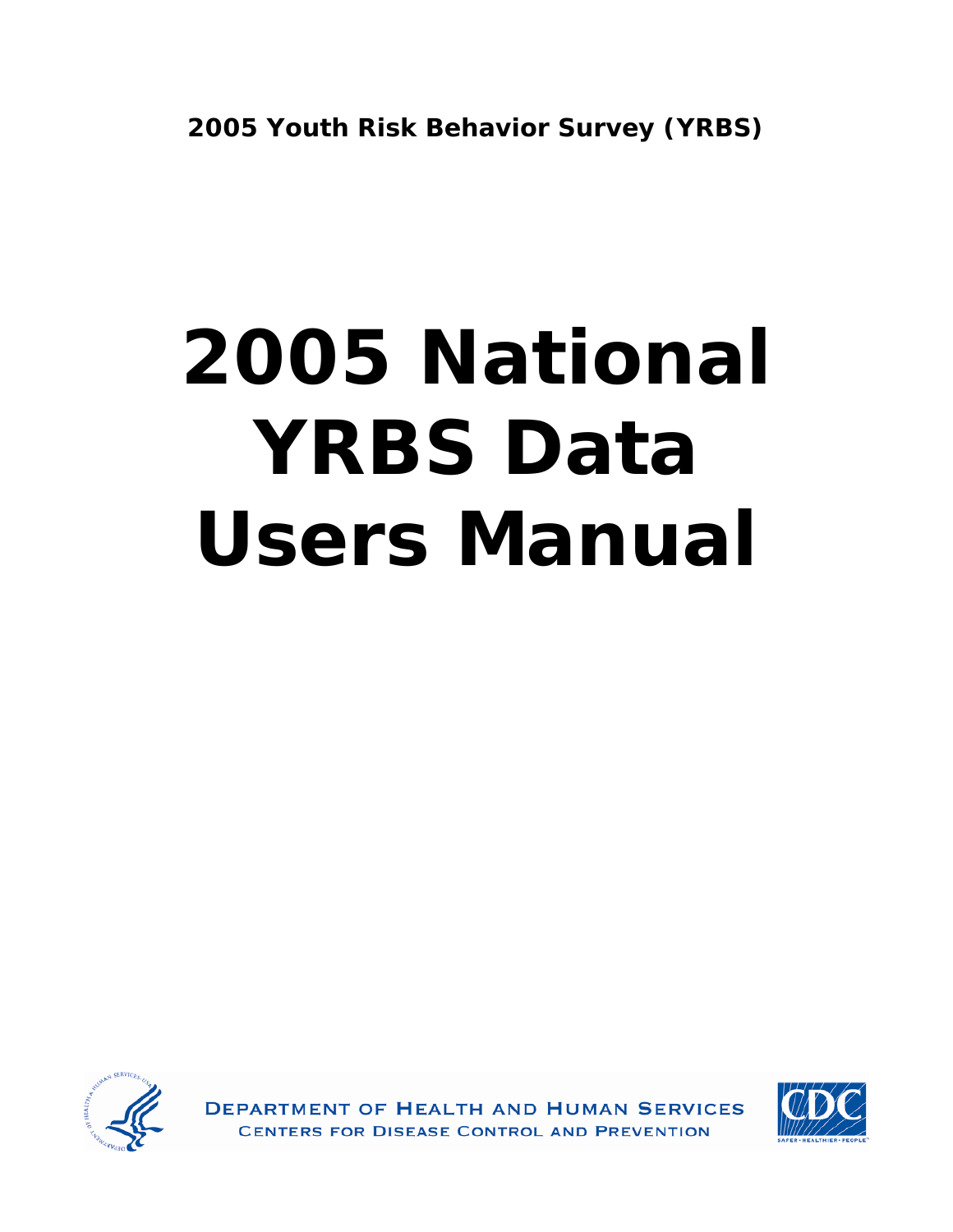#### **Table of Contents**

| Explains the background and purpose of the YRBSS, and how the results from the YRBS are used                                                                                                                                                                   |  |  |
|----------------------------------------------------------------------------------------------------------------------------------------------------------------------------------------------------------------------------------------------------------------|--|--|
| for the YRBSS.                                                                                                                                                                                                                                                 |  |  |
| Provides the school, student, and overall response rates for the 2005 National YRBS.                                                                                                                                                                           |  |  |
| Describes the procedures that were used to edit the 2005 National YRBS data sets to ensure data<br>quality and consistency.                                                                                                                                    |  |  |
| 3.1. Single question edits                                                                                                                                                                                                                                     |  |  |
| 3.2. Height, weight and body mass index (BMI) edits<br>3.2.1. Height and weight edits<br>3.2.2 BMI edits<br>3.2.3. Biologically implausible value edits                                                                                                        |  |  |
| 3.3. Logical edits                                                                                                                                                                                                                                             |  |  |
| 3.4. Subversion of records                                                                                                                                                                                                                                     |  |  |
| Describes how the race/ethnicity, overweight, risk for becoming overweight, and other<br>dichotomous variables were calculated.                                                                                                                                |  |  |
| 4.1. Race/ethnicity                                                                                                                                                                                                                                            |  |  |
| 4.2. Weight percentile, overweight, and risk for becoming overweight                                                                                                                                                                                           |  |  |
| 4.3. Dichotomous variables<br>4.3.1. Summary (QN#) variables<br>4.3.2. Supplemental (QNword) variables                                                                                                                                                         |  |  |
| 4.4. Data analysis variables<br>4.4.1. Weight<br>4.4.2. Stratum<br>4.4.3. Primary sampling unit (PSU)                                                                                                                                                          |  |  |
| Explains the requirements for software that can precisely calculate sampling variances for cluster<br>sample designs that must be used when analyzing YRBS data.                                                                                               |  |  |
| Describes the format of the public-use data files. Included variable location in the data sets (i.e.<br>column positions), variable names, question wording, unweighted frequencies, and weighted<br>percentages for all questions and supplemental variables. |  |  |
|                                                                                                                                                                                                                                                                |  |  |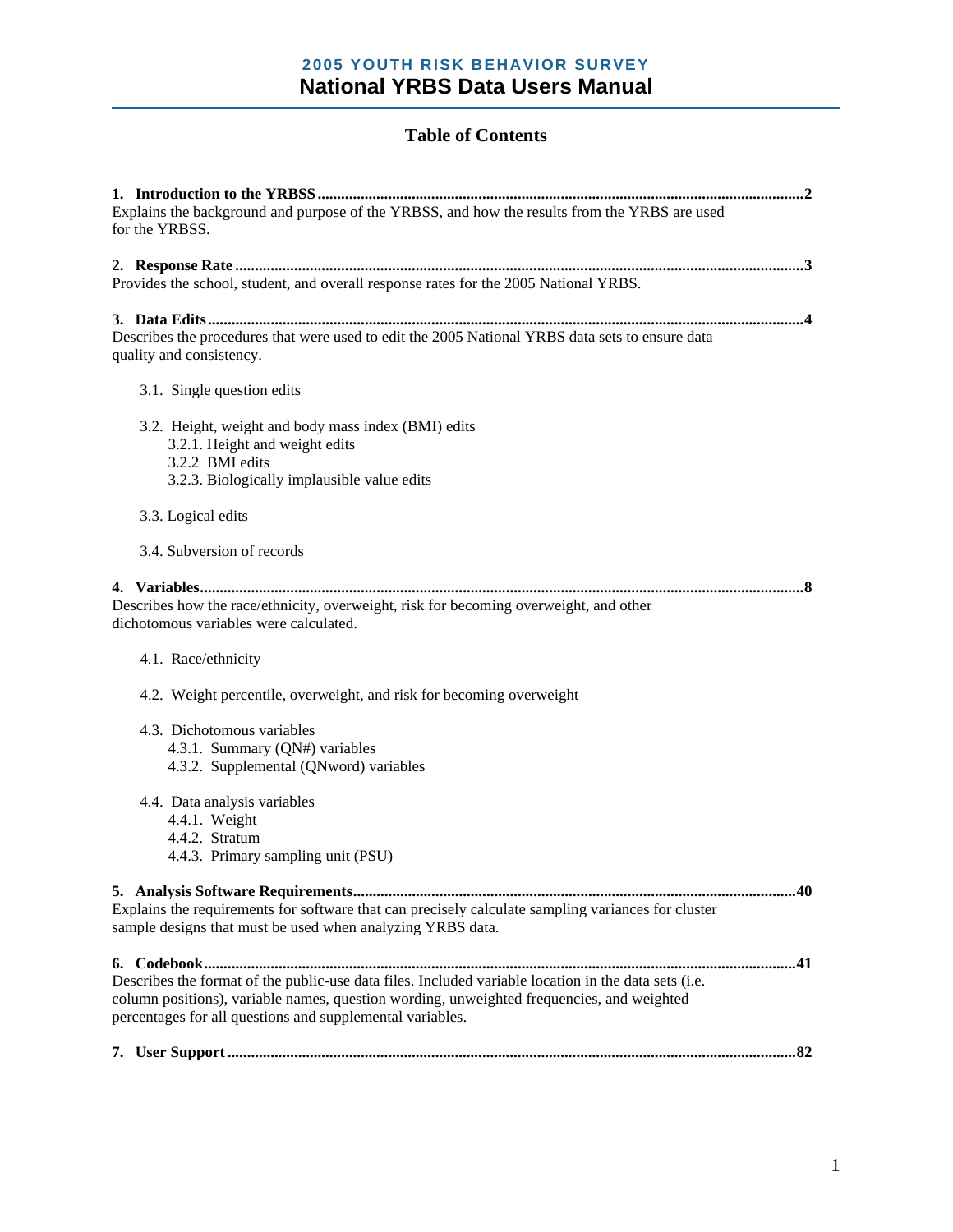#### **1. Introduction to the YRBSS**

The Youth Risk Behavior Surveillance System (YRBSS) is an epidemiologic surveillance system established by the Centers for Disease Control and Prevention (CDC) to monitor the prevalence of youth behaviors that most influence health.

The YRBSS focuses on priority health-risk behaviors established during youth that result in the most significant mortality, morbidity, disability, and social problems during both youth and adulthood. These include: behaviors that result in unintentional and intentional injuries; tobacco use; alcohol and other drug use; sexual behaviors that result in HIV infection, other sexually-transmitted diseases (STDs), and unintended pregnancies; dietary behaviors; and physical activity, plus overweight and asthma.

Results from the YRBSS will be used by CDC to: (1) monitor how priority health-risk behaviors among high school students (grades 9-12) increase, decrease, or remain the same over time; (2) evaluate the impact of broad national, state, and local efforts to prevent priority health-risk behaviors; and (3) monitor progress in achieving relevant national health objectives for the year 2010. Results also will be used to help focus school health programs and policies on the behaviors that contribute most to the leading causes of mortality and morbidity.

The National Youth Risk Behavior Survey (YRBS) uses a three-stage cluster sample design to produce a representative sample of 9th through 12th grade students. The target population consisted of all public, Catholic, and other private school students in grades 9 through 12. A weighting factor was applied to each student record to adjust for nonresponse and the oversampling of black and Hispanic students in the sample. The final, overall weights were scaled so the weighted count of students was equal to the total sample size, and the weighted proportions of students in each grade matched population projections for each survey year. Because of the complexity of the cluster sampling design used, a statistical software package that can calculate sampling variance appropriately must be used. This document provides the information needed to correctly use and analyze the 2005 National YRBS.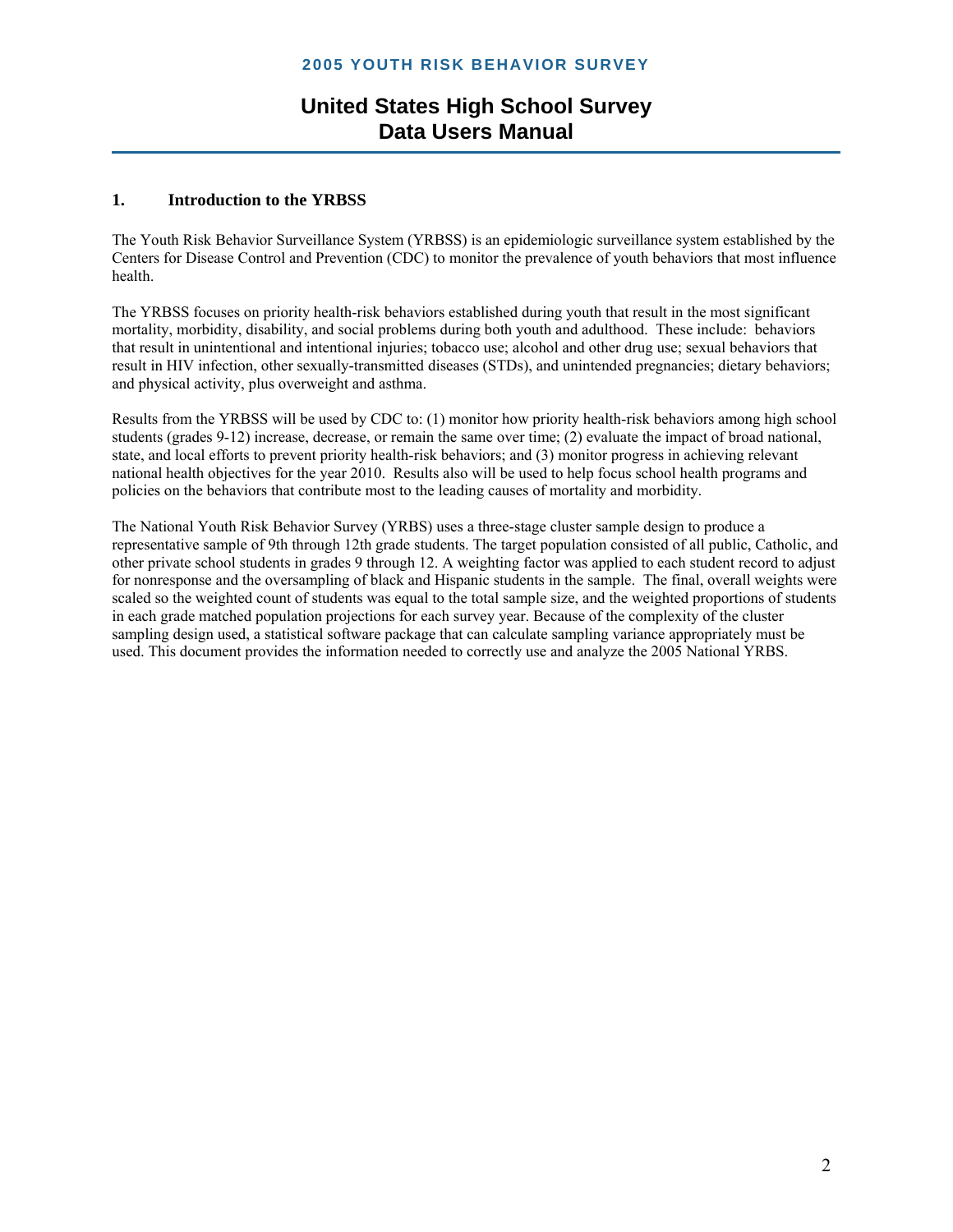#### **2. Response Rate**

School Level – All regular public, Catholic, and other private school students, in grades 9 through 12, in the 50 States and the District of Columbia were included in the sampling frame. Puerto Rico, the trust territories, and the Virgin Islands were excluded from the frame. Schools were selected systematically with probability proportional to enrollment in grades 9 through 12 using a random start. Two hundred and three schools were sampled.

Class Level – All classes in a required subject or all classes meeting during a particular period of the day, depending on the school, were included in the sampling frame. Systematic equal probability sampling with a random start was used to select classes from each school that participated in the survey.

Response Rates:

| Schools -  | 78% | 159 of the 203 sampled schools participated.                                                                             |
|------------|-----|--------------------------------------------------------------------------------------------------------------------------|
| Students - | 86% | 13,953 of the 16,262 sampled students submitted questionnaires.<br>13,917 questionnaires were usable after data editing. |

Overall response rate -  $78\% * 86\% = 67\%$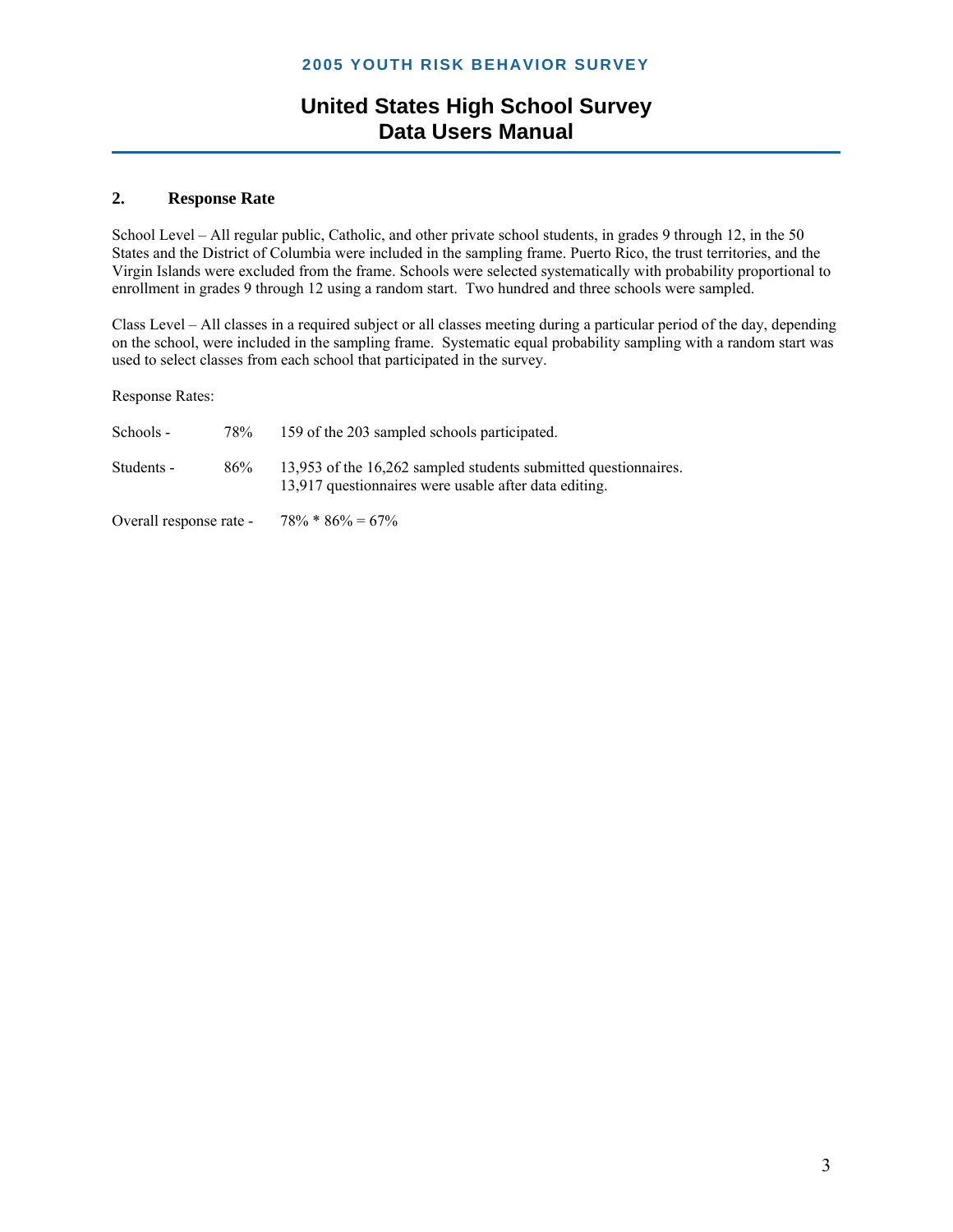#### **3. Data Edits**

Describes the procedures used to edit the 2005 National YRBS data to ensure data quality. Editing consists of checking responses for range, height/weight plausibility, and logical consistency.

#### **3.1. Single question edits**

If the response to a question does not correspond to one of the possible responses, the response for that question is invalid and is set to missing. This can occur if the only response options for a question are "A" or "B" and the response recorded is "C", "D", "E", "F", "G", or "H", for example.

If more than one response is selected for a question, the response for that question is invalid and is set to missing. The one exception is the race question, which can have multiple responses.

#### **3.2. Height, weight, and body mass index (BMI) Edits**

#### **3.2.1. Height/weight edits:**

*Height* is read as a three-column character variable. It is not compressed or justified by the scanning program. The possible responses for the first column range from "3" to "7" and indicate feet; the possible responses for the second and third columns range from "00" to "11" and indicate inches. The height in feet and inches is converted to height in meters using the formula below.

*Height (in m)* =  $[(feet \times 12) + inches] \times 0.0254$  *m/in* 

If either feet or inches is not filled in or is unreadable, then *Height* is set to missing.

*Weight* is read as a three-column character variable. It is not compressed or justified by the scanning program. The first column indicates 100s of pounds ranging from "0" to "3"; the second column indicates 10s of pounds and ranges from "0" to "9"; the third column indicates single pounds and ranges from "0" to "9". The weight in pounds is then converted to weight in kilograms using the following formula:

$$
Weight (in kg) = Weight (in lbs) \times 0.4536 kg/lb
$$

If any weight-related column is left blank or is unreadable, all columns are set to missing and *Weight* is set to missing.

Both *Height* and *Weight* are required to calculate the student's *body mass index* (*BMI*). If *Weight* is missing or set to missing, then *Height* is set to missing and if *Height* is missing or set to missing, then *Weight* is set to missing.

#### **3.2.2. BMI edits:**

BMI is calculated using *Height* and *Weight* in the following formula:

 $BMI = kg/m^2 = Weight (in kg)/[Height (in m)^2]$ 

If *Height* or *Weight* are missing, BMI is set to missing

If age or sex is missing, *Height*, *Weight*, and BMI are set to missing because the biologically implausible limits (see section 3.2.3) are based on age and sex.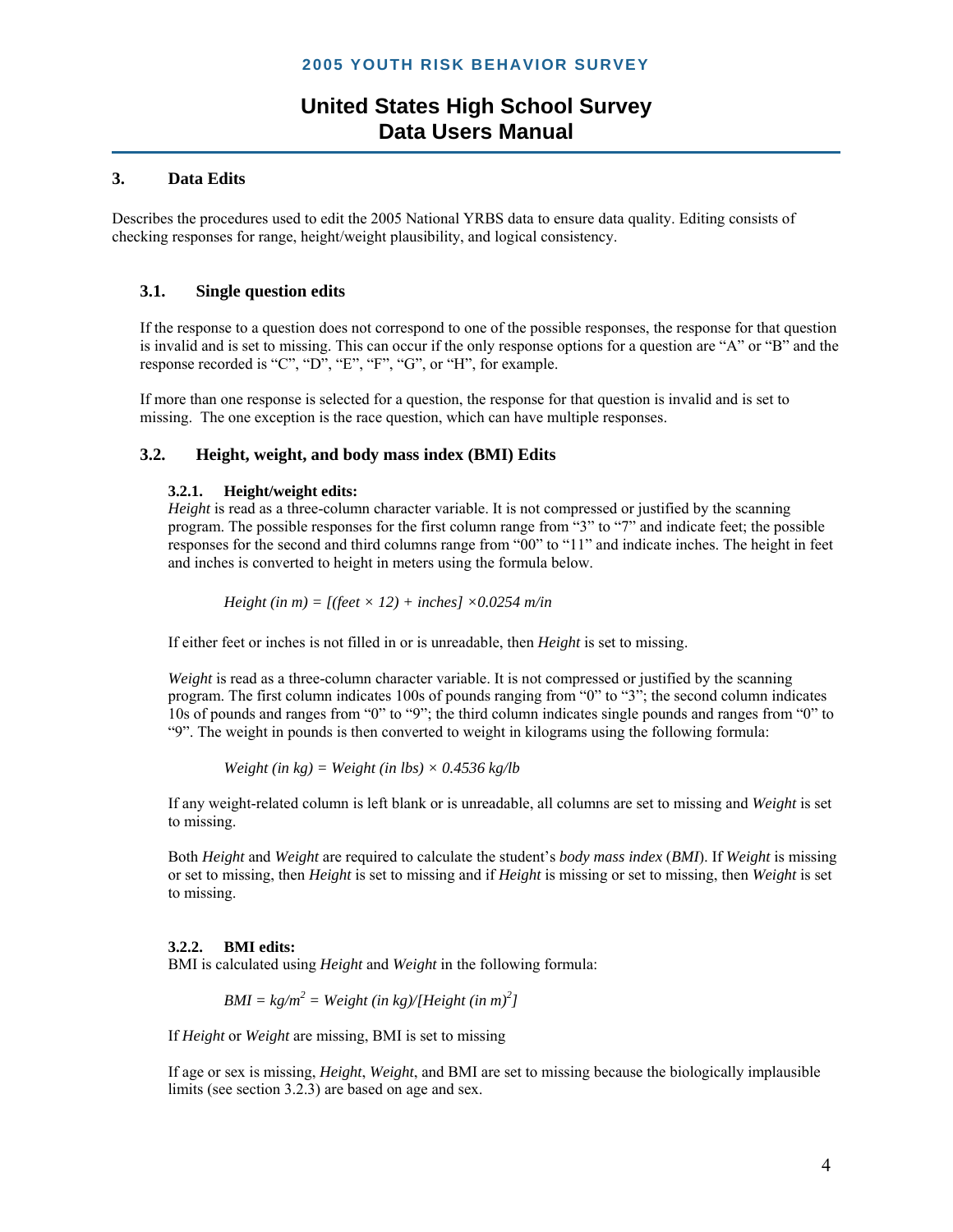#### **3.2.3. Biologically implausible value edits:**

When the basic edits for BMI are complete, further edits are applied to *Height*, *Weight*, and BMI to ensure the results are biologically plausible. *Height*, *Weight*, and BMI are set to missing when an observation lies outside the following limits developed by the Division of Nutrition and Physical Activity, CDC.

| Age       | <b>Males</b>                                                   | <b>Females</b>                                               |
|-----------|----------------------------------------------------------------|--------------------------------------------------------------|
| $\leq 12$ | Weight: 20.41-136.08 kg<br>Height: 1.02-1.83 m<br>BMI: 11.5-41 | Weight: 15.88-136.08 kg<br>Height: 1.02-1.83 m<br>BMI: 11-40 |
| $13 - 14$ | Weight: 27.22-181.44 kg<br>Height: 1.27-1.98 m<br>BMI: 13-55   | Weight: 27.22-181.44 kg<br>Height: 1.27-1.98 m<br>BMI: 13-55 |
| $\geq$ 15 | Weight: 31.75-181.44 kg<br>Height: 1.27-2.11 m<br>BMI: 13-55   | Weight: 27.22-181.44 kg<br>Height: 1.27-1.98 m<br>BMI: 13-55 |

#### **3.3. Logical consistency edits**

The majority of the edit criteria compare two questions at a time to ensure logical consistency. If responses from two questions conflict logically, both variables are set to blank. (Exception – demographic variables are not set to missing in this case, only the non-demographic variable(s).)

The logical edits used for the 2005 National YRBS questionnaire follow. If the edit criteria are met, data from the questions are changed to missing, unless they are demographic questions.

#### **2005 National YRBS Edit Criteria**

- 1. If  $q12 = a$  and  $q13 = b$ , c, d, or e
- 2. If  $q12 = b$  and  $q13 = c$ , d, or e
- 3. If  $q12 = c$  and  $q13 = d$  or e
- 4. If  $q12 = d$  and  $q13 = e$
- 5. If  $q12 = a$  and  $q14 = b$ , c, d, or e
- 6. If  $q12 = b$  and  $q14 = c$ , d, or e
- 7. If  $q12 = c$  and  $q14 = d$  or e
- 8. If  $q12 = d$  and  $q14 = e$

#### **Fighting**

- 9. If  $q18 = a$  and  $q19 = b$ , c, d, or e
- 10. If  $q18 = b$  and  $q19 = c$ , d, or e
- 11. If  $q18 = c$  and  $q19 = d$  or e
- 12. If  $q18 = d$  and  $q19 = e$
- 13. If  $q18 = a$  and  $q20 = b$ , c, d, e, f, g, or h
- 14. If  $q18 = b$  and  $q20 = c$ , d, e, f, g, or h
- 15. If  $q18 = c$  and  $q20 = d$ , e, f, g, or h
- 16. If  $q18 = d$  and  $q20 = e$ , f, g, or h
- 17. If  $q18 = e$  and  $q20 = f, g, or h$
- 18. If  $q18 = f$  and  $q20 = g$  or h

**Weapon Carrying** 20. **19.** If  $q18 = g$  and  $q20 = h$ 

#### **Attempted Suicide**

20. If  $q26 = a$  and  $q27 = b$  or c

21. If  $q27 = a$  and  $q26 = b$ , c, d, or e

#### **Tobacco Use**

- 22. If  $q1 = a$  and  $q29 = e$ , f, or g
- 23. If  $q1 = b$  and  $q29 = f$  or g
- 24. If  $q1 = c$  and  $q29 = f$  or g
- 25. If  $q1 = d$  and  $q29 = g$
- 26. If  $q1 = e$  and  $q29 = g$
- 27. If  $q28 = b$  and  $q29 = b$ , c, d, e, f, or g
- 28. If  $q28 = b$  and  $q30 = b$ , c, d, e, f, or g
- 29. If  $q28 = b$  and  $q31 = b$ , c, d, e, f, or g
- 30. If  $q28 = b$  and  $q32 = b$ , c, d, e, f, g, or h
- 31. If  $q28 = b$  and  $q33 = b$ , c, d, e, f, or g
- 32. If  $q28 = b$  and  $q34 = a$
- 33. If  $a28 = b$  and  $a35 = b$
- 34. If  $q29 = a$  and  $q31 = c$ , d, e, f, or g
- 35. If  $q29 = a$  and  $q34 = a$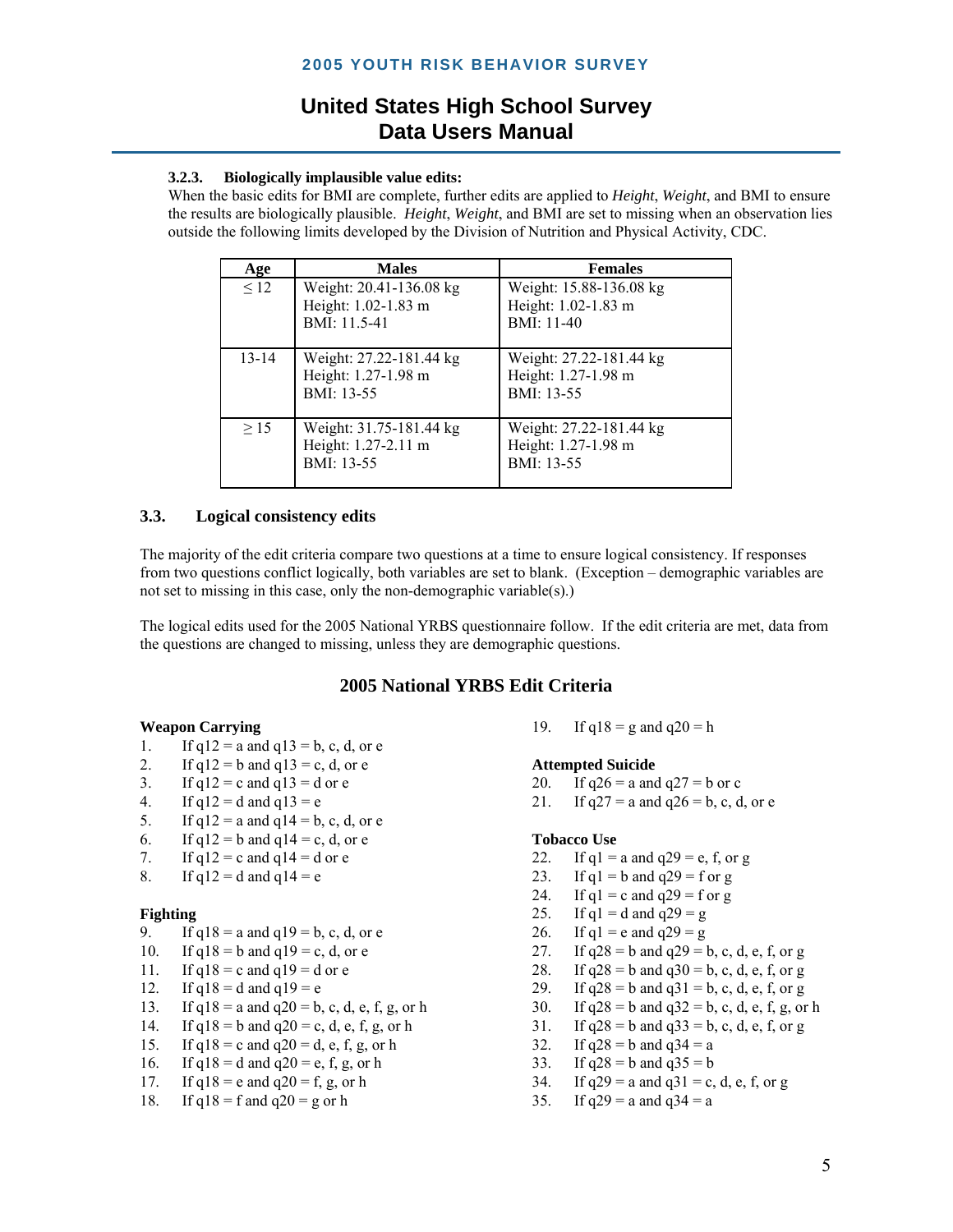#### **United States High School Survey Data Users Manual**

```
36. If q29 = a and q35 = b37. If q30 = a and q31 = b, c, d, e, f, or g
38. If q30 = a and q32 = b, c, d, e, f, g, or h
39. If q30 = a and q33 = b, c, d, e, f, or g
40. If q30 = b and q33 = c, d, e, f, or g
41. If q30 = c and q33 = d, e, f, or g
42. If q30 = d and q33 = e, f, or g
43. If q30 = e and q33 = f or g
44. If q30 = f and q33 = g45. If q31 = a and q30 = b, c, d, e, f, or g
46. If q31 = a and q32 = b, c, d, e, f, g, or h
47. If q31 = a and q33 = b, c, d, e, f, or g
48. If q32 = a and q30 = b, c, d, e, f, or g
49. If q32 = a and q31 = b, c, d, e, f, or g
50. If q32 = a and q33 = b, c, d, e, f, or g
51. If q35 = a and q30 = b, c, d, e, f, or g
52. If q35 = a and q31 = b, c, d, e, f, or g
53. If q35 = a and q32 = b, c, d, e, f, g, or h
54. If q35 = a and q33 = b, c, d, e, f, or g
55. If q36 = a and q37 = b, c, d, e, f, or g
56. If q36 = b and q37 = c, d, e, f, or g
57. If q36 = c and q37 = d, e, f, or g
58. If q36 = d and q37 = e, f, or g
59. If q36 = e and q37 = f or g
60. If q36 = f and q37 = g
```
#### **Alcohol Use**

61. If  $q1 = a$  and  $q40 = e$ , f, or g 62. If  $q1 = b$  and  $q40 = f$  or g 63. If  $q1 = c$  and  $q40 = f$  or g 64. If  $q1 = d$  and  $q40 = g$ 65. If  $q1 = e$  and  $q40 = g$ 66. If  $q39 = a$  and  $q11 = b$ , c, d, or e 67. If  $q39 = a$  and  $q40 = b$ , c, d, e, f, or g 68. If  $q39 = a$  and  $q41 = b$ , c, d, e, f, or g 69. If  $q39 = b$  and  $q41 = c$ , d, e, f, or g 70. If  $q39 = c$  and  $q41 = e$ , f, or g 71. If  $q39 = d$  and  $q41 = f$  or g 72. If  $q39 = a$  and  $q42 = b$ , c, d, e, f, or g 73. If  $q39 = b$  and  $q42 = d$ , e, f, or g 74. If  $q39 = c$  and  $q42 = f$  or g 75. If  $q39 = d$  and  $q42 = g$ 76. If  $q39 = a$  and  $q43 = b$ , c, d, e, f, or g 77. If  $q39 = b$  and  $q43 = c$ , d, e, f, or g 78. If  $q39 = c$  and  $q43 = e$ , f, or g 79. If  $q39 = d$  and  $q43 = f$  or g 80. If  $q40 = a$  and  $q11 = b$ , c, d, or e 81. If  $q40 = a$  and  $q39 = b$ , c, d, e, f, or g 82. If  $q40 = a$  and  $q41 = b$ , c, d, e, f, or g 83. If  $q40 = a$  and  $q42 = b$ , c, d, e, f, or g

- 84. If  $q40 = a$  and  $q43 = b$ , c, d, e, f, or g 85. If  $q41 = a$  and  $q11 = b$ , c, d, or e 86. If  $q41 = a$  and  $q42 = b$ , c, d, e, f, or g 87. If  $q41 = b$  and  $q42 = d$ , e, f, or g 88. If  $q41 = c$  and  $q42 = e$ , f, or g 89. If  $q41 = d$  and  $q42 = f$  or g 90. If  $q41 = e$  and  $q42 = g$ 91. If  $q41 = a$  and  $q43 = b$ , c, d, e, f, or g 92. If  $q41 = b$  and  $q43 = c$ , d, e, f, or g 93. If  $q41 = c$  and  $q43 = d$ , e, f, or g 94. If  $q41 = d$  and  $q43 = e$ , f, or g 95. If  $q41 = e$  and  $q43 = f$  or g
	- 96. If  $q41 = f$  and  $q43 = g$

#### **Marijuana Use**

- 97. If  $q1 = a$  and  $q45 = e$ , f, or g 98. If  $q1 = b$  and  $q45 = f$  or g 99. If  $q1 = c$  and  $q45 = f$  or g 100. If  $q1 = d$  and  $q45 = g$ 101. If  $q1 = e$  and  $q45 = g$ 102. If  $q44 = a$  and  $q45 = b$ , c, d, e, f, or g 103. If  $q44 = a$  and  $q46 = b$ , c, d, e, or f 104. If  $q44 = b$  and  $q46 = c$ , d, e, or f 105. If  $q44 = c$  and  $q46 = d$ , e, or f 106. If  $q44 = d$  and  $q46 = e$  or f 107. If  $q44 = e$  and  $q46 = f$ 108. If  $q44 = a$  and  $q47 = b$ , c, d, e, or f 109. If  $q44 = b$  and  $q47 = c$ , d, e, or f 110. If  $q44 = c$  and  $q47 = d$ , e, or f 111. If  $q44 = d$  and  $q47 = e$  or f 112. If  $q44 = e$  and  $q47 = f$ 113. If  $q45 = a$  and  $q44 = b$ , c, d, e, f, or g 114. If  $q45 = a$  and  $q46 = b$ , c, d, e, or f 115. If  $q45 = a$  and  $q47 = b$ , c, d, e, or f 116. If  $q46 = a$  and  $q47 = b$ , c, d, e, or f 117. If  $q46 = b$  and  $q47 = c$ , d, e, or f 118. If  $q46 = c$  and  $q47 = d$ , e, or f
- 119. If  $q46 = d$  and  $q47 = e$  or f
- 120. If  $q46 = e$  and  $q47 = f$

#### **Cocaine and Other Drugs**

121. If  $q48 = a$  and  $q49 = b$ , c, d, e, or f 122. If  $q48 = b$  and  $q49 = c$ , d, e, or f 123. If  $q48 = c$  and  $q49 = d$ , e, or f 124. If  $q48 = d$  and  $q49 = e$  or f 125. If  $q48 = e$  and  $q49 = f$ 

#### **Sexual Behavior**

- 126. If  $q1 = a$  and  $q58 = d$ , e, f, g, or h
- 127. If  $q1 = b$  and  $q58 = e$ , f, g, or h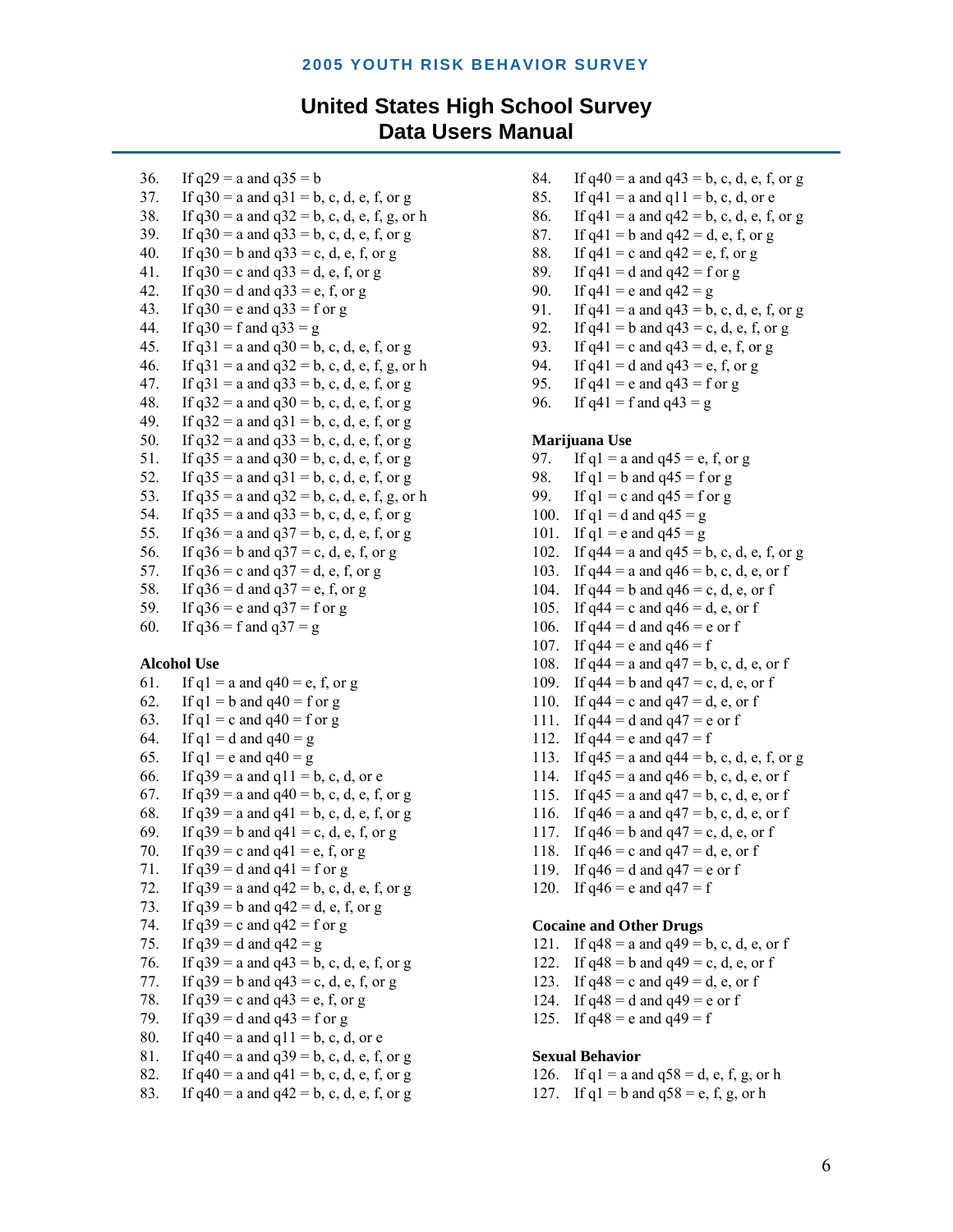## **United States High School Survey Data Users Manual**

- 128. If  $q1 = c$  and  $q58 = f, g, or h$ 129. If  $q1 = d$  and  $q58 = g$  or h 130. If  $q1 = e$  and  $q58 = h$ 131. If  $q57 = a$  and  $q58 = a$ 132. If  $q57 = b$  and  $q58 = b$ , c, d, e, f, g, or h 133. If  $q57 = a$  and  $q59 = a$ 134. If  $q57 = b$  and  $q59 = b$ , c, d, e, f, or g 135. If  $q57 = a$  and  $q60 = a$ 136. If  $q57 = b$  and  $q60 = b$ , c, d, e, f, g, or h 137. If  $q57 = a$  and  $q61 = a$ 138. If  $q57 = b$  and  $q61 = b$  or c 139. If  $q57 = a$  and  $q62 = a$ 140. If  $q57 = b$  and  $q62 = b$  or c 141. If  $q57 = a$  and  $q63 = a$ 142. If  $q57 = b$  and  $q63 = b$ , c, d, e, f, g, or h 143. If  $q58 = a$  and  $q59 = b$ , c, d, e, f, or g 144. If  $q58 = a$  and  $q60 = b$ , c, d, e, f, g, or h 145. If  $q58 = a$  and  $q61 = b$  or c 146. If  $q58 = a$  and  $q62 = b$  or c 147. If  $q58 = a$  and  $q63 = b$ , c, d, e, f, g, or h 148. If  $q59 = a$  and  $q58 = b$ , c, d, e, f, g, or h 149. If  $q59 = a$  and  $q60 = b$ , c, d, e, f, g, or h 150. If  $q59 = b$  and  $q60 = d$ , e, f, g, or h 151. If  $q59 = c$  and  $q60 = e$ , f, g, or h 152. If  $q59 = d$  and  $q60 = f, g, or h$ 153. If  $q59 = e$  and  $q60 = g$  or h 154. If  $q59 = f$  and  $q60 = h$ 155. If  $q59 = a$  and  $q61 = b$  or c 156. If  $q59 = a$  and  $q62 = b$  or c 157. If  $q59 = a$  and  $q63 = b$ , c, d, e, f, g, or h
- 158. If  $q60 = a$  and  $q58 = b$ , c, d, e, f, g, or h 159. If  $q60 = a$  and  $q59 = b$ , c, d, e, f, or g 160. If  $q60 = a$  and  $q61 = b$  or c 161. If  $q60 = a$  and  $q62 = b$  or c 162. If  $q60 = a$  and  $q63 = b$ , c, d, e, f, g, or h 163. If  $q61 = a$  and  $q58 = b$ , c, d, e, f, g, or h 164. If  $q61 = a$  and  $q59 = b$ , c, d, e, f, or g 165. If  $q61 = a$  and  $q60 = b$ , c, d, e, f, g, or h 166. If  $q61 = a$  and  $q62 = b$  or c 167. If  $q61 = a$  and  $q63 = b$ , c, d, e, f, g, or h 168. If  $q62 = a$  and  $q58 = b$ , c, d, e, f, g, or h 169. If  $q62 = a$  and  $q59 = b$ , c, d, e, f, or g 170. If  $q62 = a$  and  $q60 = b$ , c, d, e, f, g, or h 171. If  $q62 = a$  and  $q61 = b$  or c 172. If  $q62 = a$  and  $q63 = b$ , c, d, e, f, g, or h 173. If  $q62 = c$  and  $q63 = d$ 174. If  $q63 = a$  and  $q58 = b$ , c, d, e, f, g, or h 175. If  $q63 = a$  and  $q59 = b$ , c, d, e, f, or g 176. If  $q63 = a$  and  $q60 = b$ , c, d, e, f, g, or h 177. If  $q63 = a$  and  $q61 = b$  or c 178. If  $q63 = a$  and  $q62 = b$  or c **Physical Activity**  179. If  $q82 = a$  and  $q83 = b$ , c, d, e, f, g, or h
- 180. If  $q83 = a$  and  $q82 = b$ , c, d, e, or f

#### **Sex and Alcohol or Drugs**

181. If  $q61 = b$  and  $q39 = a$  and  $q44 = a$ and  $q48 = a$  and  $q50 = a$  and  $q51 = a$ and  $q52$  = a and  $q53$  = a

#### **3.4. Subversion of records**

Records are marked "subverted" when there are more than 50 total questions and if a respondent answers 20 or less questions or answers with b, c, d, e, f, g, or h 15 or more times in a row, all values except the demographic variables are set to missing. Subverting records eliminates records judged too incomplete overall to be valid for analysis.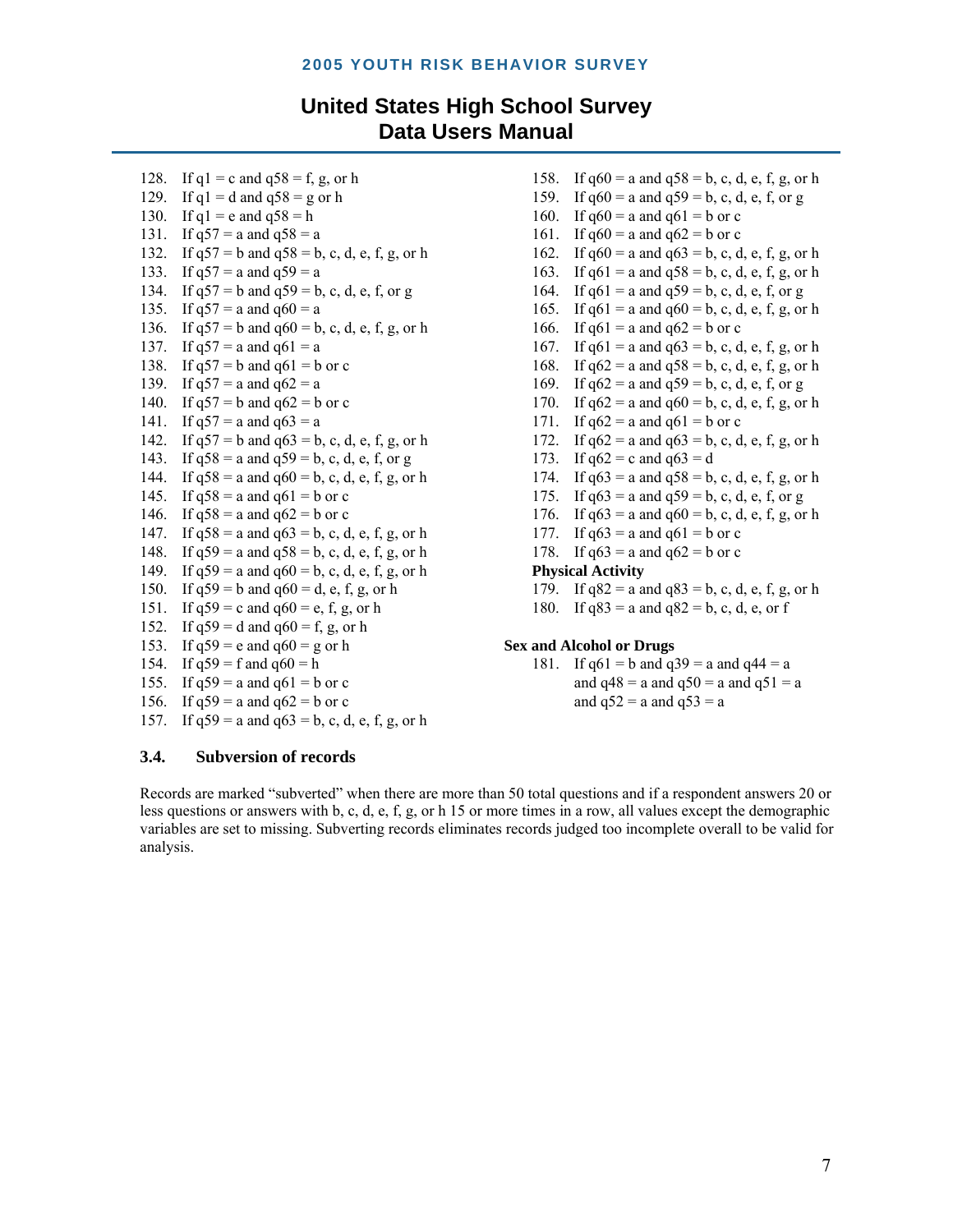#### **4. Variables**

Describes how the race/ethnicity, overweight, risk of overweight, and dichotomous variables were generated from the original survey questions.

#### **4.1. Race/ethnicity calculation**

Race/ethnicity for the national 2005 YRBS is computed from the following two questions.

| O <sub>4</sub> | Are you Hispanic or Latino? |                                                   |  |
|----------------|-----------------------------|---------------------------------------------------|--|
|                | $\mathsf{A}$                | <b>Yes</b>                                        |  |
|                | B.                          | Nο                                                |  |
| O <sub>5</sub> |                             | What is your race (Select one or more responses.) |  |
|                | $A_{\cdot}$                 | American Indian or Alaska Native                  |  |
|                | B.                          | Asian                                             |  |
|                | $C_{\cdot}$                 | Black or African American                         |  |
|                | D.                          | Native Hawaiian or Other Pacific Islander         |  |
|                | Е.                          | White                                             |  |
|                |                             |                                                   |  |

The data for Q4 and Q5 are scanned in as *ethorig* and *raceorig,* respectively. *Ethorig* is a single column variable with either A or B as valid responses. *Raceorig* is a "check all that apply" type question and is scanned into a five-column variable. If the respondent selected "A", then the first column contains an "A". If they selected "B", then the second column contains a "B", and so on.

To maintain comparability with the 2005 state and local results and the prior years' results, which used a single question to ascertain race/ethnicity, *ethorig* and *raceorig* are combined to create the six-column *q4\_orig*  variable. If the value in *ethorig* was "A", the respondent was classified as Hispanic and a "D" was placed in the fourth column of the *q4\_orig* variable. The remaining columns were filled in based on the values for *raceorig*: an "A" is placed in the first column, if the respondent selected "A"; if they selected "B", then the second column contains a "B"; and if they answered "C", the third column contains a "C". To adjust for placing a "D" in the fourth column based on *ethorig*, the remaining answers for *raceorig* ("D" and "E") were recoded. If the respondent answered "D", an "E" was placed in the fifth column; and if they selected "E", an "F" was placed in the sixth column.

*Q4\_orig* is an intermediate processing variable and is used to create the variable *Race* during processing. *Race*  is stored as a single column character variable. If the respondent selected only one response option, then *Race* is set as a number between "1" and "6" depending on the option selected. If they selected more than one response and included Hispanic, then *Race* is set to "7" indicating "Multiple – Hispanic". If they selected more than one response and did not include Hispanic, then *Race* is set to "8" indicating "Multiple – Non-Hispanic". *Race* is "missing" if they did not select any response, if they left Q4 blank, or if they answered "No" to Q4 without selecting a response for Q5. Please note that 2,212 students completed a state or local YRBS questionnaire instead of the National YRBS questionnaire. The records for these students will have only the q4\_orig variable as their surveys used only a single question to determine race/ethnicity.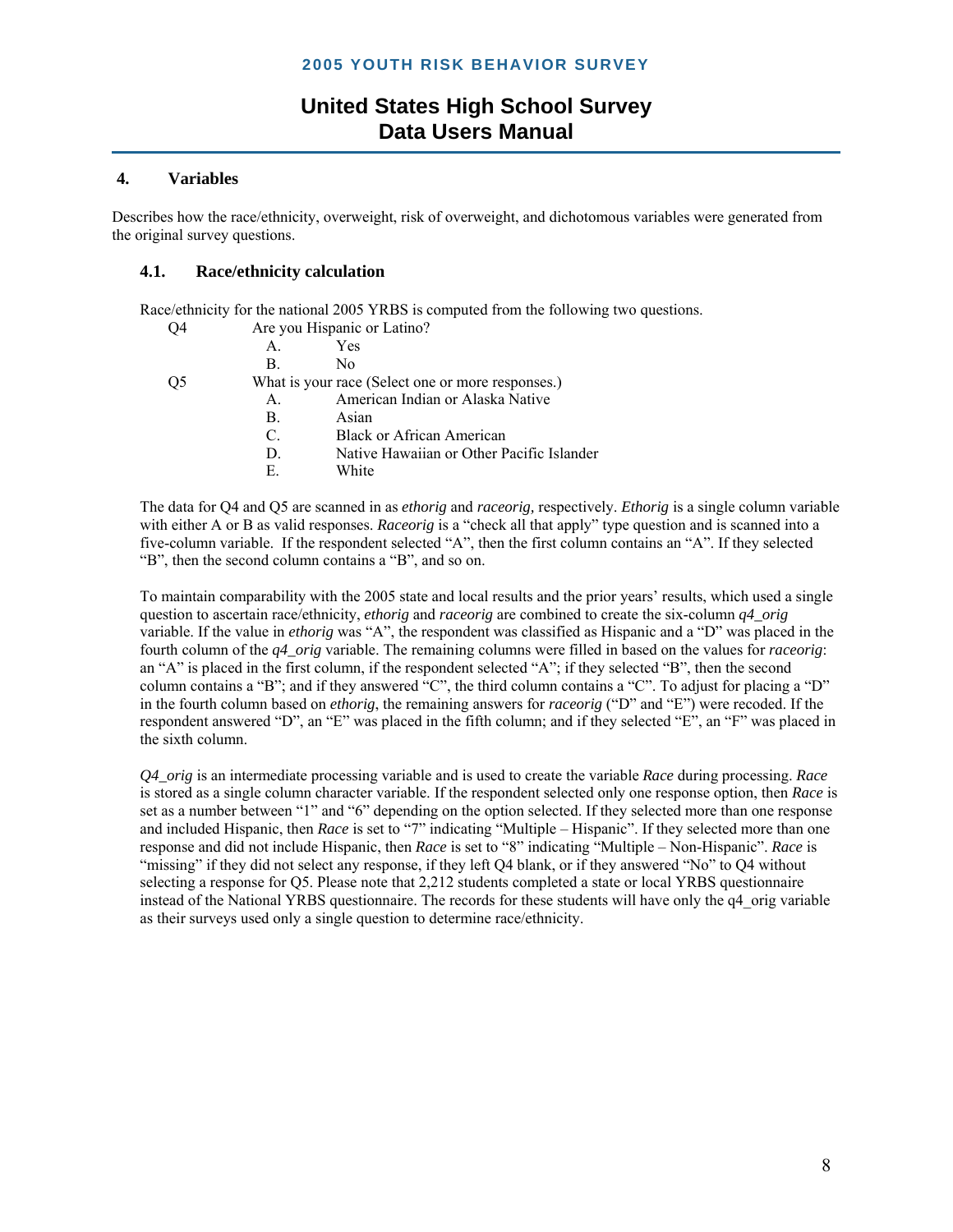| <b>Ethorig</b> | Raceorig              | $Q4\_orig$    | <i>Race</i> (Label)                         |
|----------------|-----------------------|---------------|---------------------------------------------|
| B              | A                     | A             | (American Indian/Alaskan Native)            |
| B              | B                     | B             | (Asian)                                     |
| B              |                       | C             | (Black or African American)                 |
| A              | Missing               | D             | (Hispanic)<br>4                             |
| B              |                       | Е             | (Native Hawaiian or Other Pacific Islander) |
| B              | E                     | F             | (White)<br>6                                |
| A              | 1 or more responses   | $DE*$         | (Multiple–Hispanic)                         |
| B              | 2 or more responses   | $E^{**}$<br>R | (Multiple-Non-Hispanic)<br>8                |
| B              | Missing               | Missing       | Missing                                     |
| Missing        | A or B or C or D or E | Missing       | Missing                                     |
| Missing        | Missing               | Missing       | Missing                                     |

## **United States High School Survey Data Users Manual**

\*This would be *Q4\_orig* when *Ethorig* is "A - Yes" and *Raceorig* is "D – Native Hawaiian or Other Pacific Islander."

\*\*This would be *Q4\_orig* when *Ethorig* is "B - No" and *Raceorig* is "B – Asian" and "D – Native Hawaiian or Other Pacific Islander."

#### **4.2. Percentile, Overweight, and At Risk for Becoming Overweight Calculations**

Age (Q1), Sex (Q2), and BMI are used to determine *At Risk for Becoming Overweight* (QNROVWGT) and *Overweight* (QNOVWGT) status. The respondent is considered at risk for becoming overweight, and QNROVWGT is set to "1", when BMI percentile is at or above the  $85<sup>th</sup>$  percentile and below the  $95<sup>th</sup>$  percentile for BMI by age and sex; QNROVWGT is set to "2" otherwise. The respondent is considered overweight, and ONOVWGT is set to "1", when BMI percentile is at or above the  $95<sup>th</sup>$  percentile for BMI by age and sex; QNOVWGT is set to "2" otherwise. If BMI is missing, then QNROVWGT and QNOVWGT are set to missing. QNROVWGT and QNOVWGT are mutually exclusive. The BMI percentile for age and sex (BMIPCT), QNROVWGT, and QNOVWGT variables are included in the edited data set.

For the 2005 YRBS, the SAS Program for the CDC Growth Charts has been used to calculate BMI and BMI percentile for age and sex, and generate QNROVWGT and QNOVWGT. This program is posted on CDC's Division of Nutrition and Physical Activity website (http://www.cdc.gov/nccdphp/dnpa/growthcharts/sas.htm) and is available for use by anyone who would like to regenerate the variables. Please note the units required by the SAS program are specified in the documentation available at the website referenced above. YRBS data for height are stored in meters but the program requires height in centimeters.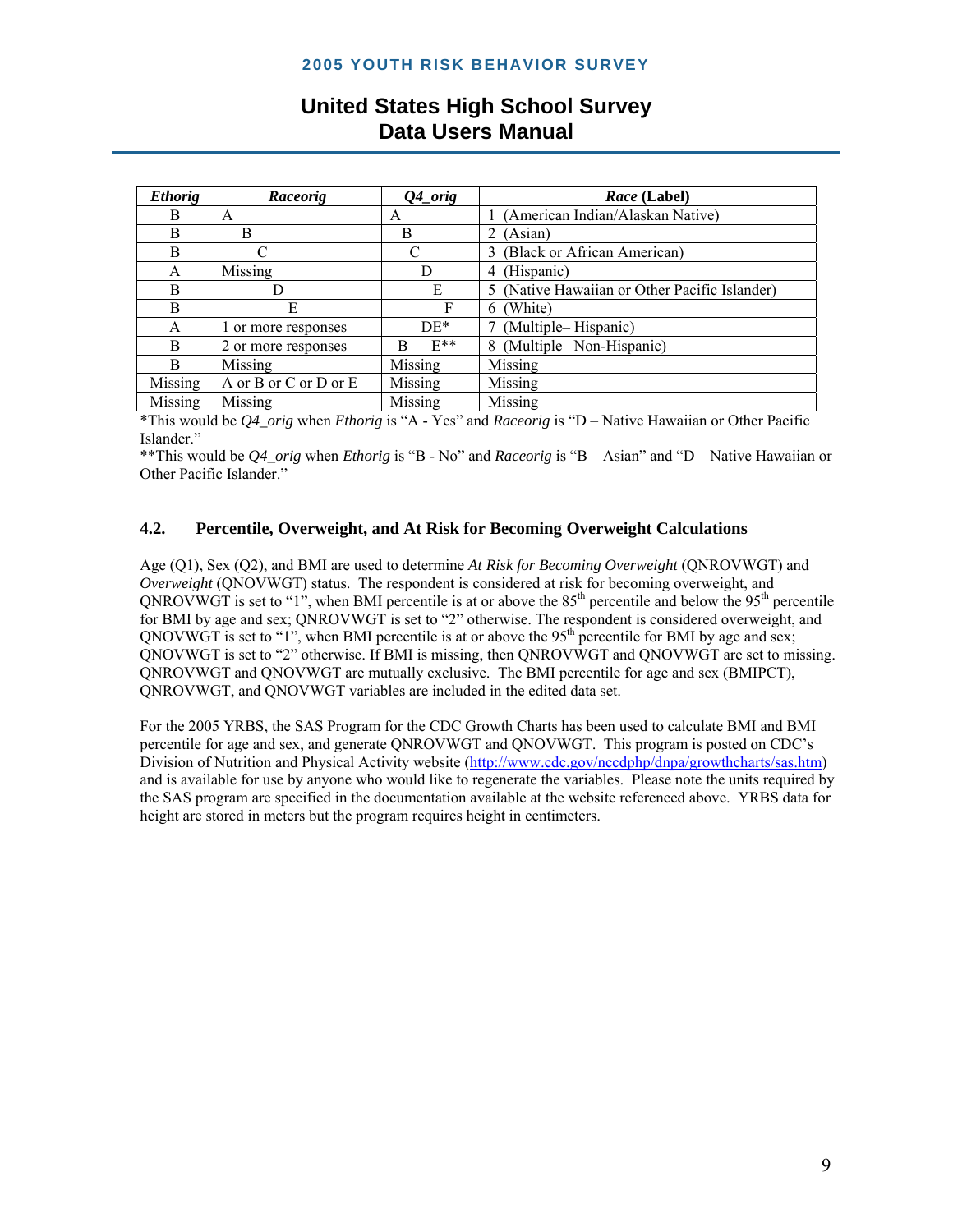#### **4.3. Dichotomous variable calculations**

There are two types of dichotomous variables - **QN#** and **QNword***.* The dichotomous variables present the percent of students answering the predetermined response(s) of interest (ROI). Students answering the ROI(s) are in the numerator. The denominator is either all respondents or a subset of respondents who have indicated they participate in a selected activity or behavior. Students must have provided logically consistent data to be included in any dichotomous variable calculations. Therefore students with missing responses or who had their answers subverted are not included. The variables are created and added to the master dataset during editing.

#### **4.3.1. Summary (QN#) variables**:

Each standard question has an accompanying dichotomous variable. The name of the dichotomous variable corresponds to the original question number. For example, the dichotomous variable for Q10 is named QN10. The table below provides the question and response options used for each standard Q# variable and related QN# variable. The bolded responses indicate the ROIs for that question and are also listed in the numerator description. The ROIs are set to "1" for the QN# variables; the remaining responses are set to "2" or to "missing" for the QN# variable. For the subset dichotomous variables, the response that removes the respondent from the denominator is *italicized*. The numerator and denominator are further defined below the responses. Site-added questions and the corresponding QN#s are not included in this document.

| $Q7$ :  | How do you describe your health in general?                                                    |
|---------|------------------------------------------------------------------------------------------------|
|         | A. Excellent                                                                                   |
|         | B. Very good                                                                                   |
|         | C. Good                                                                                        |
|         | D. Fair                                                                                        |
|         | E. Poor                                                                                        |
|         |                                                                                                |
| $QN7$ : | Numerator: Students who answered D or E.                                                       |
|         | Denominator: Students who answered A through E.                                                |
|         | <b>Summary Text:</b> Percentage of students who described their general health as fair or poor |
|         |                                                                                                |
| $Q8$ :  | When you rode a bicycle during the past 12 months, how often did you wear a helmet?            |
|         | A. I did not ride a bicycle during the past 12 months                                          |
|         | <b>B.</b> Never wore a helmet                                                                  |
|         | C. Rarely wore a helmet                                                                        |
|         | D. Sometimes wore a helmet                                                                     |
|         | E. Most of the time wore a helmet                                                              |
|         | F. Always wore a helmet                                                                        |
|         |                                                                                                |
| QN8:    | Numerator: Students who answered B or C.                                                       |
|         | Denominator: Students who answered B through F; students who answered A are                    |
|         | excluded from the calculation.                                                                 |
|         | Summary Text: Among students who rode a bicycle during the past 12 months, the                 |
|         | percentage who never or rarely wore a bicycle helmet                                           |
|         |                                                                                                |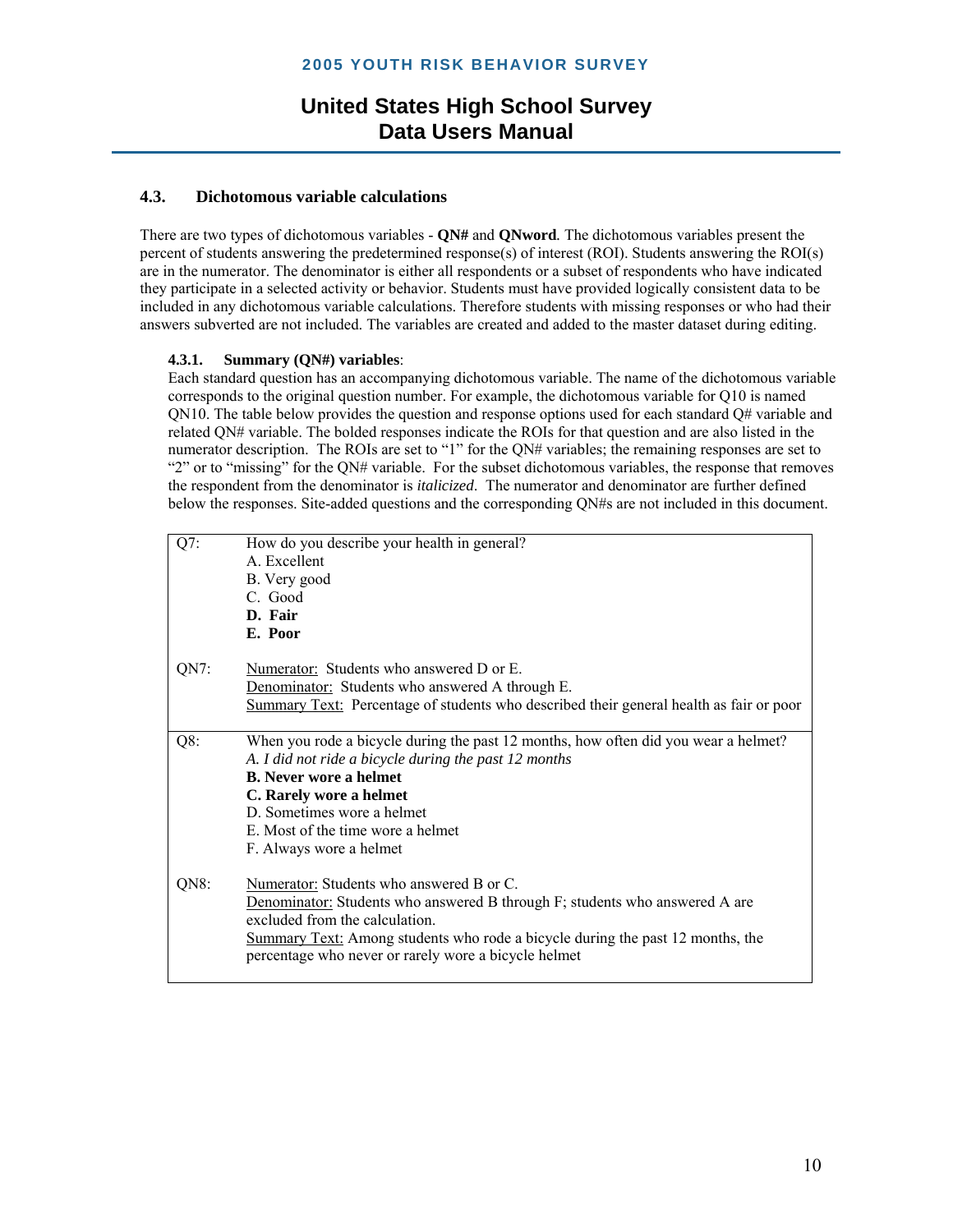| How often do you wear a seat belt when riding in a car driven by someone else?                                                                         |
|--------------------------------------------------------------------------------------------------------------------------------------------------------|
|                                                                                                                                                        |
|                                                                                                                                                        |
|                                                                                                                                                        |
|                                                                                                                                                        |
|                                                                                                                                                        |
| Numerator: Students who answered A or B.                                                                                                               |
| Denominator: Students who answered A through E.                                                                                                        |
| Summary Text: Percentage of students who never or rarely wore a seat belt when riding                                                                  |
| in a car driven by someone else                                                                                                                        |
| During the past 30 days, how many times did you ride in a car or other vehicle driven by                                                               |
| someone who had been drinking alcohol?                                                                                                                 |
|                                                                                                                                                        |
|                                                                                                                                                        |
|                                                                                                                                                        |
|                                                                                                                                                        |
|                                                                                                                                                        |
|                                                                                                                                                        |
|                                                                                                                                                        |
| Numerator: Students who answered B, C, D, or E.                                                                                                        |
| Denominator: Students who answered A through E.                                                                                                        |
| Summary Text: Percentage of students who rode in a car or other vehicle driven by                                                                      |
| someone who had been drinking alcohol one or more times during the past 30 days                                                                        |
| During the past 30 days, how many times did you drive a car or other vehicle when you                                                                  |
| had been drinking alcohol?                                                                                                                             |
|                                                                                                                                                        |
|                                                                                                                                                        |
|                                                                                                                                                        |
|                                                                                                                                                        |
|                                                                                                                                                        |
| Numerator: Students who answered B, C, D, or E.                                                                                                        |
| Denominator: Students who answered A through E.                                                                                                        |
| Summary Text: Percentage of students who drove a car or other vehicle when they had<br>been drinking alcohol one or more times during the past 30 days |
|                                                                                                                                                        |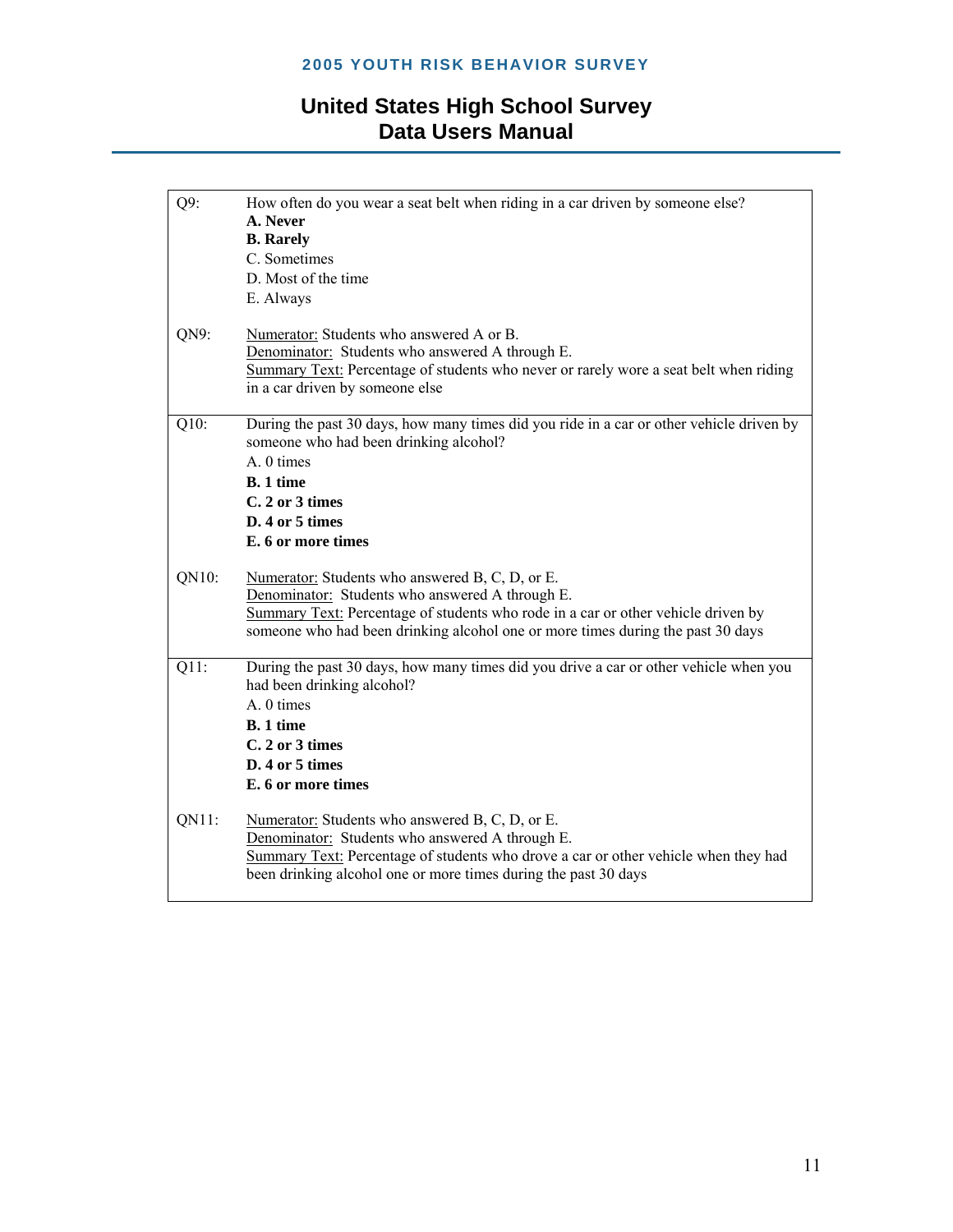| $\overline{Q12}$ | During the past 30 days, on how many days did you carry a weapon such as a gun, knife,<br>or club?<br>A. 0 days<br>B.1 day<br>C. 2 or 3 days<br>D. 4 or 5 days<br>E. 6 or more days                                                                    |
|------------------|--------------------------------------------------------------------------------------------------------------------------------------------------------------------------------------------------------------------------------------------------------|
| QN12:            | Numerator: Students who answered B, C, D, or E.<br>Denominator: Students who answered A through E.<br>Summary Text: Percentage of students who carried a weapon such as a gun, knife, or<br>club on one or more of the past 30 days                    |
| Q13:             | During the past 30 days, on how many days did you carry a gun?<br>A. 0 days<br>B.1 day<br>C. 2 or 3 days<br>D. 4 or 5 days<br>E. 6 or more days                                                                                                        |
| QN13:            | Numerator: Students who answered B, C, D, or E.<br>Denominator: Students who answered A through E.<br>Summary Text: Percentage of students who carried a gun on one or more of the past 30<br>days                                                     |
| $Q14$ :          | During the past 30 days, on how many days did you carry a weapon such as a gun, knife,<br>or club on school property?<br>A. 0 days<br>B.1 day<br>C. 2 or 3 days<br>D. 4 or 5 days<br>E. 6 or more days                                                 |
| QN14:            | Numerator: Students who answered B, C, D, or E.<br>Denominator: Students who answered A through E.<br>Summary Text: Percentage of students who carried a weapon such as a gun, knife, or<br>club on school property on one or more of the past 30 days |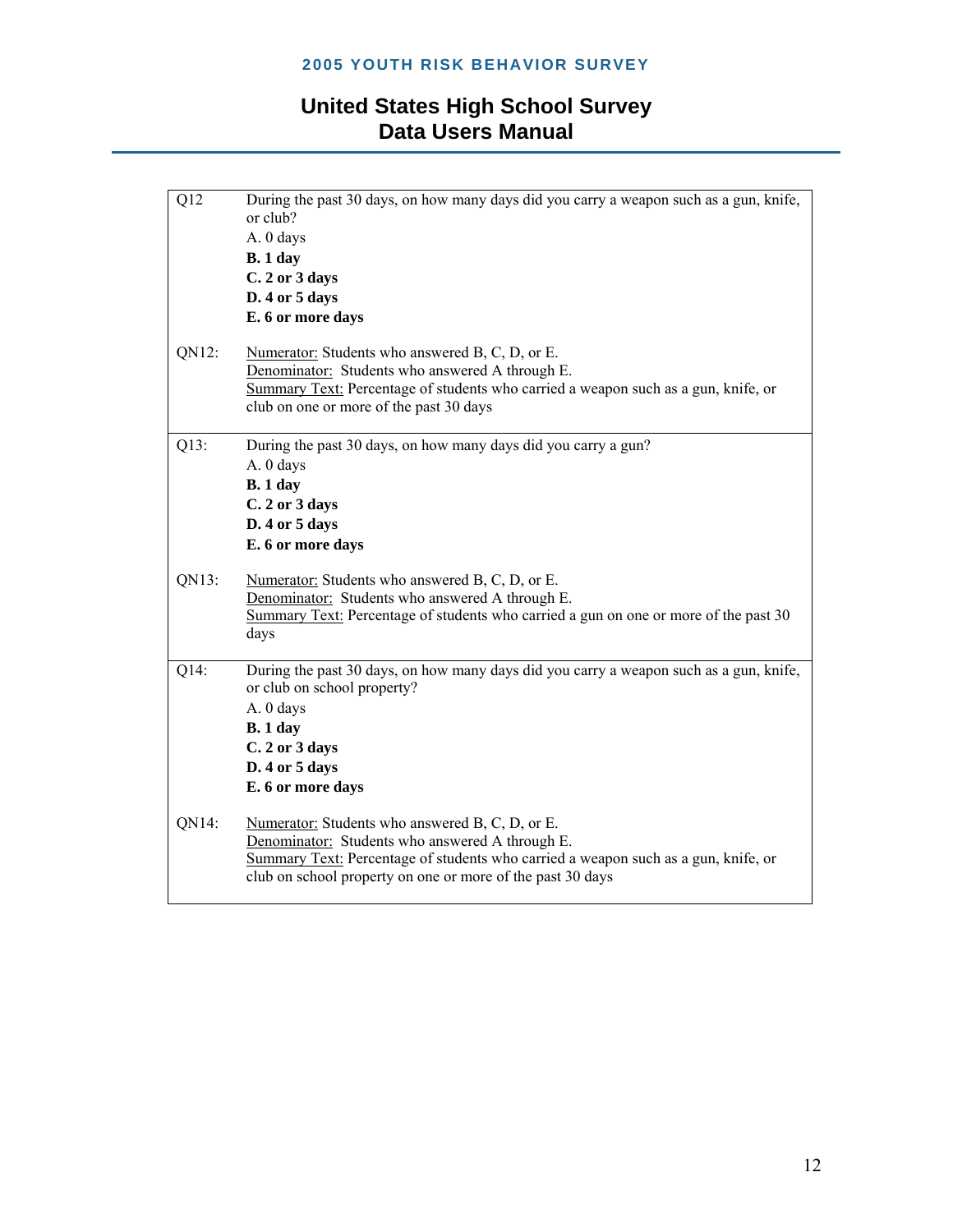| $Q15$ : | During the past 30 days, on how many days did you not go to school because you felt<br>you would be unsafe at school or on your way to or from school?<br>A. 0 days<br>B.1 day<br>C. 2 or 3 days<br>D. 4 or 5 days<br>E. 6 or more days                                                                           |
|---------|-------------------------------------------------------------------------------------------------------------------------------------------------------------------------------------------------------------------------------------------------------------------------------------------------------------------|
| QN15:   | Numerator: Students who answered B, C, D, or E.<br>Denominator: Students who answered A through E.<br>Summary Text: Percentage of students who did not go to school because they felt unsafe<br>at school or on their way to or from school on one or more of the past 30 days                                    |
| Q16:    | During the past 12 months, how many times has someone threatened or injured you with<br>a weapon such as a gun, knife, or club on school property?<br>A. 0 times<br>B. 1 time<br>C. 2 or 3 times<br>D. 4 or 5 times<br>E. 6 or 7 times<br>F. 8 or 9 times<br>G. 10 or 11 times<br>H. 12 or more times             |
| QN16:   | Numerator: Students who answered B, C, D, E, F, G, or H.<br>Denominator: Students who answered A through H.<br>Summary Text: Percentages of students who had been threatened or injured with a<br>weapon such as a gun, knife, or club on school property one or more times during the<br>past 12 months          |
| Q17:    | During the past 12 months, how many times has someone stolen or deliberately damaged<br>your property such as your car, clothing, or books on school property?<br>A. 0 times<br>B. 1 time<br>C. 2 or 3 times<br>D. 4 or 5 times<br>E. 6 or 7 times<br>F. 8 or 9 times<br>G. 10 or 11 times<br>H. 12 or more times |
| QN17:   | Numerator: Students who answered B, C, D, E, F, G, or H.<br>Denominator: Students who answered A through H.<br>Summary Text: Percentage of students who had property such as their car, clothing, or<br>books stolen or deliberately damaged on school property one or more times during the<br>past 12 months    |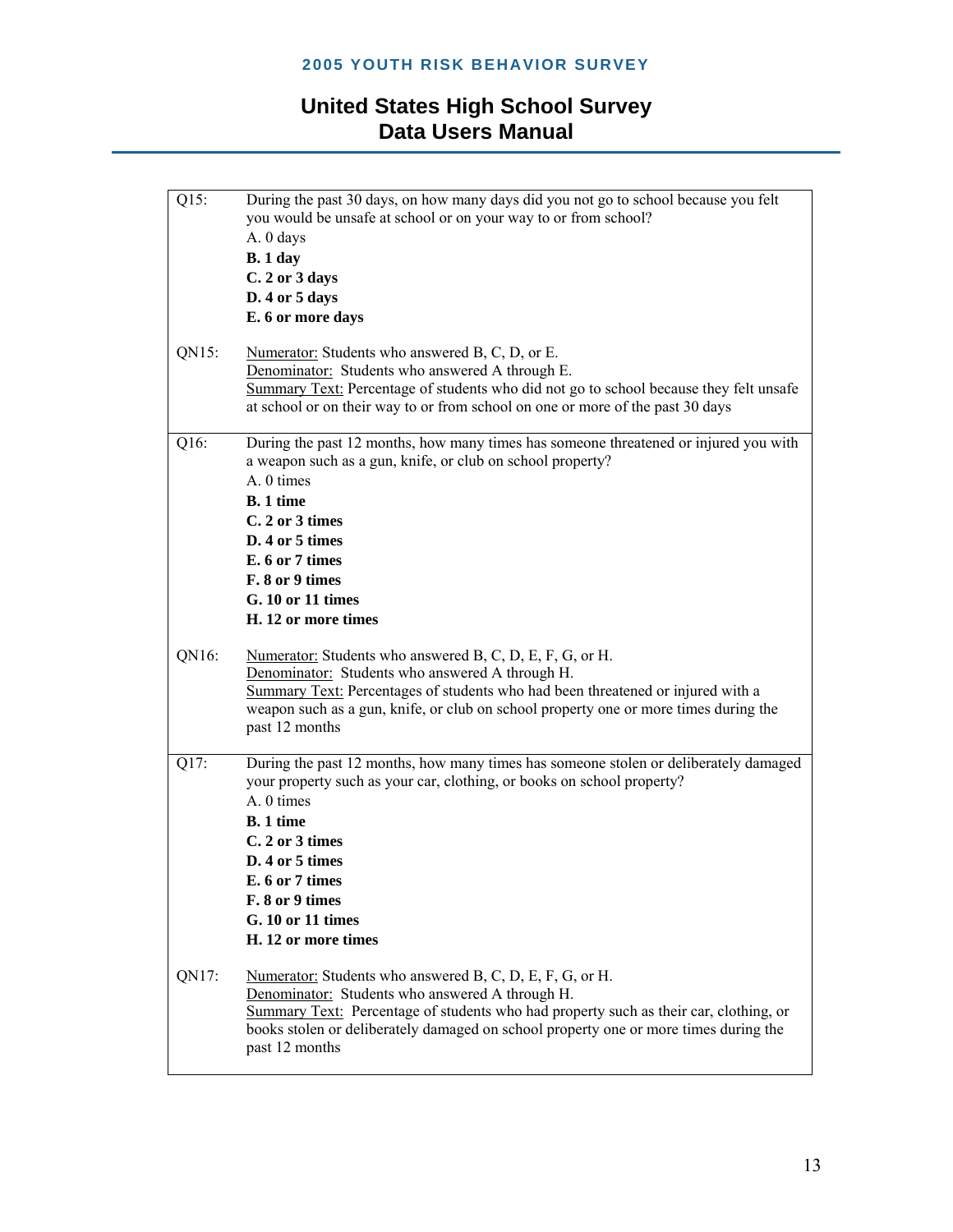| Q18:    | During the past 12 months, how many times were you in a physical fight?                 |
|---------|-----------------------------------------------------------------------------------------|
|         | A. 0 times                                                                              |
|         | <b>B.</b> 1 time                                                                        |
|         | C. 2 or 3 times                                                                         |
|         | D. 4 or 5 times                                                                         |
|         | E. 6 or 7 times                                                                         |
|         | F. 8 or 9 times                                                                         |
|         | G. 10 or 11 times                                                                       |
|         | H. 12 or more times                                                                     |
| QN18:   | Numerator: Students who answered B, C, D, E, F, G, or H.                                |
|         | Denominator: Students who answered A through H.                                         |
|         | Summary Text: Percentage of students who were in a physical fight one or more times     |
|         | during the past 12 months                                                               |
| Q19:    | During the past 12 months, how many times were you in a physical fight in which you     |
|         | were injured and had to be treated by a doctor or nurse?                                |
|         | A. 0 times                                                                              |
|         | <b>B.</b> 1 time                                                                        |
|         | C. 2 or 3 times                                                                         |
|         | D. 4 or 5 times                                                                         |
|         | E. 6 or more times                                                                      |
| QN19:   | Numerator: Students who answered B, C, D, or E.                                         |
|         | Denominator: Students who answered A through E.                                         |
|         | Summary Text: Percentage of students who were injured in a physical fight and had to be |
|         | treated by a doctor or nurse one or more times during the past 12 months                |
| $Q20$ : | During the past 12 months, how many times were you in a physical fight on school        |
|         | property?                                                                               |
|         | A. 0 times                                                                              |
|         | B. 1 time                                                                               |
|         | C. 2 or 3 times                                                                         |
|         | D. 4 or 5 times                                                                         |
|         | E. 6 or 7 times                                                                         |
|         | F. 8 or 9 times                                                                         |
|         | G. 10 or 11 times                                                                       |
|         | H. 12 or more times                                                                     |
| QN20:   | Numerator: Students who answered B, C, D, E, F, G, or H.                                |
|         | Denominator: Students who answered A through H.                                         |
|         | Summary Text: Percentage of students who were in a physical fight on school property    |
|         | one or more times during the past 12 months                                             |
|         |                                                                                         |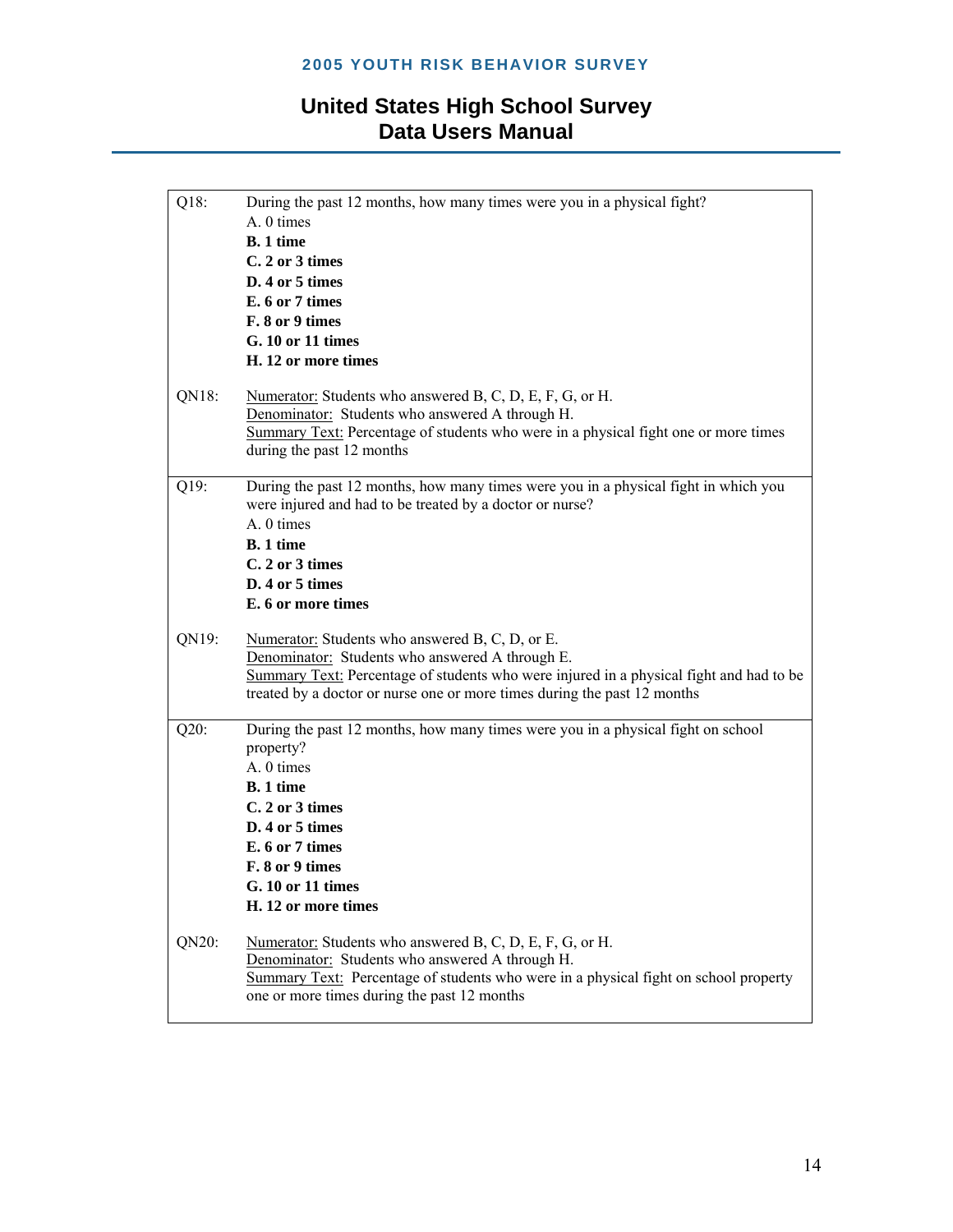| $Q21$ : | During the past 12 months, did your boyfriend or girlfriend ever hit, slap, or physically<br>hurt you on purpose?                                                                                                                                                                   |
|---------|-------------------------------------------------------------------------------------------------------------------------------------------------------------------------------------------------------------------------------------------------------------------------------------|
|         | A. Yes                                                                                                                                                                                                                                                                              |
|         | B. No                                                                                                                                                                                                                                                                               |
| QN21:   | Numerator: Students who answered A.<br>Denominator: Students who answered A or B.<br>Summary Text: Percentage of students who were hit, slapped, or physically hurt on<br>purpose by their boyfriend or girlfriend during the past 12 months                                        |
| $Q22$ : | Have you ever been physically forced to have sexual intercourse when you did not want<br>to?                                                                                                                                                                                        |
|         | A. Yes                                                                                                                                                                                                                                                                              |
|         | B. No                                                                                                                                                                                                                                                                               |
| QN22:   | Numerator: Students who answered A.                                                                                                                                                                                                                                                 |
|         | Denominator: Students who answered A or B.                                                                                                                                                                                                                                          |
|         | Summary Text: Percentage of students who have ever been physically forced to have                                                                                                                                                                                                   |
|         | sexual intercourse when they did not want to                                                                                                                                                                                                                                        |
| $Q23$ : | During the past 12 months, did you ever feel so sad or hopeless almost every day for two                                                                                                                                                                                            |
|         | weeks or more in a row that you stopped doing some usual activities?                                                                                                                                                                                                                |
|         | A. Yes                                                                                                                                                                                                                                                                              |
|         | B. No                                                                                                                                                                                                                                                                               |
| QN23:   | Numerator: Students who answered A.<br>Denominator: Students who answered A or B.<br>Summary Text: Percentage of students who felt so sad or hopeless almost every day for<br>two weeks or more in a row that they stopped doing some usual activities during the past<br>12 months |
| $Q24$ : | During the past 12 months, did you ever seriously consider attempting suicide?                                                                                                                                                                                                      |
|         | A. Yes                                                                                                                                                                                                                                                                              |
|         | B. No                                                                                                                                                                                                                                                                               |
| QN24:   | Numerator: Students who answered A.                                                                                                                                                                                                                                                 |
|         | Denominator: Students who answered A or B.                                                                                                                                                                                                                                          |
|         | Summary Text: Percentage of students who seriously considered attempting suicide                                                                                                                                                                                                    |
|         | during the past 12 months                                                                                                                                                                                                                                                           |
| $Q25$ : | During the past 12 months, did you make a plan about how you would attempt suicide?                                                                                                                                                                                                 |
|         | A. Yes                                                                                                                                                                                                                                                                              |
|         | B. No                                                                                                                                                                                                                                                                               |
| QN25:   | Numerator: Students who answered A.                                                                                                                                                                                                                                                 |
|         | Denominator: Students who answered A or B.                                                                                                                                                                                                                                          |
|         | Summary Text: Percentage of students who made a plan about how they would attempt                                                                                                                                                                                                   |
|         | suicide during the past 12 months                                                                                                                                                                                                                                                   |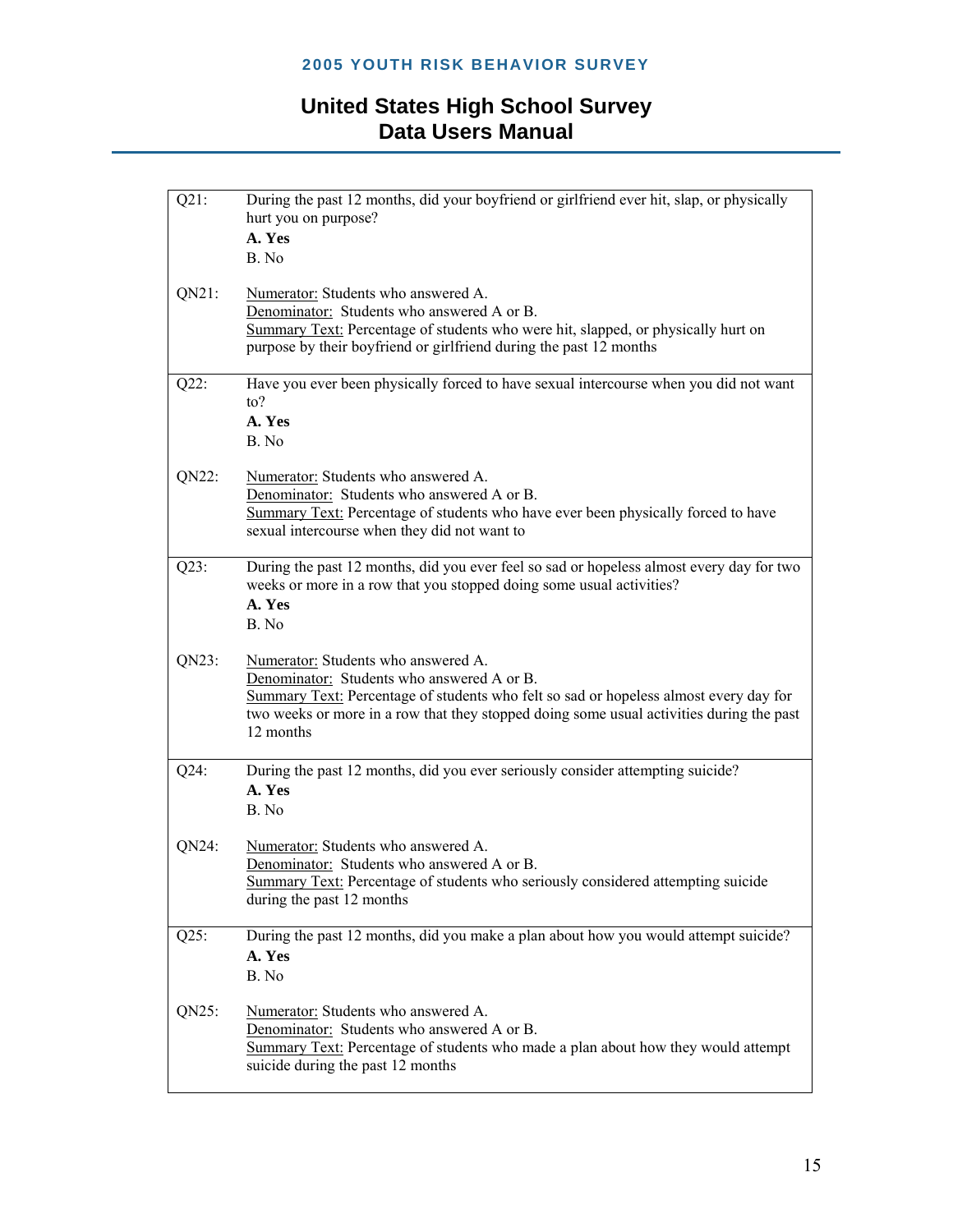| Q26:    | During the past 12 months, how many times did you actually attempt suicide?<br>A. 0 times<br><b>B.</b> 1 time<br>C. 2 or 3 times<br>D. 4 or 5 times<br>E. 6 or more times                                                                                                      |
|---------|--------------------------------------------------------------------------------------------------------------------------------------------------------------------------------------------------------------------------------------------------------------------------------|
| QN26:   | Numerator: Students who answered B, C, D, or E.<br>Denominator: Students who answered A through E.<br>Summary Text: Percentage of students who actually attempted suicide one or more times<br>during the past 12 months                                                       |
| Q27:    | If you attempted suicide during the past 12 months, did any attempt result in an injury,<br>poisoning, or overdose that had to be treated by a doctor or nurse?<br>A. I did not attempt suicide during the past 12 months<br><b>B.</b> Yes<br>C. No                            |
| QN27:   | Numerator: Students who answered B.<br>Denominator: Students who answered A through C.<br>Summary Text: Percentage of students whose suicide attempt resulted in an injury,<br>poisoning, or overdose that had to be treated by a doctor or nurse during the past 12<br>months |
| $Q28$ : | Have you ever tried cigarette smoking, even one or two puffs?<br>A. Yes<br>B. No                                                                                                                                                                                               |
| QN28:   | Numerator: Students who answered A.<br>Denominator: Students who answered A or B.<br>Summary Text: Percentage of students who ever tried cigarette smoking, even one or<br>two puffs                                                                                           |
| Q29:    | How old were you when you smoked a whole cigarette for the first time?<br>A. I have never smoked a whole cigarette<br>B. 8 years old or younger<br>C. 9 or 10 years old<br>D. 11 or 12 years old<br>E. 13 or 14 years old<br>F. 15 or 16 years old<br>G. 17 years old or older |
| QN29:   | Numerator: Students who answered B, C, or D.<br>Denominator: Students who answered A through G.<br>Summary Text: Percentage of students who smoked a whole cigarette for the first time<br>before age 13 years                                                                 |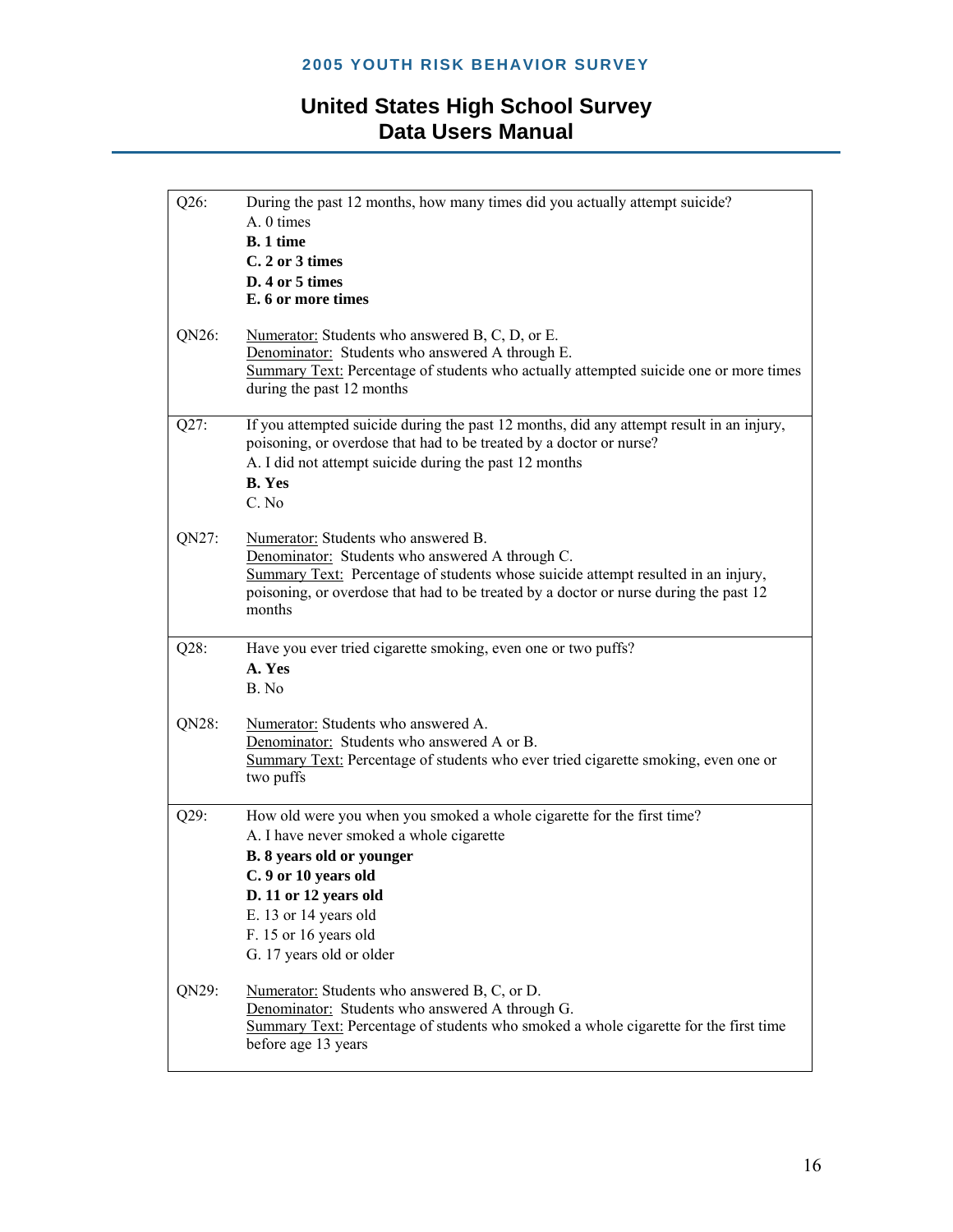| Q30:    | During the past 30 days, on how many days did you smoke cigarettes?                   |
|---------|---------------------------------------------------------------------------------------|
|         | A. 0 days                                                                             |
|         | B. 1 or 2 days                                                                        |
|         | C. 3 to 5 days                                                                        |
|         | D. 6 to 9 days                                                                        |
|         | E. 10 to 19 days                                                                      |
|         | F. 20 to 29 days                                                                      |
|         | G. All 30 days                                                                        |
|         |                                                                                       |
| QN30:   | Numerator: Students who answered B, C, D, E, F, or G.                                 |
|         | Denominator: Students who answered A through G.                                       |
|         | Summary Text: Percentage of students who smoked cigarettes on one or more of the past |
|         | 30 days                                                                               |
| $Q31$ : | During the past 30 days, on the days you smoked, how many cigarettes did you smoke    |
|         | per day?                                                                              |
|         | A. I did not smoke cigarettes during the past 30 days                                 |
|         | B. Less than 1 cigarette per day                                                      |
|         | C. 1 cigarette per day                                                                |
|         | D. 2 to 5 cigarettes per day                                                          |
|         | E. 6 to 10 cigarettes per day                                                         |
|         | F. 11 to 20 cigarettes per day                                                        |
|         | G. More than 20 cigarettes per day                                                    |
| QN31:   | Numerator: Students who answered F or G.                                              |
|         | Denominator: Students who answered B through G; students who answered A are           |
|         | excluded from the calculation.                                                        |
|         | Summary Text: Among students who are current smokers, the percentage who smoked       |
|         | more than 10 cigarettes per day on the days they smoked during the past 30 days       |
|         |                                                                                       |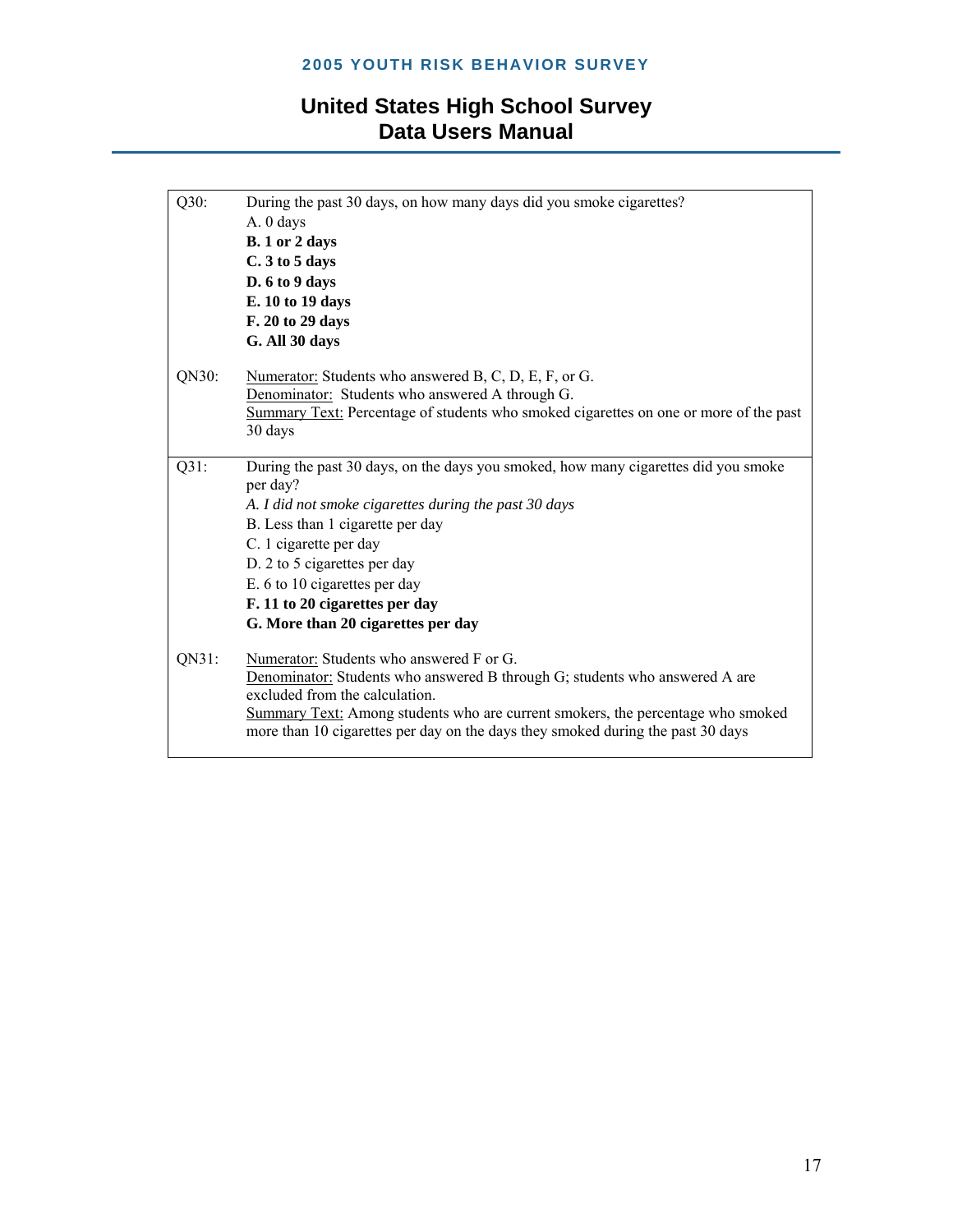| Q32:  | During the past 30 days, how did you usually get your own cigarettes? (Select only one<br>response.)                                    |
|-------|-----------------------------------------------------------------------------------------------------------------------------------------|
|       |                                                                                                                                         |
|       | A. I did not smoke cigarettes during the past 30 days<br>B. I bought them in a store such as a convenience store, supermarket, discount |
|       | store, or gas station                                                                                                                   |
|       | C. I bought them from a vending machine                                                                                                 |
|       | D. I gave someone else money to buy them for me                                                                                         |
|       | E. I borrowed (or bummed) them from someone else                                                                                        |
|       | F. A person 18 years old or older gave them to me                                                                                       |
|       | G. I took them from a store or family member                                                                                            |
|       | H. I got them some other way                                                                                                            |
| QN32: | Numerator: Students who answered B.                                                                                                     |
|       | Denominator: Students who answered B, C, D, E, F, or G for Q30 and answered A                                                           |
|       | through F for Q1; students who did not answer or answered A for Q30, and students who                                                   |
|       | either did not answer or answered G for Q1 are excluded from the calculation.                                                           |
|       | Summary Text: Among students who are less than 18 years of age and who are current                                                      |
|       | smokers, the percentage who usually got their own cigarettes by buying them in a store<br>or gas station during the past 30 days        |
| Q33:  | During the past 30 days, on how many days did you smoke cigarettes on school                                                            |
|       | property?                                                                                                                               |
|       | A. 0 days                                                                                                                               |
|       | B. 1 or 2 days                                                                                                                          |
|       | C. 3 to 5 days                                                                                                                          |
|       | D. 6 to 9 days                                                                                                                          |
|       | E. 10 to 19 days                                                                                                                        |
|       | F. 20 to 29 days                                                                                                                        |
|       | G. All 30 days                                                                                                                          |
| QN33: | Numerator: Students who answered B, C, D, E, F, or G.                                                                                   |
|       | Denominator: Students who answered A through G.                                                                                         |
|       | Summary Text: Percentage of students who smoked cigarettes on school property on one                                                    |
|       | or more of the past 30 days                                                                                                             |
| Q34:  | Have you ever smoked cigarettes daily, that is, at least one cigarette every day for 30                                                 |
|       | days?                                                                                                                                   |
|       | A. Yes                                                                                                                                  |
|       | B. No                                                                                                                                   |
| QN34: | Numerator: Students who answered A.                                                                                                     |
|       | Denominator: Students who answered A or B.                                                                                              |
|       | Summary Text: Percentage of students who ever smoked cigarettes daily, that is, at least                                                |
|       | one cigarette every day for 30 days                                                                                                     |
|       |                                                                                                                                         |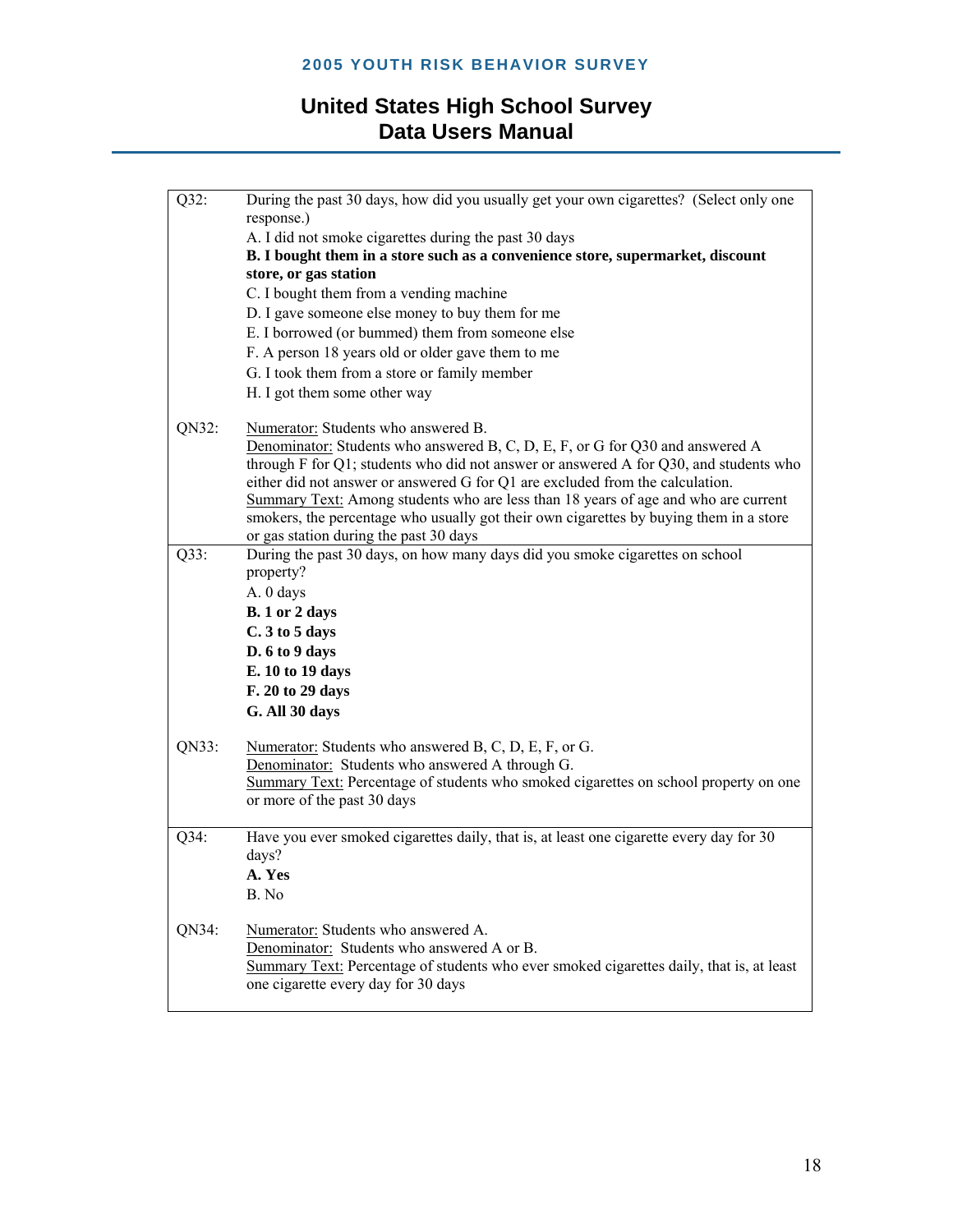| Q35:  | During the past 12 months, did you ever try to quit smoking cigarettes?<br>A. I did not smoke during the past 12 months<br><b>B.</b> Yes<br>C. No                                                                                                                                                                                             |
|-------|-----------------------------------------------------------------------------------------------------------------------------------------------------------------------------------------------------------------------------------------------------------------------------------------------------------------------------------------------|
| QN35: | Numerator: Students who answered B.<br>Denominator: Students who report that they are a current smoker $(Q30 = B$ through G);<br>students who answer A for Q30 or A for Q35 are excluded from the calculation.<br>Summary Text: Among students who are current smokers, the percentage who tried to<br>quit smoking during the past 12 months |
| Q36:  | During the past 30 days, on how many days did you use chewing tobacco, snuff, or dip,<br>such as Redman, Levi Garrett, Beechnut, Skoal, Skoal Bandits, or Copenhagen?<br>A. 0 days<br>B. 1 or 2 days<br>C. 3 to 5 days<br>D. 6 to 9 days<br>E. 10 to 19 days<br>F. 20 to 29 days<br>G. All 30 days                                            |
| QN36: | Numerator: Students who answered B, C, D, E, F, or G.<br>Denominator: Students who answered A through G.<br>Summary Text: Percentage of students who used chewing tobacco, snuff, or dip on one<br>or more of the past 30 days                                                                                                                |
| Q37:  | During the past 30 days, on how many days did you use chewing tobacco, snuff, or dip<br>on school property?<br>A. 0 days<br>B. 1 or 2 days<br>C. 3 to 5 days<br>D. 6 to 9 days<br>E. 10 to 19 days<br>F. 20 to 29 days<br>G. All 30 days                                                                                                      |
| QN37: | Numerator: Students who answered B, C, D, E, F, or G.<br>Denominator: Students who answered A through G.<br>Summary Text: Percentage of students who used chewing tobacco, snuff, or dip on<br>school property on one or more of the past 30 days                                                                                             |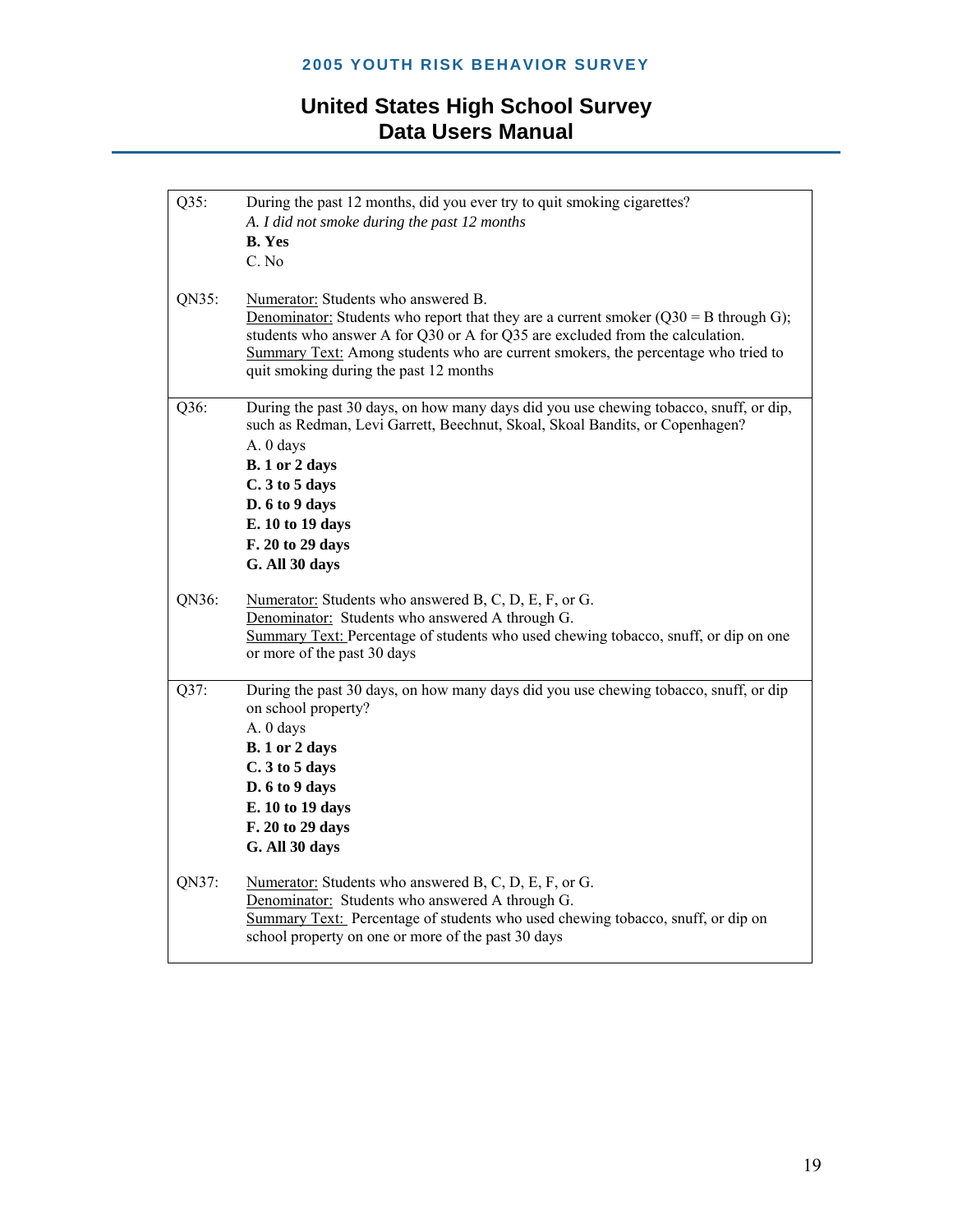| Q38:  | During the past 30 days, on how many days did you smoke cigars, cigarillos, or little<br>cigars?                           |
|-------|----------------------------------------------------------------------------------------------------------------------------|
|       | A. 0 days                                                                                                                  |
|       | B. 1 or 2 days                                                                                                             |
|       | C. 3 to 5 days                                                                                                             |
|       | D. 6 to 9 days                                                                                                             |
|       | E. 10 to 19 days                                                                                                           |
|       | F. 20 to 29 days                                                                                                           |
|       | G. All 30 days                                                                                                             |
| QN38: | Numerator: Students who answered B, C, D, E, F, or G.                                                                      |
|       | Denominator: Students who answered A through G.                                                                            |
|       | Summary Text: Percentage of students who smoked cigars, cigarillos, or little cigars on<br>one or more of the past 30 days |
|       |                                                                                                                            |
| Q39:  | During your life, on how many days have you had at least one drink of alcohol?                                             |
|       | A. 0 days                                                                                                                  |
|       | B. 1 or 2 days                                                                                                             |
|       | C. 3 to 9 days                                                                                                             |
|       | D. 10 to 19 days                                                                                                           |
|       | E. 20 to 39 days                                                                                                           |
|       | F. 40 to 99 days                                                                                                           |
|       | G. 100 or more days                                                                                                        |
| QN39: | Numerator: Students who answered B, C, D, E, F, or G.                                                                      |
|       | Denominator: Students who answered A through G.                                                                            |
|       | Summary Text: Percentage of students who had at least one drink of alcohol on one or                                       |
|       | more days during their life                                                                                                |
| Q40:  | How old were you when you had your first drink of alcohol other than a few sips?                                           |
|       | A. I have never had a drink of alcohol other than a few sips                                                               |
|       | <b>B.</b> 8 years old or younger                                                                                           |
|       | C. 9 or 10 years old                                                                                                       |
|       | D. 11 or 12 years old                                                                                                      |
|       | E. 13 or 14 years old                                                                                                      |
|       | F. 15 or 16 years old                                                                                                      |
|       | G. 17 years old or older                                                                                                   |
|       |                                                                                                                            |
| QN40: | Numerator: Students who answered B, C, or D.                                                                               |
|       | Denominator: Students who answered A through G.                                                                            |
|       | Summary Text: Percentage of students who had their first drink of alcohol other than a                                     |
|       | few sips before age 13 years                                                                                               |
|       |                                                                                                                            |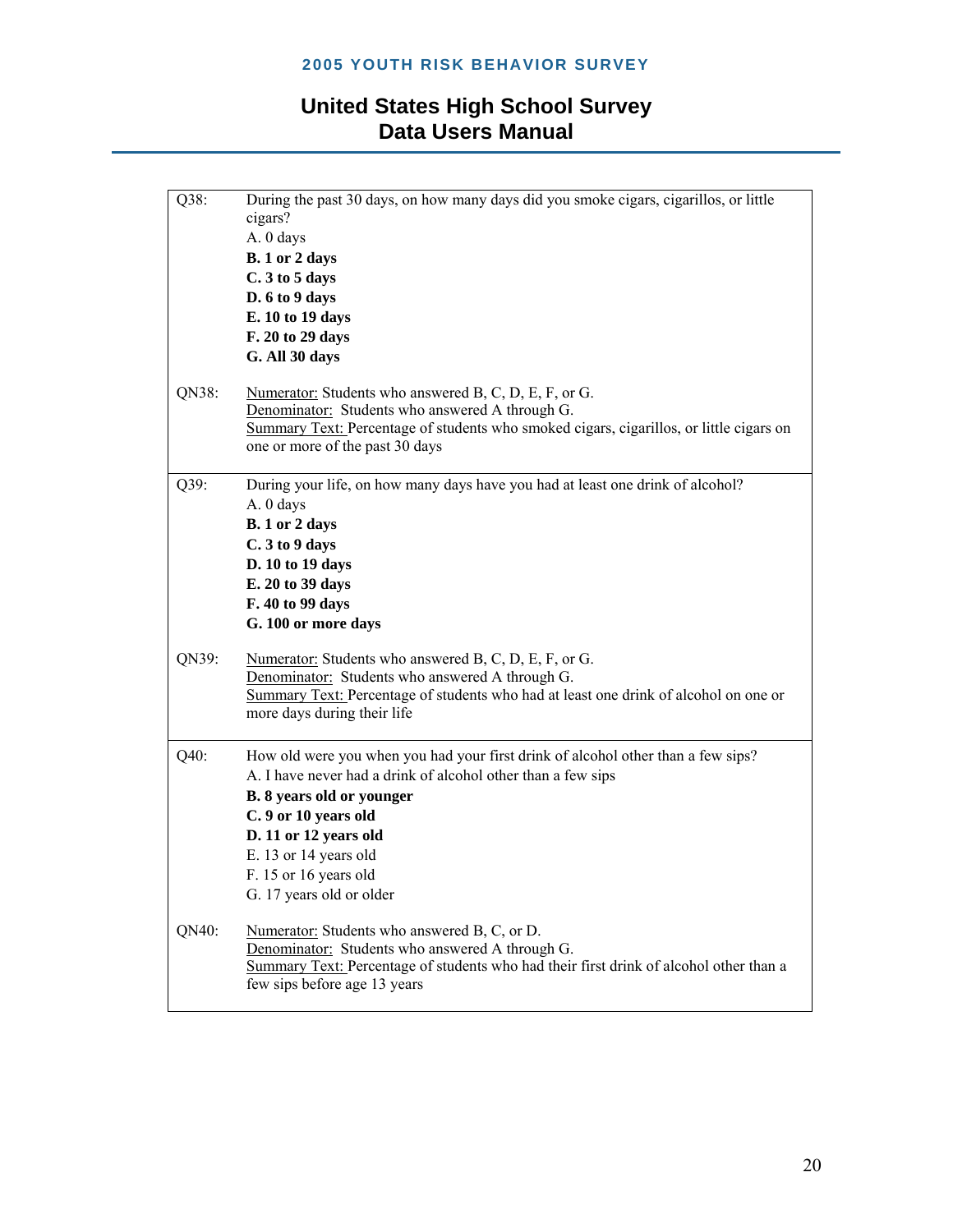| $Q41$ : | During the past 30 days, on how many days did you have at least one drink of alcohol?<br>A. 0 days<br>B. 1 or 2 days<br>C. 3 to 5 days<br>D. 6 to 9 days<br>E. 10 to 19 days<br>F. 20 to 29 days<br>G. All 30 days                                                         |
|---------|----------------------------------------------------------------------------------------------------------------------------------------------------------------------------------------------------------------------------------------------------------------------------|
| QN41:   | Numerator: Students who answered $B, C, D, E, F, or G.$<br>Denominator: Students who answered A through G.<br>Summary Text: Percentage of students who had at least one drink of alcohol on one or<br>more of the past 30 days                                             |
| Q42:    | During the past 30 days, on how many days did you have 5 or more drinks of alcohol in<br>a row, that is, within a couple of hours?<br>A. 0 days<br>B.1 day<br>C. 2 days<br>D. 3 to 5 days<br>E. 6 to 9 days<br>F. 10 to 19 days<br>G. 20 or more days                      |
| QN42:   | Numerator: Students who answered B, C, D, E, F, or G.<br>Denominator: Students who answered A through G.<br>Summary Text: Percentage of students who had five or more drinks of alcohol in a row,<br>that is, within a couple of hours, on one or more of the past 30 days |
| Q43:    | During the past 30 days, on how many days did you have at least one drink of alcohol on<br>school property?<br>A. 0 days<br>B. 1 or 2 days<br>C. 3 to 5 days<br>D. 6 to 9 days<br>E. 10 to 19 days<br>F. 20 to 29 days<br>G. All 30 days                                   |
| QN43:   | Numerator: Students who answered B, C, D, E, F, or G.<br>Denominator: Students who answered A through G.<br>Summary Text: Percentage of students who had at least one drink of alcohol on school<br>property on one or more of the past 30 days                            |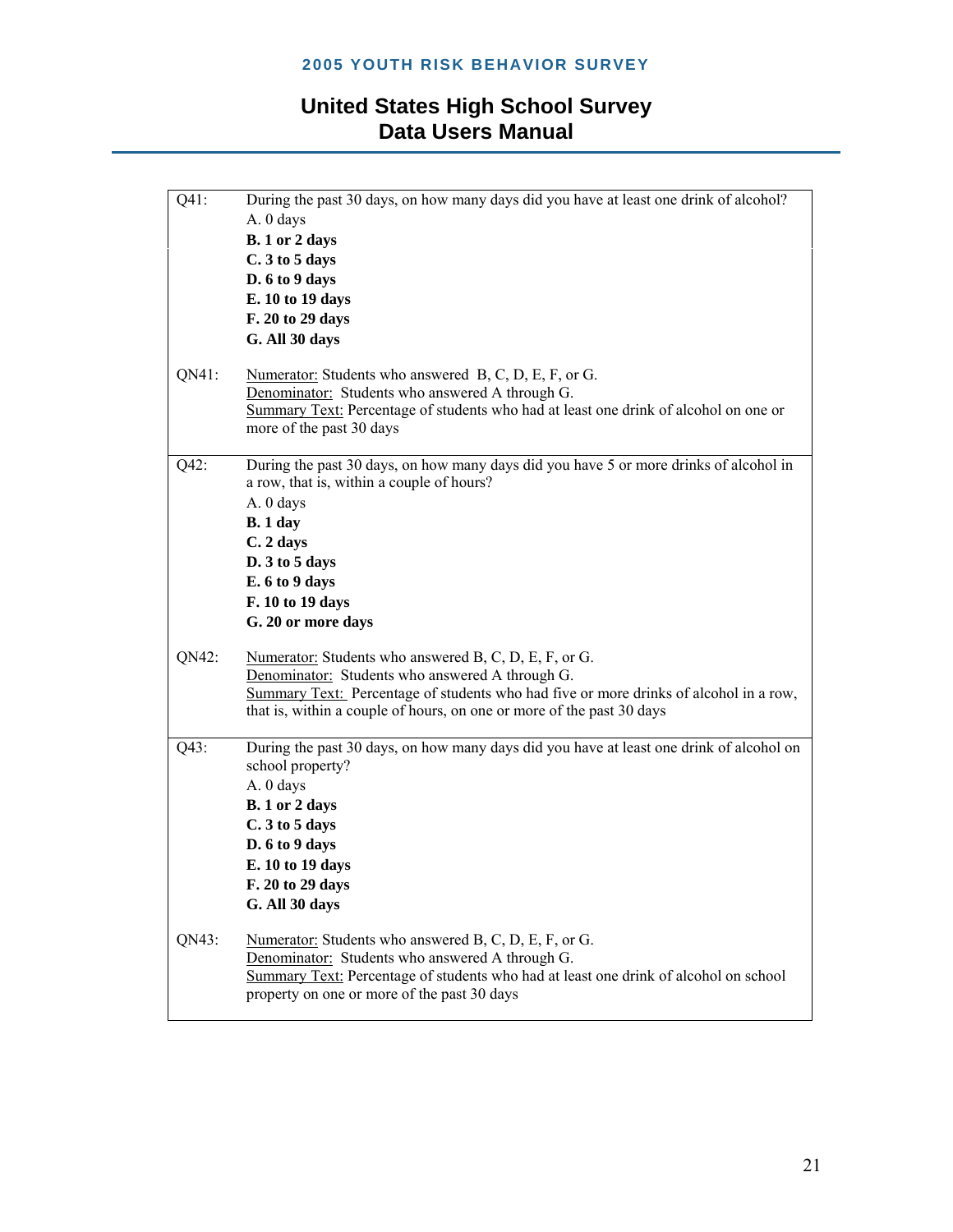| Q44:  | During your life, how many times have you used marijuana?                              |
|-------|----------------------------------------------------------------------------------------|
|       | A. 0 times                                                                             |
|       | B. 1 or 2 times                                                                        |
|       | C. 3 to 9 times                                                                        |
|       | D. 10 to 19 times                                                                      |
|       | E. 20 to 39 times                                                                      |
|       | F. 40 to 99 times                                                                      |
|       | G. 100 or more times                                                                   |
| QN44: | Numerator: Students who answered B, C, D, E, F, or G.                                  |
|       | Denominator: Students who answered A through G.                                        |
|       | Summary Text: Percentage of students who used marijuana one or more times during       |
|       | their life                                                                             |
| Q45:  | How old were you when you tried marijuana for the first time?                          |
|       | A. I have never tried marijuana                                                        |
|       | <b>B.</b> 8 years old or younger                                                       |
|       | C. 9 or 10 years old                                                                   |
|       | D. 11 or 12 years old                                                                  |
|       | E. 13 or 14 years old                                                                  |
|       | F. 15 or 16 years old                                                                  |
|       | G. 17 years old or older                                                               |
| QN45: | Numerator: Students who answered B, C, or D.                                           |
|       | Denominator: Students who answered A through G.                                        |
|       | Summary Text: Percentage of students who tried marijuana for the first time before age |
|       | 13 years                                                                               |
| Q46:  | During the past 30 days, how many times did you use marijuana?                         |
|       | A. 0 times                                                                             |
|       | <b>B.</b> 1 or 2 times                                                                 |
|       | C. 3 to 9 times                                                                        |
|       | D. 10 to 19 times                                                                      |
|       | E. 20 to 39 times                                                                      |
|       | F. 40 or more times                                                                    |
| QN46: | Numerator: Students who answered B, C, D, E, or F.                                     |
|       | Denominator: Students who answered A through F.                                        |
|       | Summary Text: Percentage of students who used marijuana one or more times during the   |
|       | past 30 days                                                                           |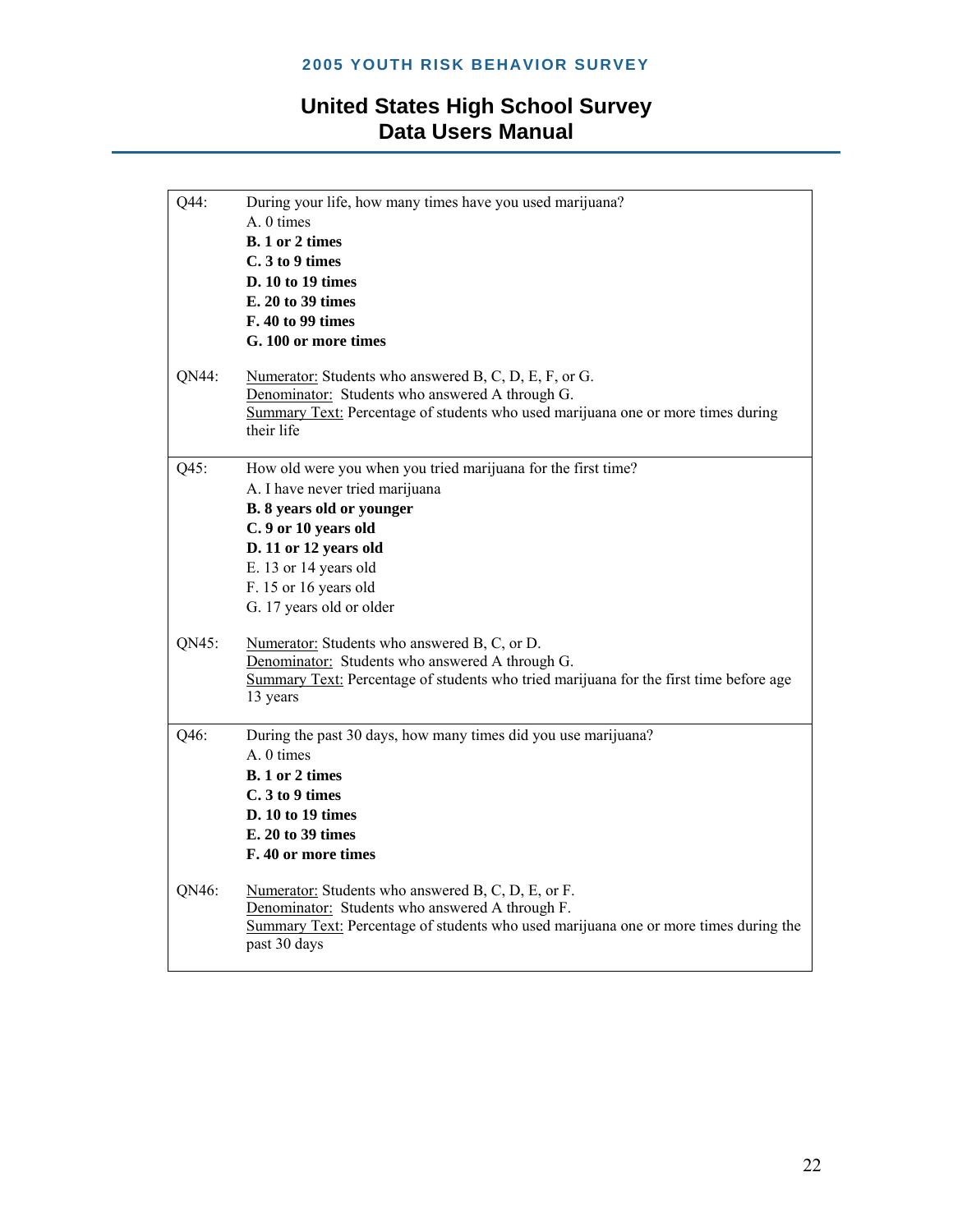| Q47:  | During the past 30 days, how many times did you use marijuana on school property?                                 |
|-------|-------------------------------------------------------------------------------------------------------------------|
|       | A. 0 times                                                                                                        |
|       | B. 1 or 2 times                                                                                                   |
|       | C. 3 to 9 times                                                                                                   |
|       | D. 10 to 19 times                                                                                                 |
|       | E. 20 to 39 times                                                                                                 |
|       | F. 40 or more times                                                                                               |
| QN47: | Numerator: Students who answered B, C, D, E, or F.                                                                |
|       | Denominator: Students who answered A through F.                                                                   |
|       | Summary Text: Percentage of students who used marijuana on school property one or                                 |
|       | more times during the past 30 days                                                                                |
| Q48:  | During your life, how many times have you used any form of cocaine, including powder,                             |
|       | crack, or freebase?                                                                                               |
|       | A. 0 times                                                                                                        |
|       | B. 1 or 2 times                                                                                                   |
|       | C. 3 to 9 times                                                                                                   |
|       | D. 10 to 19 times                                                                                                 |
|       | E. 20 to 39 times                                                                                                 |
|       | F. 40 or more times                                                                                               |
| QN48: | Numerator: Students who answered B, C, D, E, or F.                                                                |
|       | Denominator: Students who answered A through F.                                                                   |
|       | Summary Text: Percentage of students who used any form of cocaine, including powder,                              |
|       | crack, or freebase one or more times during their life                                                            |
| Q49:  | During the past 30 days, how many times did you use any form of cocaine, including<br>powder, crack, or freebase? |
|       |                                                                                                                   |
|       | A. 0 times                                                                                                        |
|       | <b>B.</b> 1 or 2 times                                                                                            |
|       | C. 3 to 9 times                                                                                                   |
|       | D. 10 to 19 times                                                                                                 |
|       | E. 20 to 39 times                                                                                                 |
|       | F. 40 or more times                                                                                               |
| QN49: | Numerator: Students who answered B, C, D, E, or F.                                                                |
|       | Denominator: Students who answered A through F.                                                                   |
|       | Summary Text: Percentage of students who used any form of cocaine, including powder,                              |
|       | crack, or freebase one or more times during the past 30 days                                                      |
|       |                                                                                                                   |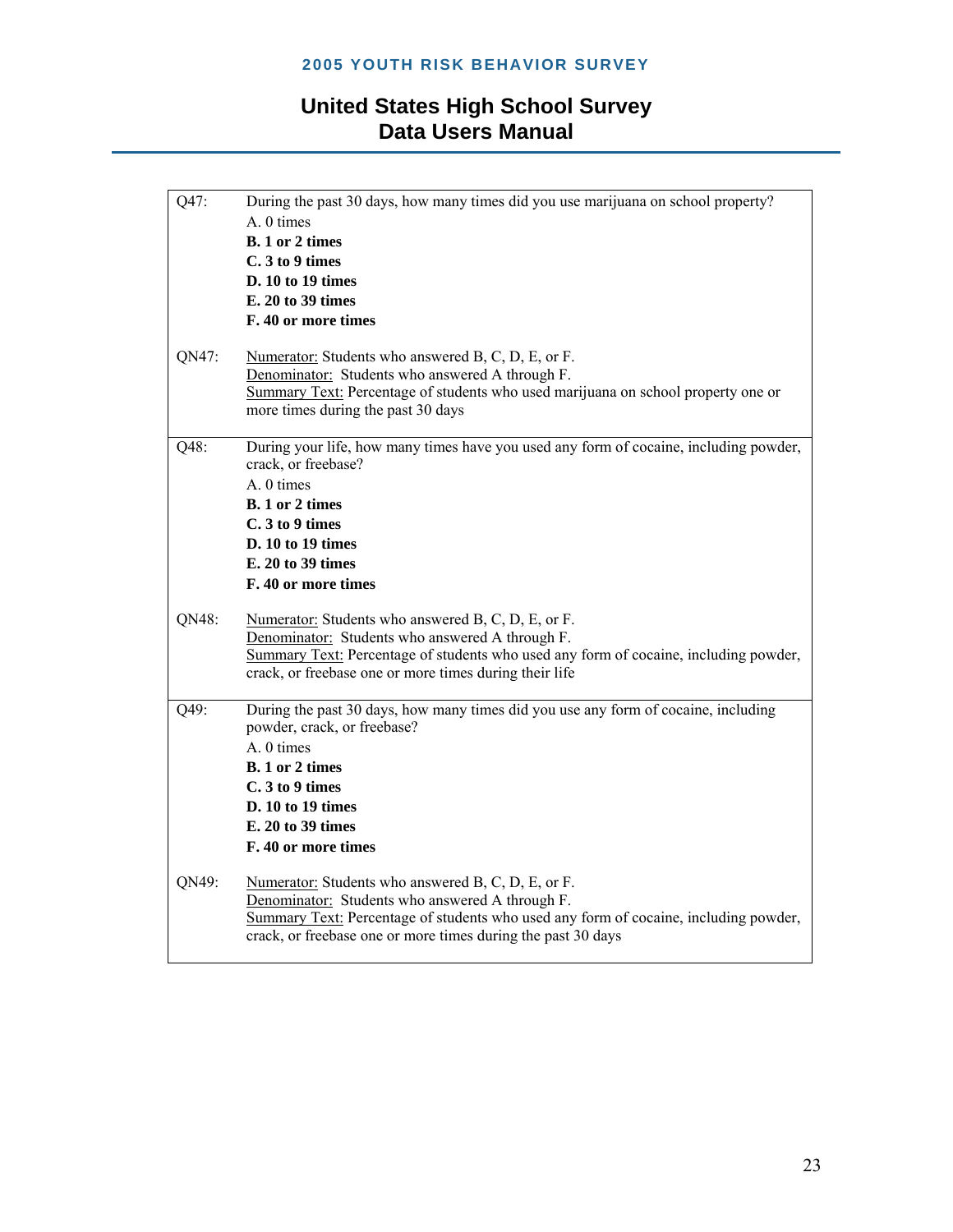| $Q50$ : | During your life, how many times have you sniffed glue, breathed the contents of aerosol<br>spray cans, or inhaled any paints or sprays to get high?<br>A. 0 times |
|---------|--------------------------------------------------------------------------------------------------------------------------------------------------------------------|
|         | <b>B.</b> 1 or 2 times                                                                                                                                             |
|         | C. 3 to 9 times                                                                                                                                                    |
|         | D. 10 to 19 times                                                                                                                                                  |
|         | E. 20 to 39 times                                                                                                                                                  |
|         |                                                                                                                                                                    |
|         | F. 40 or more times                                                                                                                                                |
| QN50:   | Numerator: Students who answered B, C, D, E, or F.                                                                                                                 |
|         | Denominator: Students who answered A through F.                                                                                                                    |
|         | Summary Text: Percentage of students who sniffed glue, breathed the contents of aerosol                                                                            |
|         | spray cans, or inhaled any paints or sprays to get high one or more times during their life                                                                        |
|         |                                                                                                                                                                    |
| $Q51$ : | During your life, how many times have you used heroin (also called smack, junk, or<br>China White)?                                                                |
|         | A. 0 times                                                                                                                                                         |
|         | <b>B.</b> 1 or 2 times                                                                                                                                             |
|         | C. 3 to 9 times                                                                                                                                                    |
|         | D. 10 to 19 times                                                                                                                                                  |
|         | E. 20 to 39 times                                                                                                                                                  |
|         | F. 40 or more times                                                                                                                                                |
| QN51:   | Numerator: Students who answered B, C, D, E, or F.                                                                                                                 |
|         | Denominator: Students who answered A through F.                                                                                                                    |
|         | Summary Text: Percentage of students who used heroin one or more times during their                                                                                |
|         | life                                                                                                                                                               |
|         |                                                                                                                                                                    |
| Q52:    | During your life, how many times have you used methamphetamines (also called speed,<br>crystal, crank, or ice)?                                                    |
|         | A. 0 times                                                                                                                                                         |
|         | B. 1 or 2 times                                                                                                                                                    |
|         | C. 3 to 9 times                                                                                                                                                    |
|         | D. 10 to 19 times                                                                                                                                                  |
|         | E. 20 to 39 times                                                                                                                                                  |
|         | F. 40 or more times                                                                                                                                                |
|         |                                                                                                                                                                    |
| QN52:   | Numerator: Students who answered B, C, D, E, or F.                                                                                                                 |
|         | Denominator: Students who answered A through F.                                                                                                                    |
|         | Summary Text: Percentage of students who used methamphetamines one or more times                                                                                   |
|         | during their life                                                                                                                                                  |
|         |                                                                                                                                                                    |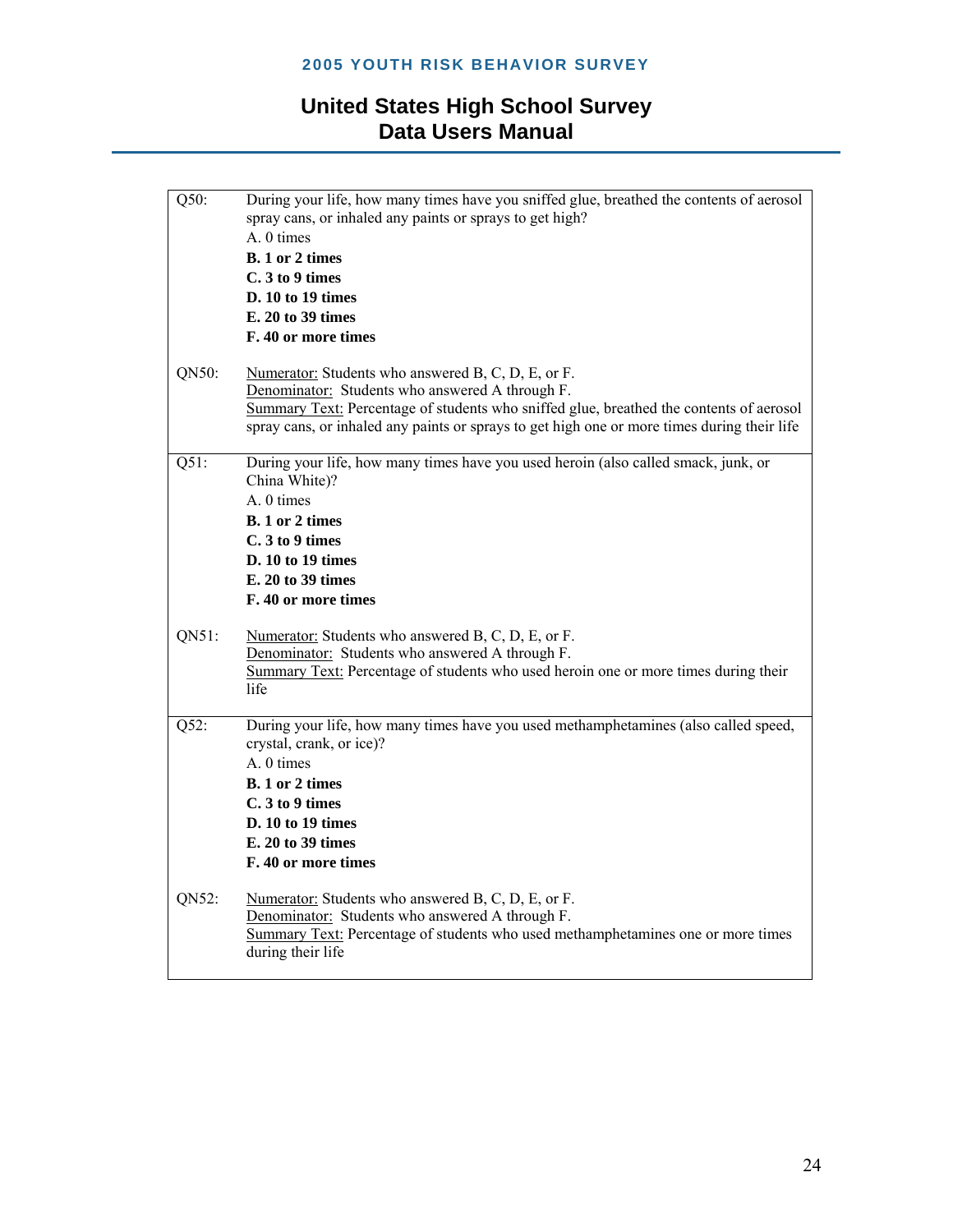| Q53:    | During your life, how many times have you used ecstasy (also called MDMA)?<br>A. 0 times                                                                                                       |
|---------|------------------------------------------------------------------------------------------------------------------------------------------------------------------------------------------------|
|         | B. 1 or 2 times                                                                                                                                                                                |
|         | C. 3 to 9 times                                                                                                                                                                                |
|         | D. 10 to 19 times                                                                                                                                                                              |
|         | E. 20 to 39 times                                                                                                                                                                              |
|         | F. 40 or more times                                                                                                                                                                            |
|         |                                                                                                                                                                                                |
| QN53:   | Numerator: Students who answered B, C, D, E, or F.<br>Denominator: Students who answered A through F.<br>Summary Text: Percentage of students who used ecstasy one or more times during their  |
|         | life                                                                                                                                                                                           |
|         |                                                                                                                                                                                                |
| Q54:    | During your life, how many times have you taken steroid pills or shots without a doctor's<br>prescription?                                                                                     |
|         | A. 0 times                                                                                                                                                                                     |
|         | B. 1 or 2 times                                                                                                                                                                                |
|         | C. 3 to 9 times                                                                                                                                                                                |
|         | D. 10 to 19 times                                                                                                                                                                              |
|         | E. 20 to 39 times                                                                                                                                                                              |
|         | F. 40 or more times                                                                                                                                                                            |
| QN54:   | Numerator: Students who answered B, C, D, E, or F.                                                                                                                                             |
|         | Denominator: Students who answered A through F.<br>Summary Text: Percentage of students who took steroid pills or shots without a doctor's<br>prescription one or more times during their life |
| $Q55$ : | During your life, how many times have you used a needle to inject any illegal drug into<br>your body?                                                                                          |
|         | A. 0 times                                                                                                                                                                                     |
|         | B. 1 time                                                                                                                                                                                      |
|         | C. 2 or more times                                                                                                                                                                             |
| QN55:   | Numerator: Students who answered B or C.                                                                                                                                                       |
|         | Denominator: Students who answered A through C.                                                                                                                                                |
|         | Summary Text: Percentage of students who used a needle to inject any illegal drug into                                                                                                         |
|         | their body one or more times during their life                                                                                                                                                 |
|         |                                                                                                                                                                                                |
| Q56:    | During the past 12 months, has anyone offered, sold, or given you an illegal drug on<br>school property?                                                                                       |
|         | A. Yes                                                                                                                                                                                         |
|         | B. No                                                                                                                                                                                          |
| QN56:   | Numerator: Students who answered A.                                                                                                                                                            |
|         | Denominator: Students who answered A or B.                                                                                                                                                     |
|         | Summary Text: Percentage of students who were offered, sold, or given an illegal drug                                                                                                          |
|         | on school property by someone during the past 12 months                                                                                                                                        |
|         |                                                                                                                                                                                                |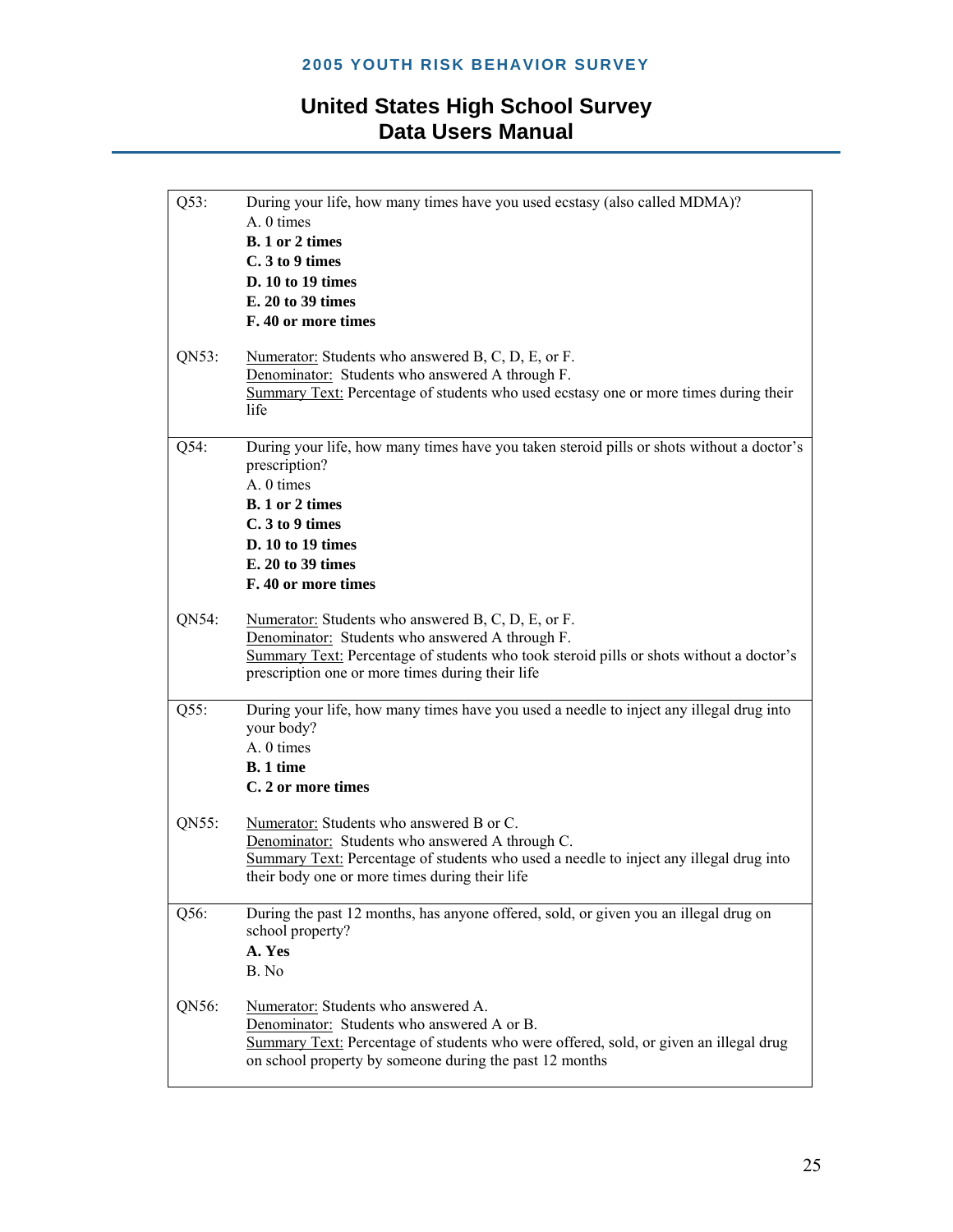| Q57:  | Have you ever had sexual intercourse?<br>A. Yes                                                               |
|-------|---------------------------------------------------------------------------------------------------------------|
|       | B. No                                                                                                         |
| QN57: | Numerator: Students who answered A.                                                                           |
|       | Denominator: Students who answered A or B.                                                                    |
|       | Summary Text: Percentage of students who ever had sexual intercourse                                          |
| Q58:  | How old were you when you had sexual intercourse for the first time?                                          |
|       | A. I have never had sexual intercourse                                                                        |
|       | B. 11 years old or younger                                                                                    |
|       | C. 12 years old                                                                                               |
|       | D. 13 years old                                                                                               |
|       | E. 14 years old                                                                                               |
|       | F. 15 years old                                                                                               |
|       | G. 16 years old                                                                                               |
|       | H. 17 years old or older                                                                                      |
| QN58: | Numerator: Students who answered B or C.<br>Denominator: Students who answered A through H.                   |
|       | Summary Text: Percentage of students who had sexual intercourse for the first time                            |
|       | before age 13 years                                                                                           |
| Q59:  | During your life, with how many people have you had sexual intercourse?                                       |
|       | A. I have never had sexual intercourse                                                                        |
|       | B. 1 person                                                                                                   |
|       | C. 2 people                                                                                                   |
|       | D. 3 people                                                                                                   |
|       | E. 4 people                                                                                                   |
|       | F. 5 people                                                                                                   |
|       | G. 6 or more people                                                                                           |
| QN59: | Numerator: Students who answered E, F, or G.<br>Denominator: Students who answered A through G.               |
|       | Summary Text: Percentage of students who had sexual intercourse with four or more<br>people during their life |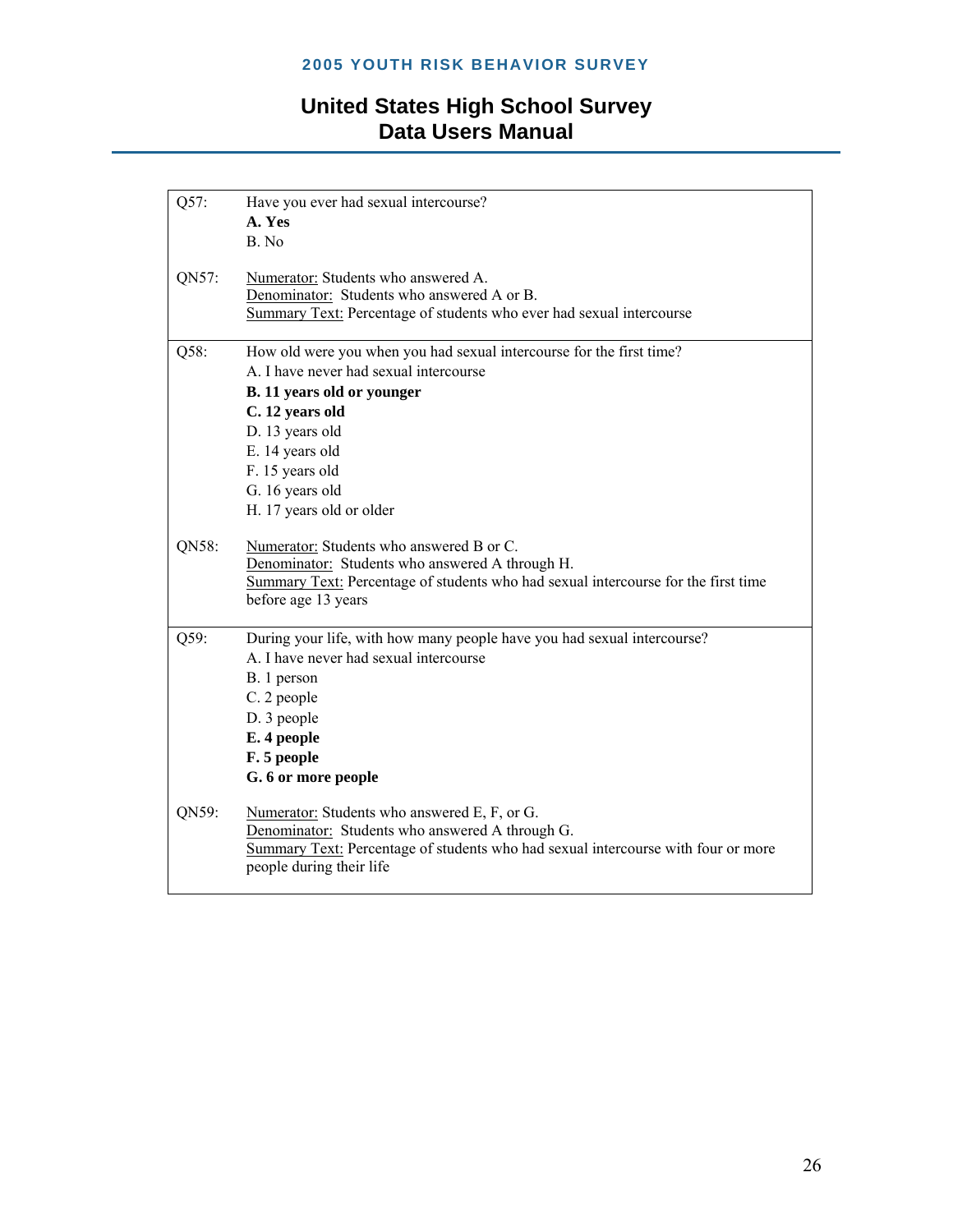| Q60:  | During the past 3 months, with how many people did you have sexual intercourse?         |
|-------|-----------------------------------------------------------------------------------------|
|       | A. I have never had sexual intercourse                                                  |
|       | B. I have had sexual intercourse, but not during the past 3 months                      |
|       | C. 1 person                                                                             |
|       | D. 2 people                                                                             |
|       | E. 3 people                                                                             |
|       | F. 4 people                                                                             |
|       | G. 5 people                                                                             |
|       | H. 6 or more people                                                                     |
| QN60: | Numerator: Students who answered C, D, E, F, G, or H.                                   |
|       | Denominator: Students who answered A through H.                                         |
|       | Summary Text: Percentage of students who had sexual intercourse with one or more        |
|       | people during the past 3 months                                                         |
| Q61:  | Did you drink alcohol or use drugs before you had sexual intercourse the last time?     |
|       | A. I have never had sexual intercourse                                                  |
|       | <b>B.</b> Yes                                                                           |
|       | C. No                                                                                   |
| QN61: | Numerator: Students who answered B.                                                     |
|       | Denominator: Students who had sexual intercourse during the past three months ( $Q60 =$ |
|       | C through H); students who answered A or B for Q60, or who answered A for Q61 were      |
|       | excluded from the calculations.                                                         |
|       | Summary Text: Among students who had sexual intercourse during the past three           |
|       | months, the percentage who drank alcohol or used drugs before last sexual intercourse   |
|       |                                                                                         |
| Q62:  | The last time you had sexual intercourse, did you or your partner use a condom?         |
|       | A. I have never had sexual intercourse                                                  |
|       | <b>B.</b> Yes                                                                           |
|       | C. No                                                                                   |
| QN62: | Numerator: Students who answered B.                                                     |
|       | Denominator: Students who had sexual intercourse during the past three months ( $Q60 =$ |
|       | C through H); students who answered A or B for Q60, or who answered A for Q62 were      |
|       | excluded from the calculations.                                                         |
|       | Summary Text: Among students who had sexual intercourse during the past three           |
|       | months, the percentage who used a condom during last sexual intercourse                 |
|       |                                                                                         |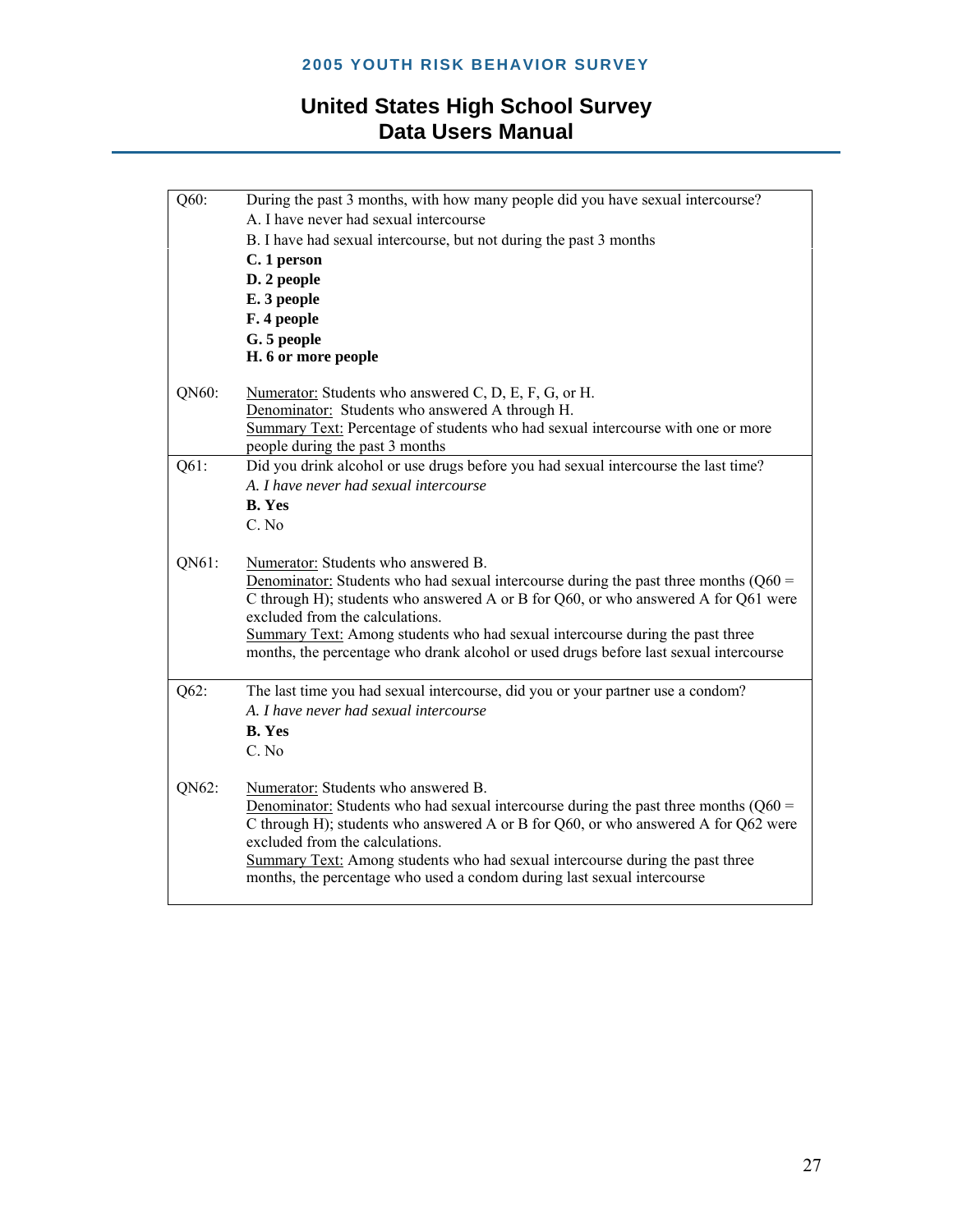| Q63:  | The last time you had sexual intercourse, what one method did you or your partner use to                                                                                      |
|-------|-------------------------------------------------------------------------------------------------------------------------------------------------------------------------------|
|       | prevent pregnancy? (Select only one response.)                                                                                                                                |
|       | A. I have never had sexual intercourse                                                                                                                                        |
|       | B. No method was used to prevent pregnancy                                                                                                                                    |
|       | C. Birth control pills                                                                                                                                                        |
|       | D. Condoms                                                                                                                                                                    |
|       | E. Depo-Provera (injectable birth control)                                                                                                                                    |
|       | F. Withdrawal                                                                                                                                                                 |
|       | G. Some other method                                                                                                                                                          |
|       | H. Not sure                                                                                                                                                                   |
| QN63: | Numerator: Students who answered C.                                                                                                                                           |
|       | Denominator: Students who had sexual intercourse during the past three months ( $Q60 =$<br>C through H); students who answered A or B for Q60, or who answered A for Q63 were |
|       | excluded from the calculations.                                                                                                                                               |
|       | Summary Text: Among students who had sexual intercourse during the past three                                                                                                 |
|       | months, the percentage who used birth control pills to prevent pregnancy before last                                                                                          |
|       | sexual intercourse                                                                                                                                                            |
| Q64:  | How do you describe your weight?                                                                                                                                              |
|       | A. Very underweight                                                                                                                                                           |
|       | B. Slightly underweight                                                                                                                                                       |
|       | C. About the right weight                                                                                                                                                     |
|       | D. Slightly overweight                                                                                                                                                        |
|       | E. Very overweight                                                                                                                                                            |
| QN64: | Numerator: Students who answered D or E.                                                                                                                                      |
|       | Denominator: Students who answered A through E.                                                                                                                               |
|       | Summary Text: Percentage of students who described themselves as slightly or very                                                                                             |
|       | overweight                                                                                                                                                                    |
| Q65:  | Which of the following are you trying to do about your weight?                                                                                                                |
|       | A. Lose weight                                                                                                                                                                |
|       | B. Gain weight                                                                                                                                                                |
|       | C. Stay the same weight                                                                                                                                                       |
|       | D. I am not trying to do anything about my weight                                                                                                                             |
| QN65: | Numerator: Students who answered A.                                                                                                                                           |
|       | Denominator: Students who answered A through D.                                                                                                                               |
|       |                                                                                                                                                                               |
|       | Summary Text: Percentage of students who were trying to lose weight                                                                                                           |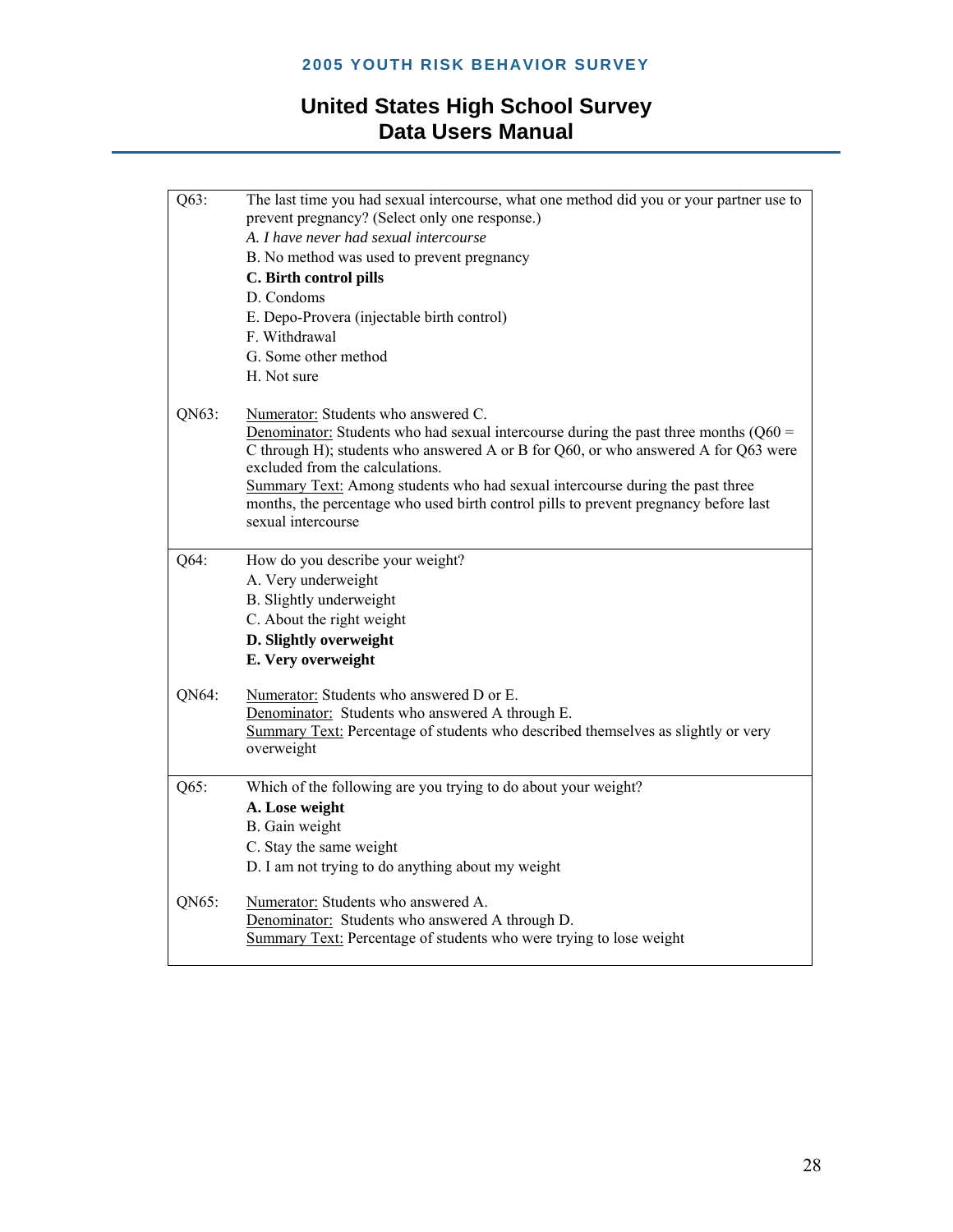| Q66:  | During the past 30 days, did you exercise to lose weight or to keep from gaining weight?                                                                                                                               |
|-------|------------------------------------------------------------------------------------------------------------------------------------------------------------------------------------------------------------------------|
|       | A. Yes                                                                                                                                                                                                                 |
|       | B. No                                                                                                                                                                                                                  |
|       |                                                                                                                                                                                                                        |
| QN66: | Numerator: Students who answered A.                                                                                                                                                                                    |
|       | Denominator: Students who answered A or B.<br>Summary Text: Percentage of students who exercised to lose weight or to keep from                                                                                        |
|       | gaining weight during the past 30 days                                                                                                                                                                                 |
|       |                                                                                                                                                                                                                        |
| Q67:  | During the past 30 days, did you eat less food, fewer calories, or foods low in fat to lose<br>weight or to keep from gaining weight?                                                                                  |
|       | A. Yes                                                                                                                                                                                                                 |
|       | B. No                                                                                                                                                                                                                  |
|       |                                                                                                                                                                                                                        |
| QN67: | Numerator: Students who answered A.                                                                                                                                                                                    |
|       | Denominator: Students who answered A or B.                                                                                                                                                                             |
|       | Summary Text: Percentage of students who ate less food, fewer calories, or foods low in<br>fat to lose weight or to keep from gaining weight during the past 30 days                                                   |
|       |                                                                                                                                                                                                                        |
| Q68:  | During the past 30 days, did you go without eating for 24 hours or more (also called<br>fasting) to lose weight or to keep from gaining weight?                                                                        |
|       | A. Yes                                                                                                                                                                                                                 |
|       | B. No                                                                                                                                                                                                                  |
|       |                                                                                                                                                                                                                        |
| QN68: | Numerator: Students who answered A.<br>Denominator: Students who answered A or B.                                                                                                                                      |
|       | Summary Text: Percentage of students who went without eating for 24 hours or more to                                                                                                                                   |
|       | lose weight or to keep from gaining weight during the past 30 days                                                                                                                                                     |
|       |                                                                                                                                                                                                                        |
| Q69:  | During the past 30 days, did you take any diet pills, powders, or liquids without a<br>doctor's advice to lose weight or to keep from gaining weight? (Do not include meal<br>replacement products such as Slim Fast.) |
|       | A. Yes                                                                                                                                                                                                                 |
|       | B No                                                                                                                                                                                                                   |
| QN69: | Numerator: Students who answered A.                                                                                                                                                                                    |
|       | Denominator: Students who answered A or B.                                                                                                                                                                             |
|       | Summary Text: Percentage of students who took diet pills, powders, or liquids without a                                                                                                                                |
|       | doctor's advice to lose weight or to keep from gaining weight during the past 30 days                                                                                                                                  |
|       |                                                                                                                                                                                                                        |
| Q70:  | During the past 30 days, did you vomit or take laxatives to lose weight or to keep from                                                                                                                                |
|       | gaining weight?                                                                                                                                                                                                        |
|       | A. Yes<br>B. No                                                                                                                                                                                                        |
|       |                                                                                                                                                                                                                        |
| QN70: | Numerator: Students who answered A.                                                                                                                                                                                    |
|       | Denominator: Students who answered A or B.                                                                                                                                                                             |
|       | Summary Text: Percentage of students who vomited or took laxatives to lose weight or                                                                                                                                   |
|       | to keep from gaining weight during the past 30 days                                                                                                                                                                    |
|       |                                                                                                                                                                                                                        |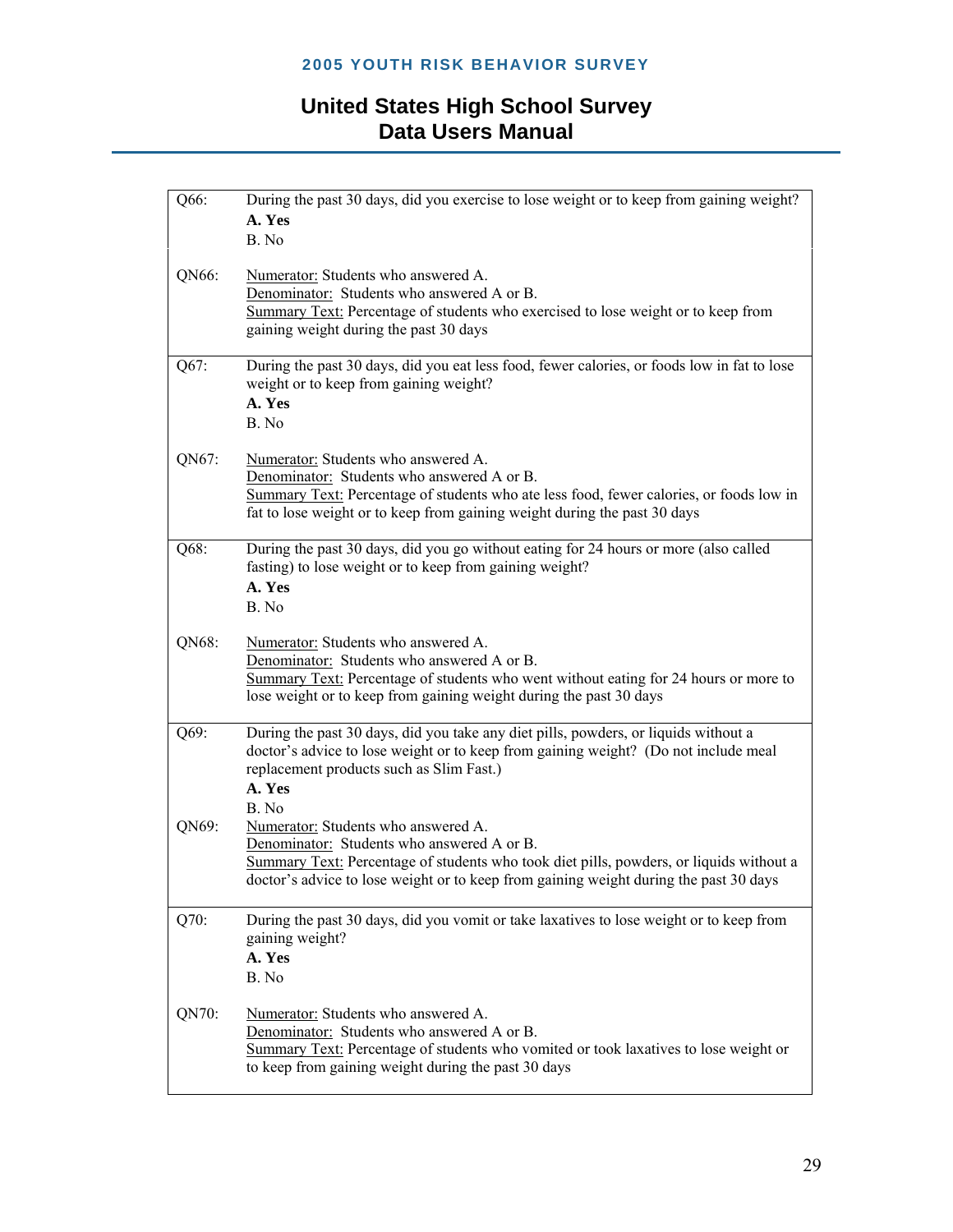| Q71:    | During the past 7 days, how many times did you drink 100% fruit juices such as orange<br>juice, apple juice, or grape juice? (Do not count punch, Kool-Aid, sports drinks, or other<br>fruit-flavored drinks.)<br>A. I did not drink 100% fruit juice during the past 7 days<br>B. 1 to 3 times during the past 7 days<br>C. 4 to 6 times during the past 7 days |
|---------|------------------------------------------------------------------------------------------------------------------------------------------------------------------------------------------------------------------------------------------------------------------------------------------------------------------------------------------------------------------|
|         | D. 1 time per day<br>E. 2 times per day                                                                                                                                                                                                                                                                                                                          |
|         | F. 3 times per day                                                                                                                                                                                                                                                                                                                                               |
|         | G. 4 or more times per day                                                                                                                                                                                                                                                                                                                                       |
| QN71:   | Numerator: Students who answered B, C, D, E, F, or G.<br>Denominator: Students who answered A through G.<br>Summary Text: Percentage of students who drank 100% fruit juices one or more times<br>during the past seven days                                                                                                                                     |
| Q72:    | During the past 7 days, how many times did you eat fruit? (Do not count fruit juice.)<br>A. I did not eat fruit during the past 7 days<br>B. 1 to 3 times during the past 7 days<br>C. 4 to 6 times during the past 7 days<br>D. 1 time per day<br>E. 2 times per day<br>F. 3 times per day                                                                      |
|         | G. 4 or more times per day                                                                                                                                                                                                                                                                                                                                       |
| QN72:   | Numerator: Students who answered B, C, D, E, F, or G.<br>Denominator: Students who answered A through G.<br>Summary Text: Percentage of students who ate fruit one or more times during the past<br>seven days                                                                                                                                                   |
| $Q73$ : | During the past 7 days, how many times did you eat green salad?<br>A. I did not eat green salad during the past 7 days<br>B. 1 to 3 times during the past 7 days<br>C. 4 to 6 times during the past 7 days<br>D. 1 time per day<br>E. 2 times per day<br>F. 3 times per day<br>G. 4 or more times per day                                                        |
| QN73:   | Numerator: Students who answered B, C, D, E, F, or G.<br>Denominator: Students who answered A through G.<br>Summary Text: Percentage of students who ate green salad one or more times during the<br>past seven days                                                                                                                                             |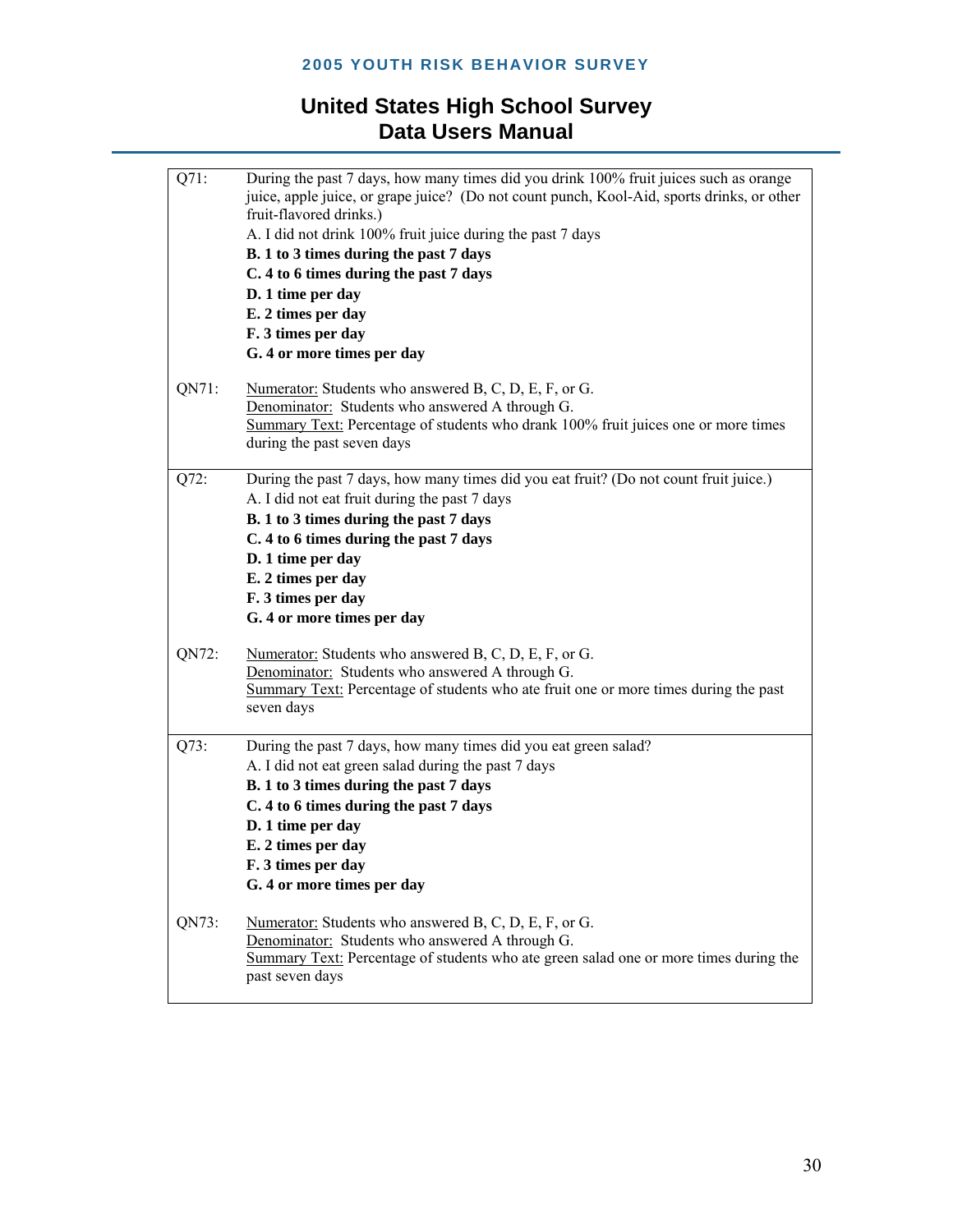| Q74:  | During the past 7 days, how many times did you eat potatoes? (Do not count french fries,<br>fried potatoes, or potato chips.) |
|-------|-------------------------------------------------------------------------------------------------------------------------------|
|       | A. I did not eat potatoes during the past 7 days                                                                              |
|       | B. 1 to 3 times during the past 7 days                                                                                        |
|       | C. 4 to 6 times during the past 7 days                                                                                        |
|       |                                                                                                                               |
|       | D. 1 time per day                                                                                                             |
|       | E. 2 times per day                                                                                                            |
|       | F. 3 times per day                                                                                                            |
|       | G. 4 or more times per day                                                                                                    |
| QN74: | Numerator: Students who answered $B, C, D, E, F, or G.$                                                                       |
|       | Denominator: Students who answered A through G.                                                                               |
|       | Summary Text: Percentage of students who ate potatoes one or more times during the                                            |
|       | past seven days                                                                                                               |
|       |                                                                                                                               |
| Q75:  | During the past 7 days, how many times did you eat carrots?                                                                   |
|       | A. I did not eat carrots during the past 7 days                                                                               |
|       | B. 1 to 3 times during the past 7 days                                                                                        |
|       | C. 4 to 6 times during the past 7 days                                                                                        |
|       | D. 1 time per day                                                                                                             |
|       | E. 2 times per day                                                                                                            |
|       | F. 3 times per day                                                                                                            |
|       | G. 4 or more times per day                                                                                                    |
| QN75: | Numerator: Students who answered B, C, D, E, F, or G.                                                                         |
|       | Denominator: Students who answered A through G.                                                                               |
|       | Summary Text: Percentage of students who ate carrots one or more times during the past                                        |
|       | seven days                                                                                                                    |
|       |                                                                                                                               |
| Q76:  | During the past 7 days, how many times did you eat other vegetables? (Do not count<br>green salad, potatoes, or carrots.)     |
|       | A. I did not eat other vegetables during the past 7 days                                                                      |
|       | B. 1 to 3 times during the past 7 days                                                                                        |
|       | C. 4 to 6 times during the past 7 days                                                                                        |
|       | D. 1 time per day                                                                                                             |
|       | E. 2 times per day                                                                                                            |
|       | F. 3 times per day                                                                                                            |
|       | G. 4 or more times per day                                                                                                    |
|       |                                                                                                                               |
| QN76: | Numerator: Students who answered B, C, D, E, F, or G.                                                                         |
|       | Denominator: Students who answered A through G.                                                                               |
|       | Summary Text: Percentage of students who ate other vegetables one or more times                                               |
|       | during the past seven days                                                                                                    |
|       |                                                                                                                               |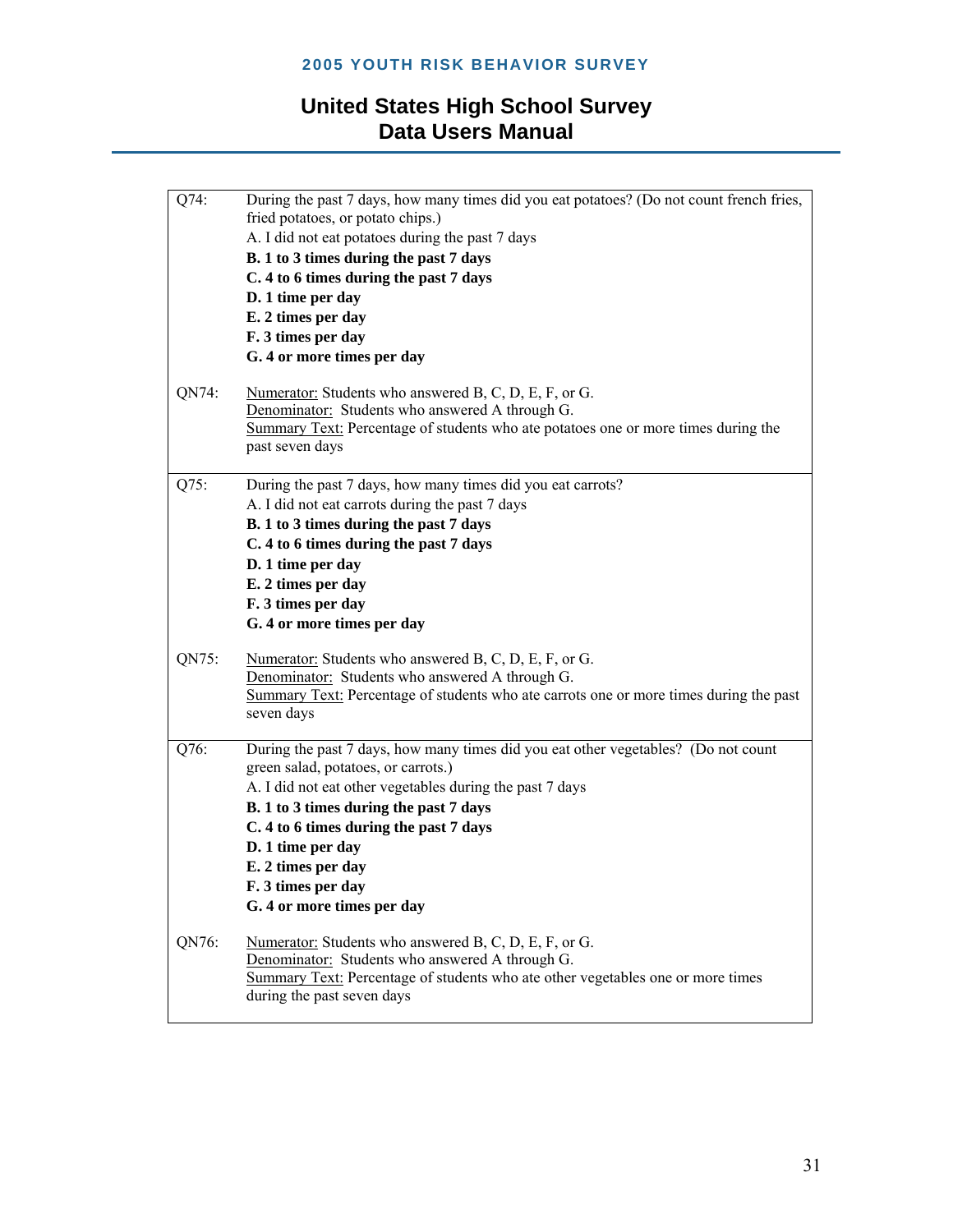| Q77:  | During the past 7 days, how many glasses of milk did you drink? (Include the milk you<br>drank in a glass or cup, from a carton, or with cereal. Count the half pint of milk served |
|-------|-------------------------------------------------------------------------------------------------------------------------------------------------------------------------------------|
|       | at school as equal to one glass.)                                                                                                                                                   |
|       | A. I did not drink milk during the past 7 days                                                                                                                                      |
|       | B. 1 to 3 glasses during the past 7 days                                                                                                                                            |
|       | C. 4 to 6 glasses during the past 7 days                                                                                                                                            |
|       | D. 1 glass per day                                                                                                                                                                  |
|       | E. 2 glasses per day                                                                                                                                                                |
|       | F. 3 glasses per day                                                                                                                                                                |
|       | G. 4 or more glasses per day                                                                                                                                                        |
| QN77: | Numerator: Students who answered F or G.                                                                                                                                            |
|       | Denominator: Students who answered A through G.                                                                                                                                     |
|       | Summary Text: Percentage of students who drank three or more glasses per day of milk                                                                                                |
|       | during the past seven days                                                                                                                                                          |
|       |                                                                                                                                                                                     |
| Q78:  | On how many of the past 7 days did you exercise or participate in physical activity for at                                                                                          |
|       | least 20 minutes that made you sweat and breathe hard, such as basketball, soccer,                                                                                                  |
|       | running, swimming laps, fast bicycling, fast dancing, or similar aerobic activities?                                                                                                |
|       | A. 0 days                                                                                                                                                                           |
|       | $B.1$ day                                                                                                                                                                           |
|       | C. 2 days                                                                                                                                                                           |
|       | D. 3 days                                                                                                                                                                           |
|       | E. 4 days                                                                                                                                                                           |
|       | F. 5 days                                                                                                                                                                           |
|       | G. 6 days                                                                                                                                                                           |
|       | H. 7 days                                                                                                                                                                           |
| QN78: | Numerator: Students who answered D, E, F, G, or H.                                                                                                                                  |
|       | Denominator: Students who answered A through H.                                                                                                                                     |
|       | Summary Text: Percentage of students who exercised or participated in physical activity                                                                                             |
|       | that made them sweat and breathe hard for 20 minutes or more on three or more of the<br>past 7 days                                                                                 |
|       |                                                                                                                                                                                     |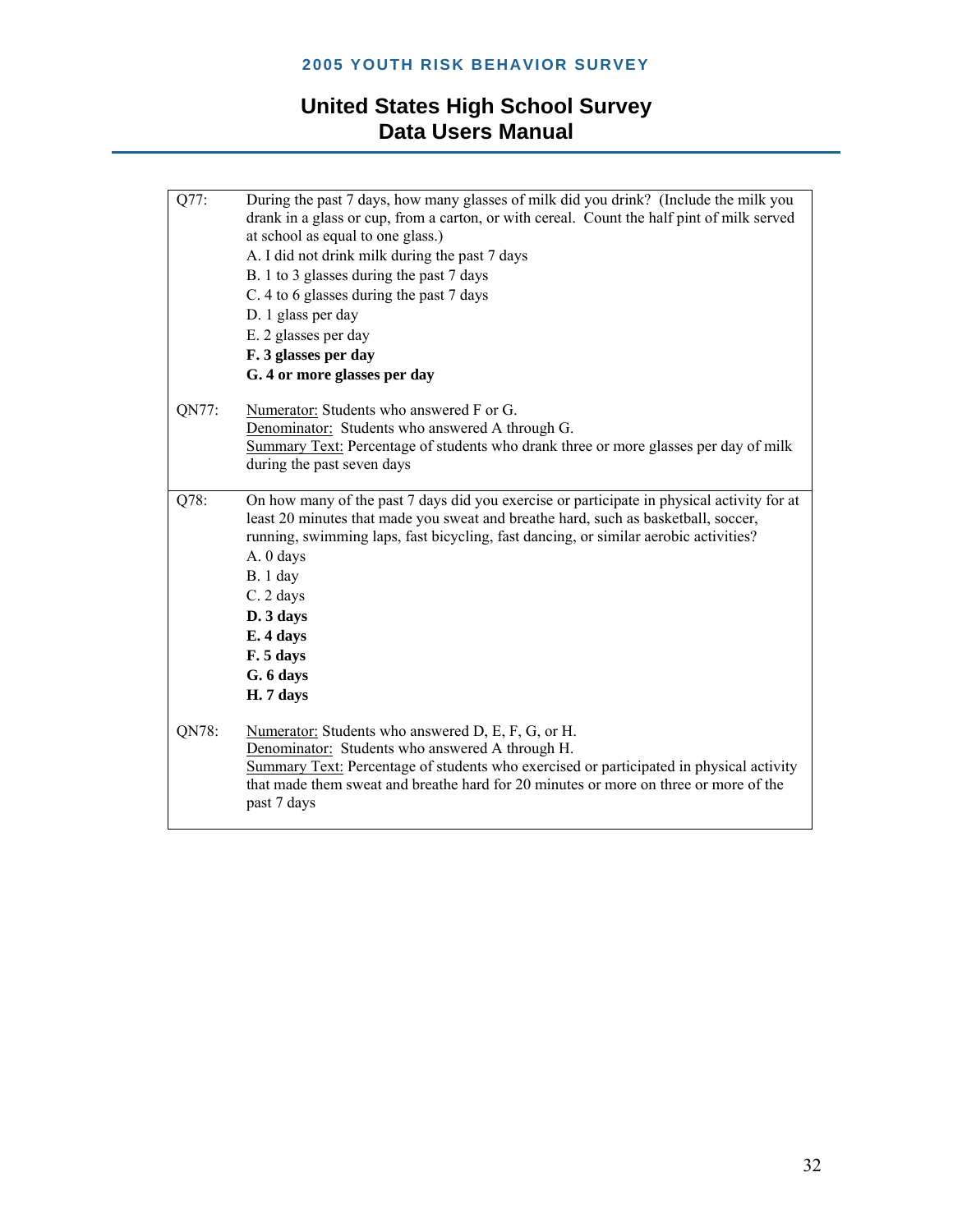| Q79:  | On how many of the past 7 days did you participate in physical activity for at least 30<br>minutes that did not make you sweat or breathe hard, such as fast walking, slow<br>bicycling, skating, pushing a lawn mower, or mopping floors?<br>A. 0 days<br>$B.1$ day<br>C. 2 days<br>D. 3 days<br>E. 4 days<br>F. 5 days<br>G. 6 days<br>H. 7 days                       |
|-------|--------------------------------------------------------------------------------------------------------------------------------------------------------------------------------------------------------------------------------------------------------------------------------------------------------------------------------------------------------------------------|
| QN79: | Numerator: Students who answered F, G, or H.<br>Denominator: Students who answered A through H.<br>Summary Text: Percentage of students who participated in physical activity that did not<br>make them sweat or breathe hard for 30 minutes or more on five or more of the past<br>seven days                                                                           |
| Q80:  | During the past 7 days, on how many days were you physically active for a total of at<br>least 60 minutes per day? (Add up all the time you spend in any kind of physical activity<br>that increases your heart rate and makes you breathe hard some of the time.)<br>A. 0 days<br>B.1 day<br>C. 2 days<br>D. 3 days<br>E. 4 days<br>F. 5 days<br>G. 6 days<br>H. 7 days |
| QN80: | Numerator: Students who answered F, G, or H.<br>Denominator: Students who answered A through H.<br>Summary Text: Percentage of students who were physically active for a total of 60<br>minutes or more per day on five or more of the past seven days                                                                                                                   |
| Q81:  | On an average school day, how many hours do you watch TV?<br>A. I do not watch TV on an average school day<br>B. Less than 1 hour per day<br>C. 1 hour per day<br>D. 2 hours per day<br>E. 3 hours per day<br>F. 4 hours per day<br>G. 5 or more hours per day                                                                                                           |
| QN81: | Numerator: Students who answered E, F, or G.<br>Denominator: Students who answered A through G.<br>Summary Text: Percentage of students who watched three or more hours per day of TV<br>on an average school day                                                                                                                                                        |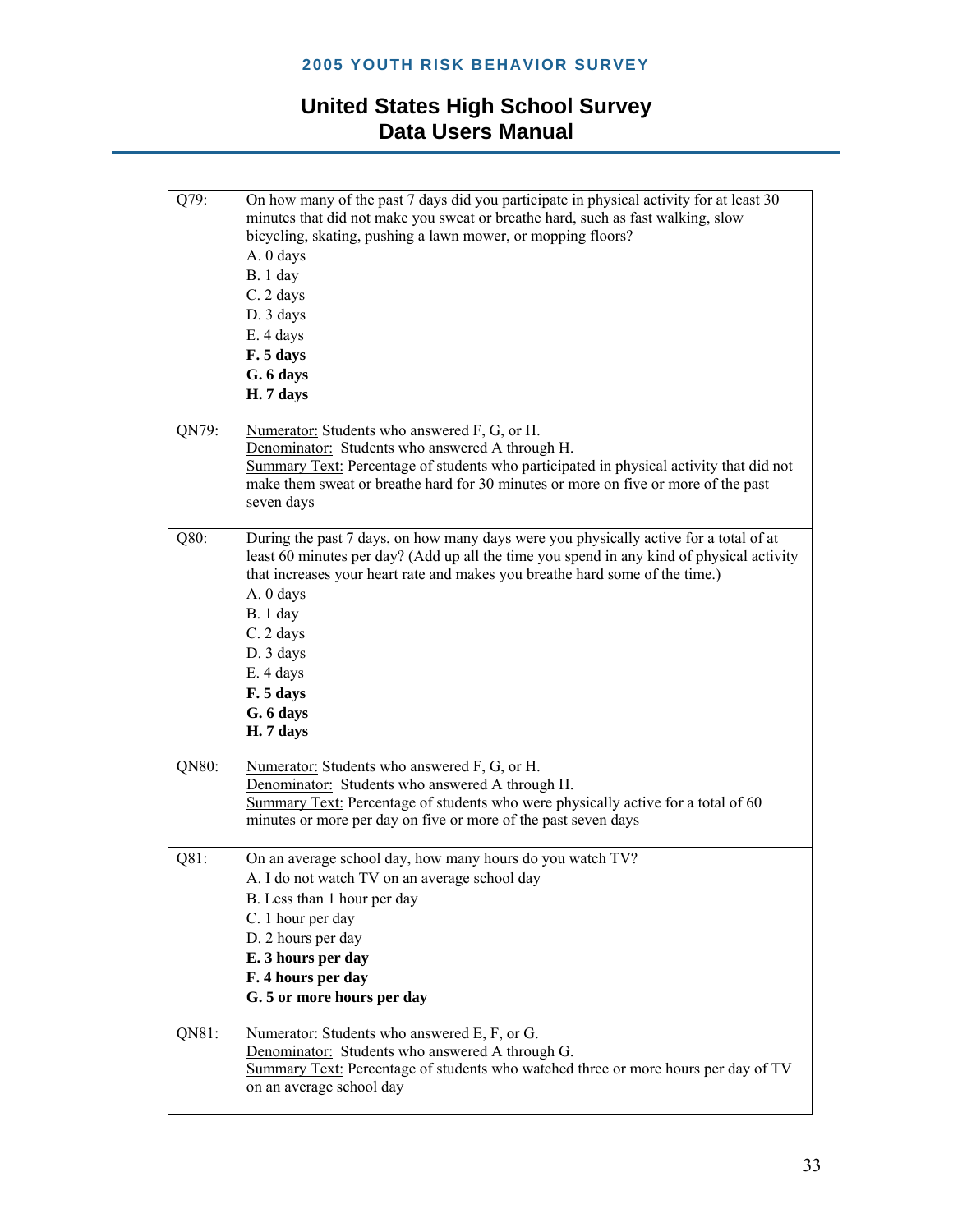| Q82:  | In an average week when you are in school, on how many days do you go to physical<br>education (PE) classes?<br>A. 0 days<br>B.1 day<br>C. 2 days<br>D. 3 days<br>E. 4 days<br>F. 5 days                                                                                                                                                                    |
|-------|-------------------------------------------------------------------------------------------------------------------------------------------------------------------------------------------------------------------------------------------------------------------------------------------------------------------------------------------------------------|
| QN82: | Numerator: Students who answered B, C, D, E or F.<br>Denominator: Students who answered A through F.<br>Summary Text: Percentage of students who attended physical education (PE) classes on<br>one or more days in an average week when they were in school                                                                                                |
| Q83:  | During an average physical education (PE) class, how many minutes do you spend<br>actually exercising or playing sports?<br>A. I do not take PE<br>B. Less than 10 minutes<br>C. 10 to 20 minutes<br>D. 21 to 30 minutes<br>E. 31 to 40 minutes<br>F. 41 to 50 minutes<br>G. 51 to 60 minutes<br>H. More than 60 minutes                                    |
| QN83: | Numerator: Students who answered D, E, F, G, or H.<br>Denominator: Students who answered B through H; students who answered A are<br>excluded from the calculation.<br>Summary Text: Among students enrolled in physical education (PE) class, the<br>percentage who actually exercised or played sports more than 20 minutes during an<br>average PE class |
| Q84:  | During the past 12 months, on how many sports teams did you play? (Include any teams<br>run by your school or community groups.)<br>A. 0 teams<br><b>B.</b> 1 team<br>C. 2 teams<br>D. 3 or more teams                                                                                                                                                      |
| QN84: | Numerator: Students who answered B, C, or D.<br>Denominator: Students who answered A through D.<br>Summary Text: Percentage of students who played on one or more sports teams during<br>the past 12 months                                                                                                                                                 |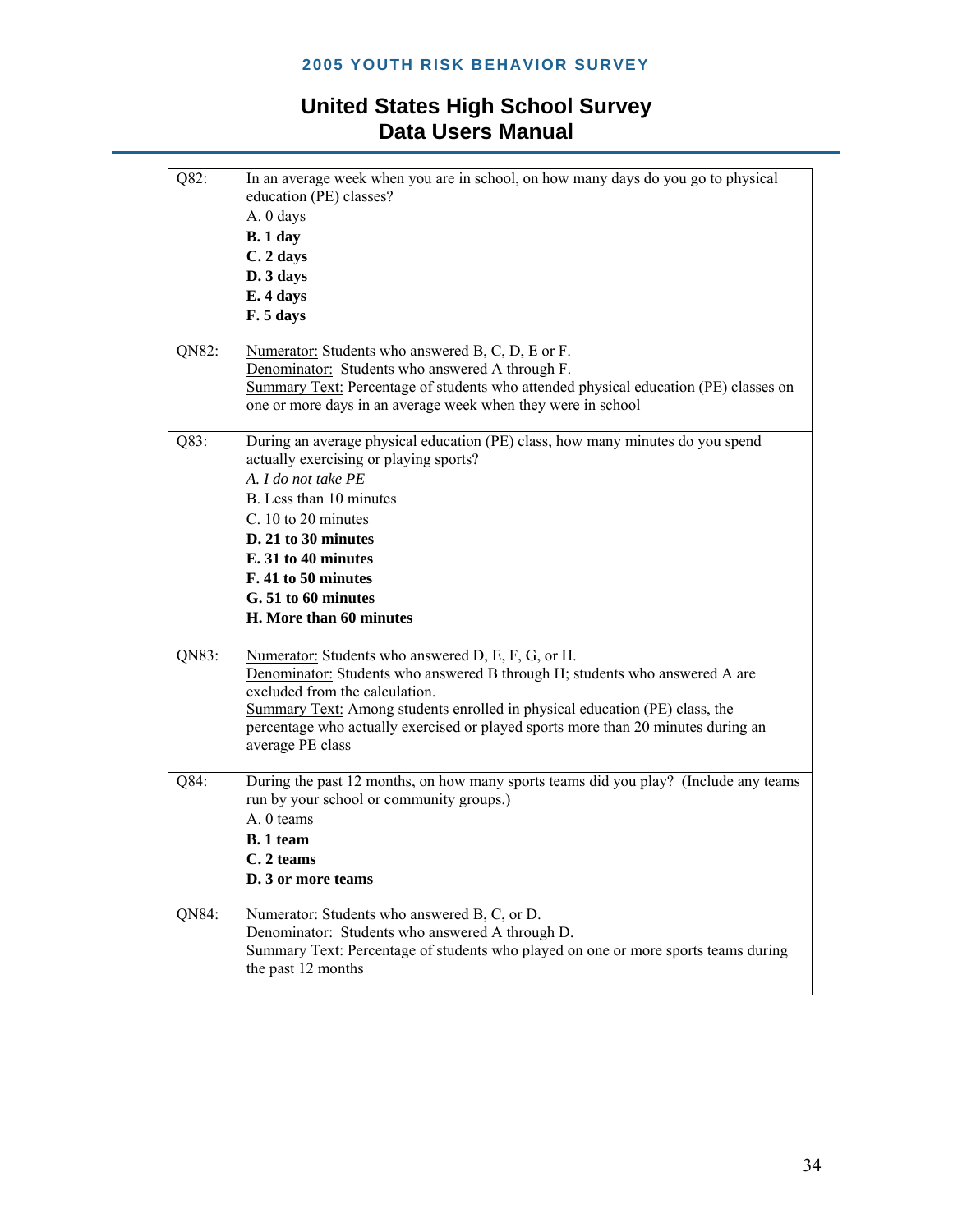| Q85:  | Have you ever been taught about AIDS or HIV infection in school?<br>A. Yes                                     |
|-------|----------------------------------------------------------------------------------------------------------------|
|       | B. No                                                                                                          |
|       | C. Not sure                                                                                                    |
|       |                                                                                                                |
| QN85: | Numerator: Students who answered A.                                                                            |
|       | Denominator: Students who answered A through C.                                                                |
|       | Summary Text: Percentage of students who had ever been taught in school about AIDS<br>or HIV infection         |
|       |                                                                                                                |
| Q86:  | Has a doctor or nurse ever told you that you have asthma?                                                      |
|       | A. Yes                                                                                                         |
|       | B. No                                                                                                          |
|       | C. Not sure                                                                                                    |
|       |                                                                                                                |
| QN86: | Numerator: Students who answered A.<br>Denominator: Students who answered A through C.                         |
|       | Summary Text: Percentage of students who had ever been told by a doctor or nurse that                          |
|       | they had asthma                                                                                                |
|       |                                                                                                                |
| Q87:  | During the past 12 months, have you had an episode of asthma or an asthma attack?                              |
|       | A. I do not have asthma                                                                                        |
|       | B. No, I have asthma, but I have not had an episode of asthma or an asthma attack<br>during the past 12 months |
|       | C. Yes, I have had an episode of asthma or an asthma attack during the past 12                                 |
|       | months.                                                                                                        |
|       | D. Not sure                                                                                                    |
| QN87: | Numerator: Students who answered A for Q86 and B or C for Q87.                                                 |
|       | Denominator: Students who answered A through C for Q86 and A through D for Q87.                                |
|       | Students who did not answer Q86 or Q87 are excluded from the calculation.                                      |
|       | Summary Text: Percentage of students who have ever been told by a doctor or nurse that                         |
|       | they had asthma and who have asthma but had not had an episode of asthma or an                                 |
|       | asthma attack during the past 12 months or who had an episode of asthma or an asthma                           |
|       | attack during the past 12 months (i.e., current asthma)                                                        |
|       |                                                                                                                |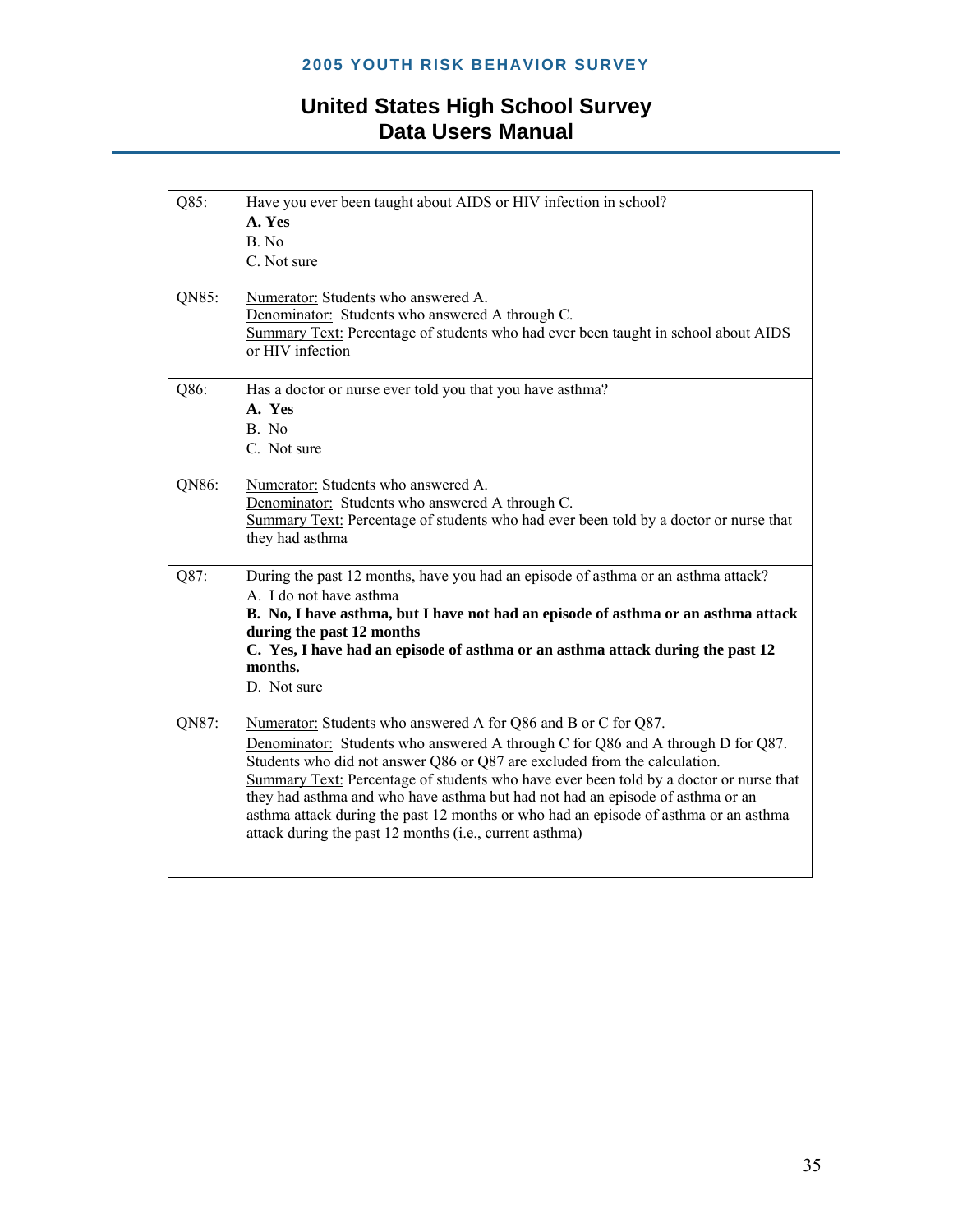#### **2005 YOUTH RISK BEHAVIOR SURVEY**

#### **United States High School Survey Data Users Manual**

#### **4.3.2. Supplemental (QNword) variables:**

The **QNword** variables are supplemental, dichotomous variables that are calculated based on results from one or more than one question. How these variables are derived, including which students are used in the numerator and denominator, and the SAS program used are detailed in the following table. The values included in the SAS programs are numbers that correspond to the original responses;  $1 = A$ ,  $2 = B$ , etc.

| QNFRCIG         | Numerator: Qnfrcig is based on Q30 and indicates frequent cigarette use. It is "1"<br>when the student reports they smoked on $\geq 20$ days during the past 30 days; "2"<br>otherwise. If Q30 is missing, then qnfrcig is missing.<br>Denominator: Students who answered A through G.<br>Summary Text: Percentage of students who smoked cigarettes on 20 or more of<br>the past 30 days<br>SAS:<br>if q30 in ('6','7') then qnfrcig = 1;<br>else if q30 in $(1', 2', 3', 4', 5')$ then qnfrcig = 2; |
|-----------------|-------------------------------------------------------------------------------------------------------------------------------------------------------------------------------------------------------------------------------------------------------------------------------------------------------------------------------------------------------------------------------------------------------------------------------------------------------------------------------------------------------|
| <b>QNANYTOB</b> |                                                                                                                                                                                                                                                                                                                                                                                                                                                                                                       |
|                 | Numerator: Qnanytob is based in Q30 (cigarettes), Q36 (smokeless tobacco), and<br>Q38 (cigars). It is "1" if the respondent has used any tobacco during the past 30<br>days. It is "2" if not. Qnanytob is missing if any of Q30, Q36, or Q38 is missing.                                                                                                                                                                                                                                             |
|                 | Denominator: Students who answered A through G for Q30 AND students who<br>answered A through G for Q36 AND students who answered A through G for<br>Q38.                                                                                                                                                                                                                                                                                                                                             |
|                 | Summary Text: Percentage of students who smoked cigarettes or cigars or used<br>chewing tobacco, snuff, or dip on one or more of the past 30 days                                                                                                                                                                                                                                                                                                                                                     |
|                 | SAS:<br>qnanytob = $2$ ;<br>if q30 in $(2', 3', 4', 5', 6', 7)$ then qnanytob = 1;<br>if q36 in $(2', 3', 4', 5', 6', 7')$ then qnanytob = 1;<br>if q38 in $('2', '3', '4', '5', '6', '7')$ then qnanytob = 1;<br>if $q30 =$ " or $q36 =$ " or $q38 =$ " then quanytob = .;                                                                                                                                                                                                                           |
| <b>QNROVWGT</b> | Please refer to section 2 of this document for detailed information.                                                                                                                                                                                                                                                                                                                                                                                                                                  |
| QNOVWGT         | Please refer to section 2 of this document for detailed information.                                                                                                                                                                                                                                                                                                                                                                                                                                  |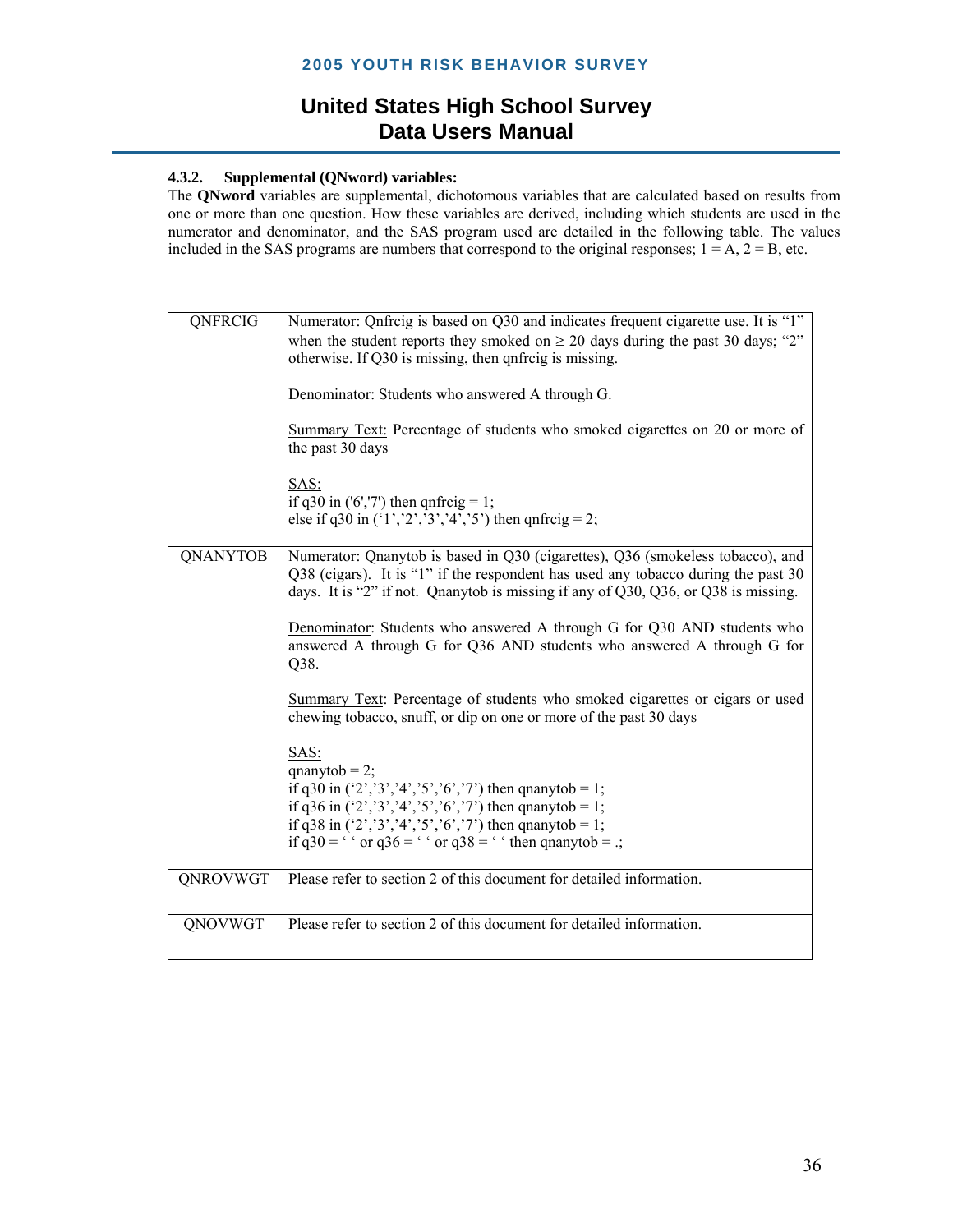| QNFRVG | Numerator: Qnfrvg is based on Q71 to Q76 and indicates that the student ate five<br>or more servings of fruits and vegetables per day during the past seven days. It is<br>"1" when they meet these conditions and "2" otherwise. If any of the variables are                                          |
|--------|--------------------------------------------------------------------------------------------------------------------------------------------------------------------------------------------------------------------------------------------------------------------------------------------------------|
|        | missing then qnfrvg is missing.                                                                                                                                                                                                                                                                        |
|        | Denominator: Students who answered A through G for Q71 AND students who<br>answered A through G for Q72 AND students who answered A through G for Q73<br>AND students who answered A through G for Q74 AND students who answered<br>A through G for Q75 AND students who answered A through G for Q76. |
|        | Summary Text: Percentage of students who ate five or more servings per day of<br>fruits and vegetables during the past seven days                                                                                                                                                                      |
|        | SAS:                                                                                                                                                                                                                                                                                                   |
|        | Length qfrvg1 qfrvg2 qfrvg3 qfrvg4 qfrvg5 qfrvg6 8;                                                                                                                                                                                                                                                    |
|        | Qfrvgtot=0;<br>Array qfv {6} q71 q72 q73 q74 q75 q76;                                                                                                                                                                                                                                                  |
|        | Array qfrvg{6} qfrvg1 qfrvg2 qfrvg3 qfrvg4 qfrvg5 qfrvg6;                                                                                                                                                                                                                                              |
|        | do I=1 to 6;                                                                                                                                                                                                                                                                                           |
|        | select $(qfv{i})$ ;<br>when('1') $qfryg(i)=0;$                                                                                                                                                                                                                                                         |
|        | when('2') qfrvg $\{i\} = 2/7$ ;                                                                                                                                                                                                                                                                        |
|        | when('3') qfrvg $\{i\} = 5/7$ ;                                                                                                                                                                                                                                                                        |
|        | when('4') $qfryg(i)=1$ ;                                                                                                                                                                                                                                                                               |
|        | when('5') qfrvg $\{i\}$ =2;<br>when('6') qfrvg $\{i\} = 3$ ;                                                                                                                                                                                                                                           |
|        | when('7') $qfryg(i)=4;$                                                                                                                                                                                                                                                                                |
|        | otherwise qfrvg $\{i\} =$ ;                                                                                                                                                                                                                                                                            |
|        | end;                                                                                                                                                                                                                                                                                                   |
|        | $qfrygtot = qfrygtot + qfryg i;$<br>end;                                                                                                                                                                                                                                                               |
|        | if qfrvgtot $>=$ 5 then qnfrvg=1;                                                                                                                                                                                                                                                                      |
|        | else if qfrvgtot ne . then $qnfrvg=2$ ;<br>else qnfrvg= $\cdot$ ;                                                                                                                                                                                                                                      |
|        | drop qfrvg1-qfrvg6 qfrvgtot;                                                                                                                                                                                                                                                                           |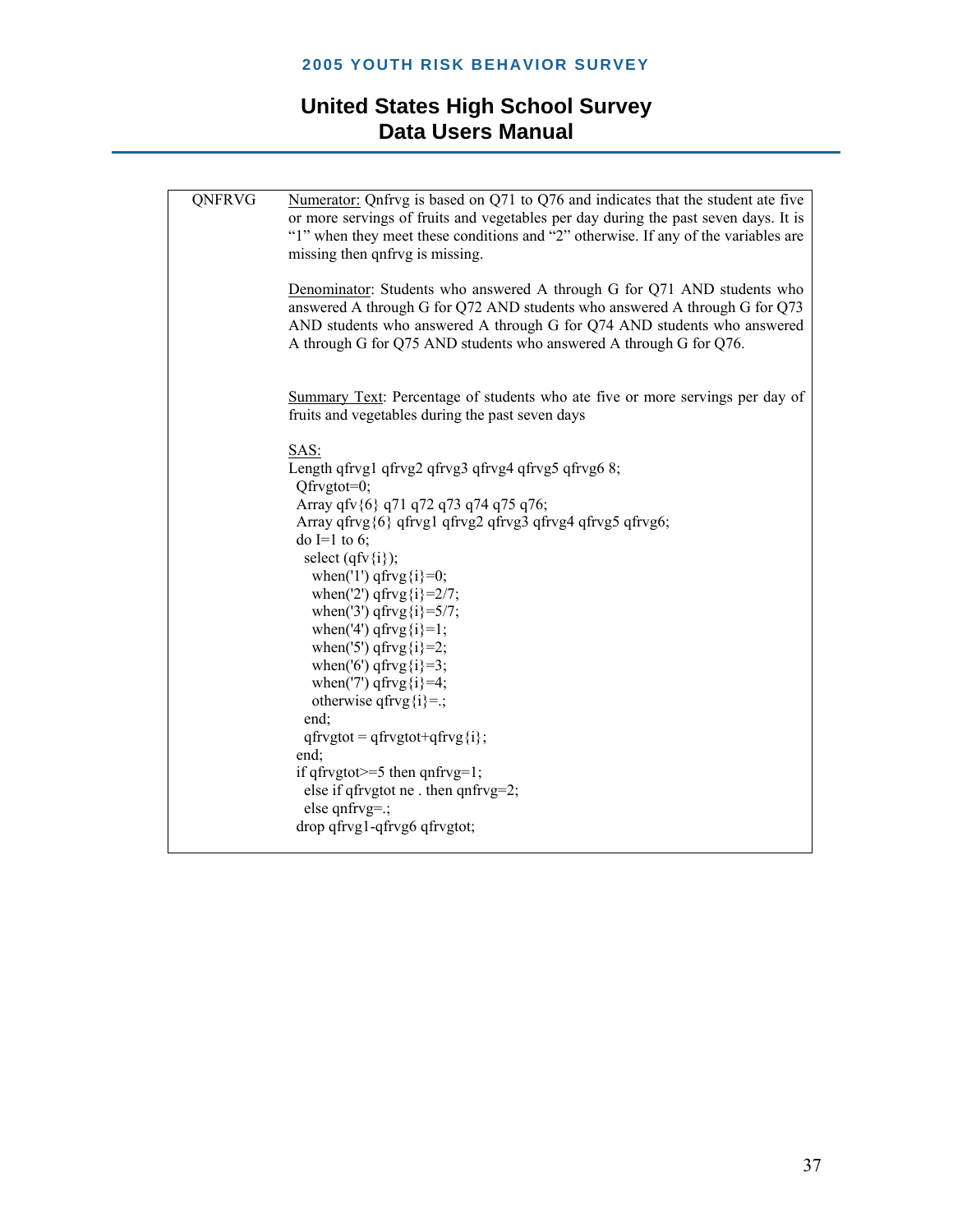#### **2005 YOUTH RISK BEHAVIOR SURVEY**

| <b>QNMINPA</b> | Numerator: Quminpa is based on Q78 and Q79 and indicates that the student did<br>not participate in sufficient amounts of moderate or vigorous physical activity. It<br>is "1" if the student did not do sufficient amounts of either; it is "2" if they did<br>sufficient amounts of either. QNMINAP is missing if either Q78 or Q79 is<br>missing.<br>Denominator: Students who answered A through H for Q78 AND students who<br>answered A through H for Q79.<br>Summary Text: Percentage of students who had not participated in at least 20<br>minutes of vigorous physical activity on three or more of the past seven days and<br>had not participated in at least 30 minutes of moderate physical activity on five or<br>more of the past seven days |
|----------------|--------------------------------------------------------------------------------------------------------------------------------------------------------------------------------------------------------------------------------------------------------------------------------------------------------------------------------------------------------------------------------------------------------------------------------------------------------------------------------------------------------------------------------------------------------------------------------------------------------------------------------------------------------------------------------------------------------------------------------------------------------------|
|                | SAS:<br>$Qnminpa = 2;$<br>if q78 in $(1', 2', 3')$ and q79 in $(1', 2', 3', 4', 5')$ then qnminpa = 1;<br>if $q78 =$ ' ' then qnminpa = .;<br>if $q79 =$ ' ' then qnminpa = .;                                                                                                                                                                                                                                                                                                                                                                                                                                                                                                                                                                               |
| <b>QNNOPA</b>  | Numerator: Qnnopa is based on Q78 and Q79 and indicates that the student did<br>not do any moderate PA and did not do any vigorous PA. It is "1" if the student<br>did zero days of moderate and zero days of vigorous PA; it is "2" if they did at<br>least some of one or the other. QNNOPA is missing if either Q78 or Q79 is<br>missing.                                                                                                                                                                                                                                                                                                                                                                                                                 |
|                | Denominator: Students who answered A through H for Q78 AND students who<br>answered A through H for Q79.                                                                                                                                                                                                                                                                                                                                                                                                                                                                                                                                                                                                                                                     |
|                | Summary Text: Percentage of students who had not participated in any vigorous<br>or moderate physical activity during the past seven days                                                                                                                                                                                                                                                                                                                                                                                                                                                                                                                                                                                                                    |
|                | SAS:<br>$qnnopa = 2;$<br>if $q78 = 1'$ and $q79 = 1'$ then qnnopa = 1;<br>if $q78 =$ ' ' then qnnopa = .;<br>if $q79 =$ ' ' then qnnopa = .;                                                                                                                                                                                                                                                                                                                                                                                                                                                                                                                                                                                                                 |
| QNDLYPE        | Numerator: Qndlype is based on Q82 and indicates that the student takes physical<br>education (PE) daily. It is "1" if this condition is met; "2" otherwise. If Q82 is<br>missing, then qndlype is missing.                                                                                                                                                                                                                                                                                                                                                                                                                                                                                                                                                  |
|                | Denominator: Students who answered A through F for Q82.                                                                                                                                                                                                                                                                                                                                                                                                                                                                                                                                                                                                                                                                                                      |
|                | Summary Text: Percentage of students who attended physical education (PE)<br>classes daily in an average week when they were in school                                                                                                                                                                                                                                                                                                                                                                                                                                                                                                                                                                                                                       |
|                | SAS:<br>if $q82 = 6'$ then qndlype = 1;<br>else if q82 in $(1', 2', 3', 4', 5')$ then qndlype = 2;                                                                                                                                                                                                                                                                                                                                                                                                                                                                                                                                                                                                                                                           |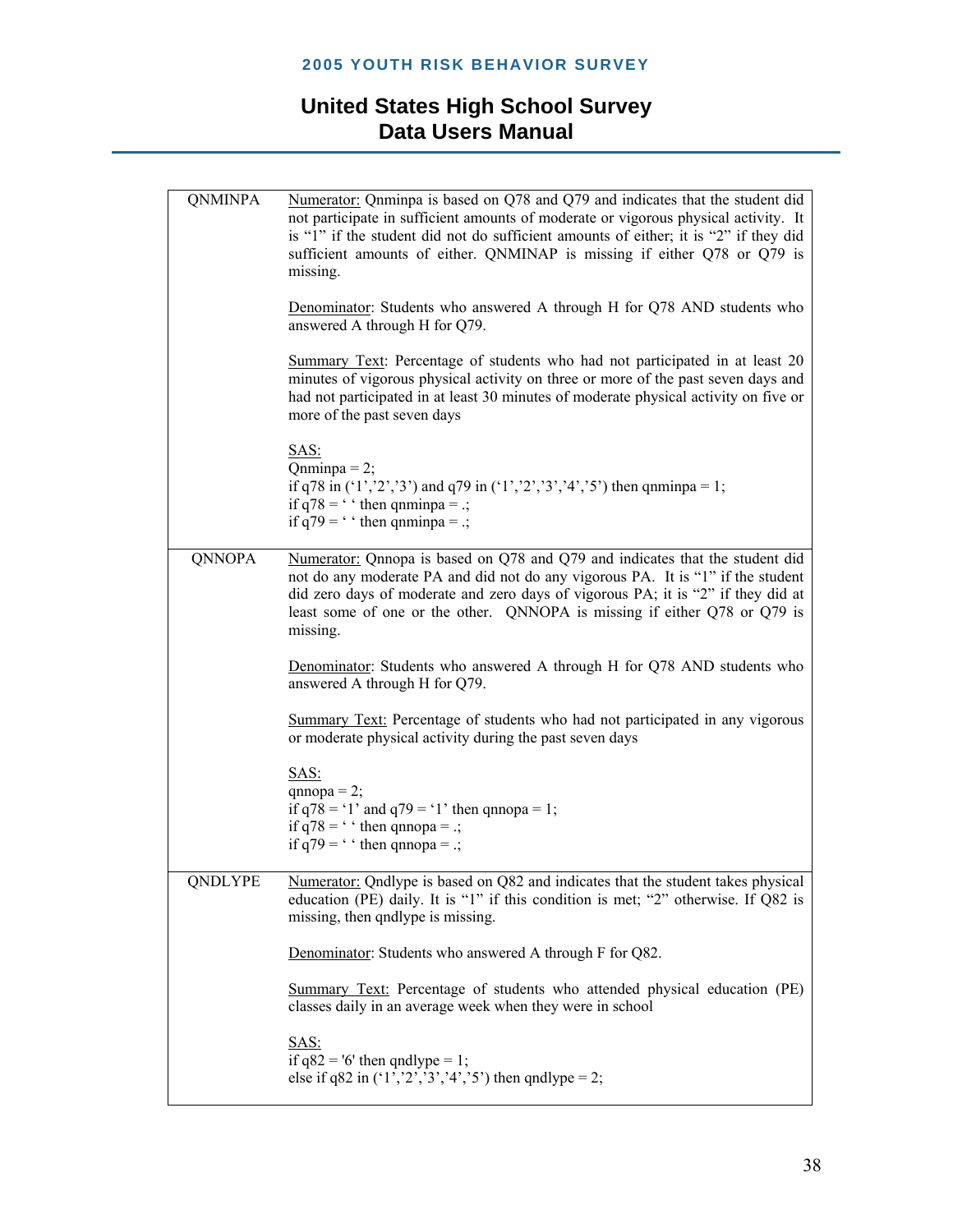| <b>QNASATCK</b> | Numerator: Quasatck is based on Q86 and Q87 and indicates that the student has<br>been told by a doctor or nurse that he or she has asthma and he or she has had an<br>episode of asthma or an asthma attack during the past 12 months. It is "1" if the<br>student answered A to Q86 and C to Q87; it is "2" if the student answered A to<br>Q86 and B to Q87. |
|-----------------|-----------------------------------------------------------------------------------------------------------------------------------------------------------------------------------------------------------------------------------------------------------------------------------------------------------------------------------------------------------------|
|                 | Denominator: Students who answered A to Q86 and B or C to Q87. Students who<br>did not answer Q86 or Q87, or who answered B or C to Q86, or who answered A<br>or D to Q87 are excluded from the calculation.                                                                                                                                                    |
|                 | Summary Text: Among students with current asthma, the percentage who had an<br>episode of asthma or an asthma attack during the past 12 months                                                                                                                                                                                                                  |
|                 | SAS:<br>qnasatck = $2$ ;<br>If $q87 = 3$ ' then qnasatck=1;<br>If $q86=$ $\degree$ or $q86=$ $\degree$ or $q86=$ $\degree$ then quasatek = :<br>If q87=' $\degree$ or q87='1' or q87='4' then qnasatck=.;                                                                                                                                                       |

#### **4.4. Data analysis variables**

#### **4.4.1. Weight:**

A weight based on student sex, race/ethnicity, and grade level was applied to each record to adjust for school and student nonresponse and oversampling of black and Hispanic students. The overall weights were scaled so that the weighted count of students equals the total sample size, and the weighted proportions of students in each grade match the national population proportions. Thus the data are representative of students in grades 9-12 in public and private schools in the United States. "WEIGHT" indicates the weight factor assigned to each student record.

#### **4.4.2. Stratum:**

The sample design employed a three-stage cluster sample stratified by racial/ethnic concentration and MSA status. "STRATUM" indicates the stratum the school the student attends was assigned to.

#### **4.4.3. Primary sampling unit (PSU):**

PSUs consist of counties, groups of smaller adjacent counties, or sub-areas of very large counties. "PSU" indicates the PSU the school the student attends was assigned to.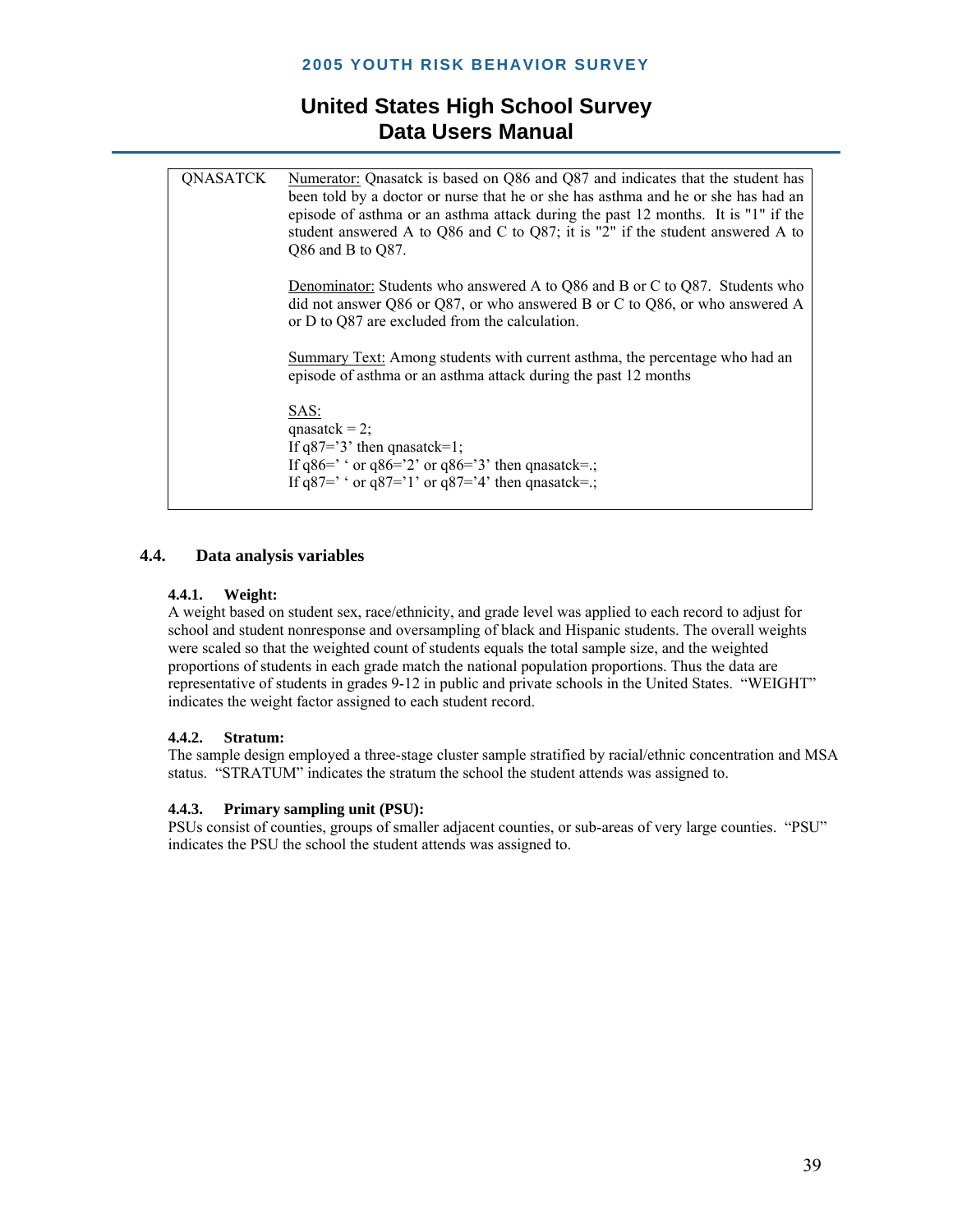#### **5. Software requirements**

The YRBS uses a multi-stage cluster sample design. Statistical software used to analyze YRBS data should account for this design. Many packages with this capability are available. A small sample of software packages and procedures that can account for the clustered design is presented below:

| <b>Software Package</b> | <b>Procedures</b>                                             |
|-------------------------|---------------------------------------------------------------|
| <b>SAS</b>              | proc survey freq, proc survey means, and others               |
| <b>SPSS</b>             | csdescriptives, cstabulate, and others                        |
| SUDAAN                  | proc descript, proc crosstab, and others                      |
| Epi Info                | complex sample frequencies, complex sample tables, and others |

For information on how to use a specific software package, please consult the software documentation.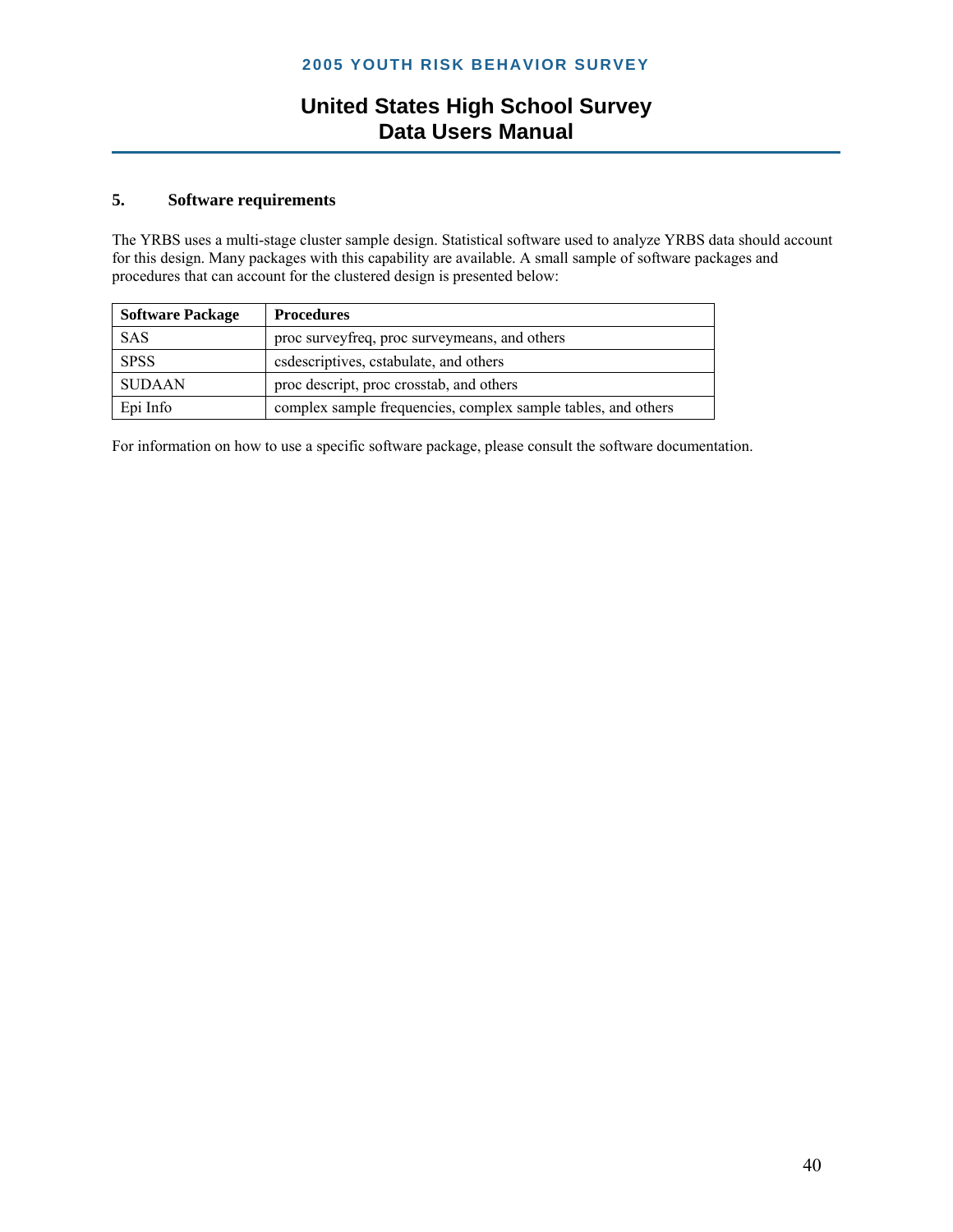#### **6. Codebook**

| Data<br>Location | <b>Variable</b><br><b>Name</b> |                         | <b>Question</b><br><b>Code and Label</b>                   | Unweighted<br>Frequency | Weighted<br>Percent |
|------------------|--------------------------------|-------------------------|------------------------------------------------------------|-------------------------|---------------------|
| $1 - 3$          | <b>SITE</b>                    | Site Code               |                                                            |                         |                     |
| $17 - 17$        | Q1                             | How old are you?        |                                                            |                         |                     |
|                  |                                | $\mathbf{1}$            | 12 years old or younger                                    | 14                      | 0.1                 |
|                  |                                | $\mathbf{2}$            | 13 years old                                               | 14                      | 0.1                 |
|                  |                                | 3                       | 14 years old                                               | 1,184                   | 10.3                |
|                  |                                | $\overline{\mathbf{4}}$ | 15 years old                                               | 3,175                   | 26.4                |
|                  |                                | 5                       | 16 years old                                               | 3,538                   | 26.0                |
|                  |                                | 6                       | 17 years old                                               | 3,670                   | 23.4                |
|                  |                                | 7                       | 18 years old or older                                      | 2,272                   | 13.6                |
|                  |                                |                         | <b>Missing</b>                                             | 50                      |                     |
| 18-18            | Q2                             | What is your sex?       |                                                            |                         |                     |
|                  |                                | 1                       | Female                                                     | 7,193                   | 49.5                |
|                  |                                | $\overline{2}$          | Male                                                       | 6,664                   | 50.5                |
|                  |                                |                         | Missing                                                    | 60                      |                     |
| 19-19            | Q <sub>3</sub>                 | In what grade are you?  |                                                            |                         |                     |
|                  |                                | $\mathbf{1}$            | 9th grade                                                  | 3,333                   | 29.0                |
|                  |                                | $\boldsymbol{2}$        | 10th grade                                                 | 3,470                   | 25.9                |
|                  |                                | 3                       | 11th grade                                                 | 3,529                   | 23.3                |
|                  |                                | $\overline{4}$          | 12th grade                                                 | 3,510                   | 21.6                |
|                  |                                | 5                       | Ungraded or other grade                                    | 16                      | 0.1                 |
|                  |                                |                         | Missing                                                    | 59                      |                     |
| 20-21            | Q4                             |                         | How do you describe yourself?                              |                         |                     |
|                  |                                | $\mathbf{1}$            | American Indian or Alaska Native                           | 147                     | 1.0                 |
|                  |                                | $\sqrt{2}$              | Asian                                                      | 368                     | 3.4                 |
|                  |                                | 3                       | <b>Black or African American</b>                           | 3,347                   | 14.6                |
|                  |                                | $\overline{\mathbf{4}}$ | Hispanic or Latino                                         | 2,069                   | 9.6                 |
|                  |                                | 5                       | Native Hawaiian or Other Pacific Islander                  | 90                      | 0.8                 |
|                  |                                | 6                       | White                                                      | 6,122                   | 61.9                |
|                  |                                | 7                       | Multiple - Hispanic                                        | 1,152                   | 5.5                 |
|                  |                                | $\,8\,$                 | Multiple - Non-hispanic                                    | 391                     | 3.1                 |
|                  |                                |                         | Missing                                                    | 231                     |                     |
| $22 - 25$        | Q <sub>5</sub>                 | meters.)                | How tall are you without your shoes on? (Note: Data are in |                         |                     |
| 26-31            | Q <sub>6</sub>                 | Data are in kilograms.) | How much do you weigh without your shoes on? (Note:        |                         |                     |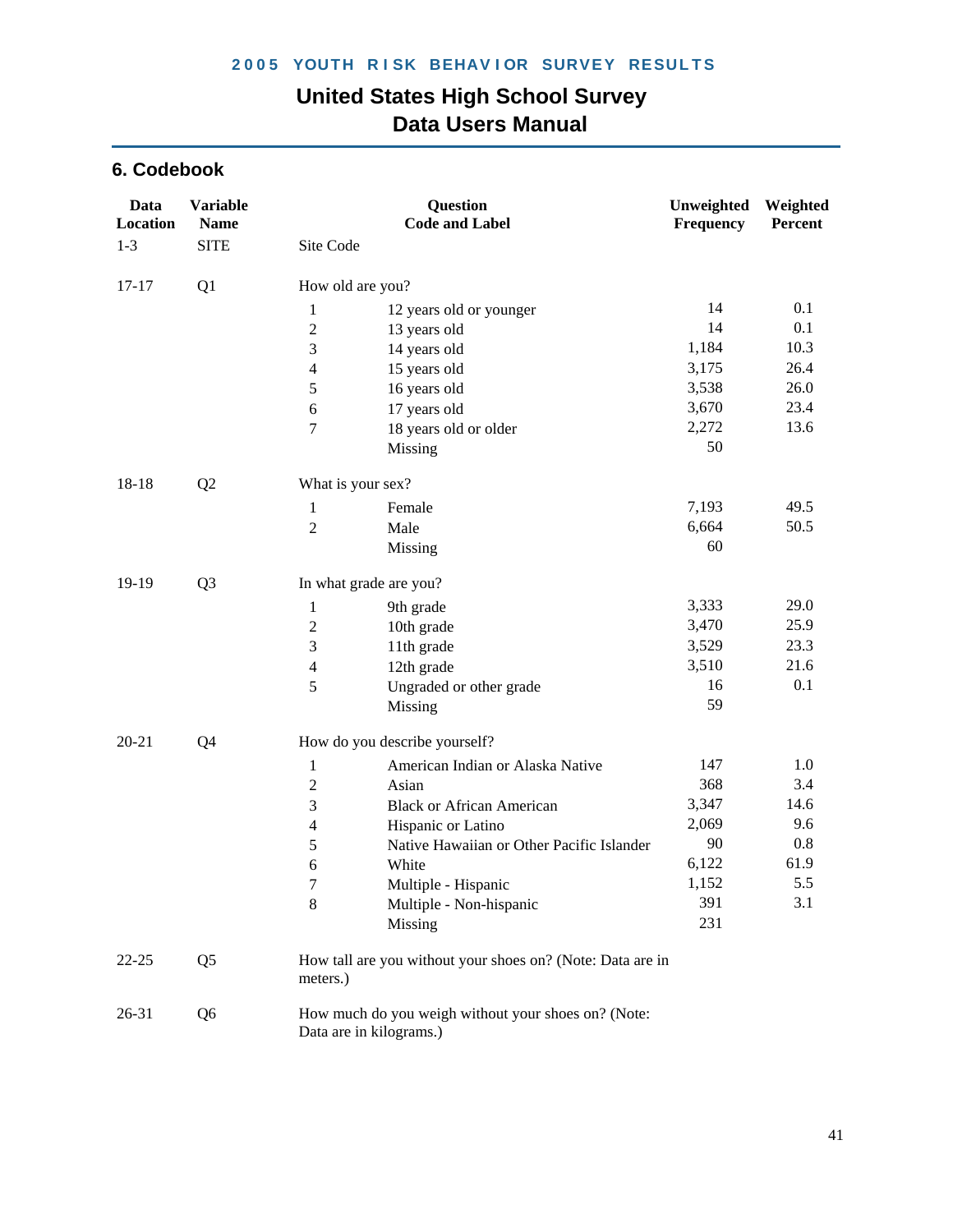| Data<br>Location | <b>Variable</b><br><b>Name</b> |                              | <b>Question</b><br><b>Code and Label</b>                                                                         | Unweighted<br>Frequency | Weighted<br>Percent |
|------------------|--------------------------------|------------------------------|------------------------------------------------------------------------------------------------------------------|-------------------------|---------------------|
| 32-32            | Q7                             |                              | How do you describe your health in general?                                                                      |                         |                     |
|                  |                                | 1                            | Excellent                                                                                                        | 2,892                   | 20.1                |
|                  |                                | $\sqrt{2}$                   | Very good                                                                                                        | 5,041                   | 37.5                |
|                  |                                | 3<br>Good                    |                                                                                                                  | 4,667                   | 34.0                |
|                  |                                | $\overline{4}$<br>Fair       |                                                                                                                  | 1,045                   | 7.3                 |
|                  |                                | 5<br>Poor                    |                                                                                                                  | 154                     | 1.0                 |
|                  |                                |                              | Missing                                                                                                          | 118                     |                     |
| 33-33            | Q8                             | often did you wear a helmet? | When you rode a bicycle during the past 12 months, how                                                           |                         |                     |
|                  |                                | 1                            | I did not ride a bicycle during the past 12<br>months                                                            | 4,979                   | 32.1                |
|                  |                                | $\sqrt{2}$                   | Never wore a helmet                                                                                              | 6,969                   | 51.1                |
|                  |                                | 3                            | Rarely wore a helmet                                                                                             | 669                     | 5.5                 |
|                  |                                | $\overline{4}$               | Sometimes wore a helmet                                                                                          | 403                     | 3.4                 |
|                  |                                | 5                            | Most of the time wore a helmet                                                                                   | 375                     | 3.8                 |
|                  |                                | 6                            | Always wore a helmet                                                                                             | 477                     | 4.1                 |
|                  |                                |                              | Missing                                                                                                          | 45                      |                     |
| 34-34            | Q <sub>9</sub>                 | driven by someone else?      | How often do you wear a seat belt when riding in a car                                                           |                         |                     |
|                  |                                | $\mathbf{1}$                 | Never                                                                                                            | 421                     | 3.1                 |
|                  |                                | $\overline{2}$               | Rarely                                                                                                           | 1,029                   | 7.0                 |
|                  |                                | 3                            | Sometimes                                                                                                        | 1,917                   | 13.5                |
|                  |                                | $\overline{4}$               | Most of the time                                                                                                 | 3,977                   | 28.4                |
|                  |                                | 5                            | Always                                                                                                           | 6,548                   | 47.9                |
|                  |                                |                              | Missing                                                                                                          | 25                      |                     |
| 35-35            | Q10                            | drinking alcohol?            | During the past 30 days, how many times did you ride in a<br>car or other vehicle driven by someone who had been |                         |                     |
|                  |                                | $\mathbf{1}$                 | 0 times                                                                                                          | 9,546                   | 71.5                |
|                  |                                | $\overline{2}$               | 1 time                                                                                                           | 1,592                   | 11.0                |
|                  |                                | 3                            | 2 or 3 times                                                                                                     | 1,661                   | 10.8                |
|                  |                                | $\overline{4}$               | 4 or 5 times                                                                                                     | 406                     | 2.6                 |
|                  |                                | 5                            | 6 or more times                                                                                                  | 667                     | 4.1                 |
|                  |                                |                              | Missing                                                                                                          | 45                      |                     |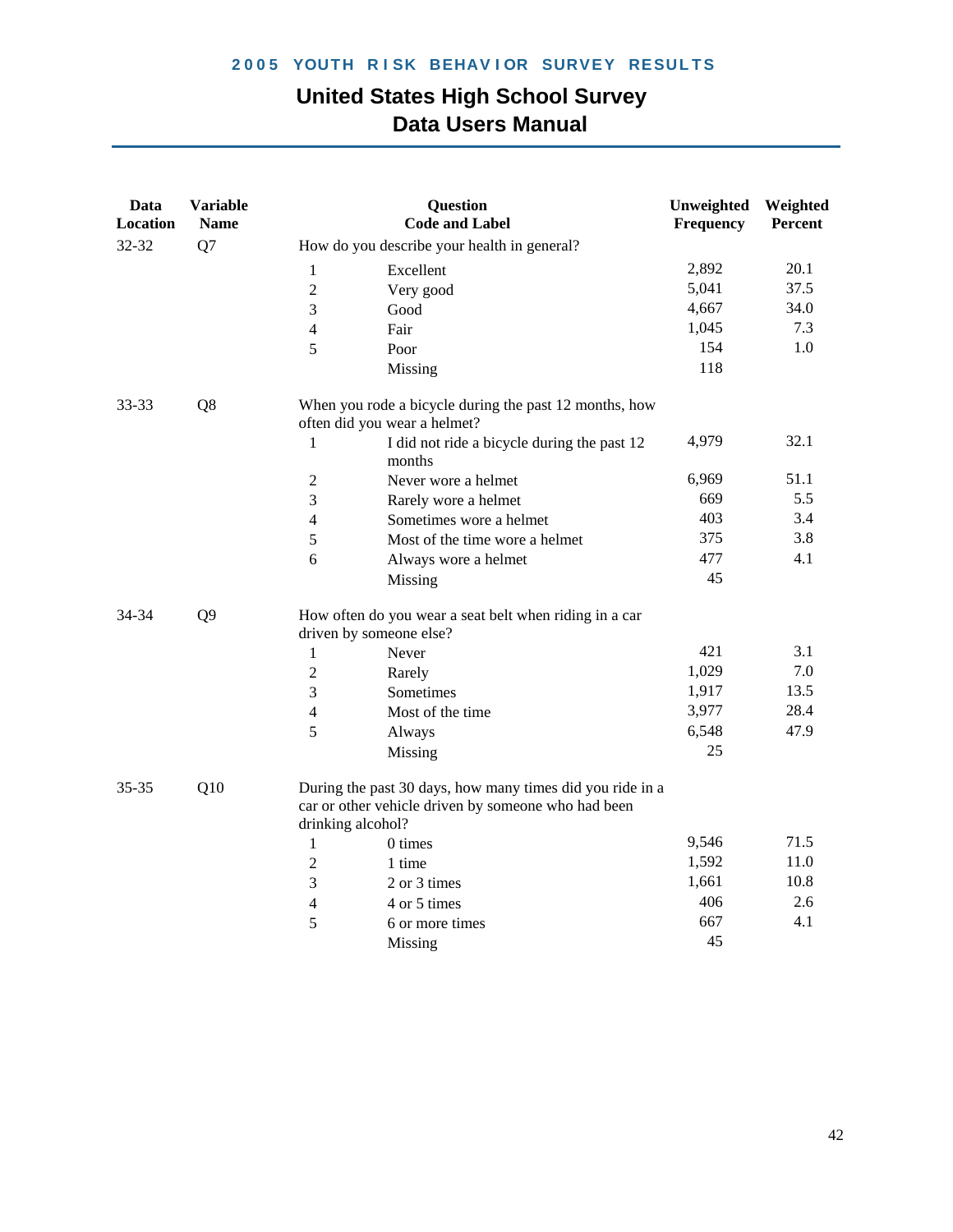| Data<br>Location | <b>Variable</b><br><b>Name</b> |                  | Question<br><b>Code and Label</b>                                                                                     | Unweighted<br>Frequency | Weighted<br>Percent |
|------------------|--------------------------------|------------------|-----------------------------------------------------------------------------------------------------------------------|-------------------------|---------------------|
| 36-36            | Q11                            |                  | During the past 30 days, how many times did you drive a car                                                           |                         |                     |
|                  |                                |                  | or other vehicle when you had been drinking alcohol?                                                                  |                         |                     |
|                  |                                | 1                | 0 times                                                                                                               | 12,098                  | 90.1                |
|                  |                                | $\overline{2}$   | 1 time                                                                                                                | 615                     | 4.5                 |
|                  |                                | 3                | 2 or 3 times                                                                                                          | 484                     | 3.5                 |
|                  |                                | $\overline{4}$   | 4 or 5 times                                                                                                          | 109                     | 0.7                 |
|                  |                                | 5                | 6 or more times                                                                                                       | 214                     | 1.2                 |
|                  |                                |                  | Missing                                                                                                               | 397                     |                     |
| 37-37            | Q12                            |                  | During the past 30 days, on how many days did you carry a                                                             |                         |                     |
|                  |                                |                  | weapon such as a gun, knife, or club?                                                                                 |                         |                     |
|                  |                                | 1                | 0 days                                                                                                                | 11,234                  | 81.5                |
|                  |                                | $\boldsymbol{2}$ | 1 day                                                                                                                 | 512                     | 3.7                 |
|                  |                                | 3                | 2 or 3 days                                                                                                           | 566                     | 4.2                 |
|                  |                                | $\overline{4}$   | 4 or 5 days                                                                                                           | 248                     | 1.8                 |
|                  |                                | 5                | 6 or more days                                                                                                        | 1,086                   | 8.8                 |
|                  |                                |                  | Missing                                                                                                               | 271                     |                     |
| 38-38            | Q13                            | gun?             | During the past 30 days, on how many days did you carry a                                                             |                         |                     |
|                  |                                | 1                | 0 days                                                                                                                | 12,594                  | 94.6                |
|                  |                                | $\overline{2}$   | 1 day                                                                                                                 | 225                     | 1.7                 |
|                  |                                | 3                | 2 or 3 days                                                                                                           | 225                     | 1.7                 |
|                  |                                | $\overline{4}$   | 4 or 5 days                                                                                                           | 62                      | 0.5                 |
|                  |                                | 5                | 6 or more days                                                                                                        | 213                     | 1.5                 |
|                  |                                |                  | Missing                                                                                                               | 598                     |                     |
| 39-39            | Q14                            |                  | During the past 30 days, on how many days did you carry a<br>weapon such as a gun, knife, or club on school property? |                         |                     |
|                  |                                | $\mathbf{1}$     | 0 days                                                                                                                | 12,938                  | 93.5                |
|                  |                                | $\mathfrak{2}$   | 1 day                                                                                                                 | 248                     | 2.0                 |
|                  |                                | 3                | 2 or 3 days                                                                                                           | 166                     | 1.4                 |
|                  |                                | $\overline{4}$   | 4 or 5 days                                                                                                           | 66                      | 0.5                 |
|                  |                                | 5                | 6 or more days                                                                                                        | 342                     | 2.6                 |
|                  |                                |                  | Missing                                                                                                               | 157                     |                     |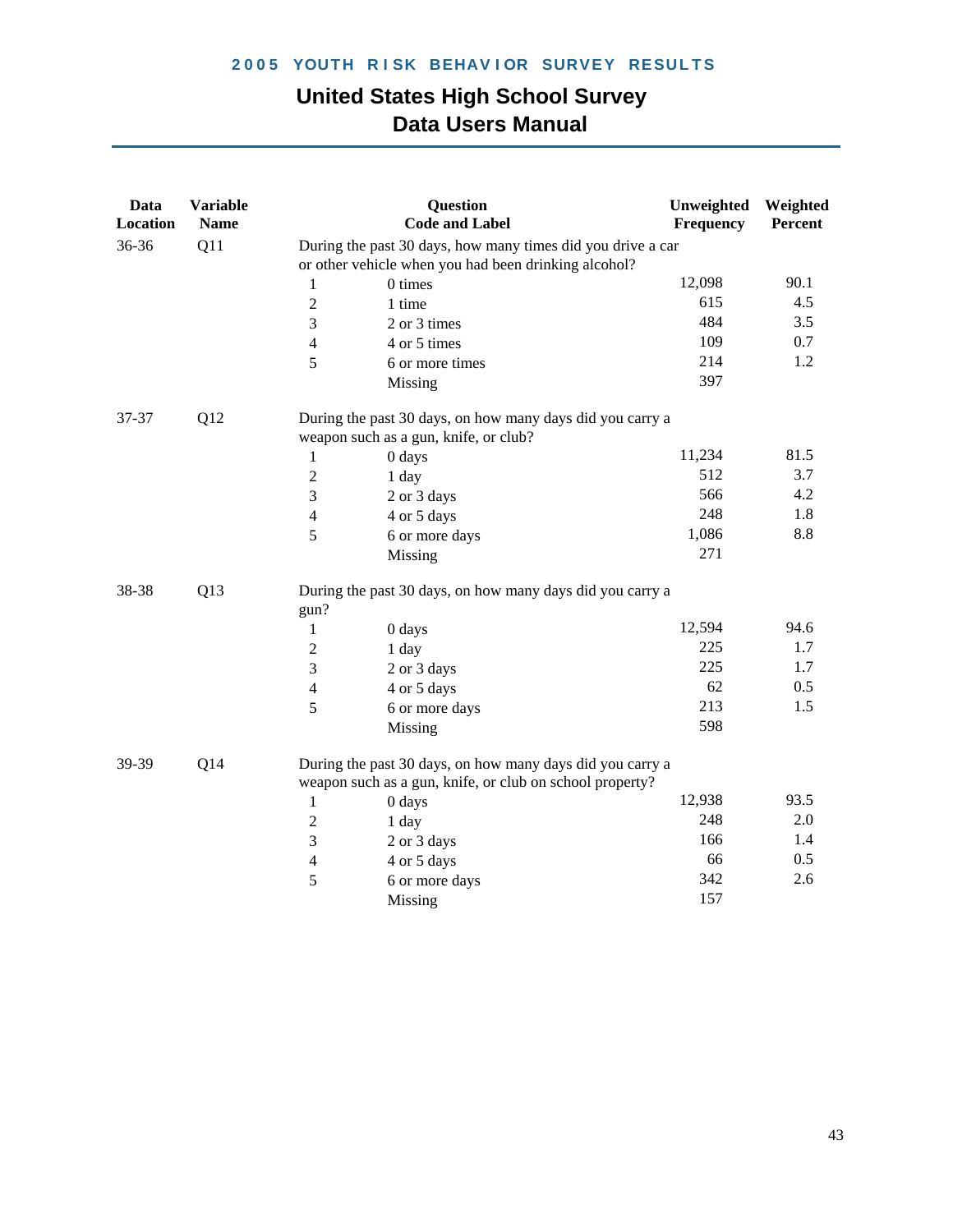| Data<br>Location | <b>Variable</b><br><b>Name</b> |                | <b>Question</b><br><b>Code and Label</b>                                                                                                                          | Unweighted<br>Frequency | Weighted<br>Percent |
|------------------|--------------------------------|----------------|-------------------------------------------------------------------------------------------------------------------------------------------------------------------|-------------------------|---------------------|
| 40-40            | Q15                            |                | During the past 30 days, on how many days did you not go                                                                                                          |                         |                     |
|                  |                                |                | to school because you felt you would be unsafe at school or                                                                                                       |                         |                     |
|                  |                                |                | on your way to or from school?                                                                                                                                    |                         |                     |
|                  |                                | $\mathbf{1}$   | 0 days                                                                                                                                                            | 12,926                  | 94.0                |
|                  |                                | $\overline{2}$ | 1 day                                                                                                                                                             | 477                     | 3.3                 |
|                  |                                | 3              | 2 or 3 days                                                                                                                                                       | 279                     | 1.7                 |
|                  |                                | $\overline{4}$ | 4 or 5 days                                                                                                                                                       | 58                      | 0.3                 |
|                  |                                | 5              | 6 or more days                                                                                                                                                    | 142                     | 0.8                 |
|                  |                                |                | Missing                                                                                                                                                           | 35                      |                     |
| 41-41            | Q16                            |                | During the past 12 months, how many times has someone<br>threatened or injured you with a weapon such as a gun,<br>knife, or club on school property?             |                         |                     |
|                  |                                | 1              | 0 times                                                                                                                                                           | 12,798                  | 92.1                |
|                  |                                | $\overline{2}$ | 1 time                                                                                                                                                            | 486                     | 3.7                 |
|                  |                                | 3              | 2 or 3 times                                                                                                                                                      | 318                     | 2.3                 |
|                  |                                | $\overline{4}$ | 4 or 5 times                                                                                                                                                      | 86                      | 0.6                 |
|                  |                                | 5              | 6 or 7 times                                                                                                                                                      | 44                      | 0.3                 |
|                  |                                | 6              | 8 or 9 times                                                                                                                                                      | 14                      | 0.1                 |
|                  |                                | $\tau$         | 10 or 11 times                                                                                                                                                    | 19                      | 0.1                 |
|                  |                                | 8              | 12 or more times                                                                                                                                                  | 129                     | 0.9                 |
|                  |                                |                | Missing                                                                                                                                                           | 23                      |                     |
| 42-42            | Q17                            |                | During the past 12 months, how many times has someone<br>stolen or deliberately damaged your property such as your<br>car, clothing, or books on school property? |                         |                     |
|                  |                                | $\mathbf{1}$   | 0 times                                                                                                                                                           | 9,726                   | 70.2                |
|                  |                                | $\overline{2}$ | 1 time                                                                                                                                                            | 2,138                   | 15.3                |
|                  |                                | 3              | 2 or 3 times                                                                                                                                                      | 1,353                   | 9.7                 |
|                  |                                | $\overline{4}$ | 4 or 5 times                                                                                                                                                      | 332                     | 2.4                 |
|                  |                                | 5              | 6 or 7 times                                                                                                                                                      | 107                     | 0.7                 |
|                  |                                | 6              | 8 or 9 times                                                                                                                                                      | 53                      | 0.3                 |
|                  |                                | $\tau$         | 10 or 11 times                                                                                                                                                    | 31                      | 0.2                 |
|                  |                                | 8              | 12 or more times                                                                                                                                                  | 147                     | 1.1                 |
|                  |                                |                | Missing                                                                                                                                                           | 30                      |                     |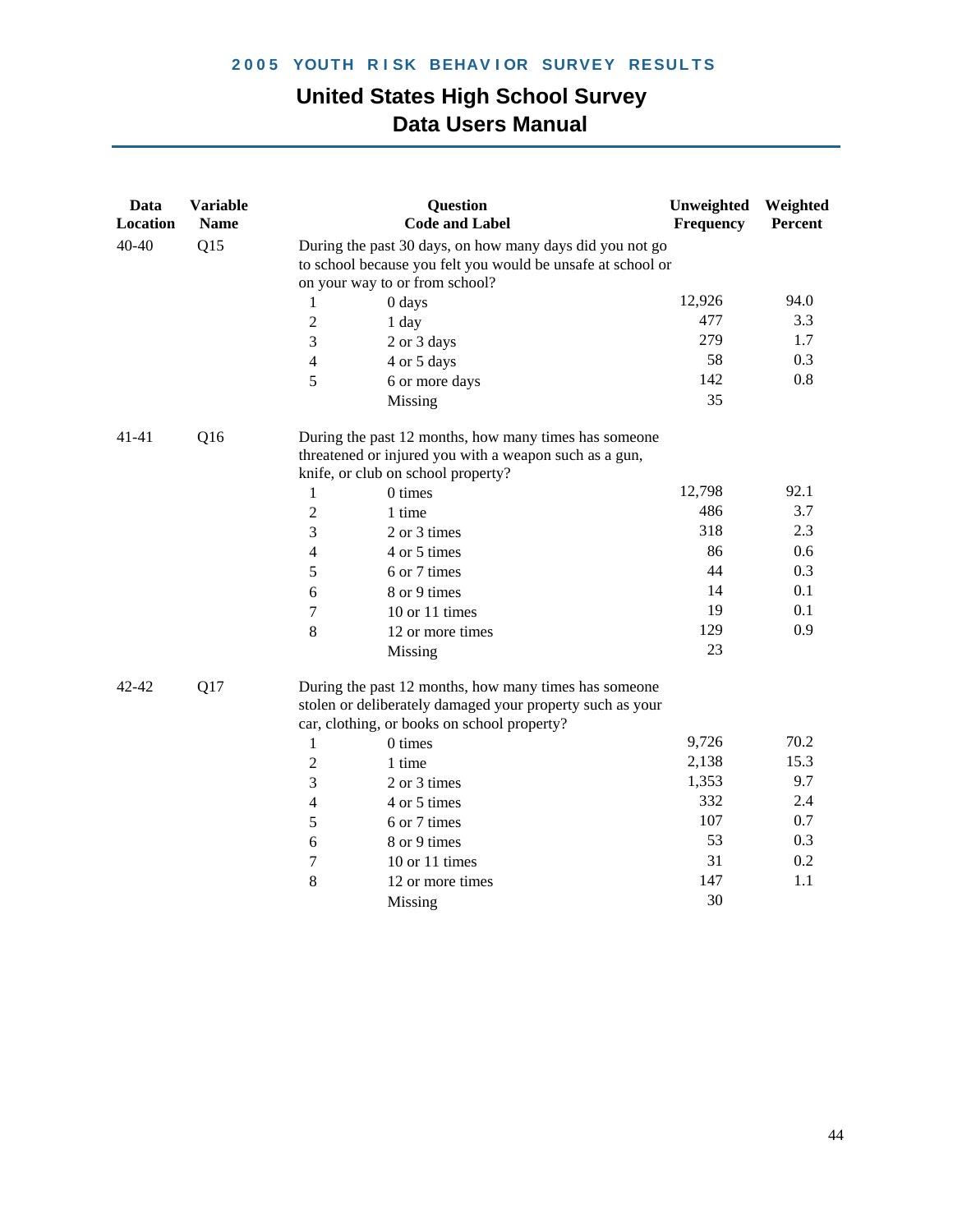| Data<br>Location | <b>Variable</b><br><b>Name</b> |                          | Question<br><b>Code and Label</b>                                                                                                                  | Unweighted<br>Frequency | Weighted<br>Percent |
|------------------|--------------------------------|--------------------------|----------------------------------------------------------------------------------------------------------------------------------------------------|-------------------------|---------------------|
| 43-43            | Q18                            | physical fight?          | During the past 12 months, how many times were you in a                                                                                            |                         |                     |
|                  |                                | 1                        | 0 times                                                                                                                                            | 8,818                   | 64.1                |
|                  |                                | $\overline{c}$           | 1 time                                                                                                                                             | 2,139                   | 15.5                |
|                  |                                | 3                        | 2 or 3 times                                                                                                                                       | 1,591                   | 11.8                |
|                  |                                | 4                        | 4 or 5 times                                                                                                                                       | 475                     | 3.5                 |
|                  |                                | 5                        | 6 or 7 times                                                                                                                                       | 209                     | 1.7                 |
|                  |                                | 6                        | 8 or 9 times                                                                                                                                       | 113                     | 0.8                 |
|                  |                                | 7                        | 10 or 11 times                                                                                                                                     | 57                      | 0.4                 |
|                  |                                | 8                        | 12 or more times                                                                                                                                   | 305                     | 2.2                 |
|                  |                                |                          | Missing                                                                                                                                            | 210                     |                     |
| 44-44            | Q19                            |                          | During the past 12 months, how many times were you in a<br>physical fight in which you were injured and had to be<br>treated by a doctor or nurse? |                         |                     |
|                  |                                | $\mathbf{1}$             | 0 times                                                                                                                                            | 13,205                  | 96.4                |
|                  |                                | $\overline{2}$           | 1 time                                                                                                                                             | 420                     | 2.6                 |
|                  |                                | 3                        | 2 or 3 times                                                                                                                                       | 74                      | 0.5                 |
|                  |                                | $\overline{\mathcal{L}}$ | 4 or 5 times                                                                                                                                       | 21                      | 0.1                 |
|                  |                                | 5                        | 6 or more times                                                                                                                                    | 51                      | 0.3                 |
|                  |                                |                          | Missing                                                                                                                                            | 146                     |                     |
| Q20<br>45-45     |                                |                          | During the past 12 months, how many times were you in a<br>physical fight on school property?                                                      |                         |                     |
|                  |                                | 1                        | 0 times                                                                                                                                            | 11,912                  | 86.4                |
|                  |                                | $\overline{c}$           | 1 time                                                                                                                                             | 1,199                   | 8.9                 |
|                  |                                | 3                        | 2 or 3 times                                                                                                                                       | 416                     | 3.0                 |
|                  |                                | 4                        | 4 or 5 times                                                                                                                                       | 82                      | 0.6                 |
|                  |                                | 5                        | 6 or 7 times                                                                                                                                       | 40                      | 0.2                 |
|                  |                                | 6                        | 8 or 9 times                                                                                                                                       | 24                      | 0.2                 |
|                  |                                | $\overline{7}$           | 10 or 11 times                                                                                                                                     | 6                       | 0.0                 |
|                  |                                | 8                        | 12 or more times                                                                                                                                   | 82                      | 0.5                 |
|                  |                                |                          | Missing                                                                                                                                            | 156                     |                     |
| 46-46            | Q21                            |                          | During the past 12 months, did your boyfriend or girlfriend<br>ever hit, slap, or physically hurt you on purpose?                                  |                         |                     |
|                  |                                | $\mathbf{1}$             | Yes                                                                                                                                                | 1,411                   | 9.2                 |
|                  |                                | $\overline{2}$           | No                                                                                                                                                 | 12,404                  | 90.8                |
|                  |                                |                          | Missing                                                                                                                                            | 102                     |                     |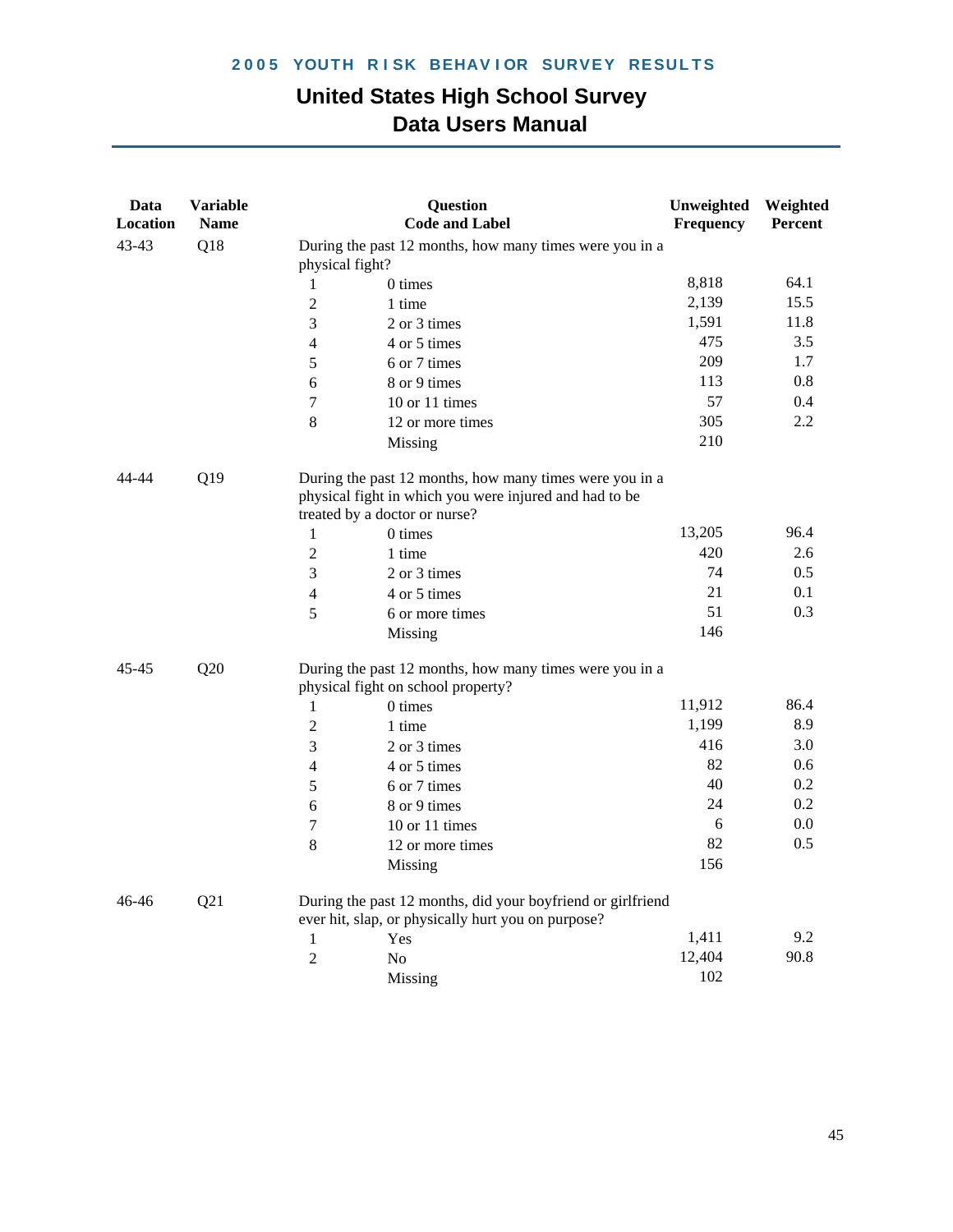| Data<br><b>Location</b> | <b>Variable</b><br><b>Name</b> | <b>Question</b><br><b>Code and Label</b>                                                                                                                           | Unweighted<br>Frequency | Weighted<br>Percent |
|-------------------------|--------------------------------|--------------------------------------------------------------------------------------------------------------------------------------------------------------------|-------------------------|---------------------|
| 47-47                   | Q22                            | Have you ever been physically forced to have sexual<br>intercourse when you did not want to?                                                                       |                         |                     |
|                         |                                | $\mathbf{1}$<br>Yes                                                                                                                                                | 1,051                   | 7.5                 |
|                         |                                | $\overline{2}$<br>No                                                                                                                                               | 11,998                  | 92.5                |
|                         |                                | Missing                                                                                                                                                            | 868                     |                     |
| 48-48                   | Q23                            | During the past 12 months, did you ever feel so sad or<br>hopeless almost every day for two weeks or more in a row                                                 |                         |                     |
|                         |                                | that you stopped doing some usual activities?                                                                                                                      |                         |                     |
|                         |                                | Yes<br>1                                                                                                                                                           | 4,156                   | 28.5                |
|                         |                                | $\overline{2}$<br>No                                                                                                                                               | 9,625                   | 71.5                |
|                         |                                | Missing                                                                                                                                                            | 136                     |                     |
| 49-49                   | Q24                            | During the past 12 months, did you ever seriously consider<br>attempting suicide?                                                                                  |                         |                     |
|                         |                                | Yes<br>1                                                                                                                                                           | 2,341                   | 16.9                |
|                         |                                | No<br>$\overline{2}$                                                                                                                                               | 11,481                  | 83.1                |
|                         |                                | Missing                                                                                                                                                            | 95                      |                     |
| 50-50                   | Q25                            | During the past 12 months, did you make a plan about how<br>you would attempt suicide?                                                                             |                         |                     |
|                         |                                | 1<br>Yes                                                                                                                                                           | 1,835                   | 13.0                |
|                         |                                | $\mathfrak{2}$<br>No                                                                                                                                               | 11,956                  | 87.0                |
|                         |                                | Missing                                                                                                                                                            | 126                     |                     |
| 51-51                   | Q26                            | During the past 12 months, how many times did you actually<br>attempt suicide?                                                                                     |                         |                     |
|                         |                                | 0 times<br>1                                                                                                                                                       | 11,306                  | 91.6                |
|                         |                                | $\mathfrak{2}$<br>1 time                                                                                                                                           | 596                     | 4.6                 |
|                         |                                | 3<br>2 or 3 times                                                                                                                                                  | 333                     | 2.4                 |
|                         |                                | 4 or 5 times<br>4                                                                                                                                                  | 77                      | 0.5                 |
|                         |                                | 5<br>6 or more times                                                                                                                                               | 115                     | 0.9                 |
|                         |                                | Missing                                                                                                                                                            | 1,490                   |                     |
| 52-52                   | Q27                            | If you attempted suicide during the past 12 months, did any<br>attempt result in an injury, poisoning, or overdose that had<br>to be treated by a doctor or nurse? |                         |                     |
|                         |                                | I did not attempt suicide during the past<br>1<br>12 months                                                                                                        | 10,875                  | 91.8                |
|                         |                                | Yes<br>2                                                                                                                                                           | 309                     | 2.3                 |
|                         |                                | 3<br>No                                                                                                                                                            | 743                     | 5.9                 |
|                         |                                | Missing                                                                                                                                                            | 1,990                   |                     |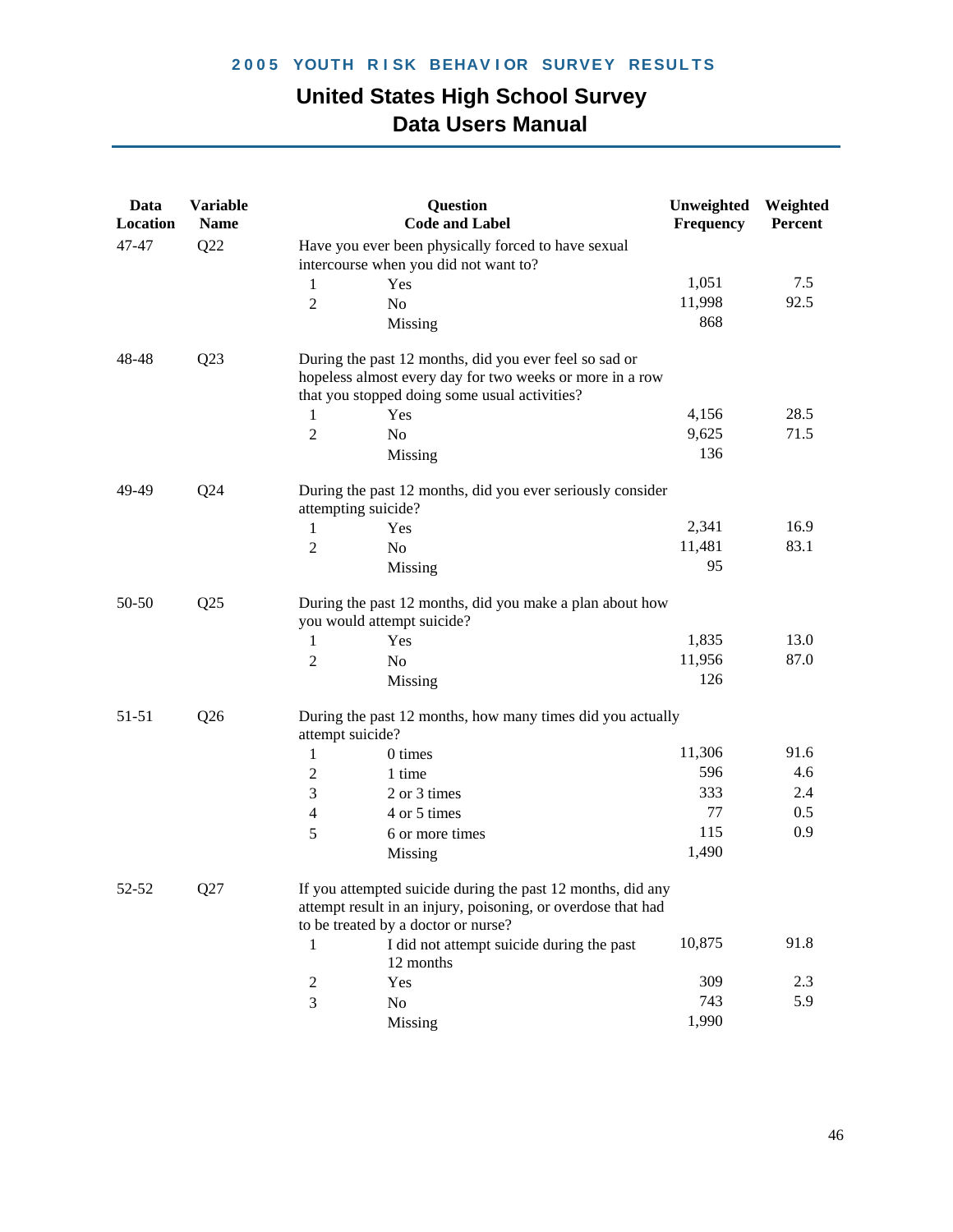| Data<br>Location | <b>Variable</b><br><b>Name</b> |                                                                  | <b>Question</b><br><b>Code and Label</b>                                                       | Unweighted<br>Frequency | Weighted<br>Percent |  |  |
|------------------|--------------------------------|------------------------------------------------------------------|------------------------------------------------------------------------------------------------|-------------------------|---------------------|--|--|
| 53-53            | Q28                            | Have you ever tried cigarette smoking, even one or two<br>puffs? |                                                                                                |                         |                     |  |  |
|                  |                                | $\mathbf{1}$                                                     | Yes                                                                                            | 7,335                   | 54.3                |  |  |
|                  |                                | $\overline{2}$                                                   | No                                                                                             | 5,833                   | 45.7                |  |  |
|                  |                                |                                                                  | Missing                                                                                        | 749                     |                     |  |  |
| 54-54            | Q29                            | the first time?                                                  | How old were you when you smoked a whole cigarette for                                         |                         |                     |  |  |
|                  |                                | 1                                                                | I have never smoked a whole cigarette                                                          | 7,820                   | 57.8                |  |  |
|                  |                                | $\overline{2}$                                                   | 8 years old or younger                                                                         | 457                     | 3.5                 |  |  |
|                  |                                | 3                                                                | 9 or 10 years old                                                                              | 528                     | 4.0                 |  |  |
|                  |                                | 4                                                                | 11 or 12 years old                                                                             | 1,091                   | 8.5                 |  |  |
|                  |                                | 5                                                                | 13 or 14 years old                                                                             | 1,803                   | 13.9                |  |  |
|                  |                                | 6                                                                | 15 or 16 years old                                                                             | 1,395                   | 10.1                |  |  |
|                  |                                | 7                                                                | 17 years old or older                                                                          | 375                     | 2.2                 |  |  |
|                  |                                |                                                                  | Missing                                                                                        | 448                     |                     |  |  |
| 55-55            | Q30                            | cigarettes?                                                      | During the past 30 days, on how many days did you smoke                                        |                         |                     |  |  |
|                  |                                | 1                                                                | 0 days                                                                                         | 10,411                  | 77.0                |  |  |
|                  |                                | $\overline{2}$                                                   | 1 or 2 days                                                                                    | 736                     | 5.7                 |  |  |
|                  |                                | 3                                                                | 3 to 5 days                                                                                    | 426                     | 3.2                 |  |  |
|                  |                                | $\overline{4}$                                                   | 6 to 9 days                                                                                    | 268                     | $2.0\,$             |  |  |
|                  |                                | 5                                                                | 10 to 19 days                                                                                  | 345                     | 2.8                 |  |  |
|                  |                                | 6                                                                | 20 to 29 days                                                                                  | 277                     | 2.2                 |  |  |
|                  |                                | 7                                                                | All 30 days                                                                                    | 821                     | 7.2                 |  |  |
|                  |                                |                                                                  | Missing                                                                                        | 633                     |                     |  |  |
| 56-56            | Q31                            |                                                                  | During the past 30 days, on the days you smoked, how many<br>cigarettes did you smoke per day? |                         |                     |  |  |
|                  |                                | 1                                                                | I did not smoke cigarettes during the past<br>30 days                                          | 10,099                  | 76.9                |  |  |
|                  |                                | $\sqrt{2}$                                                       | Less than 1 cigarette per day                                                                  | 554                     | 4.5                 |  |  |
|                  |                                | 3                                                                | 1 cigarette per day                                                                            | 555                     | 4.4                 |  |  |
|                  |                                | 4                                                                | 2 to 5 cigarettes per day                                                                      | 1,067                   | 8.6                 |  |  |
|                  |                                | 5                                                                | 6 to 10 cigarettes per day                                                                     | 329                     | 3.1                 |  |  |
|                  |                                | 6                                                                | 11 to 20 cigarettes per day                                                                    | 199                     | 1.9                 |  |  |
|                  |                                | 7                                                                | More than 20 cigarettes per day                                                                | 71                      | 0.6                 |  |  |
|                  |                                |                                                                  | Missing                                                                                        | 1,043                   |                     |  |  |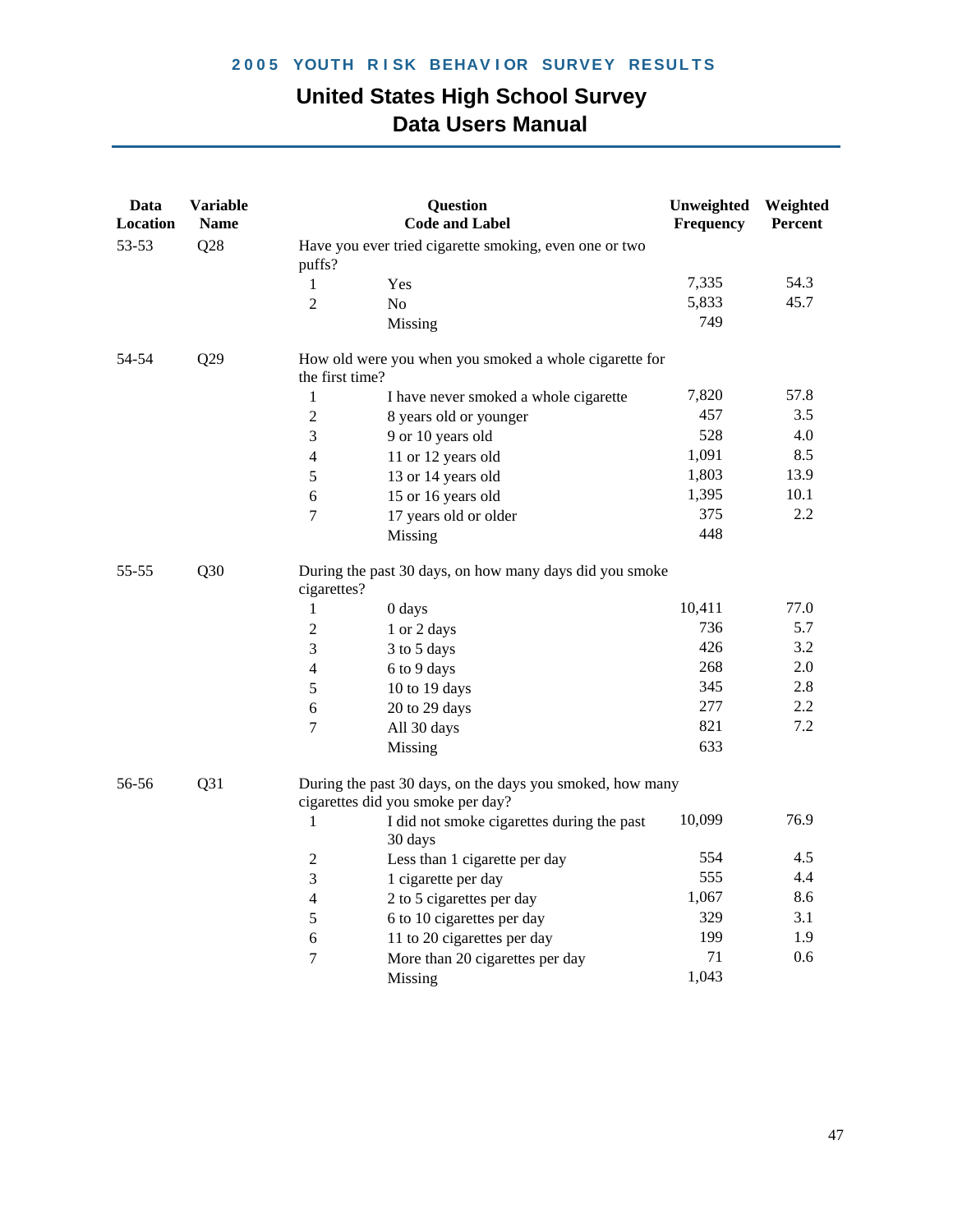| Data<br><b>Location</b> | <b>Variable</b><br><b>Name</b> |                  | <b>Question</b><br><b>Code and Label</b>                                                                | Unweighted<br>Frequency | Weighted<br>Percent |
|-------------------------|--------------------------------|------------------|---------------------------------------------------------------------------------------------------------|-------------------------|---------------------|
| 57-57                   | Q32                            | cigarettes?      | During the past 30 days, how did you usually get your own                                               |                         |                     |
|                         |                                | 1                | I did not smoke cigarettes during the past<br>30 days                                                   | 10,062                  | 77.0                |
|                         |                                | $\overline{c}$   | I bought them in a store such as a<br>convenience store, supermarket, discount<br>store, or gas station | 838                     | 6.0                 |
|                         |                                | 3                | I bought them from a vending machine                                                                    | 27                      | 0.2                 |
|                         |                                | $\overline{4}$   | I gave someone else money to buy them<br>for me                                                         | 609                     | 5.5                 |
|                         |                                | 5                | I borrowed (or bummed) them from<br>someone else                                                        | 634                     | 5.7                 |
|                         |                                | 6                | A person 18 years old or older gave them<br>to me                                                       | 239                     | 2.1                 |
|                         |                                | 7                | I took them from a store or family<br>member                                                            | 146                     | 1.4                 |
|                         |                                | 8                | I got them some other way                                                                               | 266                     | 2.1                 |
|                         |                                |                  | Missing                                                                                                 | 1,096                   |                     |
| 58-58                   | Q <sub>3</sub> 3               |                  | During the past 30 days, on how many days did you smoke<br>cigarettes on school property?               |                         |                     |
|                         |                                | 1                | 0 days                                                                                                  | 12,381                  | 93.2                |
|                         |                                | $\boldsymbol{2}$ | 1 or 2 days                                                                                             | 343                     | 2.6                 |
|                         |                                | 3                | 3 to 5 days                                                                                             | 147                     | 1.2                 |
|                         |                                | 4                | 6 to 9 days                                                                                             | 74                      | 0.6                 |
|                         |                                | 5                | 10 to 19 days                                                                                           | 99                      | 0.8                 |
|                         |                                | 6                | 20 to 29 days                                                                                           | 49                      | 0.4                 |
|                         |                                | $\overline{7}$   | All 30 days                                                                                             | 159                     | 1.3                 |
|                         |                                |                  | Missing                                                                                                 | 665                     |                     |
| 59-59                   | Q <sub>34</sub>                |                  | Have you ever smoked cigarettes daily, that is, at least one<br>cigarette every day for 30 days?        |                         |                     |
|                         |                                | 1                | Yes                                                                                                     | 1,583                   | 13.4                |
|                         |                                | $\mathfrak{2}$   | No                                                                                                      | 11,565                  | 86.6                |
|                         |                                |                  | Missing                                                                                                 | 769                     |                     |
| 60-60                   | Q <sub>35</sub>                | cigarettes?      | During the past 12 months, did you ever try to quit smoking                                             |                         |                     |
|                         |                                | 1                | I did not smoke during the past 12 months                                                               | 9,622                   | 71.3                |
|                         |                                | $\mathfrak{2}$   | Yes                                                                                                     | 2,022                   | 15.9                |
|                         |                                | 3                | N <sub>o</sub>                                                                                          | 1,657                   | 12.8                |
|                         |                                |                  | Missing                                                                                                 | 616                     |                     |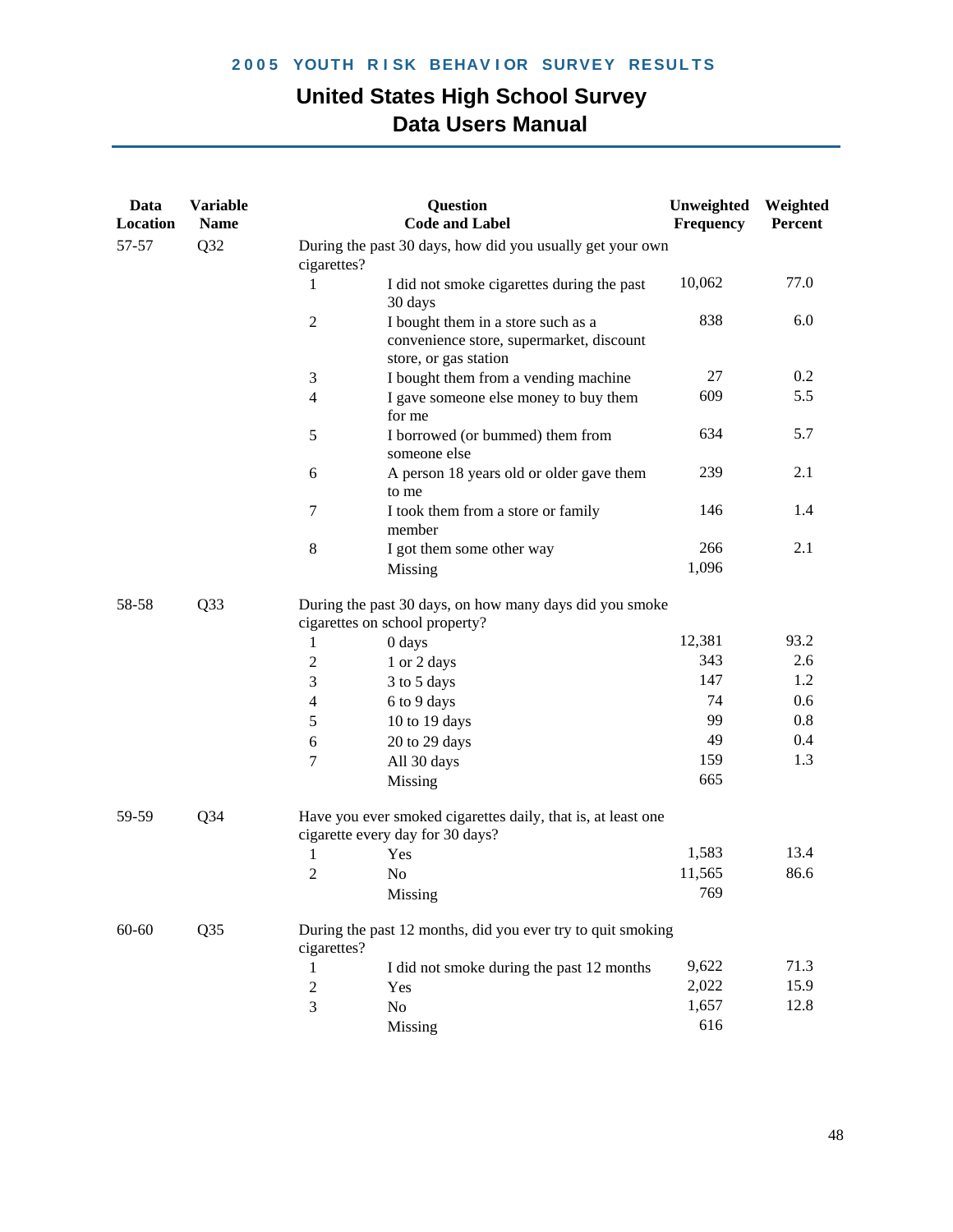| 61-61<br>Q <sub>36</sub><br>During the past 30 days, on how many days did you use<br>chewing tobacco, snuff, or dip, such as Redman, Levi<br>Garrett, Beechnut, Skoal, Skoal Bandits, or Copenhagen?<br>92.0<br>12,372<br>0 days<br>$\mathbf{1}$<br>285<br>2.6<br>$\boldsymbol{2}$<br>1 or 2 days<br>133<br>1.2<br>3<br>3 to 5 days<br>93<br>0.8<br>$\overline{4}$<br>6 to 9 days<br>99<br>0.8<br>5<br>10 to 19 days<br>48<br>0.4<br>20 to 29 days<br>6<br>227<br>2.2<br>7<br>All 30 days<br>660<br>Missing<br>Q37<br>$62 - 62$<br>During the past 30 days, on how many days did you use<br>chewing tobacco, snuff, or dip on school property?<br>95.0<br>12,140<br>$\mathbf{1}$<br>0 days<br>178<br>1.7<br>$\boldsymbol{2}$<br>1 or 2 days<br>0.8<br>86<br>$\mathfrak{Z}$<br>3 to 5 days<br>43<br>0.4<br>$\overline{4}$<br>6 to 9 days<br>0.6<br>63<br>5<br>10 to 19 days<br>31<br>0.3<br>6<br>20 to 29 days<br>142<br>1.3<br>$\overline{7}$<br>All 30 days<br>1,234<br>Missing<br>Q38<br>During the past 30 days, on how many days did you smoke<br>63-63<br>cigars, cigarillos, or little cigars?<br>11,431<br>86.0<br>0 days<br>1<br>955<br>7.6<br>$\boldsymbol{2}$<br>1 or 2 days<br>384<br>2.7<br>3<br>3 to 5 days<br>203<br>1.5<br>6 to 9 days<br>$\overline{4}$<br>138<br>0.9<br>5<br>10 to 19 days<br>58<br>0.3<br>6<br>20 to 29 days<br>150<br>1.0<br>$\overline{7}$<br>All 30 days<br>598<br>Missing<br>64-64<br>Q39<br>During your life, on how many days have you had at least<br>one drink of alcohol?<br>2,912<br>25.7<br>0 days<br>1<br>1,798<br>13.2<br>$\sqrt{2}$<br>1 or 2 days<br>17.2<br>2,188<br>3<br>3 to 9 days<br>12.1<br>1,502<br>$\overline{4}$<br>10 to 19 days<br>1,313<br>11.0<br>5<br>20 to 39 days<br>$10.0\,$<br>1,155<br>$\sqrt{6}$<br>40 to 99 days<br>1,235<br>10.9<br>$\boldsymbol{7}$<br>100 or more days<br>1,814<br>Missing | Data<br>Location | <b>Variable</b><br><b>Name</b> | <b>Question</b><br><b>Code and Label</b> | Unweighted<br>Frequency | Weighted<br>Percent |
|---------------------------------------------------------------------------------------------------------------------------------------------------------------------------------------------------------------------------------------------------------------------------------------------------------------------------------------------------------------------------------------------------------------------------------------------------------------------------------------------------------------------------------------------------------------------------------------------------------------------------------------------------------------------------------------------------------------------------------------------------------------------------------------------------------------------------------------------------------------------------------------------------------------------------------------------------------------------------------------------------------------------------------------------------------------------------------------------------------------------------------------------------------------------------------------------------------------------------------------------------------------------------------------------------------------------------------------------------------------------------------------------------------------------------------------------------------------------------------------------------------------------------------------------------------------------------------------------------------------------------------------------------------------------------------------------------------------------------------------------------------------------------------------------------------------------------------------------------------------------|------------------|--------------------------------|------------------------------------------|-------------------------|---------------------|
|                                                                                                                                                                                                                                                                                                                                                                                                                                                                                                                                                                                                                                                                                                                                                                                                                                                                                                                                                                                                                                                                                                                                                                                                                                                                                                                                                                                                                                                                                                                                                                                                                                                                                                                                                                                                                                                                     |                  |                                |                                          |                         |                     |
|                                                                                                                                                                                                                                                                                                                                                                                                                                                                                                                                                                                                                                                                                                                                                                                                                                                                                                                                                                                                                                                                                                                                                                                                                                                                                                                                                                                                                                                                                                                                                                                                                                                                                                                                                                                                                                                                     |                  |                                |                                          |                         |                     |
|                                                                                                                                                                                                                                                                                                                                                                                                                                                                                                                                                                                                                                                                                                                                                                                                                                                                                                                                                                                                                                                                                                                                                                                                                                                                                                                                                                                                                                                                                                                                                                                                                                                                                                                                                                                                                                                                     |                  |                                |                                          |                         |                     |
|                                                                                                                                                                                                                                                                                                                                                                                                                                                                                                                                                                                                                                                                                                                                                                                                                                                                                                                                                                                                                                                                                                                                                                                                                                                                                                                                                                                                                                                                                                                                                                                                                                                                                                                                                                                                                                                                     |                  |                                |                                          |                         |                     |
|                                                                                                                                                                                                                                                                                                                                                                                                                                                                                                                                                                                                                                                                                                                                                                                                                                                                                                                                                                                                                                                                                                                                                                                                                                                                                                                                                                                                                                                                                                                                                                                                                                                                                                                                                                                                                                                                     |                  |                                |                                          |                         |                     |
|                                                                                                                                                                                                                                                                                                                                                                                                                                                                                                                                                                                                                                                                                                                                                                                                                                                                                                                                                                                                                                                                                                                                                                                                                                                                                                                                                                                                                                                                                                                                                                                                                                                                                                                                                                                                                                                                     |                  |                                |                                          |                         |                     |
|                                                                                                                                                                                                                                                                                                                                                                                                                                                                                                                                                                                                                                                                                                                                                                                                                                                                                                                                                                                                                                                                                                                                                                                                                                                                                                                                                                                                                                                                                                                                                                                                                                                                                                                                                                                                                                                                     |                  |                                |                                          |                         |                     |
|                                                                                                                                                                                                                                                                                                                                                                                                                                                                                                                                                                                                                                                                                                                                                                                                                                                                                                                                                                                                                                                                                                                                                                                                                                                                                                                                                                                                                                                                                                                                                                                                                                                                                                                                                                                                                                                                     |                  |                                |                                          |                         |                     |
|                                                                                                                                                                                                                                                                                                                                                                                                                                                                                                                                                                                                                                                                                                                                                                                                                                                                                                                                                                                                                                                                                                                                                                                                                                                                                                                                                                                                                                                                                                                                                                                                                                                                                                                                                                                                                                                                     |                  |                                |                                          |                         |                     |
|                                                                                                                                                                                                                                                                                                                                                                                                                                                                                                                                                                                                                                                                                                                                                                                                                                                                                                                                                                                                                                                                                                                                                                                                                                                                                                                                                                                                                                                                                                                                                                                                                                                                                                                                                                                                                                                                     |                  |                                |                                          |                         |                     |
|                                                                                                                                                                                                                                                                                                                                                                                                                                                                                                                                                                                                                                                                                                                                                                                                                                                                                                                                                                                                                                                                                                                                                                                                                                                                                                                                                                                                                                                                                                                                                                                                                                                                                                                                                                                                                                                                     |                  |                                |                                          |                         |                     |
|                                                                                                                                                                                                                                                                                                                                                                                                                                                                                                                                                                                                                                                                                                                                                                                                                                                                                                                                                                                                                                                                                                                                                                                                                                                                                                                                                                                                                                                                                                                                                                                                                                                                                                                                                                                                                                                                     |                  |                                |                                          |                         |                     |
|                                                                                                                                                                                                                                                                                                                                                                                                                                                                                                                                                                                                                                                                                                                                                                                                                                                                                                                                                                                                                                                                                                                                                                                                                                                                                                                                                                                                                                                                                                                                                                                                                                                                                                                                                                                                                                                                     |                  |                                |                                          |                         |                     |
|                                                                                                                                                                                                                                                                                                                                                                                                                                                                                                                                                                                                                                                                                                                                                                                                                                                                                                                                                                                                                                                                                                                                                                                                                                                                                                                                                                                                                                                                                                                                                                                                                                                                                                                                                                                                                                                                     |                  |                                |                                          |                         |                     |
|                                                                                                                                                                                                                                                                                                                                                                                                                                                                                                                                                                                                                                                                                                                                                                                                                                                                                                                                                                                                                                                                                                                                                                                                                                                                                                                                                                                                                                                                                                                                                                                                                                                                                                                                                                                                                                                                     |                  |                                |                                          |                         |                     |
|                                                                                                                                                                                                                                                                                                                                                                                                                                                                                                                                                                                                                                                                                                                                                                                                                                                                                                                                                                                                                                                                                                                                                                                                                                                                                                                                                                                                                                                                                                                                                                                                                                                                                                                                                                                                                                                                     |                  |                                |                                          |                         |                     |
|                                                                                                                                                                                                                                                                                                                                                                                                                                                                                                                                                                                                                                                                                                                                                                                                                                                                                                                                                                                                                                                                                                                                                                                                                                                                                                                                                                                                                                                                                                                                                                                                                                                                                                                                                                                                                                                                     |                  |                                |                                          |                         |                     |
|                                                                                                                                                                                                                                                                                                                                                                                                                                                                                                                                                                                                                                                                                                                                                                                                                                                                                                                                                                                                                                                                                                                                                                                                                                                                                                                                                                                                                                                                                                                                                                                                                                                                                                                                                                                                                                                                     |                  |                                |                                          |                         |                     |
|                                                                                                                                                                                                                                                                                                                                                                                                                                                                                                                                                                                                                                                                                                                                                                                                                                                                                                                                                                                                                                                                                                                                                                                                                                                                                                                                                                                                                                                                                                                                                                                                                                                                                                                                                                                                                                                                     |                  |                                |                                          |                         |                     |
|                                                                                                                                                                                                                                                                                                                                                                                                                                                                                                                                                                                                                                                                                                                                                                                                                                                                                                                                                                                                                                                                                                                                                                                                                                                                                                                                                                                                                                                                                                                                                                                                                                                                                                                                                                                                                                                                     |                  |                                |                                          |                         |                     |
|                                                                                                                                                                                                                                                                                                                                                                                                                                                                                                                                                                                                                                                                                                                                                                                                                                                                                                                                                                                                                                                                                                                                                                                                                                                                                                                                                                                                                                                                                                                                                                                                                                                                                                                                                                                                                                                                     |                  |                                |                                          |                         |                     |
|                                                                                                                                                                                                                                                                                                                                                                                                                                                                                                                                                                                                                                                                                                                                                                                                                                                                                                                                                                                                                                                                                                                                                                                                                                                                                                                                                                                                                                                                                                                                                                                                                                                                                                                                                                                                                                                                     |                  |                                |                                          |                         |                     |
|                                                                                                                                                                                                                                                                                                                                                                                                                                                                                                                                                                                                                                                                                                                                                                                                                                                                                                                                                                                                                                                                                                                                                                                                                                                                                                                                                                                                                                                                                                                                                                                                                                                                                                                                                                                                                                                                     |                  |                                |                                          |                         |                     |
|                                                                                                                                                                                                                                                                                                                                                                                                                                                                                                                                                                                                                                                                                                                                                                                                                                                                                                                                                                                                                                                                                                                                                                                                                                                                                                                                                                                                                                                                                                                                                                                                                                                                                                                                                                                                                                                                     |                  |                                |                                          |                         |                     |
|                                                                                                                                                                                                                                                                                                                                                                                                                                                                                                                                                                                                                                                                                                                                                                                                                                                                                                                                                                                                                                                                                                                                                                                                                                                                                                                                                                                                                                                                                                                                                                                                                                                                                                                                                                                                                                                                     |                  |                                |                                          |                         |                     |
|                                                                                                                                                                                                                                                                                                                                                                                                                                                                                                                                                                                                                                                                                                                                                                                                                                                                                                                                                                                                                                                                                                                                                                                                                                                                                                                                                                                                                                                                                                                                                                                                                                                                                                                                                                                                                                                                     |                  |                                |                                          |                         |                     |
|                                                                                                                                                                                                                                                                                                                                                                                                                                                                                                                                                                                                                                                                                                                                                                                                                                                                                                                                                                                                                                                                                                                                                                                                                                                                                                                                                                                                                                                                                                                                                                                                                                                                                                                                                                                                                                                                     |                  |                                |                                          |                         |                     |
|                                                                                                                                                                                                                                                                                                                                                                                                                                                                                                                                                                                                                                                                                                                                                                                                                                                                                                                                                                                                                                                                                                                                                                                                                                                                                                                                                                                                                                                                                                                                                                                                                                                                                                                                                                                                                                                                     |                  |                                |                                          |                         |                     |
|                                                                                                                                                                                                                                                                                                                                                                                                                                                                                                                                                                                                                                                                                                                                                                                                                                                                                                                                                                                                                                                                                                                                                                                                                                                                                                                                                                                                                                                                                                                                                                                                                                                                                                                                                                                                                                                                     |                  |                                |                                          |                         |                     |
|                                                                                                                                                                                                                                                                                                                                                                                                                                                                                                                                                                                                                                                                                                                                                                                                                                                                                                                                                                                                                                                                                                                                                                                                                                                                                                                                                                                                                                                                                                                                                                                                                                                                                                                                                                                                                                                                     |                  |                                |                                          |                         |                     |
|                                                                                                                                                                                                                                                                                                                                                                                                                                                                                                                                                                                                                                                                                                                                                                                                                                                                                                                                                                                                                                                                                                                                                                                                                                                                                                                                                                                                                                                                                                                                                                                                                                                                                                                                                                                                                                                                     |                  |                                |                                          |                         |                     |
|                                                                                                                                                                                                                                                                                                                                                                                                                                                                                                                                                                                                                                                                                                                                                                                                                                                                                                                                                                                                                                                                                                                                                                                                                                                                                                                                                                                                                                                                                                                                                                                                                                                                                                                                                                                                                                                                     |                  |                                |                                          |                         |                     |
|                                                                                                                                                                                                                                                                                                                                                                                                                                                                                                                                                                                                                                                                                                                                                                                                                                                                                                                                                                                                                                                                                                                                                                                                                                                                                                                                                                                                                                                                                                                                                                                                                                                                                                                                                                                                                                                                     |                  |                                |                                          |                         |                     |
|                                                                                                                                                                                                                                                                                                                                                                                                                                                                                                                                                                                                                                                                                                                                                                                                                                                                                                                                                                                                                                                                                                                                                                                                                                                                                                                                                                                                                                                                                                                                                                                                                                                                                                                                                                                                                                                                     |                  |                                |                                          |                         |                     |
|                                                                                                                                                                                                                                                                                                                                                                                                                                                                                                                                                                                                                                                                                                                                                                                                                                                                                                                                                                                                                                                                                                                                                                                                                                                                                                                                                                                                                                                                                                                                                                                                                                                                                                                                                                                                                                                                     |                  |                                |                                          |                         |                     |
|                                                                                                                                                                                                                                                                                                                                                                                                                                                                                                                                                                                                                                                                                                                                                                                                                                                                                                                                                                                                                                                                                                                                                                                                                                                                                                                                                                                                                                                                                                                                                                                                                                                                                                                                                                                                                                                                     |                  |                                |                                          |                         |                     |
|                                                                                                                                                                                                                                                                                                                                                                                                                                                                                                                                                                                                                                                                                                                                                                                                                                                                                                                                                                                                                                                                                                                                                                                                                                                                                                                                                                                                                                                                                                                                                                                                                                                                                                                                                                                                                                                                     |                  |                                |                                          |                         |                     |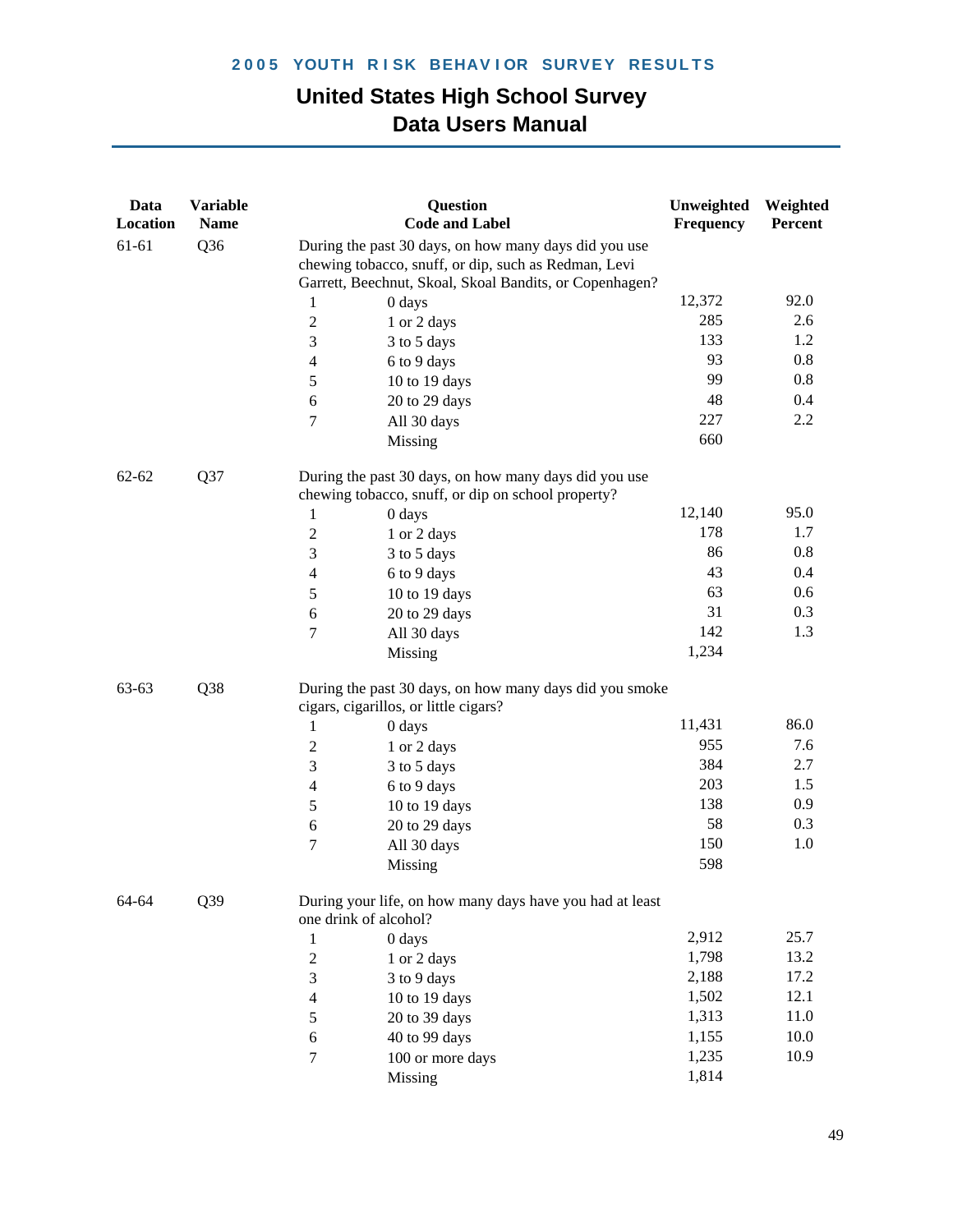| Data<br>Location | <b>Variable</b><br><b>Name</b> |                          | <b>Question</b><br><b>Code and Label</b>                                                                                    | Unweighted<br>Frequency | Weighted<br>Percent |
|------------------|--------------------------------|--------------------------|-----------------------------------------------------------------------------------------------------------------------------|-------------------------|---------------------|
| $65 - 65$        | Q40                            |                          | How old were you when you had your first drink of alcohol                                                                   |                         |                     |
|                  |                                |                          | other than a few sips?                                                                                                      |                         |                     |
|                  |                                | 1                        | I have never had a drink of alcohol other<br>than a few sips                                                                | 2,962                   | 25.3                |
|                  |                                | $\overline{2}$           | 8 years old or younger                                                                                                      | 1,017                   | 7.8                 |
|                  |                                | 3                        | 9 or 10 years old                                                                                                           | 796                     | 6.4                 |
|                  |                                | $\overline{\mathcal{L}}$ | 11 or 12 years old                                                                                                          | 1,409                   | 11.4                |
|                  |                                | 5                        | 13 or 14 years old                                                                                                          | 3,160                   | 26.3                |
|                  |                                | 6                        | 15 or 16 years old                                                                                                          | 2,727                   | 19.5                |
|                  |                                | $\overline{7}$           |                                                                                                                             | 536                     | 3.3                 |
|                  |                                |                          | 17 years old or older<br>Missing                                                                                            | 1,310                   |                     |
| 66-66            | Q <sub>41</sub>                |                          | During the past 30 days, on how many days did you have at<br>least one drink of alcohol?                                    |                         |                     |
|                  |                                | 1                        | 0 days                                                                                                                      | 7,463                   | 56.7                |
|                  |                                | $\overline{2}$           | 1 or 2 days                                                                                                                 | 2,811                   | 20.8                |
|                  |                                | 3                        | 3 to 5 days                                                                                                                 | 1,366                   | 10.3                |
|                  |                                | $\overline{4}$           | 6 to 9 days                                                                                                                 | 850                     | 6.7                 |
|                  |                                | 5                        | 10 to 19 days                                                                                                               | 519                     | 3.8                 |
|                  |                                | 6                        | 20 to 29 days                                                                                                               | 117                     | $0.8\,$             |
|                  |                                | $\overline{7}$           | All 30 days                                                                                                                 | 109                     | 0.9                 |
|                  |                                |                          | Missing                                                                                                                     | 682                     |                     |
| 67-67            | Q42                            | hours?                   | During the past 30 days, on how many days did you have 5<br>or more drinks of alcohol in a row, that is, within a couple of |                         |                     |
|                  |                                | 1                        | 0 days                                                                                                                      | 10,254                  | 74.5                |
|                  |                                | $\mathfrak{2}$           | 1 day                                                                                                                       | 1,167                   | 8.6                 |
|                  |                                | 3                        | 2 days                                                                                                                      | 783                     | 5.9                 |
|                  |                                | $\overline{\mathcal{L}}$ | 3 to 5 days                                                                                                                 | 763                     | 6.1                 |
|                  |                                | 5                        | 6 to 9 days                                                                                                                 | 377                     | 3.1                 |
|                  |                                | 6                        | 10 to 19 days                                                                                                               | 179                     | 1.1                 |
|                  |                                | $\overline{7}$           | 20 or more days                                                                                                             | 100                     | $0.8\,$             |
|                  |                                |                          | Missing                                                                                                                     | 294                     |                     |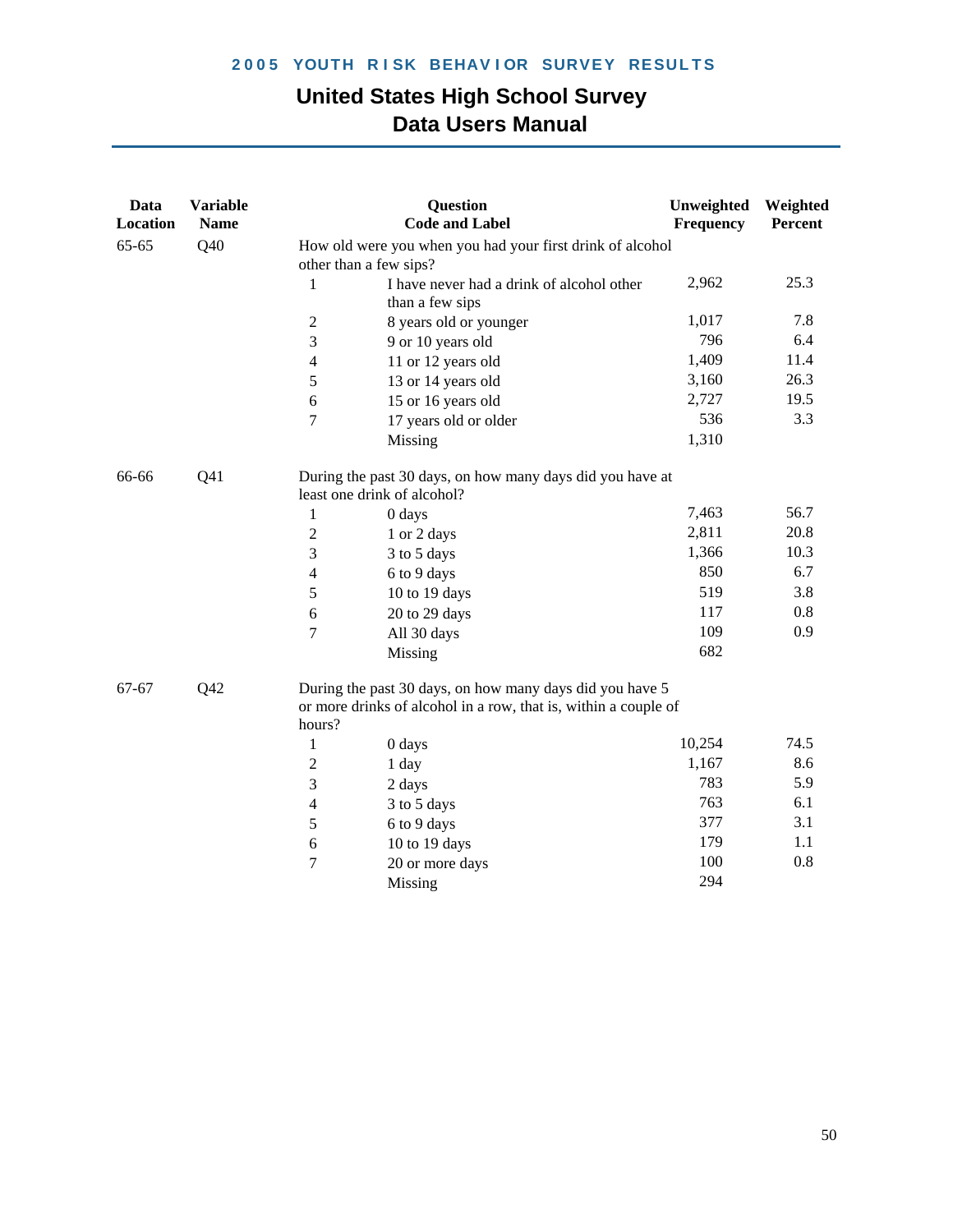| Data<br>Location | <b>Variable</b><br><b>Name</b> |                                                           | Question<br><b>Code and Label</b>                         | Unweighted<br>Frequency | Weighted<br><b>Percent</b> |  |  |
|------------------|--------------------------------|-----------------------------------------------------------|-----------------------------------------------------------|-------------------------|----------------------------|--|--|
| 68-68            | Q <sub>43</sub>                | During the past 30 days, on how many days did you have at |                                                           |                         |                            |  |  |
|                  |                                |                                                           | least one drink of alcohol on school property?            |                         |                            |  |  |
|                  |                                | $\mathbf{1}$                                              | 0 days                                                    | 12,823                  | 95.7                       |  |  |
|                  |                                | $\overline{c}$                                            | 1 or 2 days                                               | 478                     | 3.0                        |  |  |
|                  |                                | 3                                                         | 3 to 5 days                                               | 92                      | 0.5                        |  |  |
|                  |                                | 4                                                         | 6 to 9 days                                               | 42                      | 0.3                        |  |  |
|                  |                                | 5                                                         | 10 to 19 days                                             | 17                      | 0.1                        |  |  |
|                  |                                | 6                                                         | 20 to 29 days                                             | 9                       | 0.1                        |  |  |
|                  |                                | 7                                                         | All 30 days                                               | 44                      | 0.4                        |  |  |
|                  |                                |                                                           | Missing                                                   | 412                     |                            |  |  |
| 69-69            | Q44                            |                                                           | During your life, how many times have you used marijuana? |                         |                            |  |  |
|                  |                                | 1                                                         | 0 times                                                   | 8,051                   | 61.6                       |  |  |
|                  |                                | $\overline{c}$                                            | 1 or 2 times                                              | 1,291                   | 8.6                        |  |  |
|                  |                                | 3                                                         | 3 to 9 times                                              | 1,181                   | 7.9                        |  |  |
|                  |                                | $\overline{\mathcal{L}}$                                  | 10 to 19 times                                            | 654                     | 4.4                        |  |  |
|                  |                                | 5                                                         | 20 to 39 times                                            | 640                     | 4.3                        |  |  |
|                  |                                | 6                                                         | 40 to 99 times                                            | 586                     | 4.3                        |  |  |
|                  |                                | $\overline{7}$                                            | 100 or more times                                         | 1,220                   | 8.9                        |  |  |
|                  |                                |                                                           | Missing                                                   | 294                     |                            |  |  |
| 70-70            | Q <sub>45</sub>                | time?                                                     | How old were you when you tried marijuana for the first   |                         |                            |  |  |
|                  |                                | $\mathbf{1}$                                              | I have never tried marijuana                              | 8,049                   | 61.4                       |  |  |
|                  |                                | $\overline{c}$                                            | 8 years old or younger                                    | 169                     | 1.1                        |  |  |
|                  |                                | 3                                                         | 9 or 10 years old                                         | 241                     | 1.6                        |  |  |
|                  |                                | 4                                                         | 11 or 12 years old                                        | 811                     | 5.9                        |  |  |
|                  |                                | 5                                                         | 13 or 14 years old                                        | 2,141                   | 15.4                       |  |  |
|                  |                                | 6                                                         | 15 or 16 years old                                        | 1,885                   | 12.3                       |  |  |
|                  |                                | 7                                                         | 17 years old or older                                     | 380                     | 2.3                        |  |  |
|                  |                                |                                                           | Missing                                                   | 241                     |                            |  |  |
| 71-71            | Q46                            | marijuana?                                                | During the past 30 days, how many times did you use       |                         |                            |  |  |
|                  |                                | 1                                                         | 0 times                                                   | 10,770                  | 79.8                       |  |  |
|                  |                                | $\overline{c}$                                            | 1 or 2 times                                              | 1,023                   | 7.1                        |  |  |
|                  |                                | 3                                                         | 3 to 9 times                                              | 688                     | 4.6                        |  |  |
|                  |                                | 4                                                         | 10 to 19 times                                            | 362                     | 2.5                        |  |  |
|                  |                                | 5                                                         | 20 to 39 times                                            | 283                     | 2.2                        |  |  |
|                  |                                | 6                                                         | 40 or more times                                          | 518                     | 3.7                        |  |  |
|                  |                                |                                                           | Missing                                                   | 273                     |                            |  |  |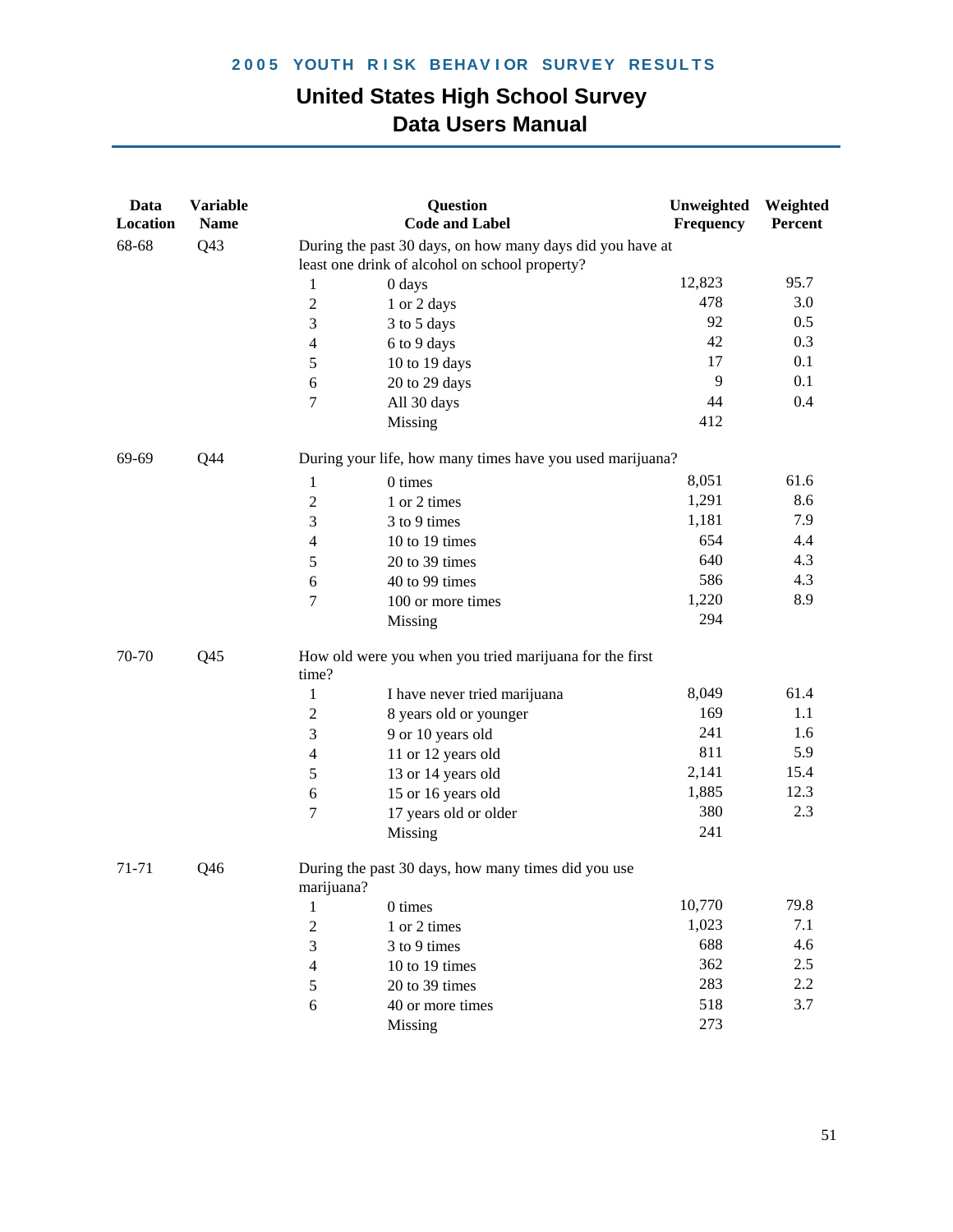| Data<br>Location | <b>Variable</b><br><b>Name</b> |                | <b>Question</b><br><b>Code and Label</b>                                                                                                                | Unweighted<br>Frequency | Weighted<br><b>Percent</b> |
|------------------|--------------------------------|----------------|---------------------------------------------------------------------------------------------------------------------------------------------------------|-------------------------|----------------------------|
| 72-72            | Q47                            |                | During the past 30 days, how many times did you use<br>marijuana on school property?                                                                    |                         |                            |
|                  |                                | 1              | 0 times                                                                                                                                                 | 12,996                  | 95.5                       |
|                  |                                | $\mathfrak{2}$ | 1 or 2 times                                                                                                                                            | 352                     | 2.3                        |
|                  |                                | 3              | 3 to 9 times                                                                                                                                            | 173                     | 1.2                        |
|                  |                                | $\overline{4}$ | 10 to 19 times                                                                                                                                          | 61                      | 0.3                        |
|                  |                                | $\sqrt{5}$     | 20 to 39 times                                                                                                                                          | 33                      | 0.2                        |
|                  |                                | 6              | 40 or more times                                                                                                                                        | 87                      | 0.6                        |
|                  |                                |                | Missing                                                                                                                                                 | 215                     |                            |
| 73-73            | Q48                            |                | During your life, how many times have you used any form<br>of cocaine, including powder, crack, or freebase?                                            |                         |                            |
|                  |                                | 1              | 0 times                                                                                                                                                 | 12,618                  | 92.4                       |
|                  |                                | $\mathfrak{2}$ | 1 or 2 times                                                                                                                                            | 456                     | 3.1                        |
|                  |                                | 3              | 3 to 9 times                                                                                                                                            | 266                     | 1.8                        |
|                  |                                | $\overline{4}$ | 10 to 19 times                                                                                                                                          | 140                     | 0.9                        |
|                  |                                | 5              | 20 to 39 times                                                                                                                                          | 81                      | 0.5                        |
|                  |                                | 6              | 40 or more times                                                                                                                                        | 206                     | 1.3                        |
|                  |                                |                | Missing                                                                                                                                                 | 150                     |                            |
| 74-74            | Q49                            |                | During the past 30 days, how many times did you use any<br>form of cocaine, including powder, crack, or freebase?                                       |                         |                            |
|                  |                                | 1              | 0 times                                                                                                                                                 | 12,821                  | 96.6                       |
|                  |                                | $\mathfrak{2}$ | 1 or 2 times                                                                                                                                            | 253                     | 1.8                        |
|                  |                                | 3              | 3 to 9 times                                                                                                                                            | 104                     | 0.6                        |
|                  |                                | $\overline{4}$ | 10 to 19 times                                                                                                                                          | 59                      | 0.4                        |
|                  |                                | 5              | 20 to 39 times                                                                                                                                          | 29                      | 0.1                        |
|                  |                                | 6              | 40 or more times                                                                                                                                        | 59                      | 0.4                        |
|                  |                                |                | Missing                                                                                                                                                 | 592                     |                            |
| 75-75            | Q50                            |                | During your life, how many times have you sniffed glue,<br>breathed the contents of aerosol spray cans, or inhaled any<br>paints or sprays to get high? |                         |                            |
|                  |                                | 1              | 0 times                                                                                                                                                 | 12,013                  | 87.6                       |
|                  |                                | $\overline{2}$ | 1 or 2 times                                                                                                                                            | 813                     | 6.3                        |
|                  |                                | 3              | 3 to 9 times                                                                                                                                            | 384                     | 2.9                        |
|                  |                                | 4              | 10 to 19 times                                                                                                                                          | 171                     | 1.4                        |
|                  |                                | 5              | 20 to 39 times                                                                                                                                          | 66                      | 0.6                        |
|                  |                                | 6              | 40 or more times                                                                                                                                        | 148                     | 1.2                        |
|                  |                                |                | Missing                                                                                                                                                 | 322                     |                            |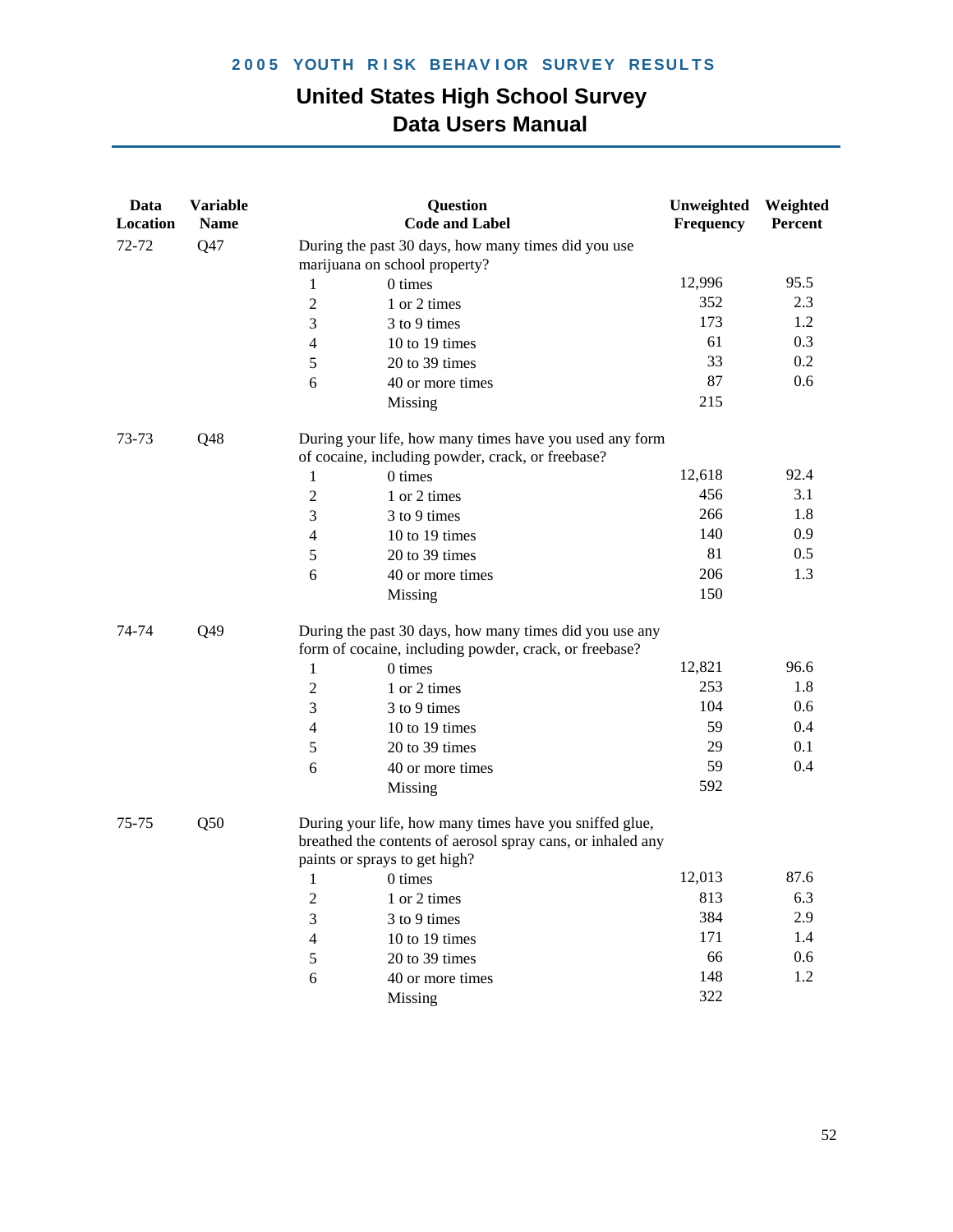| Data<br>Location | <b>Variable</b><br><b>Name</b> |                                                                                                     | <b>Question</b><br><b>Code and Label</b>                                                                   | Unweighted<br>Frequency | Weighted<br>Percent |
|------------------|--------------------------------|-----------------------------------------------------------------------------------------------------|------------------------------------------------------------------------------------------------------------|-------------------------|---------------------|
| 76-76            | Q51                            | During your life, how many times have you used heroin<br>(also called smack, junk, or China White)? |                                                                                                            |                         |                     |
|                  |                                | 1                                                                                                   | 0 times                                                                                                    | 13,321                  | 97.6                |
|                  |                                | $\mathfrak{2}$                                                                                      | 1 or 2 times                                                                                               | 125                     | 1.0                 |
|                  |                                | 3                                                                                                   | 3 to 9 times                                                                                               | 54                      | 0.4                 |
|                  |                                | $\overline{4}$                                                                                      | 10 to 19 times                                                                                             | 39                      | 0.2                 |
|                  |                                | 5                                                                                                   | 20 to 39 times                                                                                             | 30                      | 0.2                 |
|                  |                                | 6                                                                                                   | 40 or more times                                                                                           | 71                      | 0.5                 |
|                  |                                |                                                                                                     | Missing                                                                                                    | 277                     |                     |
| 77-77            | Q52                            | ice)?                                                                                               | During your life, how many times have you used<br>methamphetamines (also called speed, crystal, crank, or  |                         |                     |
|                  |                                | $\mathbf{1}$                                                                                        | 0 times                                                                                                    | 12,989                  | 93.8                |
|                  |                                | $\mathfrak{2}$                                                                                      | 1 or 2 times                                                                                               | 351                     | 2.8                 |
|                  |                                | 3                                                                                                   | 3 to 9 times                                                                                               | 173                     | 1.3                 |
|                  |                                | $\overline{4}$                                                                                      | 10 to 19 times                                                                                             | 101                     | 0.7                 |
|                  |                                | 5                                                                                                   | 20 to 39 times                                                                                             | 57                      | 0.4                 |
|                  |                                | 6                                                                                                   | 40 or more times                                                                                           | 128                     | 1.0                 |
|                  |                                |                                                                                                     | Missing                                                                                                    | 118                     |                     |
| 78-78            | Q53                            | (also called MDMA)?                                                                                 | During your life, how many times have you used ecstasy                                                     |                         |                     |
|                  |                                | 1                                                                                                   | 0 times                                                                                                    | 12,971                  | 93.7                |
|                  |                                | $\mathfrak{2}$                                                                                      | 1 or 2 times                                                                                               | 460                     | 3.4                 |
|                  |                                | 3                                                                                                   | 3 to 9 times                                                                                               | 165                     | 1.3                 |
|                  |                                | $\overline{4}$                                                                                      | 10 to 19 times                                                                                             | 86                      | 0.7                 |
|                  |                                | 5                                                                                                   | 20 to 39 times                                                                                             | 39                      | 0.2                 |
|                  |                                | 6                                                                                                   | 40 or more times                                                                                           | 96                      | 0.7                 |
|                  |                                |                                                                                                     | Missing                                                                                                    | 100                     |                     |
| 79-79            | Q <sub>54</sub>                |                                                                                                     | During your life, how many times have you taken steroid<br>pills or shots without a doctor's prescription? |                         |                     |
|                  |                                | 1                                                                                                   | 0 times                                                                                                    | 13,321                  | 96.0                |
|                  |                                | $\mathfrak{2}$                                                                                      | 1 or 2 times                                                                                               | 212                     | 1.9                 |
|                  |                                | 3                                                                                                   | 3 to 9 times                                                                                               | 92                      | 0.7                 |
|                  |                                | $\overline{4}$                                                                                      | 10 to 19 times                                                                                             | 72                      | 0.5                 |
|                  |                                | 5                                                                                                   | 20 to 39 times                                                                                             | 49                      | 0.3                 |
|                  |                                | 6                                                                                                   | 40 or more times                                                                                           | 76                      | 0.6                 |
|                  |                                |                                                                                                     | Missing                                                                                                    | 95                      |                     |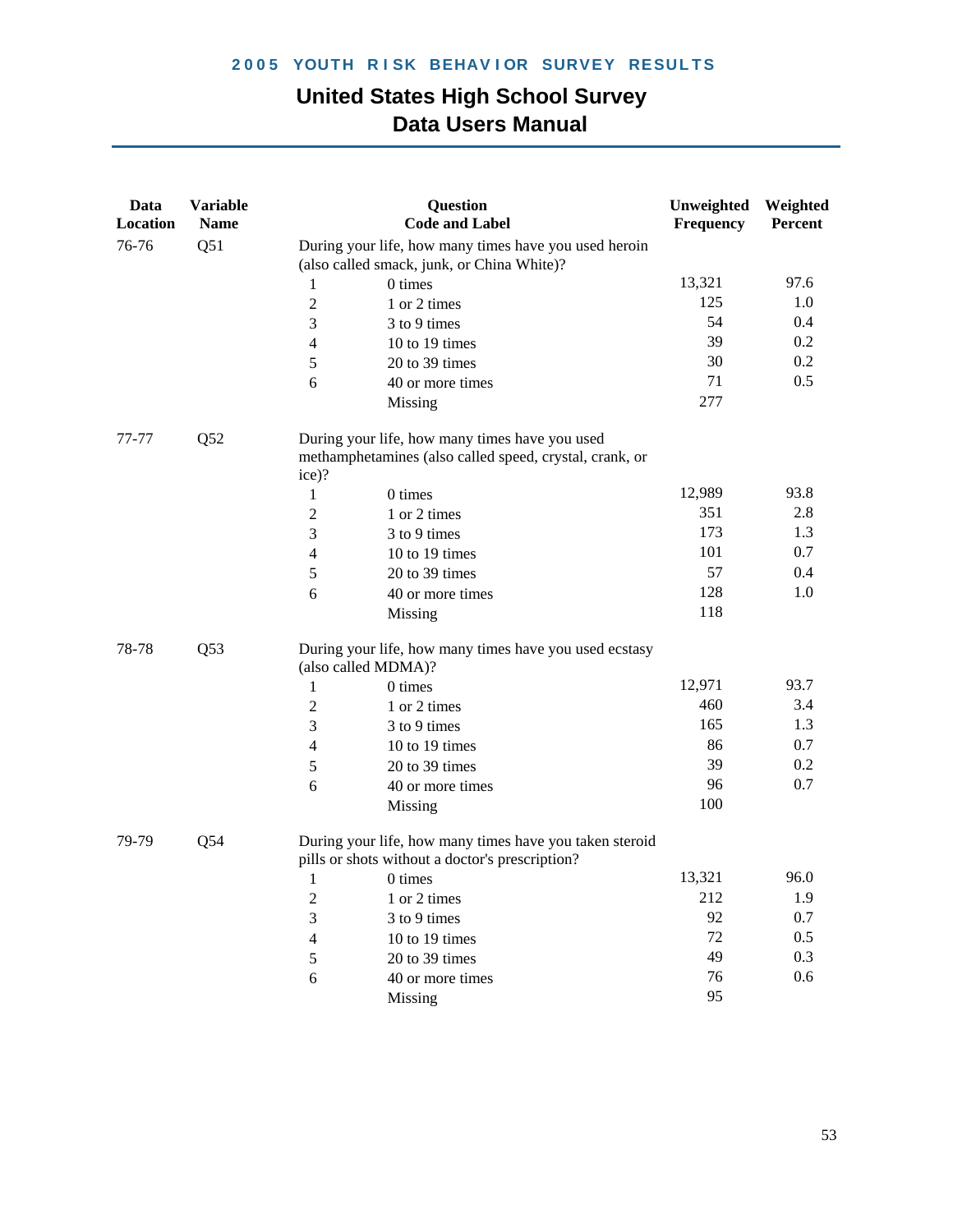| Data<br>Location | <b>Variable</b><br><b>Name</b> |                          | <b>Question</b><br><b>Code and Label</b>                                                                 | Unweighted<br>Frequency | Weighted<br>Percent |
|------------------|--------------------------------|--------------------------|----------------------------------------------------------------------------------------------------------|-------------------------|---------------------|
| 80-80            | Q55                            |                          | During your life, how many times have you used a needle to<br>inject any illegal drug into your body?    |                         |                     |
|                  |                                | 1                        | 0 times                                                                                                  | 13,515                  | 97.9                |
|                  |                                | $\overline{2}$           | 1 time                                                                                                   | 128                     | 0.9                 |
|                  |                                | 3                        | 2 or more times                                                                                          | 154                     | 1.2                 |
|                  |                                |                          | Missing                                                                                                  | 120                     |                     |
| 81-81            | Q <sub>56</sub>                |                          | During the past 12 months, has anyone offered, sold, or<br>given you an illegal drug on school property? |                         |                     |
|                  |                                | 1                        | Yes                                                                                                      | 3,738                   | 25.4                |
|                  |                                | 2                        | N <sub>o</sub>                                                                                           | 10,052                  | 74.6                |
|                  |                                |                          | Missing                                                                                                  | 127                     |                     |
| 82-82            | Q57                            |                          | Have you ever had sexual intercourse?                                                                    |                         |                     |
|                  |                                | $\mathbf{1}$             | Yes                                                                                                      | 6,462                   | 46.8                |
|                  |                                | $\overline{2}$           | N <sub>o</sub>                                                                                           | 5,898                   | 53.2                |
|                  |                                |                          | Missing                                                                                                  | 1,557                   |                     |
| 83-83            | Q58                            | first time?              | How old were you when you had sexual intercourse for the                                                 |                         |                     |
|                  |                                | 1                        | I have never had sexual intercourse                                                                      | 5,894                   | 53.2                |
|                  |                                | $\overline{2}$           | 11 years old or younger                                                                                  | 469                     | 3.2                 |
|                  |                                | 3                        | 12 years old                                                                                             | 460                     | 3.1                 |
|                  |                                | $\overline{\mathcal{L}}$ | 13 years old                                                                                             | 859                     | 6.2                 |
|                  |                                | 5                        | 14 years old                                                                                             | 1,381                   | 10.6                |
|                  |                                | 6                        | 15 years old                                                                                             | 1,505                   | 11.3                |
|                  |                                | 7                        | 16 years old                                                                                             | 1,174                   | 8.0                 |
|                  |                                | $\,8\,$                  | 17 years old or older                                                                                    | 610                     | 4.4                 |
|                  |                                |                          | Missing                                                                                                  | 1,565                   |                     |
| 84-84            | Q59                            | sexual intercourse?      | During your life, with how many people have you had                                                      |                         |                     |
|                  |                                | $\mathbf{1}$             | I have never had sexual intercourse                                                                      | 5,895                   | 53.3                |
|                  |                                | $\overline{c}$           | 1 person                                                                                                 | 2,228                   | 17.3                |
|                  |                                | $\mathfrak{Z}$           | 2 people                                                                                                 | 1,189                   | 8.7                 |
|                  |                                | $\overline{\mathbf{4}}$  | 3 people                                                                                                 | 897                     | 6.5                 |
|                  |                                | 5                        | 4 people                                                                                                 | 594                     | 4.1                 |
|                  |                                | 6                        | 5 people                                                                                                 | 374                     | 2.8                 |
|                  |                                | 7                        | 6 or more people                                                                                         | 1,134                   | 7.4                 |
|                  |                                |                          | Missing                                                                                                  | 1,606                   |                     |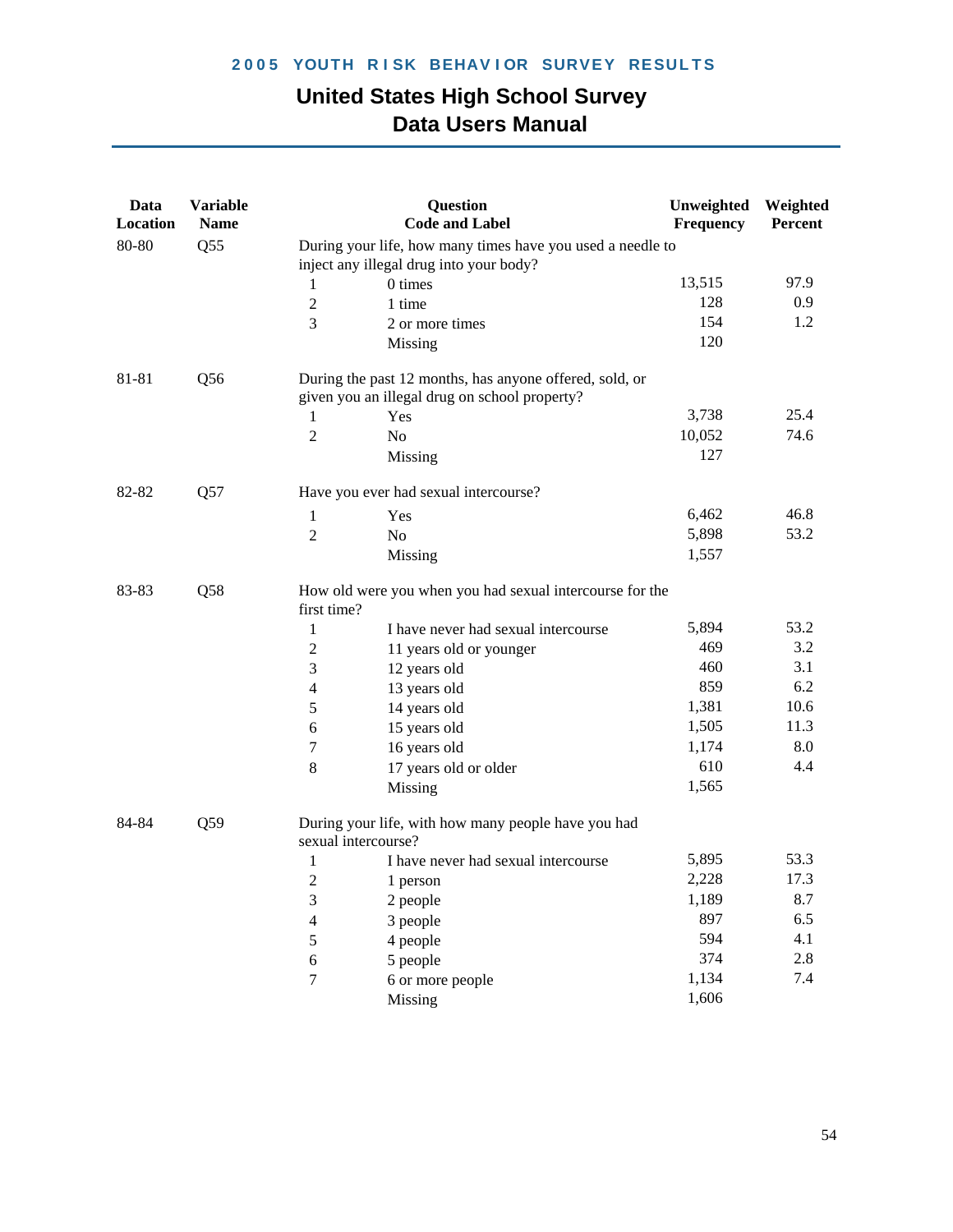| Data<br>Location | <b>Variable</b><br><b>Name</b> |                | <b>Question</b><br><b>Code and Label</b>                                                                       | Unweighted<br>Frequency | Weighted<br><b>Percent</b> |
|------------------|--------------------------------|----------------|----------------------------------------------------------------------------------------------------------------|-------------------------|----------------------------|
| 85-85            | Q60                            |                | During the past 3 months, with how many people did you<br>have sexual intercourse?                             |                         |                            |
|                  |                                | 1              | I have never had sexual intercourse                                                                            | 5,891                   | 53.2                       |
|                  |                                | $\overline{2}$ | I have had sexual intercourse, but not<br>during the past 3 months                                             | 1,713                   | 12.8                       |
|                  |                                | 3              | 1 person                                                                                                       | 3,377                   | 24.9                       |
|                  |                                | $\overline{4}$ | 2 people                                                                                                       | 693                     | 4.7                        |
|                  |                                | 5              | 3 people                                                                                                       | 307                     | 2.0                        |
|                  |                                | 6              | 4 people                                                                                                       | 123                     | 0.8                        |
|                  |                                | 7              | 5 people                                                                                                       | 49                      | 0.3                        |
|                  |                                | 8              | 6 or more people                                                                                               | 171                     | 1.3                        |
|                  |                                |                | Missing                                                                                                        | 1,593                   |                            |
| 86-86            | Q61                            |                | Did you drink alcohol or use drugs before you had sexual<br>intercourse the last time?                         |                         |                            |
|                  |                                | $\mathbf{1}$   | I have never had sexual intercourse                                                                            | 5,882                   | 53.1                       |
|                  |                                | $\overline{2}$ | Yes                                                                                                            | 1,353                   | 10.6                       |
|                  |                                | 3              | N <sub>0</sub>                                                                                                 | 5,097                   | 36.2                       |
|                  |                                |                | Missing                                                                                                        | 1,585                   |                            |
| 87-87            | Q <sub>62</sub>                |                | The last time you had sexual intercourse, did you or your<br>partner use a condom?                             |                         |                            |
|                  |                                | 1              | I have never had sexual intercourse                                                                            | 5,842                   | 53.4                       |
|                  |                                | $\overline{2}$ | Yes                                                                                                            | 4,125                   | 30.8                       |
|                  |                                | 3              | N <sub>o</sub>                                                                                                 | 2,224                   | 15.9                       |
|                  |                                |                | Missing                                                                                                        | 1,726                   |                            |
| 88-88            | Q63                            |                | The last time you had sexual intercourse, what one method<br>did you or your partner use to prevent pregnancy? |                         |                            |
|                  |                                | 1              | I have never had sexual intercourse                                                                            | 5,881                   | 53.9                       |
|                  |                                | $\overline{2}$ | No method was used to prevent                                                                                  | 909                     | 6.2                        |
|                  |                                |                | pregnancy                                                                                                      |                         |                            |
|                  |                                | 3              | Birth control pills                                                                                            | 792                     | 6.8                        |
|                  |                                | 4              | Condoms                                                                                                        | 3,472                   | 25.7                       |
|                  |                                | 5              | Depo-Provera (injectable birth control)                                                                        | 174                     | 1.2                        |
|                  |                                | 6              | Withdrawal                                                                                                     | 539                     | 3.8                        |
|                  |                                | 7              | Some other method                                                                                              | 168                     | 1.1                        |
|                  |                                | 8              | Not sure                                                                                                       | 187                     | 1.4                        |
|                  |                                |                | Missing                                                                                                        | 1,795                   |                            |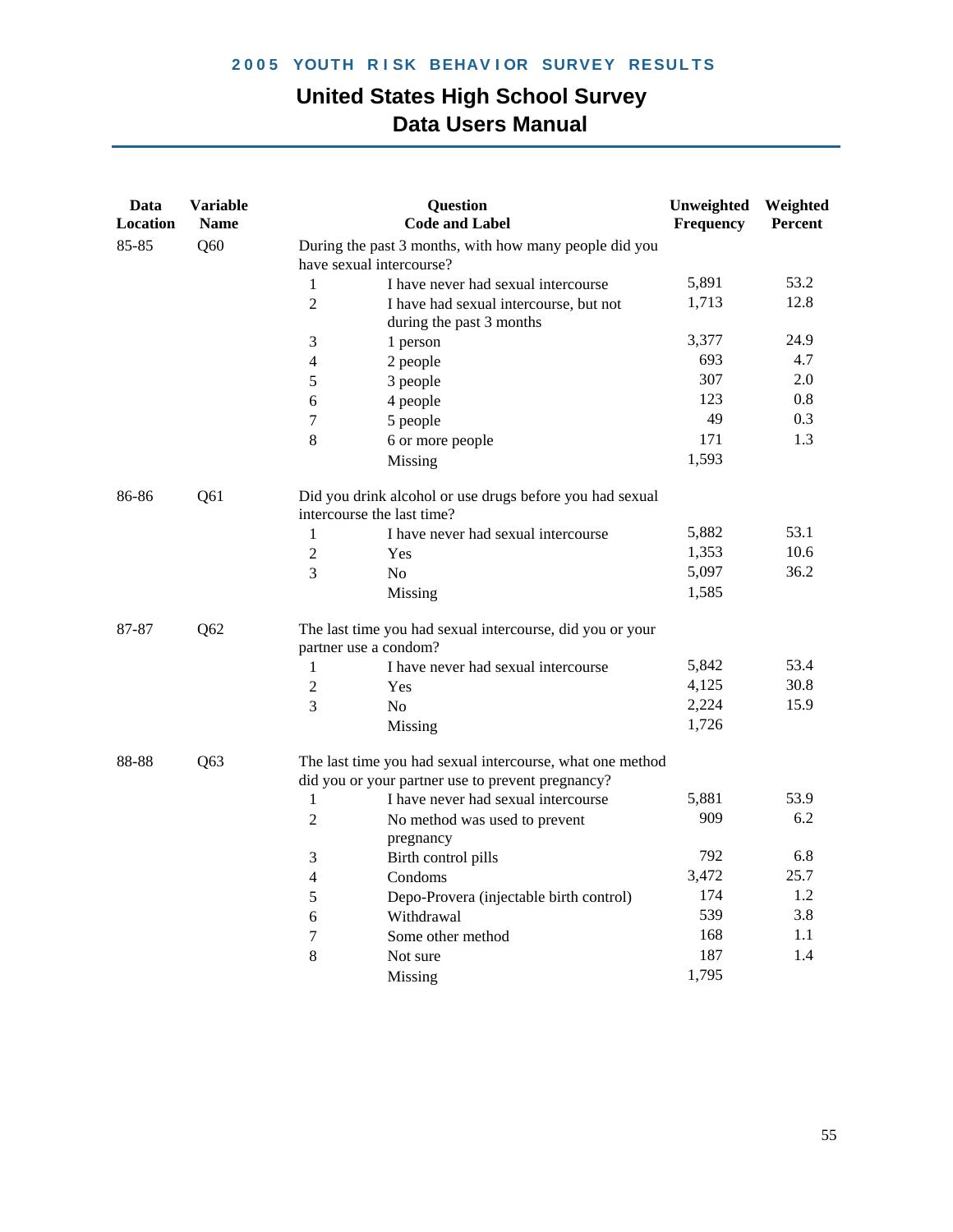| Data<br>Location | <b>Variable</b><br><b>Name</b> |                      | <b>Question</b><br><b>Code and Label</b>                                                                                                                 | Unweighted<br>Frequency | Weighted<br>Percent |
|------------------|--------------------------------|----------------------|----------------------------------------------------------------------------------------------------------------------------------------------------------|-------------------------|---------------------|
| 89-89            | Q64                            |                      | How do you describe your weight?                                                                                                                         |                         |                     |
|                  |                                | $\mathbf{1}$         | Very underweight                                                                                                                                         | 278                     | 1.9                 |
|                  |                                | $\boldsymbol{2}$     | Slightly underweight                                                                                                                                     | 1,661                   | 12.2                |
|                  |                                | 3                    | About the right weight                                                                                                                                   | 7,498                   | 54.4                |
|                  |                                | 4                    | Slightly overweight                                                                                                                                      | 3,688                   | 26.9                |
|                  |                                | 5                    | Very overweight                                                                                                                                          | 630                     | 4.6                 |
|                  |                                |                      | Missing                                                                                                                                                  | 162                     |                     |
| 90-90            | Q65                            | weight?              | Which of the following are you trying to do about your                                                                                                   |                         |                     |
|                  |                                | 1                    | Lose weight                                                                                                                                              | 6,341                   | 45.6                |
|                  |                                | $\mathfrak{2}$       | Gain weight                                                                                                                                              | 2,383                   | 16.8                |
|                  |                                | 3                    | Stay the same weight                                                                                                                                     | 2,677                   | 19.4                |
|                  |                                | 4                    | I am not trying to do anything about my<br>weight                                                                                                        | 2,335                   | 18.2                |
|                  |                                |                      | Missing                                                                                                                                                  | 181                     |                     |
| 91-91            | Q66                            |                      | During the past 30 days, did you exercise to lose weight or<br>to keep from gaining weight?                                                              |                         |                     |
|                  |                                | 1                    | Yes                                                                                                                                                      | 8,254                   | 60.0                |
|                  |                                | $\overline{c}$       | No                                                                                                                                                       | 5,473                   | 40.0                |
|                  |                                |                      | Missing                                                                                                                                                  | 190                     |                     |
| 92-92            | Q67                            | gaining weight?      | During the past 30 days, did you eat less food, fewer<br>calories, or foods low in fat to lose weight or to keep from                                    |                         |                     |
|                  |                                | 1                    | Yes                                                                                                                                                      | 5,538                   | 40.7                |
|                  |                                | $\overline{2}$       | No                                                                                                                                                       | 8,179                   | 59.3                |
|                  |                                |                      | Missing                                                                                                                                                  | 200                     |                     |
| 93-93            | Q68                            | from gaining weight? | During the past 30 days, did you go without eating for 24<br>hours or more (also called fasting) to lose weight or to keep                               |                         |                     |
|                  |                                | $\mathbf{1}$         | Yes                                                                                                                                                      | 1,659                   | 12.3                |
|                  |                                | $\overline{2}$       | No                                                                                                                                                       | 11,638                  | 87.7                |
|                  |                                |                      | Missing                                                                                                                                                  | 620                     |                     |
| 94-94            | Q69                            |                      | During the past 30 days, did you take any diet pills,<br>powders, or liquids without a doctor's advice to lose weight<br>or to keep from gaining weight? |                         |                     |
|                  |                                | 1                    | Yes                                                                                                                                                      | 862                     | 6.3                 |
|                  |                                | $\mathfrak{2}$       | No                                                                                                                                                       | 12,877                  | 93.7                |
|                  |                                |                      | Missing                                                                                                                                                  | 178                     |                     |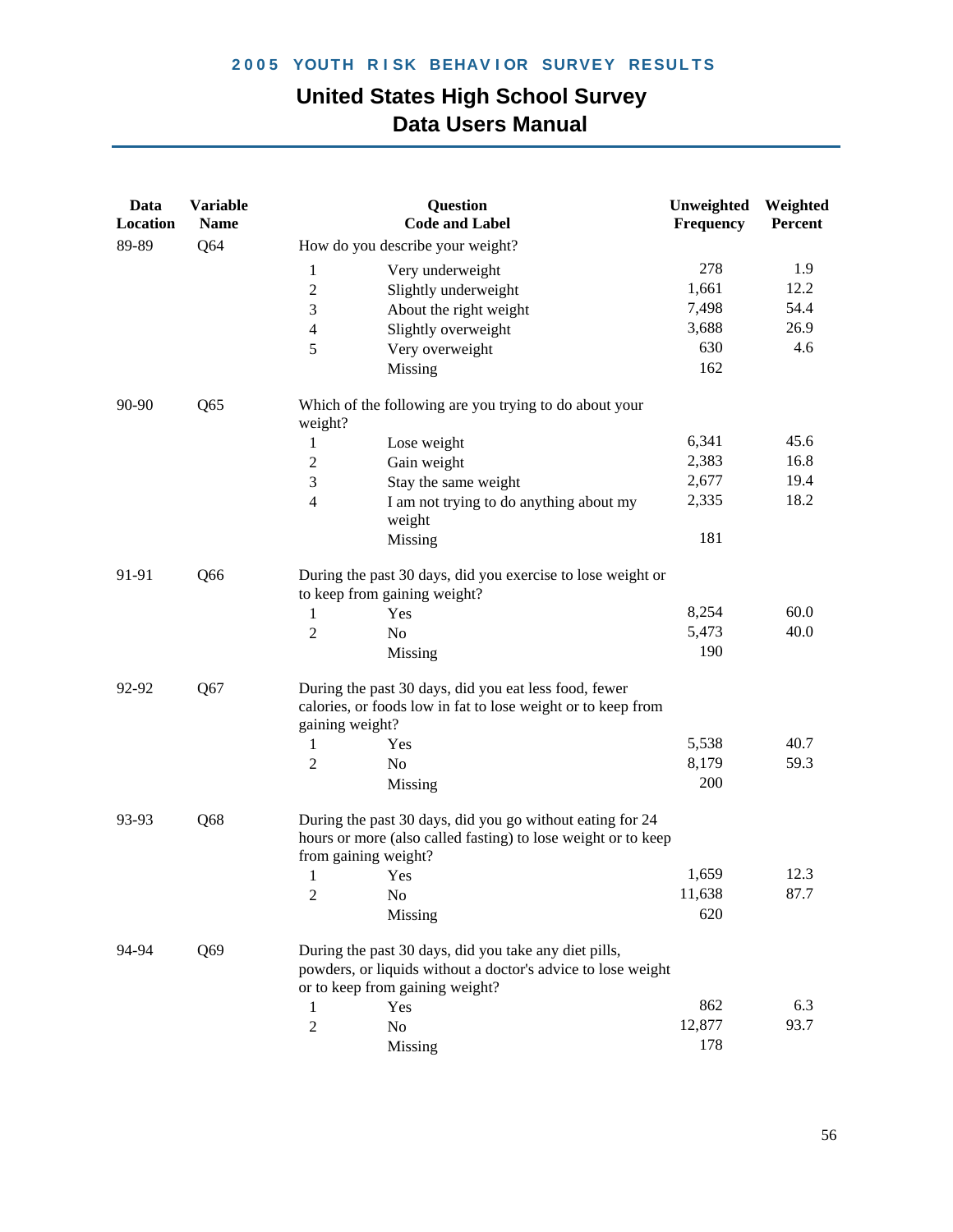| Data<br>Location | <b>Variable</b><br><b>Name</b> |                  | Question<br><b>Code and Label</b>                                                                          | Unweighted<br>Frequency | Weighted<br>Percent |
|------------------|--------------------------------|------------------|------------------------------------------------------------------------------------------------------------|-------------------------|---------------------|
| 95-95            | Q70                            |                  | During the past 30 days, did you vomit or take laxatives to<br>lose weight or to keep from gaining weight? |                         |                     |
|                  |                                | 1                | Yes                                                                                                        | 639                     | 4.5                 |
|                  |                                | $\overline{2}$   | N <sub>0</sub>                                                                                             | 13,053                  | 95.5                |
|                  |                                |                  | Missing                                                                                                    | 225                     |                     |
| 96-96            | Q71                            |                  | During the past 7 days, how many times did you drink 100%                                                  |                         |                     |
|                  |                                |                  | fruit juices such as orange juice, apple juice, or grape juice?                                            |                         |                     |
|                  |                                | 1                | I did not drink 100% fruit juice during the<br>past 7 days                                                 | 2,468                   | 18.6                |
|                  |                                | $\boldsymbol{2}$ | 1 to 3 times during the past 7 days                                                                        | 4,529                   | 34.7                |
|                  |                                | $\mathfrak{Z}$   | 4 to 6 times during the past 7 days                                                                        | 2,470                   | 18.5                |
|                  |                                | $\overline{4}$   | 1 time per day                                                                                             | 1,009                   | 8.2                 |
|                  |                                | $\mathfrak s$    | 2 times per day                                                                                            | 1,197                   | 9.1                 |
|                  |                                | 6                | 3 times per day                                                                                            | 666                     | 4.9                 |
|                  |                                | 7                | 4 or more times per day                                                                                    | 959                     | 6.1                 |
|                  |                                |                  | Missing                                                                                                    | 619                     |                     |
| 97-97            | Q72                            |                  | During the past 7 days, how many times did you eat fruit?                                                  |                         |                     |
|                  |                                | $\mathbf{1}$     | I did not eat fruit during the past 7 days                                                                 | 2,096                   | 14.7                |
|                  |                                | $\overline{2}$   | 1 to 3 times during the past 7 days                                                                        | 5,391                   | 40.2                |
|                  |                                | 3                | 4 to 6 times during the past 7 days                                                                        | 2,442                   | 18.8                |
|                  |                                | 4                | 1 time per day                                                                                             | 1,225                   | 9.9                 |
|                  |                                | 5                | 2 times per day                                                                                            | 1,123                   | 8.9                 |
|                  |                                | 6                | 3 times per day                                                                                            | 498                     | 3.6                 |
|                  |                                | 7                | 4 or more times per day                                                                                    | 531                     | 3.7                 |
|                  |                                |                  | Missing                                                                                                    | 611                     |                     |
| 98-98            | Q73                            | salad?           | During the past 7 days, how many times did you eat green                                                   |                         |                     |
|                  |                                | $\mathbf{1}$     | I did not eat green salad during the past 7<br>days                                                        | 4,892                   | 34.4                |
|                  |                                | $\boldsymbol{2}$ | 1 to 3 times during the past 7 days                                                                        | 5,358                   | 41.0                |
|                  |                                | 3                | 4 to 6 times during the past 7 days                                                                        | 1,535                   | 12.8                |
|                  |                                | 4                | 1 time per day                                                                                             | 888                     | 7.1                 |
|                  |                                | 5                | 2 times per day                                                                                            | 314                     | $2.5$               |
|                  |                                | 6                | 3 times per day                                                                                            | 110                     | 0.9                 |
|                  |                                | 7                | 4 or more times per day                                                                                    | 175                     | 1.3                 |
|                  |                                |                  | Missing                                                                                                    | 645                     |                     |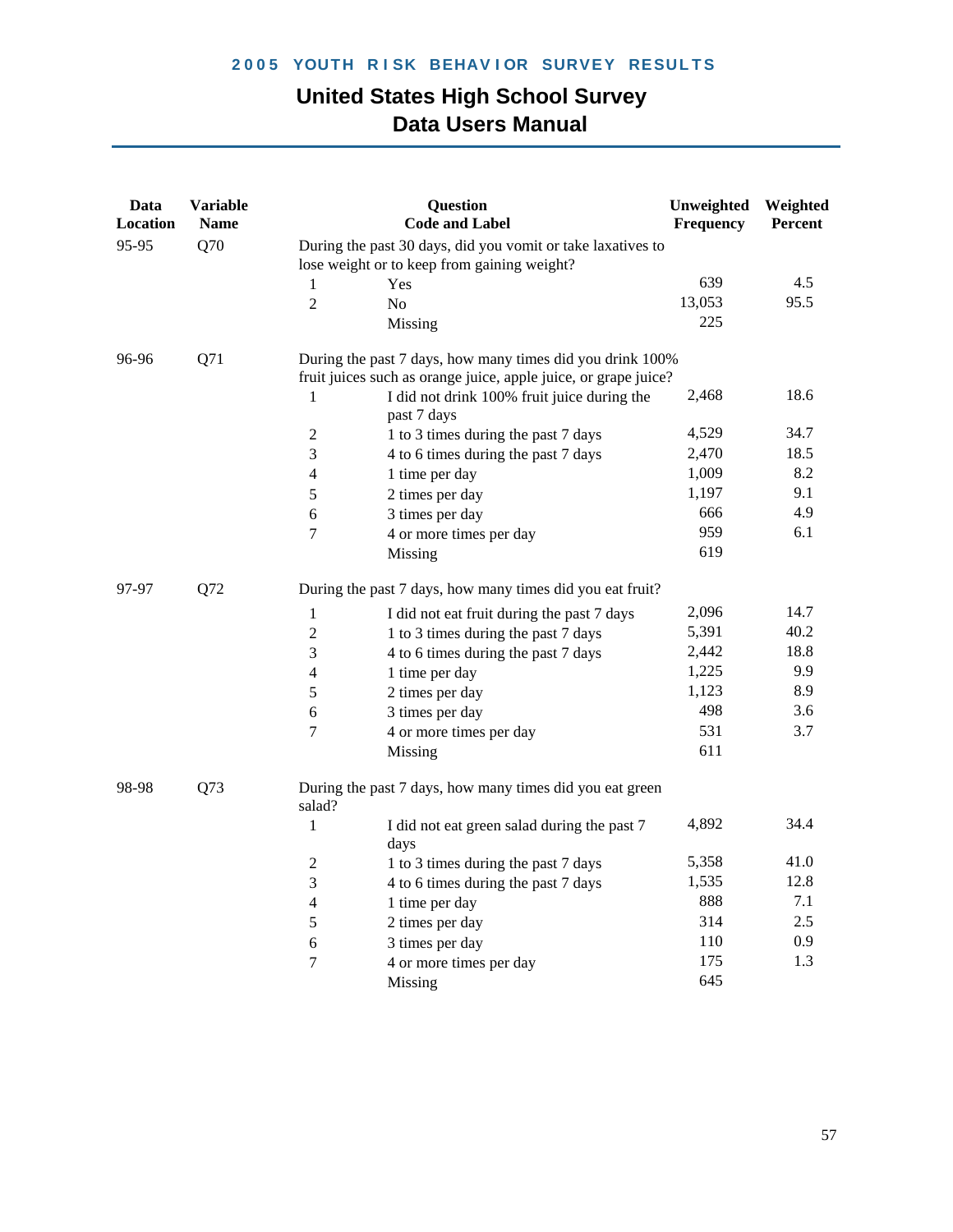| Data<br>Location | <b>Variable</b><br><b>Name</b> |                                                                 | <b>Question</b><br><b>Code and Label</b>                    | Unweighted<br>Frequency | Weighted<br><b>Percent</b> |  |
|------------------|--------------------------------|-----------------------------------------------------------------|-------------------------------------------------------------|-------------------------|----------------------------|--|
| 99-99            | Q74                            | During the past 7 days, how many times did you eat<br>potatoes? |                                                             |                         |                            |  |
|                  |                                | 1<br>days                                                       | I did not eat potatoes during the past 7                    | 4,538                   | 31.5                       |  |
|                  |                                | $\mathfrak{2}$                                                  | 1 to 3 times during the past 7 days                         | 6,304                   | 49.5                       |  |
|                  |                                | 3                                                               | 4 to 6 times during the past 7 days                         | 1,356                   | 11.2                       |  |
|                  |                                | 4<br>1 time per day                                             |                                                             | 548                     | 4.0                        |  |
|                  |                                | 2 times per day<br>$\mathfrak s$                                |                                                             | 257                     | 1.8                        |  |
|                  |                                | 3 times per day<br>6                                            |                                                             | 95                      | $0.8\,$                    |  |
|                  |                                | 7                                                               | 4 or more times per day                                     | 180                     | 1.3                        |  |
|                  |                                | Missing                                                         |                                                             | 639                     |                            |  |
| 100-100          | Q75                            |                                                                 | During the past 7 days, how many times did you eat carrots? |                         |                            |  |
|                  |                                | 1                                                               | I did not eat carrots during the past 7 days                | 7,562                   | 53.1                       |  |
|                  |                                | $\mathfrak{2}$                                                  | 1 to 3 times during the past 7 days                         | 4,225                   | 34.8                       |  |
|                  |                                | 3                                                               | 4 to 6 times during the past 7 days                         | 747                     | 6.3                        |  |
|                  |                                | 4<br>1 time per day                                             |                                                             | 377                     | 3.0                        |  |
|                  |                                | $\mathfrak s$<br>2 times per day                                |                                                             | 175                     | 1.4                        |  |
|                  |                                | 3 times per day<br>6                                            |                                                             | 71                      | 0.5                        |  |
|                  |                                | 7                                                               | 4 or more times per day                                     | 121                     | 0.9                        |  |
|                  |                                | Missing                                                         |                                                             | 639                     |                            |  |
| 101-101          | Q76                            | vegetables?                                                     | During the past 7 days, how many times did you eat other    |                         |                            |  |
|                  |                                | 1<br>past 7 days                                                | I did not eat other vegetables during the                   | 2,535                   | 17.9                       |  |
|                  |                                | $\mathfrak{2}$                                                  | 1 to 3 times during the past 7 days                         | 5,305                   | 39.9                       |  |
|                  |                                | 3                                                               | 4 to 6 times during the past 7 days                         | 2,848                   | 22.4                       |  |
|                  |                                | 1 time per day<br>4                                             |                                                             | 1,306                   | 10.3                       |  |
|                  |                                | 2 times per day<br>5                                            |                                                             | 730                     | 5.6                        |  |
|                  |                                | 3 times per day<br>6                                            |                                                             | 244                     | 1.8                        |  |
|                  |                                | 7                                                               | 4 or more times per day                                     | 301                     | 2.1                        |  |
|                  |                                | Missing                                                         |                                                             | 648                     |                            |  |
| 102-102          | Q77                            | drink?                                                          | During the past 7 days, how many glasses of milk did you    |                         |                            |  |
|                  |                                | $\mathbf{1}$                                                    | I did not drink milk during the past 7 days                 | 2,665                   | 16.5                       |  |
|                  |                                | $\overline{2}$                                                  | 1 to 3 glasses during the past 7 days                       | 3,297                   | 22.3                       |  |
|                  |                                | 3                                                               | 4 to 6 glasses during the past 7 days                       | 2,325                   | 16.8                       |  |
|                  |                                | $\overline{4}$<br>1 glass per day                               |                                                             | 1,727                   | 13.9                       |  |
|                  |                                | 5<br>2 glasses per day                                          |                                                             | 1,751                   | 14.3                       |  |
|                  |                                | 3 glasses per day<br>6                                          |                                                             | 995                     | 8.8                        |  |
|                  |                                | 7                                                               | 4 or more glasses per day                                   | 899                     | 7.4                        |  |
|                  |                                | Missing                                                         |                                                             | 258                     |                            |  |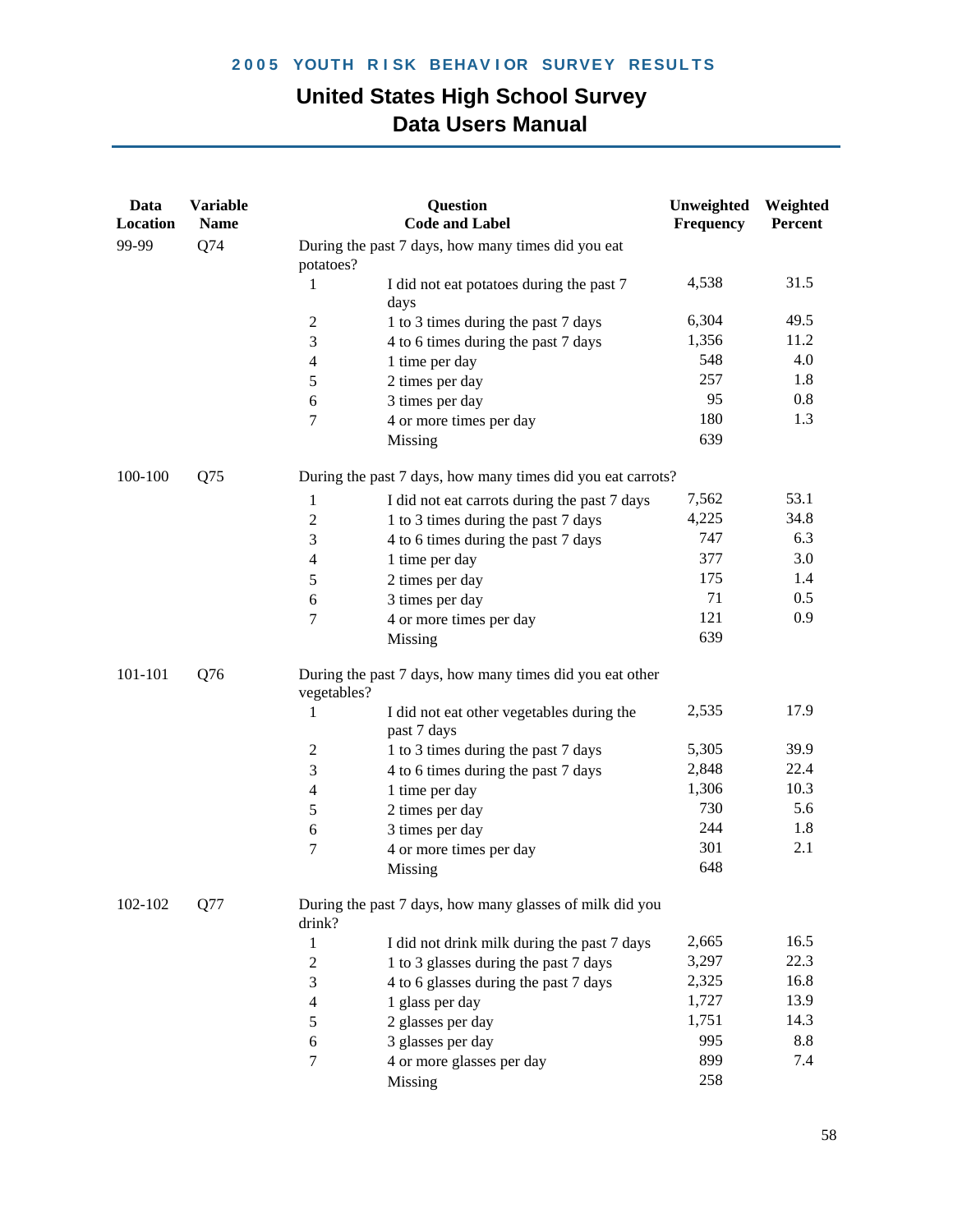| Data<br><b>Location</b> | <b>Variable</b><br><b>Name</b> |                          | <b>Question</b><br><b>Code and Label</b>                                                                                                                                                                                                                                       | Unweighted<br>Frequency | Weighted<br>Percent |
|-------------------------|--------------------------------|--------------------------|--------------------------------------------------------------------------------------------------------------------------------------------------------------------------------------------------------------------------------------------------------------------------------|-------------------------|---------------------|
| 103-103                 | Q78                            |                          | On how many of the past 7 days did you exercise or<br>participate in physical activity for at least 20 minutes that<br>made you sweat and breathe hard, such as basketball, soccer,<br>running, swimming laps, fast bicycling, fast dancing, or<br>similar aerobic activities? |                         |                     |
|                         |                                | $\mathbf{1}$             | 0 days                                                                                                                                                                                                                                                                         | 2,409                   | 16.3                |
|                         |                                | $\mathbf{2}$             | 1 day                                                                                                                                                                                                                                                                          | 1,242                   | 8.9                 |
|                         |                                | 3                        | 2 days                                                                                                                                                                                                                                                                         | 1,394                   | 10.6                |
|                         |                                | $\overline{\mathcal{L}}$ | 3 days                                                                                                                                                                                                                                                                         | 1,662                   | 12.6                |
|                         |                                | 5                        | 4 days                                                                                                                                                                                                                                                                         | 1,192                   | 9.2                 |
|                         |                                | 6                        | 5 days                                                                                                                                                                                                                                                                         | 1,709                   | 13.2                |
|                         |                                | 7                        | 6 days                                                                                                                                                                                                                                                                         | 850                     | 7.3                 |
|                         |                                | $\,8\,$                  | 7 days                                                                                                                                                                                                                                                                         | 2,797                   | 21.9                |
|                         |                                |                          | Missing                                                                                                                                                                                                                                                                        | 662                     |                     |
| 104-104                 | Q79                            | floors?                  | On how many of the past 7 days did you participate in<br>physical activity for at least 30 minutes that did not make<br>you sweat or breathe hard, such as fast walking, slow<br>bicycling, skating, pushing a lawn mower, or mopping                                          |                         |                     |
|                         |                                | $\mathbf{1}$             | 0 days                                                                                                                                                                                                                                                                         | 4,168                   | 29.1                |
|                         |                                | $\overline{c}$           | 1 day                                                                                                                                                                                                                                                                          | 1,621                   | 12.3                |
|                         |                                | 3                        | 2 days                                                                                                                                                                                                                                                                         | 1,781                   | 13.6                |
|                         |                                | $\overline{\mathbf{4}}$  | 3 days                                                                                                                                                                                                                                                                         | 1,479                   | 11.5                |
|                         |                                | 5                        | 4 days                                                                                                                                                                                                                                                                         | 899                     | 6.9                 |
|                         |                                | 6                        | 5 days                                                                                                                                                                                                                                                                         | 978                     | 7.7                 |
|                         |                                | 7                        | 6 days                                                                                                                                                                                                                                                                         | 411                     | 3.3                 |
|                         |                                | $\,8\,$                  | 7 days                                                                                                                                                                                                                                                                         | 1,917                   | 15.6                |
|                         |                                |                          | Missing                                                                                                                                                                                                                                                                        | 663                     |                     |
| 105-105                 | Q80                            |                          | During the past 7 days, on how many days were you<br>physically active for a total of at least 60 minutes per day?                                                                                                                                                             |                         |                     |
|                         |                                | 1                        | 0 days                                                                                                                                                                                                                                                                         | 3,702                   | 25.0                |
|                         |                                | $\sqrt{2}$               | 1 day                                                                                                                                                                                                                                                                          | 1,470                   | 10.8                |
|                         |                                | 3                        | 2 days                                                                                                                                                                                                                                                                         | 1,437                   | 10.5                |
|                         |                                | $\overline{4}$           | 3 days                                                                                                                                                                                                                                                                         | 1,425                   | 10.3                |
|                         |                                | 5                        | 4 days                                                                                                                                                                                                                                                                         | 1,041                   | 7.5                 |
|                         |                                | $\sqrt{6}$               | 5 days                                                                                                                                                                                                                                                                         | 1,492                   | 11.5                |
|                         |                                | 7                        | 6 days                                                                                                                                                                                                                                                                         | 806                     | 6.5                 |
|                         |                                | $\,8\,$                  | 7 days                                                                                                                                                                                                                                                                         | 2,297                   | 17.9                |
|                         |                                |                          | Missing                                                                                                                                                                                                                                                                        | 247                     |                     |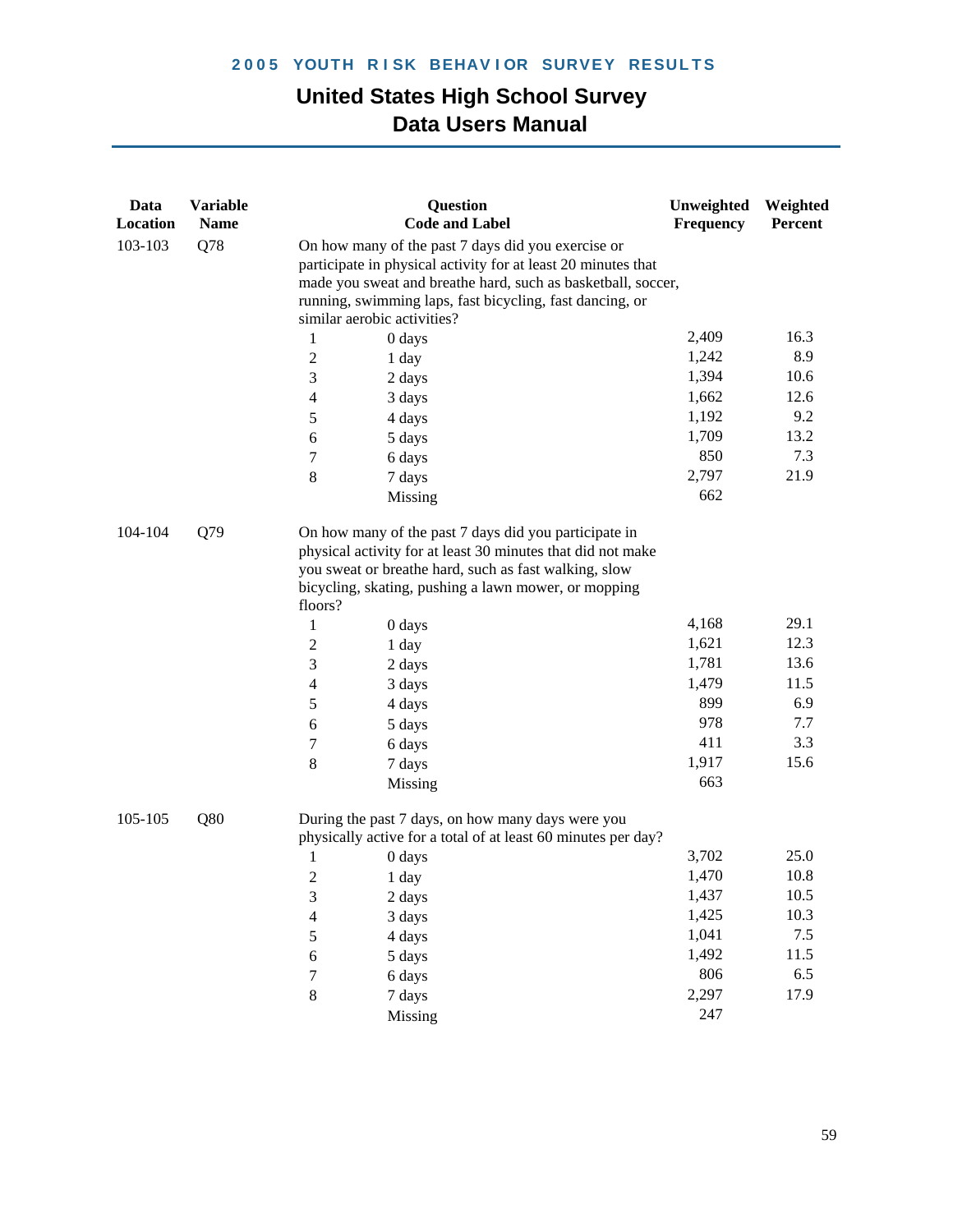| Data<br>Location | <b>Variable</b><br><b>Name</b> |                          | <b>Question</b><br><b>Code and Label</b>                                                                     | Unweighted<br>Frequency | Weighted<br>Percent |  |
|------------------|--------------------------------|--------------------------|--------------------------------------------------------------------------------------------------------------|-------------------------|---------------------|--|
| 106-106          | Q81                            | TV?                      | On an average school day, how many hours do you watch                                                        |                         |                     |  |
|                  |                                | 1                        | I do not watch TV on an average school<br>day                                                                | 1,018                   | 7.8                 |  |
|                  |                                | $\boldsymbol{2}$         | Less than 1 hour per day                                                                                     | 1,992                   | 15.7                |  |
|                  |                                | 3                        | 1 hour per day                                                                                               | 1,907                   | 15.2                |  |
|                  |                                | $\overline{\mathcal{L}}$ | 2 hours per day                                                                                              | 2,966                   | 24.1                |  |
|                  |                                | 5                        | 3 hours per day                                                                                              | 2,384                   | 16.8                |  |
|                  |                                | 6                        | 4 hours per day                                                                                              | 1,408                   | 9.2                 |  |
|                  |                                | 7                        | 5 or more hours per day                                                                                      | 1,975                   | 11.2                |  |
|                  |                                |                          | Missing                                                                                                      | 267                     |                     |  |
| 107-107          | Q82                            |                          | In an average week when you are in school, on how many<br>days do you go to physical education (PE) classes? |                         |                     |  |
|                  |                                | 1                        | 0 days                                                                                                       | 6,277                   | 45.8                |  |
|                  |                                | $\boldsymbol{2}$         | 1 day                                                                                                        | 256                     | 1.9                 |  |
|                  |                                | 3                        | 2 days                                                                                                       | 414                     | 3.5                 |  |
|                  |                                | 4                        | 3 days                                                                                                       | 1,210                   | 12.4                |  |
|                  |                                | 5                        | 4 days                                                                                                       | 321                     | 3.3                 |  |
|                  |                                | 6                        | 5 days                                                                                                       | 4,058                   | 33.0                |  |
|                  |                                |                          | Missing                                                                                                      | 1,381                   |                     |  |
| 108-108          | Q83                            |                          | During an average physical education (PE) class, how many                                                    |                         |                     |  |
|                  |                                |                          | minutes do you spend actually exercising or playing sports?                                                  |                         |                     |  |
|                  |                                | 1                        | I do not take PE                                                                                             | 6,274                   | 45.7                |  |
|                  |                                | $\boldsymbol{2}$         | Less than 10 minutes                                                                                         | 366                     | 3.0                 |  |
|                  |                                | 3                        | 10 to 20 minutes                                                                                             | 697                     | 5.7                 |  |
|                  |                                | $\overline{4}$           | 21 to 30 minutes                                                                                             | 989                     | 8.9                 |  |
|                  |                                | 5                        | 31 to 40 minutes                                                                                             | 1,121                   | 10.2<br>9.2         |  |
|                  |                                | 6                        | 41 to 50 minutes                                                                                             | 1,018<br>702            | 5.9                 |  |
|                  |                                | 7                        | 51 to 60 minutes                                                                                             |                         | 11.4                |  |
|                  |                                | $8\,$                    | More than 60 minutes                                                                                         | 1,392                   |                     |  |
|                  |                                |                          | Missing                                                                                                      | 1,358                   |                     |  |
| 109-109          | Q84                            | you play?                | During the past 12 months, on how many sports teams did                                                      |                         |                     |  |
|                  |                                | 1                        | 0 teams                                                                                                      | 6,073                   | 44.0                |  |
|                  |                                | $\overline{c}$           | 1 team                                                                                                       | 3,327                   | 24.9                |  |
|                  |                                | 3                        | 2 teams                                                                                                      | 2,104                   | 16.4                |  |
|                  |                                | 4                        | 3 or more teams                                                                                              | 1,698                   | 14.7                |  |
|                  |                                |                          | Missing                                                                                                      | 715                     |                     |  |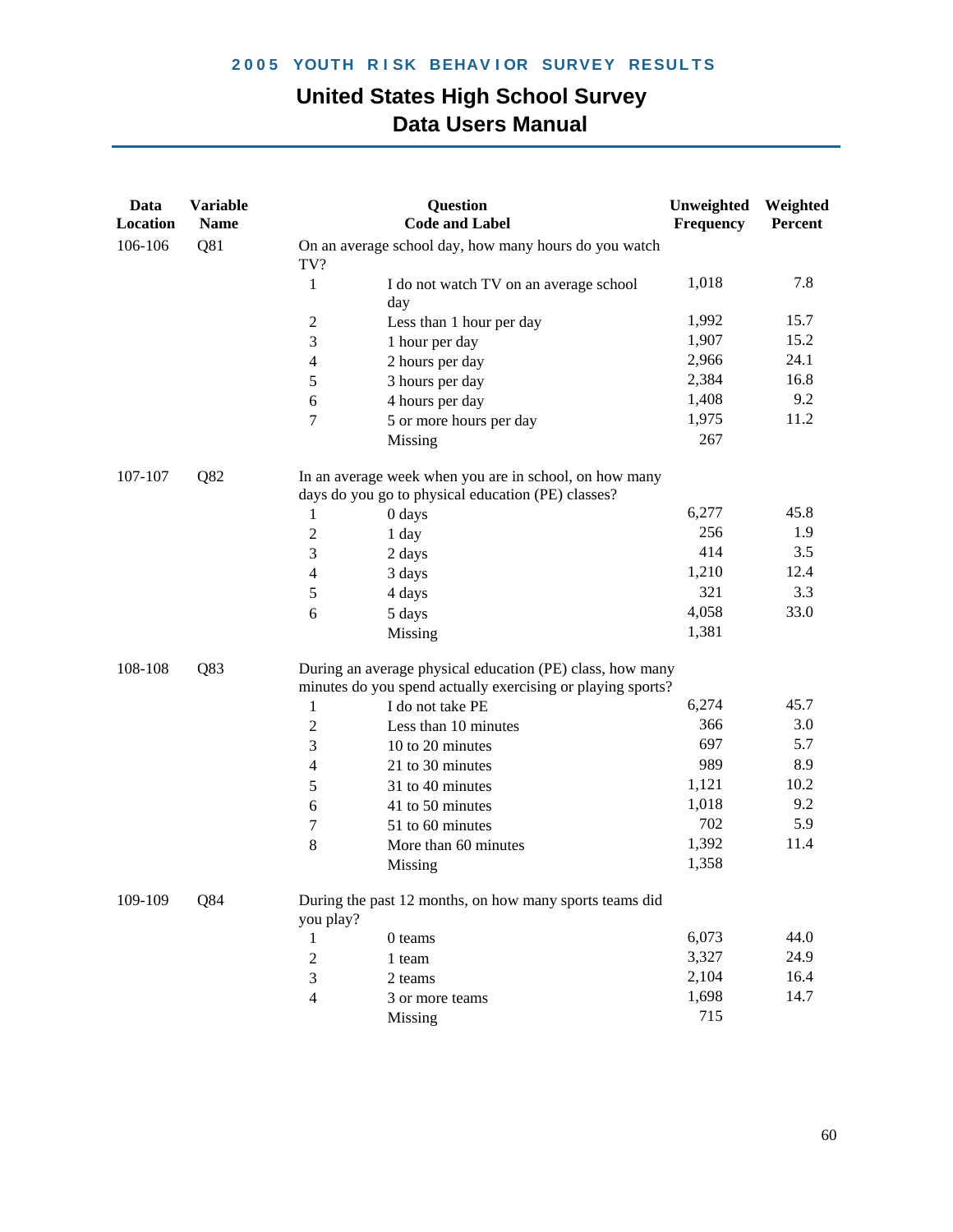| Data<br>Location | <b>Variable</b><br><b>Name</b> |                | <b>Question</b><br><b>Code and Label</b>                                                                                    | Unweighted<br>Frequency | Weighted<br><b>Percent</b> |
|------------------|--------------------------------|----------------|-----------------------------------------------------------------------------------------------------------------------------|-------------------------|----------------------------|
| 110-110          | Q85                            | school?        | Have you ever been taught about AIDS or HIV infection in                                                                    |                         |                            |
|                  |                                | 1              | Yes                                                                                                                         | 11,528                  | 87.9                       |
|                  |                                | 2              | N <sub>o</sub>                                                                                                              | 1,110                   | 7.8                        |
|                  |                                | 3              | Not sure                                                                                                                    | 529                     | 4.3                        |
|                  |                                |                | Missing                                                                                                                     | 750                     |                            |
| 111-111          | Q86                            |                | Has a doctor or nurse ever told you that you have asthma?                                                                   |                         |                            |
|                  |                                | 1              | Yes                                                                                                                         | 2,427                   | 17.1                       |
|                  |                                | $\overline{2}$ | No                                                                                                                          | 10,726                  | 79.2                       |
|                  |                                | 3              | Not sure                                                                                                                    | 481                     | 3.7                        |
|                  |                                |                | Missing                                                                                                                     | 283                     |                            |
| 112-112          | Q87                            |                | During the past 12 months, have you had an episode of<br>asthma or an asthma attack?                                        |                         |                            |
|                  |                                | 1              | I do not have asthma                                                                                                        | 10,644                  | 79.0                       |
|                  |                                | $\overline{2}$ | No, I have asthma, but I have not had an<br>episode of asthma or an asthma attack<br>during the past 12 months              | 1,505                   | 10.4                       |
|                  |                                | 3              | Yes, I have had an episode of asthma or<br>an asthma attack during the past 12<br>months                                    | 848                     | 6.3                        |
|                  |                                | 4              | Not sure                                                                                                                    | 582                     | 4.4                        |
|                  |                                |                | Missing                                                                                                                     | 338                     |                            |
| 113-113          | Q88                            |                | When you rode a motorcycle during the past 12 months,<br>how often did you wear a helmet?                                   |                         |                            |
|                  |                                | 1              | I did not ride a motorcycle during the past<br>12 months                                                                    | 8,752                   | 72.1                       |
|                  |                                | 2              | Never wore a helmet                                                                                                         | 940                     | 7.8                        |
|                  |                                | 3              | Rarely wore a helmet                                                                                                        | 260                     | 2.4                        |
|                  |                                | 4              | Sometimes wore a helmet                                                                                                     | 271                     | 2.5                        |
|                  |                                | 5              | Most of the time wore a helmet                                                                                              | 344                     | 3.7                        |
|                  |                                | 6              | Always wore a helmet                                                                                                        | 1,108                   | 11.5                       |
|                  |                                |                | Missing                                                                                                                     | 2,242                   |                            |
| 114-114          | Q89                            |                | When you bought or tried to buy cigarettes in a store during<br>the past 30 days, were you ever asked to show proof of age? |                         |                            |
|                  |                                | 1              | I did not try to buy cigarettes in a store<br>during the past 30 days                                                       | 10,208                  | 87.1                       |
|                  |                                | $\overline{c}$ | Yes, I was asked to show proof of age                                                                                       | 857                     | 6.6                        |
|                  |                                | 3              | No, I was not asked to show proof of age                                                                                    | 776                     | 6.2                        |
|                  |                                |                | Missing                                                                                                                     | 2,076                   |                            |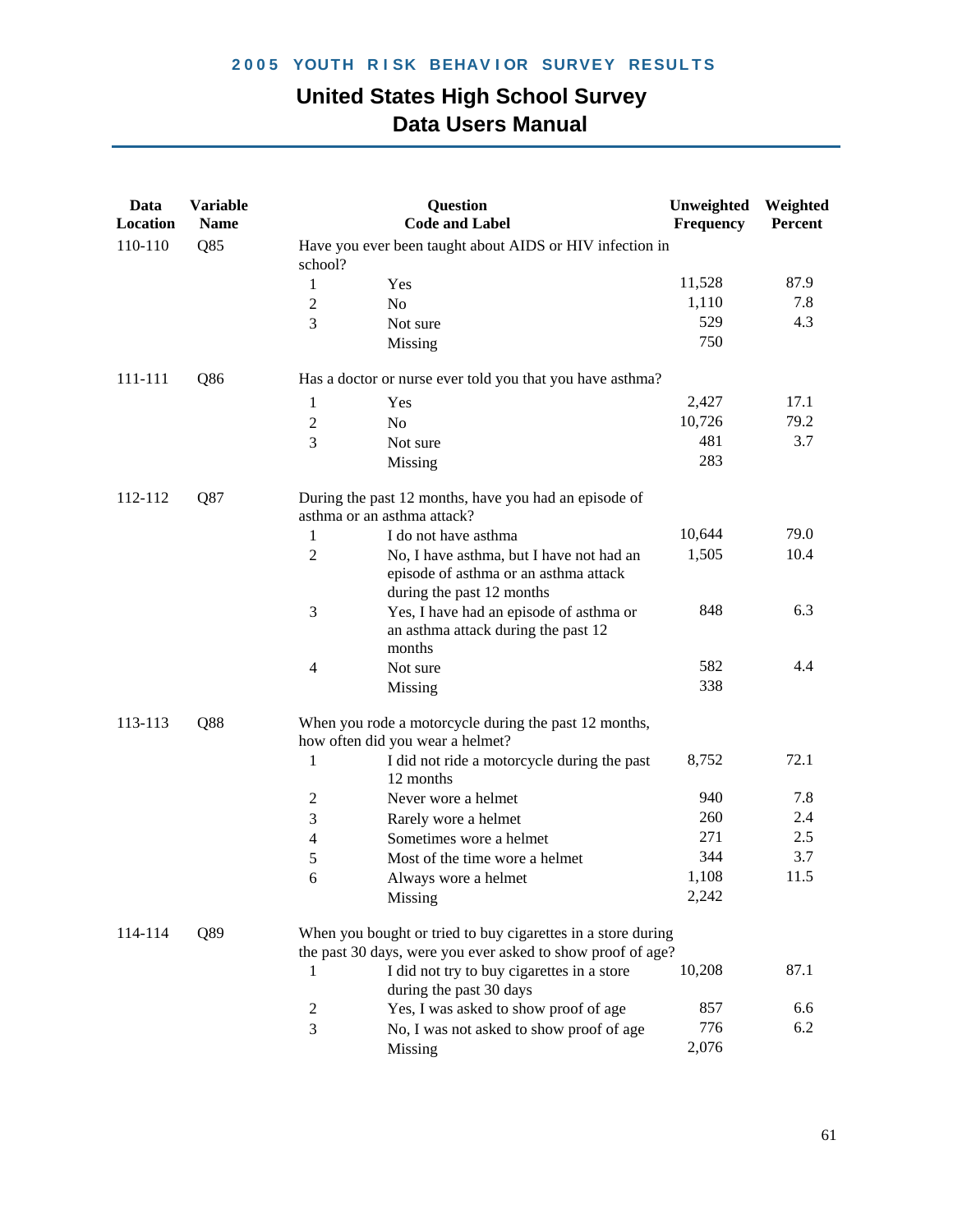| Data<br>Location | <b>Variable</b><br><b>Name</b> |                          | <b>Question</b><br><b>Code and Label</b>                                                                                  | Unweighted<br>Frequency | Weighted<br>Percent |
|------------------|--------------------------------|--------------------------|---------------------------------------------------------------------------------------------------------------------------|-------------------------|---------------------|
| 115-115          | Q90                            | mescaline, or mushrooms? | During your life, how many times have you used<br>hallucinogenic drugs, such as LSD, acid, PCP, angel dust,               |                         |                     |
|                  |                                | 1                        | 0 times                                                                                                                   | 10,945                  | 91.5                |
|                  |                                | $\overline{2}$           | 1 or 2 times                                                                                                              | 460                     | 4.2                 |
|                  |                                | 3                        | 3 to 9 times                                                                                                              | 233                     | 2.4                 |
|                  |                                | 4                        | 10 to 19 times                                                                                                            | 80                      | 0.8                 |
|                  |                                | 5                        | 20 to 39 times                                                                                                            | 37                      | 0.3                 |
|                  |                                | 6                        | 40 or more times                                                                                                          | 83                      | 0.8                 |
|                  |                                |                          | Missing                                                                                                                   | 2,079                   |                     |
| 116-116          | Q91                            | that is not school work? | On an average school day, how many hours do you play<br>video or computer games or use a computer for something           |                         |                     |
|                  |                                | 1                        | I do not play video or computer games or<br>use a computer for something that is not<br>school work                       | 2,921                   | 22.5                |
|                  |                                | $\sqrt{2}$               | Less than 1 hour per day                                                                                                  | 2,861                   | 24.9                |
|                  |                                | 3                        | 1 hour per day                                                                                                            | 1,775                   | 15.8                |
|                  |                                | $\overline{4}$           | 2 hours per day                                                                                                           | 1,776                   | 15.6                |
|                  |                                | 5                        | 3 hours per day                                                                                                           | 1,084                   | 9.7                 |
|                  |                                | 6                        | 4 hours per day                                                                                                           | 514                     | 4.9                 |
|                  |                                | 7                        | 5 or more hours per day                                                                                                   | 798                     | 6.5                 |
|                  |                                |                          | Missing                                                                                                                   | 2,188                   |                     |
| 117-117          | Q92                            |                          | During the past 30 days, did you see a doctor or nurse for an<br>injury that happened while exercising or playing sports? |                         |                     |
|                  |                                | 1                        | I did not exercise or play sports during<br>the past 30 days                                                              | 2,732                   | 21.2                |
|                  |                                | $\boldsymbol{2}$         | Yes                                                                                                                       | 1,950                   | 17.5                |
|                  |                                | 3                        | No                                                                                                                        | 7,025                   | 61.3                |
|                  |                                |                          | Missing                                                                                                                   | 2,210                   |                     |
| 118-118          | Q93                            | AIDS?                    | Have you ever been tested for HIV, the virus that causes                                                                  |                         |                     |
|                  |                                | 1                        | Yes                                                                                                                       | 1,649                   | 11.9                |
|                  |                                | $\overline{2}$           | N <sub>0</sub>                                                                                                            | 9,368                   | 81.6                |
|                  |                                | 3                        | Not sure                                                                                                                  | 708                     | 6.4                 |
|                  |                                |                          | Missing                                                                                                                   | 2,192                   |                     |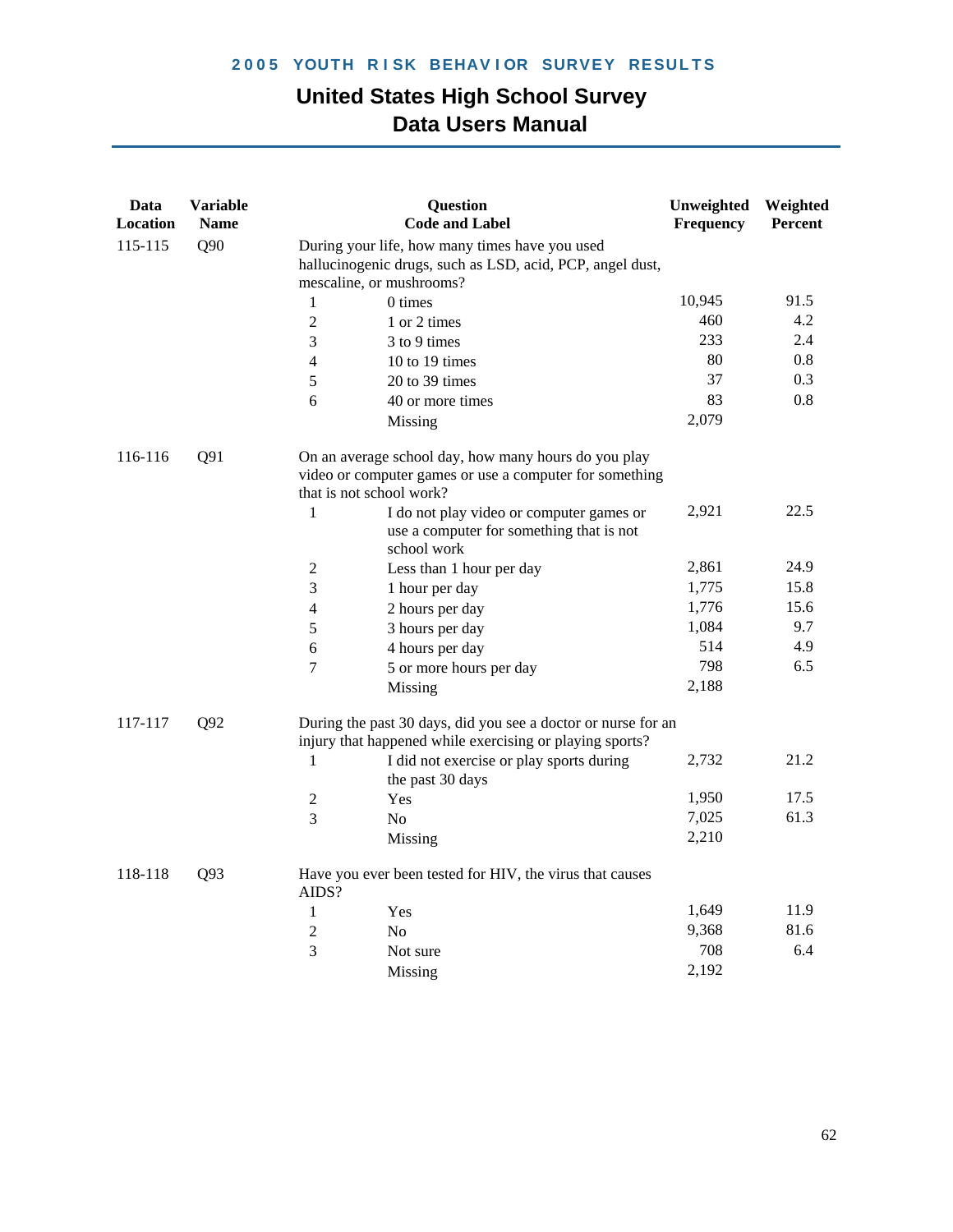| 119-119<br>Q94<br>When you are outside for more than one hour on a sunny<br>day, how often do you wear sunscreen with an SPF of 15 or<br>higher?<br>5,922<br>44.7<br>Never<br>1<br>28.9<br>3,054<br>$\overline{2}$<br>Rarely<br>17.4<br>1,769<br>3<br>Sometimes<br>6.6<br>693<br>Most of the time<br>4<br>284<br>2.4<br>5<br>Always<br>2,195<br>Missing<br>120-120<br>Q <sub>95</sub><br>When you are outside for more than one hour on a sunny<br>day, how often do you do one or more of the following: stay<br>in the shade, wear long pants, wear a long-sleeved shirt, or<br>wear a hat that shades your face, ears, and neck?<br>25.9<br>2,880<br>1<br>Never<br>28.7<br>3,181<br>$\overline{c}$<br>Rarely<br>27.2<br>3,307<br>3<br>Sometimes<br>13.3<br>1,697<br>Most of the time<br>$\overline{4}$<br>614<br>5.0<br>5<br>Always<br>2,238<br>Missing<br>Q96<br>121-121<br>Do you have any physical disabilities or long-term health<br>problems?<br>10.3<br>1,158<br>Yes<br>1<br>9,830<br>83.6<br>$\overline{c}$<br>N <sub>o</sub><br>$\overline{3}$<br>740<br>6.1<br>Not sure<br>2,189<br>Missing<br>122-122<br>Q97<br>During the past 30 days, on how many days did you miss<br>classes or school without permission?<br>66.5<br>7,280<br>1<br>0 days<br>19.0<br>2,405<br>$\mathbf{2}$<br>1 or 2 days<br>8.5<br>3<br>1,147<br>3 to 5 days<br>407<br>2.9<br>4<br>6 to 9 days<br>488<br>3.2<br>5<br>10 or more days<br>2,190<br><b>Missing</b><br>QN7<br>123-123<br>Percentage of students who described their general health as<br>fair or poor<br>8.3<br>1,199 | Data<br>Location | <b>Variable</b><br><b>Name</b> |              | <b>Question</b><br><b>Code and Label</b> | Unweighted<br>Frequency | Weighted<br>Percent |
|------------------------------------------------------------------------------------------------------------------------------------------------------------------------------------------------------------------------------------------------------------------------------------------------------------------------------------------------------------------------------------------------------------------------------------------------------------------------------------------------------------------------------------------------------------------------------------------------------------------------------------------------------------------------------------------------------------------------------------------------------------------------------------------------------------------------------------------------------------------------------------------------------------------------------------------------------------------------------------------------------------------------------------------------------------------------------------------------------------------------------------------------------------------------------------------------------------------------------------------------------------------------------------------------------------------------------------------------------------------------------------------------------------------------------------------------------------------------------------------------------------------------------------------------------------------------|------------------|--------------------------------|--------------|------------------------------------------|-------------------------|---------------------|
|                                                                                                                                                                                                                                                                                                                                                                                                                                                                                                                                                                                                                                                                                                                                                                                                                                                                                                                                                                                                                                                                                                                                                                                                                                                                                                                                                                                                                                                                                                                                                                        |                  |                                |              |                                          |                         |                     |
|                                                                                                                                                                                                                                                                                                                                                                                                                                                                                                                                                                                                                                                                                                                                                                                                                                                                                                                                                                                                                                                                                                                                                                                                                                                                                                                                                                                                                                                                                                                                                                        |                  |                                |              |                                          |                         |                     |
|                                                                                                                                                                                                                                                                                                                                                                                                                                                                                                                                                                                                                                                                                                                                                                                                                                                                                                                                                                                                                                                                                                                                                                                                                                                                                                                                                                                                                                                                                                                                                                        |                  |                                |              |                                          |                         |                     |
|                                                                                                                                                                                                                                                                                                                                                                                                                                                                                                                                                                                                                                                                                                                                                                                                                                                                                                                                                                                                                                                                                                                                                                                                                                                                                                                                                                                                                                                                                                                                                                        |                  |                                |              |                                          |                         |                     |
|                                                                                                                                                                                                                                                                                                                                                                                                                                                                                                                                                                                                                                                                                                                                                                                                                                                                                                                                                                                                                                                                                                                                                                                                                                                                                                                                                                                                                                                                                                                                                                        |                  |                                |              |                                          |                         |                     |
|                                                                                                                                                                                                                                                                                                                                                                                                                                                                                                                                                                                                                                                                                                                                                                                                                                                                                                                                                                                                                                                                                                                                                                                                                                                                                                                                                                                                                                                                                                                                                                        |                  |                                |              |                                          |                         |                     |
|                                                                                                                                                                                                                                                                                                                                                                                                                                                                                                                                                                                                                                                                                                                                                                                                                                                                                                                                                                                                                                                                                                                                                                                                                                                                                                                                                                                                                                                                                                                                                                        |                  |                                |              |                                          |                         |                     |
|                                                                                                                                                                                                                                                                                                                                                                                                                                                                                                                                                                                                                                                                                                                                                                                                                                                                                                                                                                                                                                                                                                                                                                                                                                                                                                                                                                                                                                                                                                                                                                        |                  |                                |              |                                          |                         |                     |
|                                                                                                                                                                                                                                                                                                                                                                                                                                                                                                                                                                                                                                                                                                                                                                                                                                                                                                                                                                                                                                                                                                                                                                                                                                                                                                                                                                                                                                                                                                                                                                        |                  |                                |              |                                          |                         |                     |
|                                                                                                                                                                                                                                                                                                                                                                                                                                                                                                                                                                                                                                                                                                                                                                                                                                                                                                                                                                                                                                                                                                                                                                                                                                                                                                                                                                                                                                                                                                                                                                        |                  |                                |              |                                          |                         |                     |
|                                                                                                                                                                                                                                                                                                                                                                                                                                                                                                                                                                                                                                                                                                                                                                                                                                                                                                                                                                                                                                                                                                                                                                                                                                                                                                                                                                                                                                                                                                                                                                        |                  |                                |              |                                          |                         |                     |
|                                                                                                                                                                                                                                                                                                                                                                                                                                                                                                                                                                                                                                                                                                                                                                                                                                                                                                                                                                                                                                                                                                                                                                                                                                                                                                                                                                                                                                                                                                                                                                        |                  |                                |              |                                          |                         |                     |
|                                                                                                                                                                                                                                                                                                                                                                                                                                                                                                                                                                                                                                                                                                                                                                                                                                                                                                                                                                                                                                                                                                                                                                                                                                                                                                                                                                                                                                                                                                                                                                        |                  |                                |              |                                          |                         |                     |
|                                                                                                                                                                                                                                                                                                                                                                                                                                                                                                                                                                                                                                                                                                                                                                                                                                                                                                                                                                                                                                                                                                                                                                                                                                                                                                                                                                                                                                                                                                                                                                        |                  |                                |              |                                          |                         |                     |
|                                                                                                                                                                                                                                                                                                                                                                                                                                                                                                                                                                                                                                                                                                                                                                                                                                                                                                                                                                                                                                                                                                                                                                                                                                                                                                                                                                                                                                                                                                                                                                        |                  |                                |              |                                          |                         |                     |
|                                                                                                                                                                                                                                                                                                                                                                                                                                                                                                                                                                                                                                                                                                                                                                                                                                                                                                                                                                                                                                                                                                                                                                                                                                                                                                                                                                                                                                                                                                                                                                        |                  |                                |              |                                          |                         |                     |
|                                                                                                                                                                                                                                                                                                                                                                                                                                                                                                                                                                                                                                                                                                                                                                                                                                                                                                                                                                                                                                                                                                                                                                                                                                                                                                                                                                                                                                                                                                                                                                        |                  |                                |              |                                          |                         |                     |
|                                                                                                                                                                                                                                                                                                                                                                                                                                                                                                                                                                                                                                                                                                                                                                                                                                                                                                                                                                                                                                                                                                                                                                                                                                                                                                                                                                                                                                                                                                                                                                        |                  |                                |              |                                          |                         |                     |
|                                                                                                                                                                                                                                                                                                                                                                                                                                                                                                                                                                                                                                                                                                                                                                                                                                                                                                                                                                                                                                                                                                                                                                                                                                                                                                                                                                                                                                                                                                                                                                        |                  |                                |              |                                          |                         |                     |
|                                                                                                                                                                                                                                                                                                                                                                                                                                                                                                                                                                                                                                                                                                                                                                                                                                                                                                                                                                                                                                                                                                                                                                                                                                                                                                                                                                                                                                                                                                                                                                        |                  |                                |              |                                          |                         |                     |
|                                                                                                                                                                                                                                                                                                                                                                                                                                                                                                                                                                                                                                                                                                                                                                                                                                                                                                                                                                                                                                                                                                                                                                                                                                                                                                                                                                                                                                                                                                                                                                        |                  |                                |              |                                          |                         |                     |
|                                                                                                                                                                                                                                                                                                                                                                                                                                                                                                                                                                                                                                                                                                                                                                                                                                                                                                                                                                                                                                                                                                                                                                                                                                                                                                                                                                                                                                                                                                                                                                        |                  |                                |              |                                          |                         |                     |
|                                                                                                                                                                                                                                                                                                                                                                                                                                                                                                                                                                                                                                                                                                                                                                                                                                                                                                                                                                                                                                                                                                                                                                                                                                                                                                                                                                                                                                                                                                                                                                        |                  |                                |              |                                          |                         |                     |
|                                                                                                                                                                                                                                                                                                                                                                                                                                                                                                                                                                                                                                                                                                                                                                                                                                                                                                                                                                                                                                                                                                                                                                                                                                                                                                                                                                                                                                                                                                                                                                        |                  |                                |              |                                          |                         |                     |
|                                                                                                                                                                                                                                                                                                                                                                                                                                                                                                                                                                                                                                                                                                                                                                                                                                                                                                                                                                                                                                                                                                                                                                                                                                                                                                                                                                                                                                                                                                                                                                        |                  |                                |              |                                          |                         |                     |
|                                                                                                                                                                                                                                                                                                                                                                                                                                                                                                                                                                                                                                                                                                                                                                                                                                                                                                                                                                                                                                                                                                                                                                                                                                                                                                                                                                                                                                                                                                                                                                        |                  |                                |              |                                          |                         |                     |
|                                                                                                                                                                                                                                                                                                                                                                                                                                                                                                                                                                                                                                                                                                                                                                                                                                                                                                                                                                                                                                                                                                                                                                                                                                                                                                                                                                                                                                                                                                                                                                        |                  |                                |              |                                          |                         |                     |
|                                                                                                                                                                                                                                                                                                                                                                                                                                                                                                                                                                                                                                                                                                                                                                                                                                                                                                                                                                                                                                                                                                                                                                                                                                                                                                                                                                                                                                                                                                                                                                        |                  |                                |              |                                          |                         |                     |
|                                                                                                                                                                                                                                                                                                                                                                                                                                                                                                                                                                                                                                                                                                                                                                                                                                                                                                                                                                                                                                                                                                                                                                                                                                                                                                                                                                                                                                                                                                                                                                        |                  |                                |              |                                          |                         |                     |
|                                                                                                                                                                                                                                                                                                                                                                                                                                                                                                                                                                                                                                                                                                                                                                                                                                                                                                                                                                                                                                                                                                                                                                                                                                                                                                                                                                                                                                                                                                                                                                        |                  |                                |              |                                          |                         |                     |
|                                                                                                                                                                                                                                                                                                                                                                                                                                                                                                                                                                                                                                                                                                                                                                                                                                                                                                                                                                                                                                                                                                                                                                                                                                                                                                                                                                                                                                                                                                                                                                        |                  |                                | $\mathbf{1}$ | Yes                                      |                         |                     |
| 12,600<br>91.7<br>$\overline{c}$<br>No                                                                                                                                                                                                                                                                                                                                                                                                                                                                                                                                                                                                                                                                                                                                                                                                                                                                                                                                                                                                                                                                                                                                                                                                                                                                                                                                                                                                                                                                                                                                 |                  |                                |              |                                          |                         |                     |
| 118<br>Missing                                                                                                                                                                                                                                                                                                                                                                                                                                                                                                                                                                                                                                                                                                                                                                                                                                                                                                                                                                                                                                                                                                                                                                                                                                                                                                                                                                                                                                                                                                                                                         |                  |                                |              |                                          |                         |                     |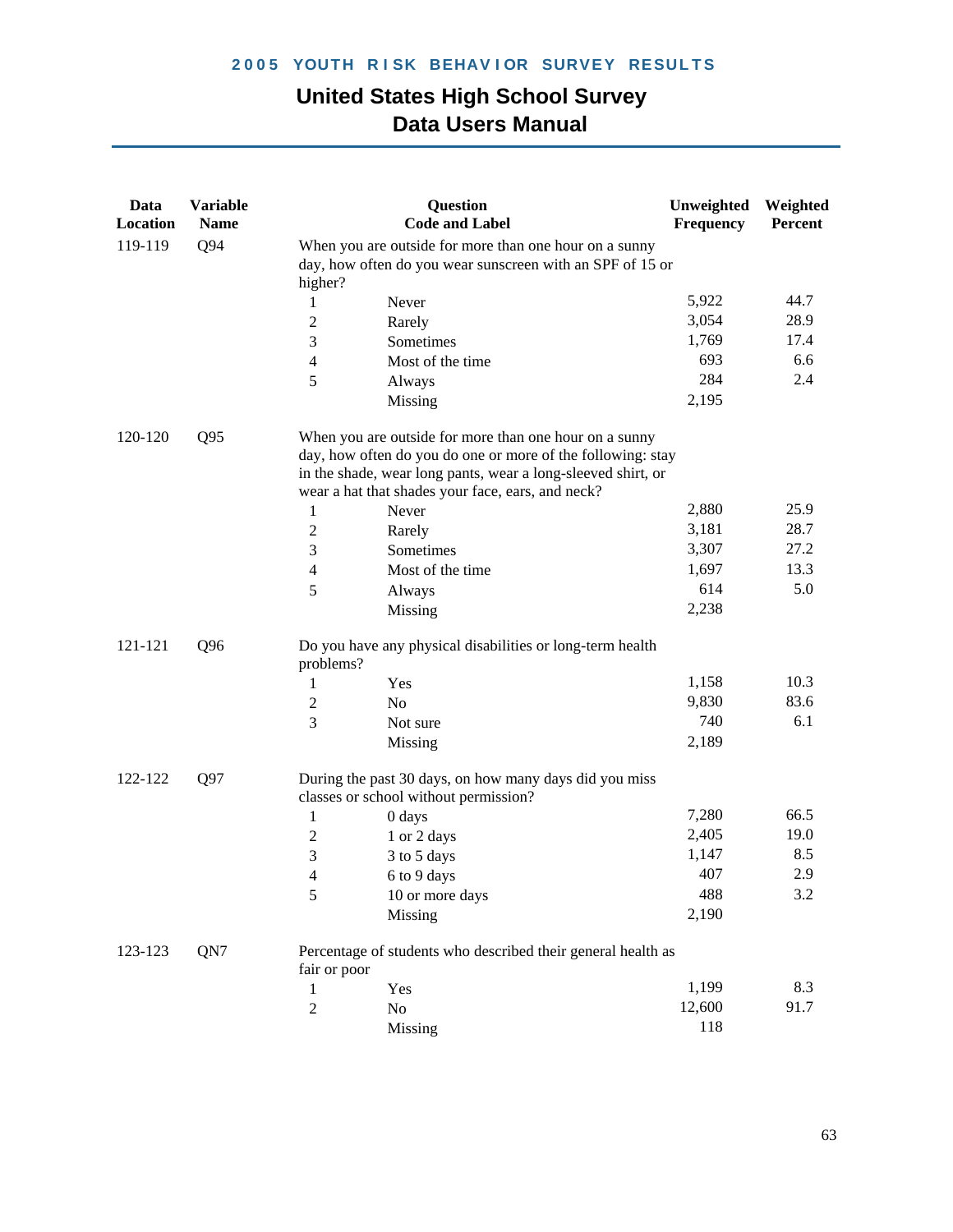| Data<br>Location | <b>Variable</b><br><b>Name</b> | <b>Question</b><br><b>Code and Label</b>                                                                                                                  | Unweighted<br>Frequency | Weighted<br>Percent |
|------------------|--------------------------------|-----------------------------------------------------------------------------------------------------------------------------------------------------------|-------------------------|---------------------|
| 124-124          | QN8                            | Among students who rode a bicycle during the past 12<br>months, the percentage who never or rarely wore a bicycle<br>helmet                               |                         |                     |
|                  |                                | 1<br>Yes                                                                                                                                                  | 7,638                   | 83.4                |
|                  |                                | $\overline{2}$<br>N <sub>o</sub>                                                                                                                          | 1,255                   | 16.6                |
|                  |                                | Missing                                                                                                                                                   | 5,024                   |                     |
| 125-125          | QN9                            | Percentage of students who never or rarely wore a seat belt<br>when riding in a car driven by someone else                                                |                         |                     |
|                  |                                | Yes<br>1                                                                                                                                                  | 1,450                   | 10.2                |
|                  |                                | $\overline{2}$<br>N <sub>o</sub>                                                                                                                          | 12,442                  | 89.8                |
|                  |                                | Missing                                                                                                                                                   | 25                      |                     |
| 126-126          | QN10                           | Percentage of students who rode in a car or other vehicle<br>driven by someone who had been drinking alcohol one or<br>more times during the past 30 days |                         |                     |
|                  |                                | Yes<br>1                                                                                                                                                  | 4,326                   | 28.5                |
|                  |                                | $\overline{c}$<br>No                                                                                                                                      | 9,546                   | 71.5                |
|                  |                                | Missing                                                                                                                                                   | 45                      |                     |
| 127-127          | QN11                           | Percentage of students who drove a car or other vehicle<br>when they had been drinking alcohol one or more times<br>during the past 30 days               |                         |                     |
|                  |                                | Yes<br>1                                                                                                                                                  | 1,422                   | 9.9                 |
|                  |                                | 2<br>No                                                                                                                                                   | 12,098                  | 90.1                |
|                  |                                | Missing                                                                                                                                                   | 397                     |                     |
| 128-128          | QN12                           | Percentage of students who carried a weapon such as a gun,<br>knife, or club on one or more of the past 30 days                                           |                         |                     |
|                  |                                | 1<br>Yes                                                                                                                                                  | 2,412                   | 18.5                |
|                  |                                | $\overline{2}$<br>N <sub>o</sub>                                                                                                                          | 11,234                  | 81.5                |
|                  |                                | Missing                                                                                                                                                   | 271                     |                     |
| 129-129          | QN13                           | Percentage of students who carried a gun on one or more of<br>the past 30 days                                                                            |                         |                     |
|                  |                                | 1<br>Yes                                                                                                                                                  | 725                     | 5.4                 |
|                  |                                | $\overline{2}$<br>No                                                                                                                                      | 12,594                  | 94.6                |
|                  |                                | Missing                                                                                                                                                   | 598                     |                     |
| 130-130          | QN14                           | Percentage of students who carried a weapon such as a gun,<br>knife, or club on school property on one or more of the past<br>30 days                     |                         |                     |
|                  |                                | 1<br>Yes                                                                                                                                                  | 822                     | 6.5                 |
|                  |                                | $\overline{2}$<br>No                                                                                                                                      | 12,938                  | 93.5                |
|                  |                                | Missing                                                                                                                                                   | 157                     |                     |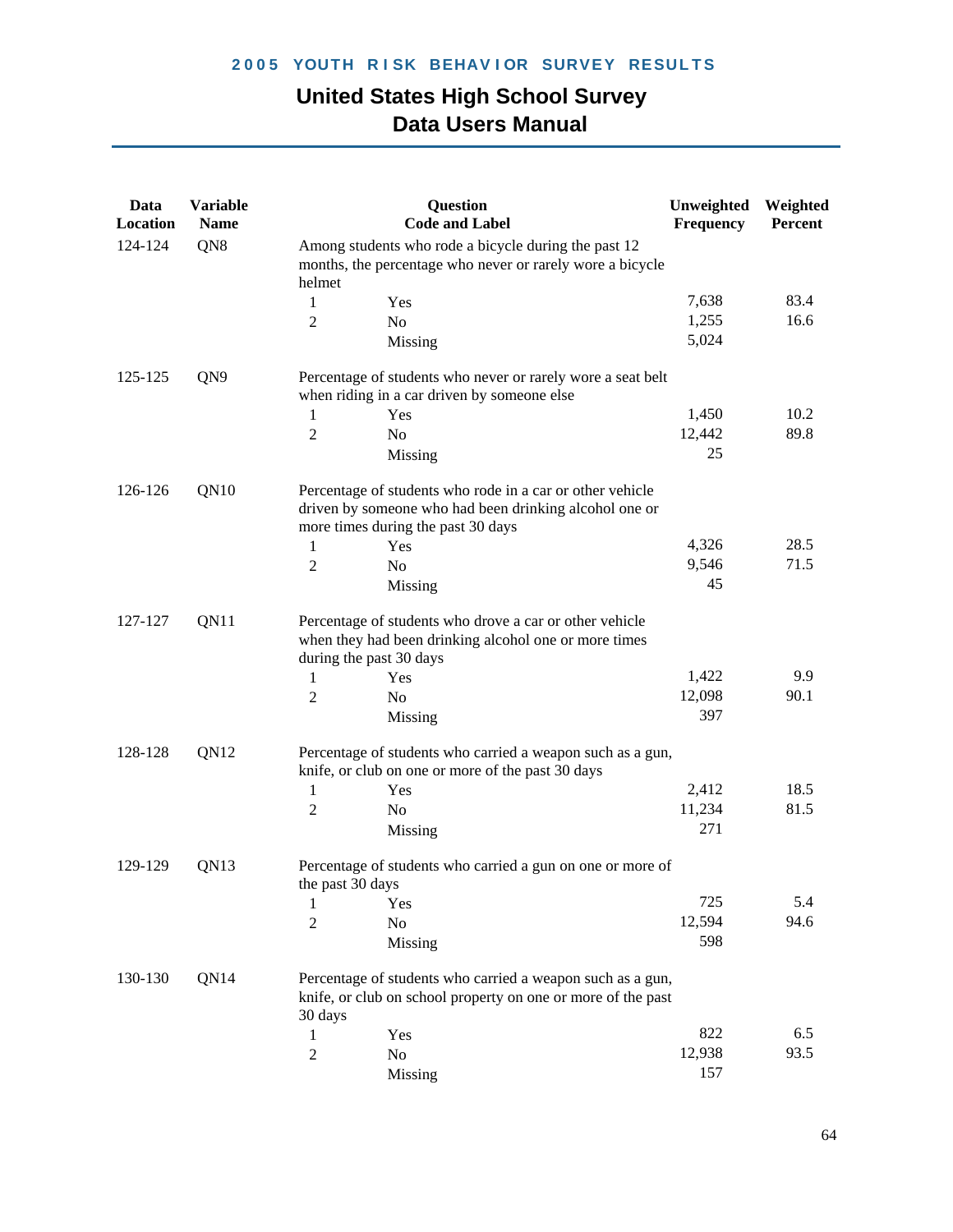| <b>QN15</b><br>131-131<br>Percentage of students who did not go to school because<br>they felt unsafe at school or on their way to or from school<br>on one or more of the past 30 days<br>956<br>6.0<br>1<br>Yes<br>12,926<br>94.0<br>$\overline{2}$<br>N <sub>0</sub><br>35<br>Missing<br>QN16<br>Percentage of students who had been threatened or injured<br>132-132<br>with a weapon such as a gun, knife, or club on school<br>property one or more times during the past 12 months<br>7.9<br>1,096<br>Yes<br>1<br>92.1<br>12,798<br>$\overline{2}$<br>N <sub>0</sub><br>23<br>Missing<br>QN17<br>133-133<br>Percentage of students who had property, such as their car,<br>clothing, or books stolen or deliberately damaged on school<br>property one or more times during the past 12 months<br>29.8<br>4,161<br>1<br>Yes<br>9,726<br>70.2<br>$\overline{2}$<br>N <sub>0</sub><br>30<br>Missing<br>134-134<br>QN18<br>Percentage of students who were in a physical fight one or<br>more times during the past 12 months<br>35.9<br>4,889<br>1<br>Yes<br>8,818<br>64.1<br>$\overline{2}$<br>N <sub>0</sub><br>210<br>Missing<br>QN19<br>135-135<br>Percentage of students who were injured in a physical fight<br>and had to be treated by a doctor or nurse one or more times<br>during the past 12 months<br>566<br>3.6<br>Yes<br>1<br>96.4<br>$\overline{2}$<br>13,205<br>N <sub>0</sub><br>146<br>Missing<br>136-136<br>QN20<br>Percentage of students who were in a physical fight on<br>school property one or more times during the past 12 months<br>1,849<br>13.6<br>$\mathbf{1}$<br>Yes<br>86.4<br>11,912<br>$\overline{c}$<br>N <sub>0</sub><br>156<br>Missing | Data<br>Location | <b>Variable</b><br><b>Name</b> | <b>Question</b><br><b>Code and Label</b> | Unweighted<br>Frequency | Weighted<br>Percent |
|------------------------------------------------------------------------------------------------------------------------------------------------------------------------------------------------------------------------------------------------------------------------------------------------------------------------------------------------------------------------------------------------------------------------------------------------------------------------------------------------------------------------------------------------------------------------------------------------------------------------------------------------------------------------------------------------------------------------------------------------------------------------------------------------------------------------------------------------------------------------------------------------------------------------------------------------------------------------------------------------------------------------------------------------------------------------------------------------------------------------------------------------------------------------------------------------------------------------------------------------------------------------------------------------------------------------------------------------------------------------------------------------------------------------------------------------------------------------------------------------------------------------------------------------------------------------------------------------------------------------------------------------------------------------------------|------------------|--------------------------------|------------------------------------------|-------------------------|---------------------|
|                                                                                                                                                                                                                                                                                                                                                                                                                                                                                                                                                                                                                                                                                                                                                                                                                                                                                                                                                                                                                                                                                                                                                                                                                                                                                                                                                                                                                                                                                                                                                                                                                                                                                    |                  |                                |                                          |                         |                     |
|                                                                                                                                                                                                                                                                                                                                                                                                                                                                                                                                                                                                                                                                                                                                                                                                                                                                                                                                                                                                                                                                                                                                                                                                                                                                                                                                                                                                                                                                                                                                                                                                                                                                                    |                  |                                |                                          |                         |                     |
|                                                                                                                                                                                                                                                                                                                                                                                                                                                                                                                                                                                                                                                                                                                                                                                                                                                                                                                                                                                                                                                                                                                                                                                                                                                                                                                                                                                                                                                                                                                                                                                                                                                                                    |                  |                                |                                          |                         |                     |
|                                                                                                                                                                                                                                                                                                                                                                                                                                                                                                                                                                                                                                                                                                                                                                                                                                                                                                                                                                                                                                                                                                                                                                                                                                                                                                                                                                                                                                                                                                                                                                                                                                                                                    |                  |                                |                                          |                         |                     |
|                                                                                                                                                                                                                                                                                                                                                                                                                                                                                                                                                                                                                                                                                                                                                                                                                                                                                                                                                                                                                                                                                                                                                                                                                                                                                                                                                                                                                                                                                                                                                                                                                                                                                    |                  |                                |                                          |                         |                     |
|                                                                                                                                                                                                                                                                                                                                                                                                                                                                                                                                                                                                                                                                                                                                                                                                                                                                                                                                                                                                                                                                                                                                                                                                                                                                                                                                                                                                                                                                                                                                                                                                                                                                                    |                  |                                |                                          |                         |                     |
|                                                                                                                                                                                                                                                                                                                                                                                                                                                                                                                                                                                                                                                                                                                                                                                                                                                                                                                                                                                                                                                                                                                                                                                                                                                                                                                                                                                                                                                                                                                                                                                                                                                                                    |                  |                                |                                          |                         |                     |
|                                                                                                                                                                                                                                                                                                                                                                                                                                                                                                                                                                                                                                                                                                                                                                                                                                                                                                                                                                                                                                                                                                                                                                                                                                                                                                                                                                                                                                                                                                                                                                                                                                                                                    |                  |                                |                                          |                         |                     |
|                                                                                                                                                                                                                                                                                                                                                                                                                                                                                                                                                                                                                                                                                                                                                                                                                                                                                                                                                                                                                                                                                                                                                                                                                                                                                                                                                                                                                                                                                                                                                                                                                                                                                    |                  |                                |                                          |                         |                     |
|                                                                                                                                                                                                                                                                                                                                                                                                                                                                                                                                                                                                                                                                                                                                                                                                                                                                                                                                                                                                                                                                                                                                                                                                                                                                                                                                                                                                                                                                                                                                                                                                                                                                                    |                  |                                |                                          |                         |                     |
|                                                                                                                                                                                                                                                                                                                                                                                                                                                                                                                                                                                                                                                                                                                                                                                                                                                                                                                                                                                                                                                                                                                                                                                                                                                                                                                                                                                                                                                                                                                                                                                                                                                                                    |                  |                                |                                          |                         |                     |
|                                                                                                                                                                                                                                                                                                                                                                                                                                                                                                                                                                                                                                                                                                                                                                                                                                                                                                                                                                                                                                                                                                                                                                                                                                                                                                                                                                                                                                                                                                                                                                                                                                                                                    |                  |                                |                                          |                         |                     |
|                                                                                                                                                                                                                                                                                                                                                                                                                                                                                                                                                                                                                                                                                                                                                                                                                                                                                                                                                                                                                                                                                                                                                                                                                                                                                                                                                                                                                                                                                                                                                                                                                                                                                    |                  |                                |                                          |                         |                     |
|                                                                                                                                                                                                                                                                                                                                                                                                                                                                                                                                                                                                                                                                                                                                                                                                                                                                                                                                                                                                                                                                                                                                                                                                                                                                                                                                                                                                                                                                                                                                                                                                                                                                                    |                  |                                |                                          |                         |                     |
|                                                                                                                                                                                                                                                                                                                                                                                                                                                                                                                                                                                                                                                                                                                                                                                                                                                                                                                                                                                                                                                                                                                                                                                                                                                                                                                                                                                                                                                                                                                                                                                                                                                                                    |                  |                                |                                          |                         |                     |
|                                                                                                                                                                                                                                                                                                                                                                                                                                                                                                                                                                                                                                                                                                                                                                                                                                                                                                                                                                                                                                                                                                                                                                                                                                                                                                                                                                                                                                                                                                                                                                                                                                                                                    |                  |                                |                                          |                         |                     |
|                                                                                                                                                                                                                                                                                                                                                                                                                                                                                                                                                                                                                                                                                                                                                                                                                                                                                                                                                                                                                                                                                                                                                                                                                                                                                                                                                                                                                                                                                                                                                                                                                                                                                    |                  |                                |                                          |                         |                     |
|                                                                                                                                                                                                                                                                                                                                                                                                                                                                                                                                                                                                                                                                                                                                                                                                                                                                                                                                                                                                                                                                                                                                                                                                                                                                                                                                                                                                                                                                                                                                                                                                                                                                                    |                  |                                |                                          |                         |                     |
|                                                                                                                                                                                                                                                                                                                                                                                                                                                                                                                                                                                                                                                                                                                                                                                                                                                                                                                                                                                                                                                                                                                                                                                                                                                                                                                                                                                                                                                                                                                                                                                                                                                                                    |                  |                                |                                          |                         |                     |
|                                                                                                                                                                                                                                                                                                                                                                                                                                                                                                                                                                                                                                                                                                                                                                                                                                                                                                                                                                                                                                                                                                                                                                                                                                                                                                                                                                                                                                                                                                                                                                                                                                                                                    |                  |                                |                                          |                         |                     |
|                                                                                                                                                                                                                                                                                                                                                                                                                                                                                                                                                                                                                                                                                                                                                                                                                                                                                                                                                                                                                                                                                                                                                                                                                                                                                                                                                                                                                                                                                                                                                                                                                                                                                    |                  |                                |                                          |                         |                     |
|                                                                                                                                                                                                                                                                                                                                                                                                                                                                                                                                                                                                                                                                                                                                                                                                                                                                                                                                                                                                                                                                                                                                                                                                                                                                                                                                                                                                                                                                                                                                                                                                                                                                                    |                  |                                |                                          |                         |                     |
|                                                                                                                                                                                                                                                                                                                                                                                                                                                                                                                                                                                                                                                                                                                                                                                                                                                                                                                                                                                                                                                                                                                                                                                                                                                                                                                                                                                                                                                                                                                                                                                                                                                                                    |                  |                                |                                          |                         |                     |
|                                                                                                                                                                                                                                                                                                                                                                                                                                                                                                                                                                                                                                                                                                                                                                                                                                                                                                                                                                                                                                                                                                                                                                                                                                                                                                                                                                                                                                                                                                                                                                                                                                                                                    |                  |                                |                                          |                         |                     |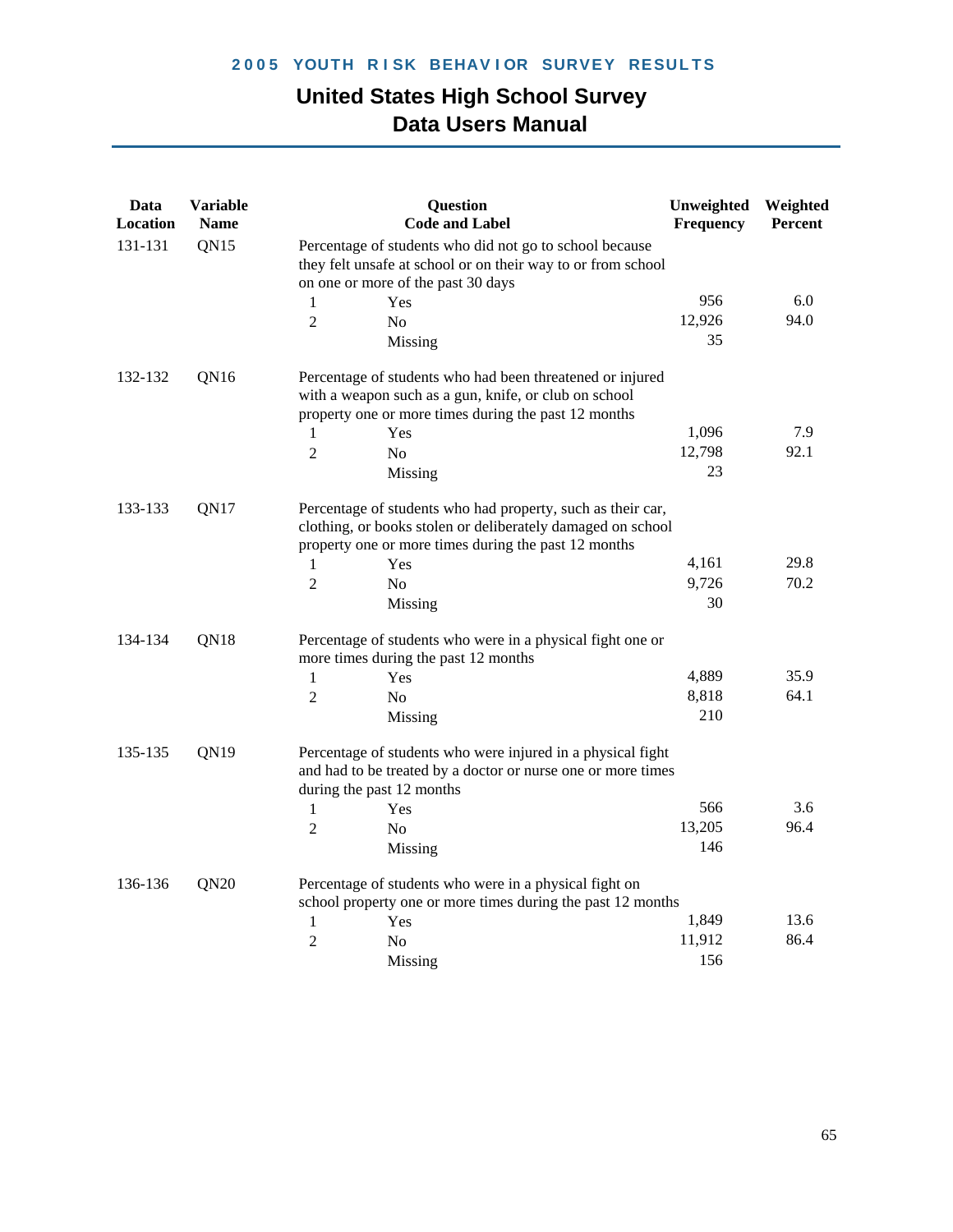| Data<br>Location | <b>Variable</b><br><b>Name</b> | <b>Question</b><br><b>Code and Label</b>                                                                                                                                         | Unweighted<br>Frequency | Weighted<br>Percent |
|------------------|--------------------------------|----------------------------------------------------------------------------------------------------------------------------------------------------------------------------------|-------------------------|---------------------|
| 137-137          | QN21                           | Percentage of students who were hit, slapped, or physically<br>hurt on purpose by their boyfriend or girlfriend during the<br>past 12 months                                     |                         |                     |
|                  |                                | Yes<br>1                                                                                                                                                                         | 1,411                   | 9.2                 |
|                  |                                | $\overline{2}$<br>N <sub>o</sub>                                                                                                                                                 | 12,404                  | 90.8                |
|                  |                                | Missing                                                                                                                                                                          | 102                     |                     |
| 138-138          | QN22                           | Percentage of students who have ever been physically forced<br>to have sexual intercourse when they did not want to                                                              |                         |                     |
|                  |                                | Yes<br>1                                                                                                                                                                         | 1,051                   | 7.5                 |
|                  |                                | 2<br>N <sub>0</sub>                                                                                                                                                              | 11,998                  | 92.5                |
|                  |                                | Missing                                                                                                                                                                          | 868                     |                     |
| 139-139          | QN23                           | Percentage of students who felt so sad or hopeless almost<br>every day for two weeks or more in a row that they stopped<br>doing some usual activities during the past 12 months |                         |                     |
|                  |                                | Yes<br>1                                                                                                                                                                         | 4,156                   | 28.5                |
|                  |                                | 2<br>N <sub>o</sub>                                                                                                                                                              | 9,625                   | 71.5                |
|                  |                                | Missing                                                                                                                                                                          | 136                     |                     |
| 140-140          | QN24                           | Percentage of students who seriously considered attempting<br>suicide during the past 12 months                                                                                  |                         |                     |
|                  |                                | Yes<br>1                                                                                                                                                                         | 2,341                   | 16.9                |
|                  |                                | 2<br>N <sub>0</sub>                                                                                                                                                              | 11,481                  | 83.1                |
|                  |                                | Missing                                                                                                                                                                          | 95                      |                     |
| 141-141          | QN25                           | Percentage of students who made a plan about how they<br>would attempt suicide during the past 12 months                                                                         |                         |                     |
|                  |                                | $\mathbf{1}$<br>Yes                                                                                                                                                              | 1,835                   | 13.0                |
|                  |                                | 2<br>No                                                                                                                                                                          | 11,956                  | 87.0                |
|                  |                                | Missing                                                                                                                                                                          | 126                     |                     |
| 142-142          | QN <sub>26</sub>               | Percentage of students who actually attempted suicide one or<br>more times during the past 12 months                                                                             |                         |                     |
|                  |                                | Yes                                                                                                                                                                              | 1,121                   | 8.4                 |
|                  |                                | $\overline{2}$<br>N <sub>0</sub>                                                                                                                                                 | 11,306                  | 91.6                |
|                  |                                | Missing                                                                                                                                                                          | 1,490                   |                     |
| 143-143          | QN27                           | Percentage of students whose suicide attempt resulted in an<br>injury, poisoning, or overdose that had to be treated by a<br>doctor or nurse during the past 12 months           |                         |                     |
|                  |                                | Yes<br>1                                                                                                                                                                         | 309                     | 2.3                 |
|                  |                                | $\sqrt{2}$<br>No                                                                                                                                                                 | 11,618                  | 97.7                |
|                  |                                | Missing                                                                                                                                                                          | 1,990                   |                     |
|                  |                                |                                                                                                                                                                                  |                         |                     |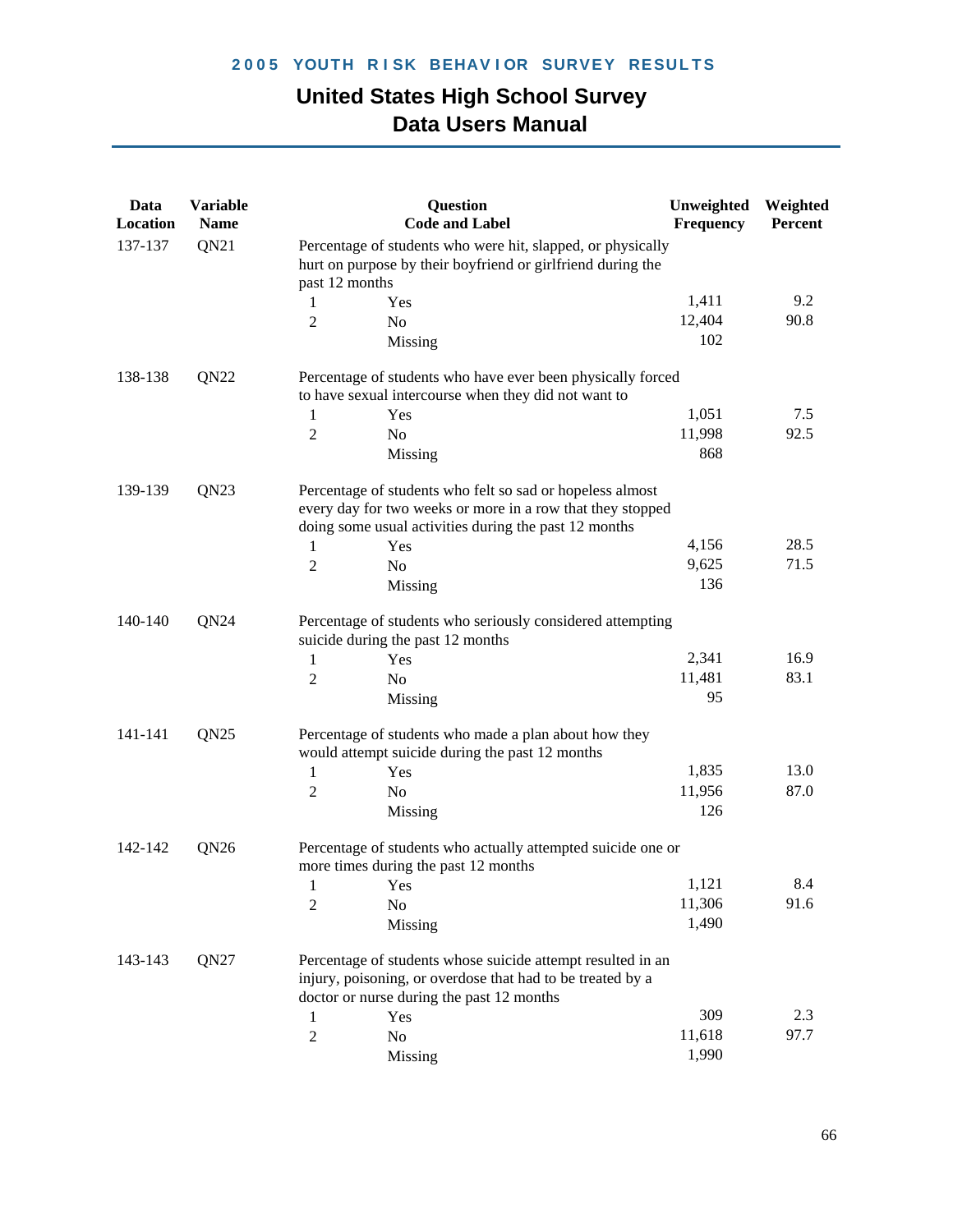| Data<br>Location | <b>Variable</b><br><b>Name</b> | <b>Question</b><br><b>Code and Label</b>                                                                                                                                                                    | Unweighted<br>Frequency | Weighted<br>Percent |
|------------------|--------------------------------|-------------------------------------------------------------------------------------------------------------------------------------------------------------------------------------------------------------|-------------------------|---------------------|
| 144-144          | QN28                           | Percentage of students who ever tried cigarette smoking,                                                                                                                                                    |                         |                     |
|                  |                                | even one or two puffs                                                                                                                                                                                       |                         |                     |
|                  |                                | Yes<br>1                                                                                                                                                                                                    | 7,335                   | 54.3                |
|                  |                                | 2<br>No                                                                                                                                                                                                     | 5,833                   | 45.7                |
|                  |                                | Missing                                                                                                                                                                                                     | 749                     |                     |
| 145-145          | QN29                           | Percentage of students who smoked a whole cigarette for the                                                                                                                                                 |                         |                     |
|                  |                                | first time before age 13 years                                                                                                                                                                              |                         |                     |
|                  |                                | Yes<br>1                                                                                                                                                                                                    | 2,076                   | 16.0                |
|                  |                                | $\overline{2}$<br>N <sub>o</sub>                                                                                                                                                                            | 11,393                  | 84.0                |
|                  |                                | Missing                                                                                                                                                                                                     | 448                     |                     |
| 146-146          | QN30                           | Percentage of students who smoked cigarettes on one or<br>more of the past 30 days                                                                                                                          |                         |                     |
|                  |                                | Yes<br>$\mathbf{1}$                                                                                                                                                                                         | 2,873                   | 23.0                |
|                  |                                | $\overline{2}$<br>No                                                                                                                                                                                        | 10,411                  | 77.0                |
|                  |                                | Missing                                                                                                                                                                                                     | 633                     |                     |
| 147-147          | QN31                           | Among students who are current smokers, the percentage<br>who smoked more than 10 cigarettes per day on the days<br>they smoked during the past 30 days                                                     |                         |                     |
|                  |                                | Yes<br>1                                                                                                                                                                                                    | 266                     | 10.7                |
|                  |                                | No<br>2                                                                                                                                                                                                     | 2,477                   | 89.3                |
|                  |                                | Missing                                                                                                                                                                                                     | 11,174                  |                     |
| 148-148          | QN32                           | Among students who are less than 18 years of age and who<br>are current smokers, the percentage who usually got their<br>own cigarettes by buying them in a store or gas station<br>during the past 30 days |                         |                     |
|                  |                                | Yes<br>1                                                                                                                                                                                                    | 401                     | 15.2                |
|                  |                                | No<br>2                                                                                                                                                                                                     | 1,751                   | 84.8                |
|                  |                                | Missing                                                                                                                                                                                                     | 11,765                  |                     |
| 149-149          | QN33                           | Percentage of students who smoked cigarettes on school<br>property on one or more of the past 30 days                                                                                                       |                         |                     |
|                  |                                | Yes<br>1                                                                                                                                                                                                    | 871                     | 6.8                 |
|                  |                                | $\overline{2}$<br>No                                                                                                                                                                                        | 12,381                  | 93.2                |
|                  |                                | Missing                                                                                                                                                                                                     | 665                     |                     |
| 150-150          | QN34                           | Percentage of students who ever smoked cigarettes daily,<br>that is, at least one cigarette every day for 30 days                                                                                           |                         |                     |
|                  |                                | Yes<br>1                                                                                                                                                                                                    | 1,583                   | 13.4                |
|                  |                                | $\overline{c}$<br>No                                                                                                                                                                                        | 11,565                  | 86.6                |
|                  |                                | Missing                                                                                                                                                                                                     | 769                     |                     |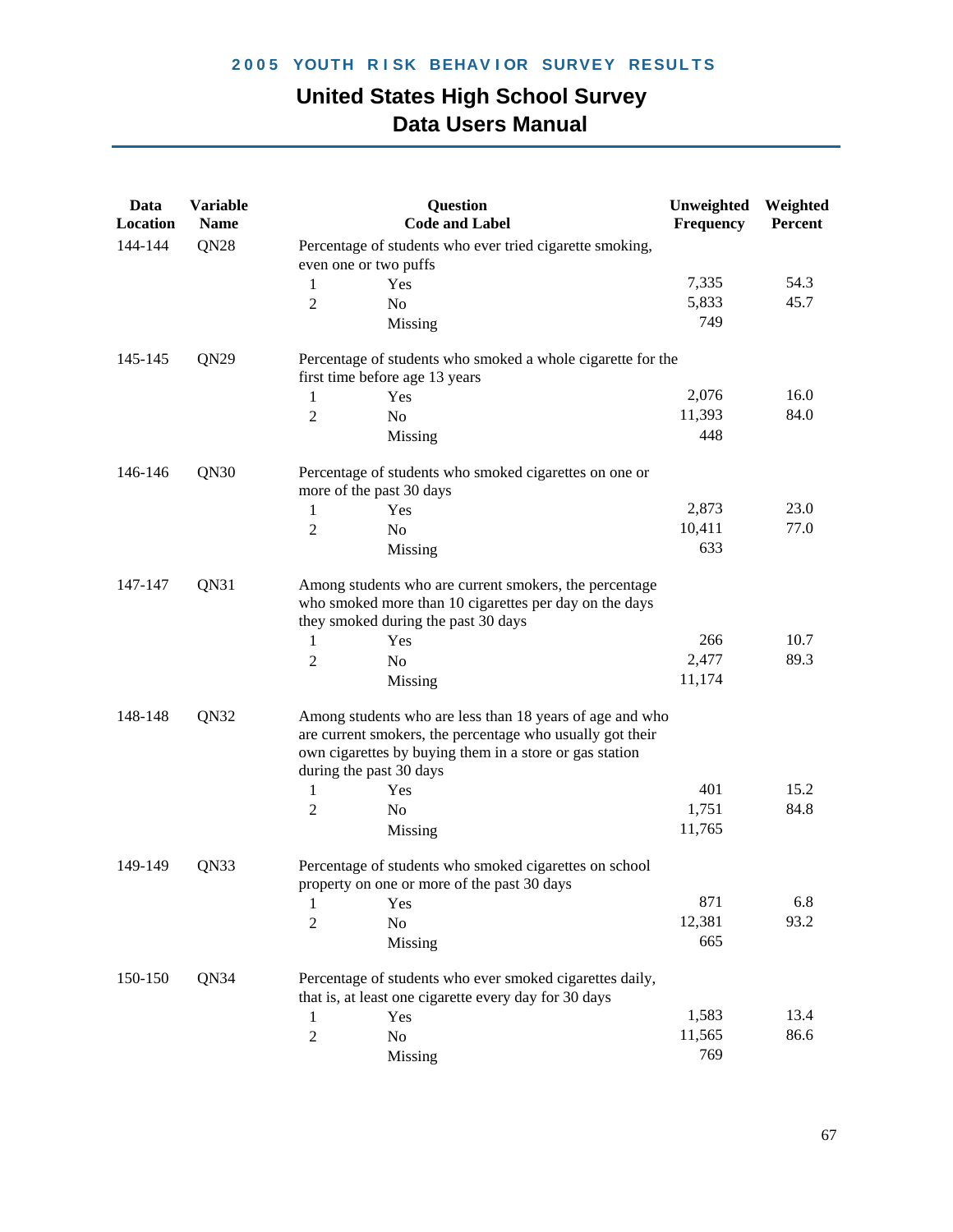| Data<br>Location | <b>Variable</b><br><b>Name</b> | <b>Question</b><br><b>Code and Label</b>                                                                                | Unweighted<br>Frequency | Weighted<br><b>Percent</b> |
|------------------|--------------------------------|-------------------------------------------------------------------------------------------------------------------------|-------------------------|----------------------------|
| 151-151          | QN35                           | Among students who are current smokers, the percentage<br>who tried to quit smoking during the past 12 months           |                         |                            |
|                  |                                | Yes<br>1                                                                                                                | 1,535                   | 54.6                       |
|                  |                                | $\overline{2}$<br>No                                                                                                    | 1,289                   | 45.4                       |
|                  |                                | Missing                                                                                                                 | 11,093                  |                            |
| 152-152          | QN36                           | Percentage of students who used chewing tobacco, snuff, or                                                              |                         |                            |
|                  |                                | dip on one or more of the past 30 days                                                                                  |                         |                            |
|                  |                                | Yes<br>1                                                                                                                | 885                     | 8.0                        |
|                  |                                | 2<br>No                                                                                                                 | 12,372                  | 92.0                       |
|                  |                                | Missing                                                                                                                 | 660                     |                            |
| 153-153          | QN37                           | Percentage of students who used chewing tobacco, snuff, or<br>dip on school property on one or more of the past 30 days |                         |                            |
|                  |                                | Yes<br>1                                                                                                                | 543                     | 5.0                        |
|                  |                                | 2<br>N <sub>o</sub>                                                                                                     | 12,140                  | 95.0                       |
|                  |                                | Missing                                                                                                                 | 1,234                   |                            |
| 154-154          | QN38                           | Percentage of students who smoked cigars, cigarillos, or<br>little cigars on one or more of the past 30 days            |                         |                            |
|                  |                                | 1<br>Yes                                                                                                                | 1,888                   | 14.0                       |
|                  |                                | No<br>2                                                                                                                 | 11,431                  | 86.0                       |
|                  |                                | Missing                                                                                                                 | 598                     |                            |
| 155-155          | QN39                           | Percentage of students who had at least one drink of alcohol<br>on one or more days during their life                   |                         |                            |
|                  |                                | 1<br>Yes                                                                                                                | 9,191                   | 74.3                       |
|                  |                                | No<br>2                                                                                                                 | 2,912                   | 25.7                       |
|                  |                                | Missing                                                                                                                 | 1,814                   |                            |
| 156-156          | QN40                           | Percentage of students who had their first drink of alcohol<br>other than a few sips before age 13 years                |                         |                            |
|                  |                                | Yes<br>1                                                                                                                | 3,222                   | 25.6                       |
|                  |                                | 2<br>No                                                                                                                 | 9,385                   | 74.4                       |
|                  |                                | Missing                                                                                                                 | 1,310                   |                            |
| 157-157          | QN41                           | Percentage of students who had at least one drink of alcohol<br>on one or more of the past 30 days                      |                         |                            |
|                  |                                | $\mathbf{1}$<br>Yes                                                                                                     | 5,772                   | 43.3                       |
|                  |                                | $\overline{2}$<br>No                                                                                                    | 7,463                   | 56.7                       |
|                  |                                | Missing                                                                                                                 | 682                     |                            |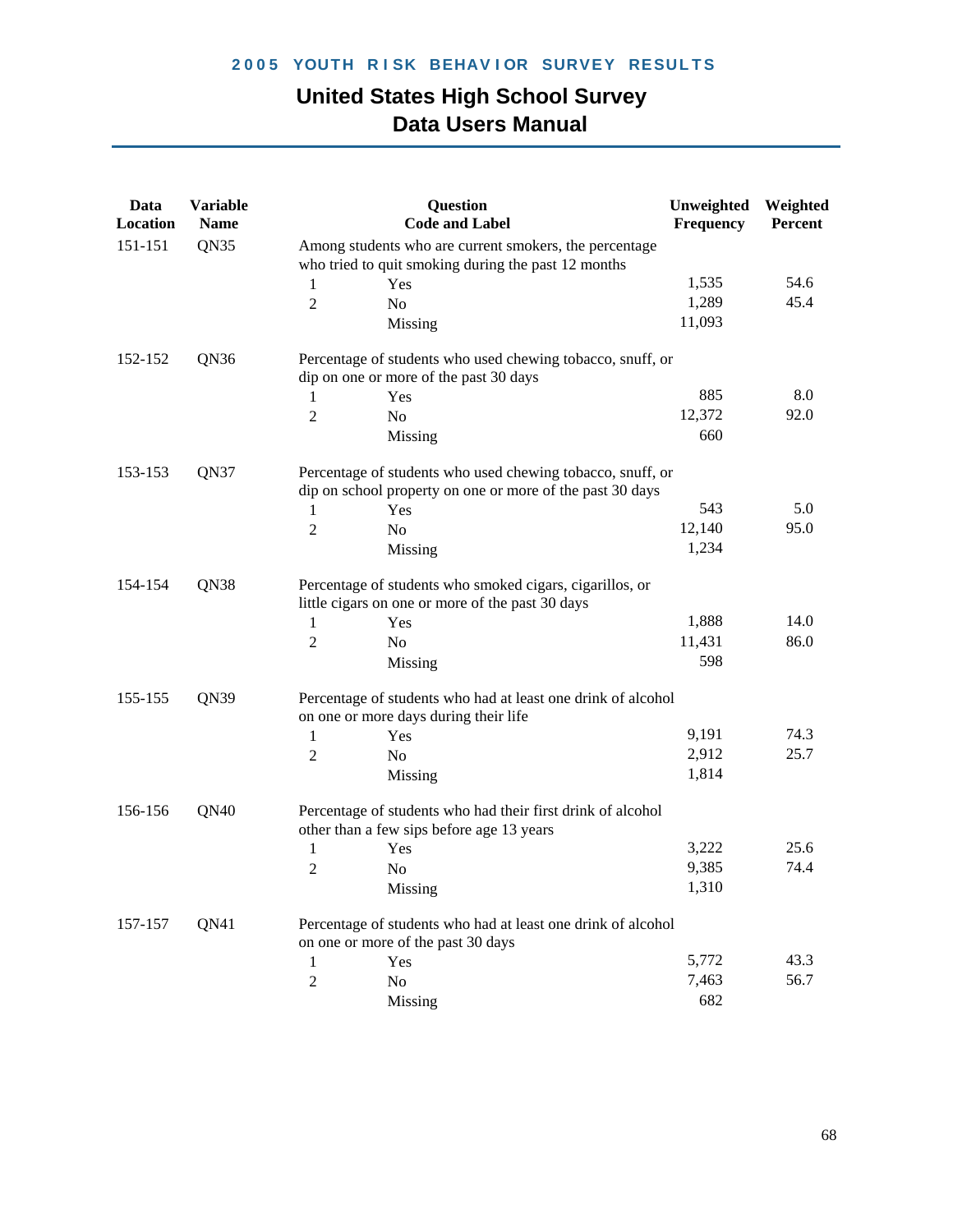| Data<br>Location | <b>Variable</b><br><b>Name</b> | <b>Question</b><br><b>Code and Label</b>                                                                                                            | Unweighted<br>Frequency | Weighted<br>Percent |
|------------------|--------------------------------|-----------------------------------------------------------------------------------------------------------------------------------------------------|-------------------------|---------------------|
| 158-158          | QN42                           | Percentage of students who had five or more drinks of<br>alcohol in a row, that is, within a couple of hours, on one or<br>more of the past 30 days |                         |                     |
|                  |                                | 1<br>Yes                                                                                                                                            | 3,369                   | 25.5                |
|                  |                                | $\overline{2}$<br>N <sub>o</sub>                                                                                                                    | 10,254                  | 74.5                |
|                  |                                | Missing                                                                                                                                             | 294                     |                     |
| 159-159          | QN43                           | Percentage of students who had at least one drink of alcohol<br>on school property on one or more of the past 30 days                               |                         |                     |
|                  |                                | Yes<br>1                                                                                                                                            | 682                     | 4.3                 |
|                  |                                | $\overline{2}$<br>N <sub>0</sub>                                                                                                                    | 12,823                  | 95.7                |
|                  |                                | Missing                                                                                                                                             | 412                     |                     |
| 160-160          | QN44                           | Percentage of students who used marijuana one or more<br>times during their life                                                                    |                         |                     |
|                  |                                | Yes<br>1                                                                                                                                            | 5,572                   | 38.4                |
|                  |                                | $\overline{c}$<br>N <sub>0</sub>                                                                                                                    | 8,051                   | 61.6                |
|                  |                                | Missing                                                                                                                                             | 294                     |                     |
| 161-161          | QN45                           | Percentage of students who tried marijuana for the first time<br>before age 13 years                                                                |                         |                     |
|                  |                                | 1<br>Yes                                                                                                                                            | 1,221                   | 8.7                 |
|                  |                                | 2<br>N <sub>o</sub>                                                                                                                                 | 12,455                  | 91.3                |
|                  |                                | Missing                                                                                                                                             | 241                     |                     |
| 162-162          | QN46                           | Percentage of students who used marijuana one or more<br>times during the past 30 days                                                              |                         |                     |
|                  |                                | 1<br>Yes                                                                                                                                            | 2,874                   | 20.2                |
|                  |                                | 2<br>No                                                                                                                                             | 10,770                  | 79.8                |
|                  |                                | Missing                                                                                                                                             | 273                     |                     |
| 163-163          | QN47                           | Percentage of students who used marijuana on school<br>property one or more times during the past 30 days                                           |                         |                     |
|                  |                                | Yes<br>1                                                                                                                                            | 706                     | 4.5                 |
|                  |                                | 2<br>No                                                                                                                                             | 12,996                  | 95.5                |
|                  |                                | Missing                                                                                                                                             | 215                     |                     |
| 164-164          | QN48                           | Percentage of students who used any form of cocaine,<br>including powder, crack, or freebase one or more times<br>during their life                 |                         |                     |
|                  |                                | 1<br>Yes                                                                                                                                            | 1,149                   | 7.6                 |
|                  |                                | $\overline{c}$<br>N <sub>o</sub>                                                                                                                    | 12,618                  | 92.4                |
|                  |                                | Missing                                                                                                                                             | 150                     |                     |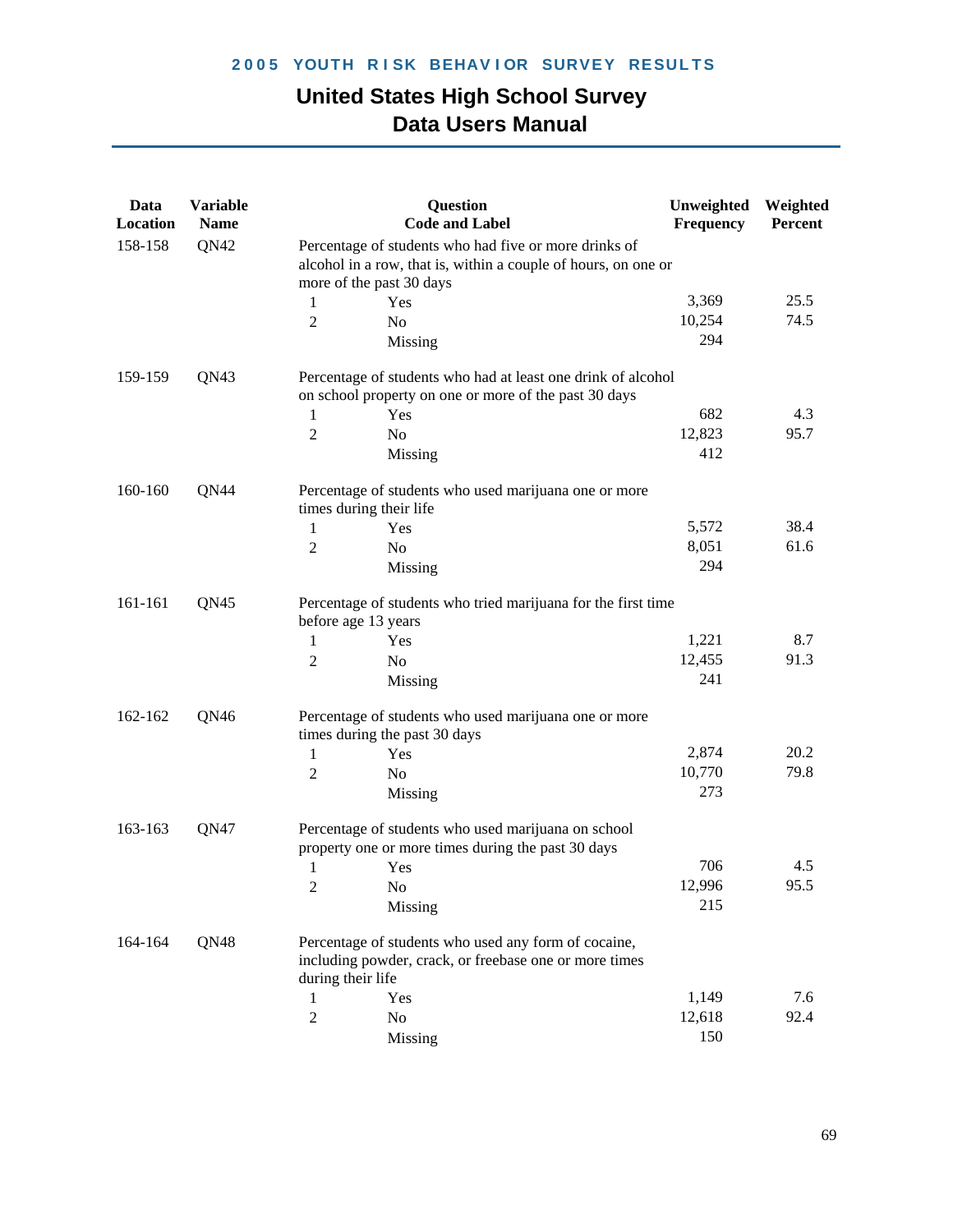| Data<br>Location | <b>Variable</b><br><b>Name</b> | <b>Question</b><br><b>Code and Label</b>                                                                                                                                    | Unweighted<br>Frequency | Weighted<br><b>Percent</b> |
|------------------|--------------------------------|-----------------------------------------------------------------------------------------------------------------------------------------------------------------------------|-------------------------|----------------------------|
| 165-165          | QN49                           | Percentage of students who used any form of cocaine,<br>including powder, crack, or freebase one or more times<br>during the past 30 days                                   |                         |                            |
|                  |                                | 1<br>Yes                                                                                                                                                                    | 504                     | 3.4                        |
|                  |                                | $\overline{2}$<br>N <sub>o</sub>                                                                                                                                            | 12,821                  | 96.6                       |
|                  |                                | Missing                                                                                                                                                                     | 592                     |                            |
| 166-166          | QN50                           | Percentage of students who sniffed glue, breathed the<br>contents of aerosol spray cans, or inhaled any paints or<br>sprays to get high one or more times during their life |                         |                            |
|                  |                                | Yes<br>1                                                                                                                                                                    | 1,582                   | 12.4                       |
|                  |                                | $\overline{2}$<br>N <sub>o</sub>                                                                                                                                            | 12,013                  | 87.6                       |
|                  |                                | Missing                                                                                                                                                                     | 322                     |                            |
| 167-167          | QN51                           | Percentage of students who used heroin one or more times<br>during their life                                                                                               |                         |                            |
|                  |                                | Yes<br>1                                                                                                                                                                    | 319                     | 2.4                        |
|                  |                                | 2<br>N <sub>0</sub>                                                                                                                                                         | 13,321                  | 97.6                       |
|                  |                                | Missing                                                                                                                                                                     | 277                     |                            |
| 168-168          | QN52                           | Percentage of students who used methamphetamines one or<br>more times during their life                                                                                     |                         |                            |
|                  |                                | Yes<br>1                                                                                                                                                                    | 810                     | 6.2                        |
|                  |                                | 2<br>No                                                                                                                                                                     | 12,989                  | 93.8                       |
|                  |                                | Missing                                                                                                                                                                     | 118                     |                            |
| 169-169          | QN53                           | Percentage of students who used ecstasy one or more times<br>during their life                                                                                              |                         |                            |
|                  |                                | 1<br>Yes                                                                                                                                                                    | 846                     | 6.3                        |
|                  |                                | 2<br>N <sub>o</sub>                                                                                                                                                         | 12,971                  | 93.7                       |
|                  |                                | Missing                                                                                                                                                                     | 100                     |                            |
| 170-170          | QN54                           | Percentage of students who took steroid pills or shots<br>without a doctor's prescription one or more times during<br>their life                                            |                         |                            |
|                  |                                | Yes<br>1                                                                                                                                                                    | 501                     | 4.0                        |
|                  |                                | $\overline{c}$<br>N <sub>o</sub>                                                                                                                                            | 13,321                  | 96.0                       |
|                  |                                | Missing                                                                                                                                                                     | 95                      |                            |
| 171-171          | QN55                           | Percentage of students who used a needle to inject any<br>illegal drug into their body one or more times during their<br>life                                               |                         |                            |
|                  |                                | 1<br>Yes                                                                                                                                                                    | 282                     | 2.1                        |
|                  |                                | $\overline{c}$<br>No                                                                                                                                                        | 13,515                  | 97.9                       |
|                  |                                | Missing                                                                                                                                                                     | 120                     |                            |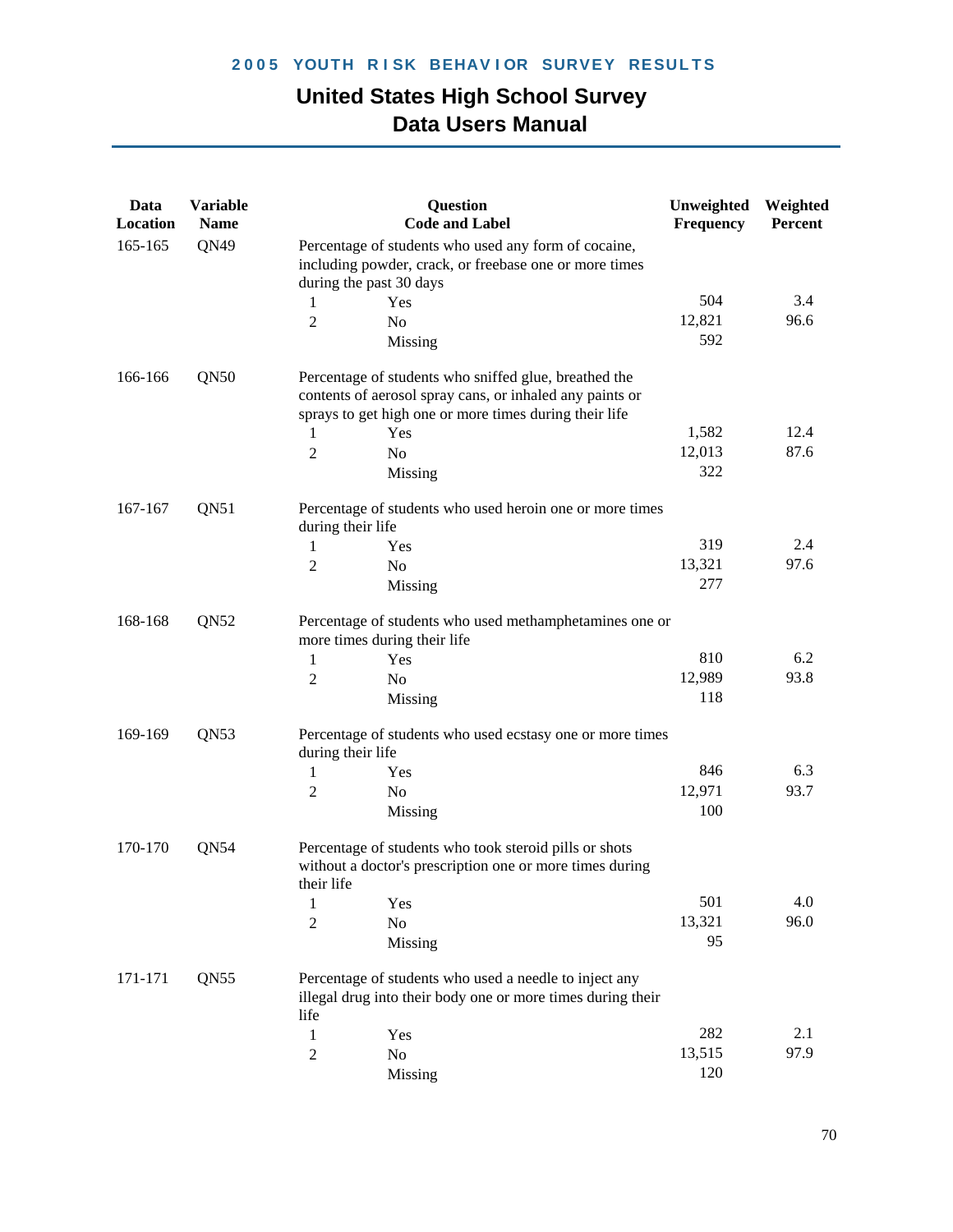| Data<br>Location | <b>Variable</b><br><b>Name</b> |                    | <b>Question</b><br><b>Code and Label</b>                                                                                                                    | Unweighted<br>Frequency | Weighted<br>Percent |
|------------------|--------------------------------|--------------------|-------------------------------------------------------------------------------------------------------------------------------------------------------------|-------------------------|---------------------|
| 172-172          | QN56                           | 12 months          | Percentage of students who were offered, sold, or given an<br>illegal drug on school property by someone during the past                                    |                         |                     |
|                  |                                | 1                  | Yes                                                                                                                                                         | 3,738                   | 25.4                |
|                  |                                | $\overline{2}$     | N <sub>0</sub>                                                                                                                                              | 10,052                  | 74.6                |
|                  |                                |                    | Missing                                                                                                                                                     | 127                     |                     |
| 173-173          | QN57                           |                    | Percentage of students who ever had sexual intercourse                                                                                                      |                         |                     |
|                  |                                | 1                  | Yes                                                                                                                                                         | 6,462                   | 46.8                |
|                  |                                | $\overline{2}$     | N <sub>o</sub>                                                                                                                                              | 5,898                   | 53.2                |
|                  |                                |                    | Missing                                                                                                                                                     | 1,557                   |                     |
| 174-174          | QN58                           |                    | Percentage of students who had sexual intercourse for the                                                                                                   |                         |                     |
|                  |                                |                    | first time before age 13 years                                                                                                                              | 929                     | 6.2                 |
|                  |                                | 1                  | Yes                                                                                                                                                         | 11,423                  | 93.8                |
|                  |                                | 2                  | No                                                                                                                                                          | 1,565                   |                     |
|                  |                                |                    | Missing                                                                                                                                                     |                         |                     |
| 175-175          | QN59                           |                    | Percentage of students who had sexual intercourse with four<br>or more people during their life                                                             |                         |                     |
|                  |                                | 1                  | Yes                                                                                                                                                         | 2,102                   | 14.3                |
|                  |                                | 2                  | N <sub>o</sub>                                                                                                                                              | 10,209                  | 85.7                |
|                  |                                |                    | Missing                                                                                                                                                     | 1,606                   |                     |
| 176-176          | QN60                           |                    | Percentage of students who had sexual intercourse with one<br>or more people during the past three months                                                   |                         |                     |
|                  |                                | 1                  | Yes                                                                                                                                                         | 4,720                   | 33.9                |
|                  |                                | 2                  | N <sub>0</sub>                                                                                                                                              | 7,604                   | 66.1                |
|                  |                                |                    | Missing                                                                                                                                                     | 1,593                   |                     |
| 177-177          | QN61                           |                    | Among students who had sexual intercourse during the past<br>three months, the percentage who drank alcohol or used<br>drugs before last sexual intercourse |                         |                     |
|                  |                                | 1                  | Yes                                                                                                                                                         | 1,033                   | 23.3                |
|                  |                                | $\overline{c}$     | No                                                                                                                                                          | 3,667                   | 76.7                |
|                  |                                |                    | Missing                                                                                                                                                     | 9,217                   |                     |
|                  |                                |                    |                                                                                                                                                             |                         |                     |
| 178-178          | QN62                           | sexual intercourse | Among students who had sexual intercourse during the past<br>three months, the percentage who used a condom during last                                     |                         |                     |
|                  |                                | 1                  | Yes                                                                                                                                                         | 2,846                   | 62.8                |
|                  |                                | $\overline{2}$     | N <sub>o</sub>                                                                                                                                              | 1,787                   | 37.2                |
|                  |                                |                    |                                                                                                                                                             | 9,284                   |                     |
|                  |                                |                    | Missing                                                                                                                                                     |                         |                     |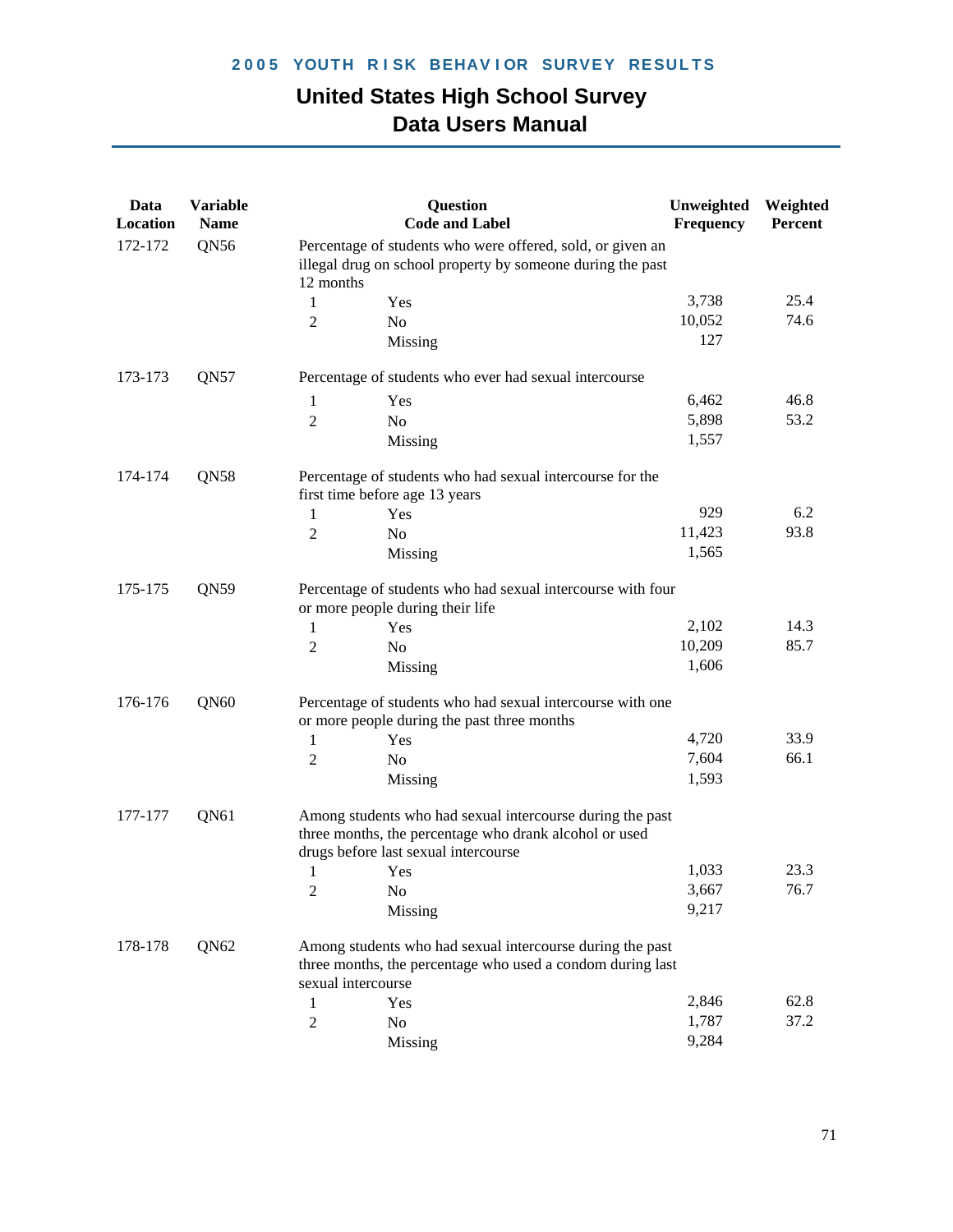| Data<br>Location | <b>Variable</b><br><b>Name</b> | Question<br><b>Code and Label</b>                                                                                                                                             | Unweighted<br>Frequency | Weighted<br>Percent |
|------------------|--------------------------------|-------------------------------------------------------------------------------------------------------------------------------------------------------------------------------|-------------------------|---------------------|
| 179-179          | QN63                           | Among students who had sexual intercourse during the past<br>three months, the percentage who used birth control pills to<br>prevent pregnancy before last sexual intercourse |                         |                     |
|                  |                                | Yes<br>1                                                                                                                                                                      | 687                     | 17.6                |
|                  |                                | $\overline{2}$<br>N <sub>0</sub>                                                                                                                                              | 3,856                   | 82.4                |
|                  |                                | Missing                                                                                                                                                                       | 9,374                   |                     |
| 180-180          | QN64                           | Percentage of students who described themselves as slightly<br>or very overweight                                                                                             |                         |                     |
|                  |                                | $\mathbf{1}$<br>Yes                                                                                                                                                           | 4,318                   | 31.5                |
|                  |                                | 2<br>N <sub>0</sub>                                                                                                                                                           | 9,437                   | 68.5                |
|                  |                                | Missing                                                                                                                                                                       | 162                     |                     |
| 181-181          | QN <sub>65</sub>               | Percentage of students who were trying to lose weight                                                                                                                         |                         |                     |
|                  |                                | 1<br>Yes                                                                                                                                                                      | 6,341                   | 45.6                |
|                  |                                | 2<br>No                                                                                                                                                                       | 7,395                   | 54.4                |
|                  |                                | Missing                                                                                                                                                                       | 181                     |                     |
| 182-182          | QN66                           | Percentage of students who exercised to lose weight or to<br>keep from gaining weight during the past 30 days                                                                 |                         |                     |
|                  |                                | Yes<br>1                                                                                                                                                                      | 8,254                   | 60.0                |
|                  |                                | 2<br>N <sub>o</sub>                                                                                                                                                           | 5,473                   | 40.0                |
|                  |                                | Missing                                                                                                                                                                       | 190                     |                     |
| 183-183          | QN67                           | Percentage of students who ate less food, fewer calories, or<br>foods low in fat to lose weight or to keep from gaining<br>weight during the past 30 days                     |                         |                     |
|                  |                                | Yes<br>1                                                                                                                                                                      | 5,538                   | 40.7                |
|                  |                                | 2<br>N <sub>0</sub>                                                                                                                                                           | 8,179                   | 59.3                |
|                  |                                | Missing                                                                                                                                                                       | 200                     |                     |
| 184-184          | QN68                           | Percentage of students who went without eating for 24 hours<br>or more to lose weight or to keep from gaining weight<br>during the past 30 days                               |                         |                     |
|                  |                                | 1 Yes                                                                                                                                                                         | 1,659                   | 12.3                |
|                  |                                | 2<br>N <sub>0</sub>                                                                                                                                                           | 11,638                  | 87.7                |
|                  |                                | Missing                                                                                                                                                                       | 620                     |                     |
| 185-185          | QN69                           | Percentage of students who took diet pills, powders, or<br>liquids without a doctor's advice to lose weight or to keep<br>from gaining weight during the past 30 days         |                         |                     |
|                  |                                | Yes<br>1                                                                                                                                                                      | 862                     | 6.3                 |
|                  |                                | $\overline{2}$<br>N <sub>o</sub>                                                                                                                                              | 12,877                  | 93.7                |
|                  |                                | Missing                                                                                                                                                                       | 178                     |                     |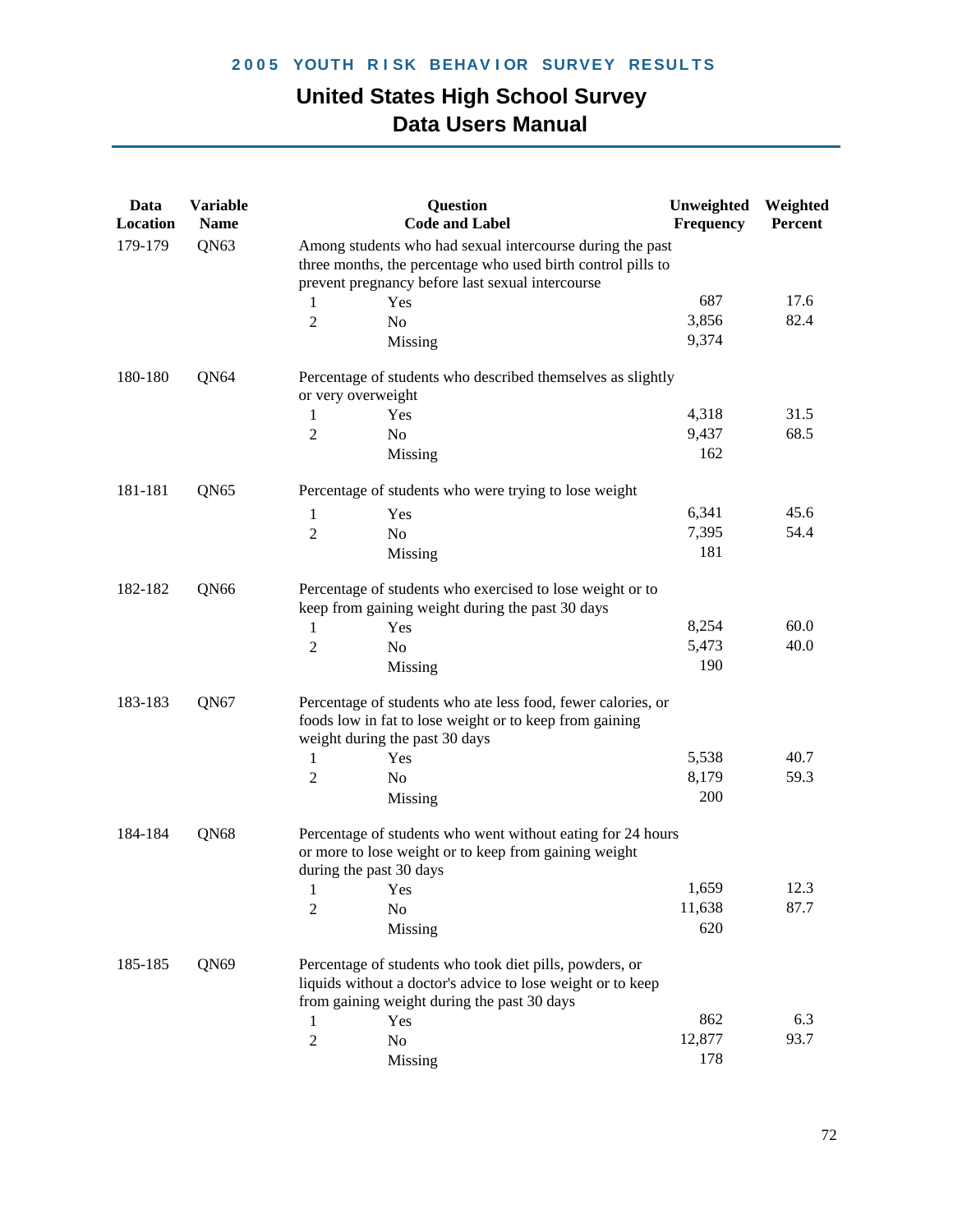| Data<br>Location | <b>Variable</b><br><b>Name</b> |                | <b>Question</b><br><b>Code and Label</b>                                                                                 | Unweighted<br>Frequency | Weighted<br>Percent |
|------------------|--------------------------------|----------------|--------------------------------------------------------------------------------------------------------------------------|-------------------------|---------------------|
| 186-186          | QN70                           | days           | Percentage of students who vomited or took laxatives to lose<br>weight or to keep from gaining weight during the past 30 |                         |                     |
|                  |                                | 1              | Yes                                                                                                                      | 639                     | 4.5                 |
|                  |                                | 2              | N <sub>o</sub>                                                                                                           | 13,053                  | 95.5                |
|                  |                                |                | Missing                                                                                                                  | 225                     |                     |
| 187-187          | QN71                           |                | Percentage of students who drank 100% fruit juices one or<br>more times during the past seven days                       |                         |                     |
|                  |                                | 1              | Yes                                                                                                                      | 10,830                  | 81.4                |
|                  |                                | $\overline{2}$ | No                                                                                                                       | 2,468                   | 18.6                |
|                  |                                |                | Missing                                                                                                                  | 619                     |                     |
| 188-188          | QN72                           |                | Percentage of students who ate fruit one or more times<br>during the past seven days                                     |                         |                     |
|                  |                                | 1              | Yes                                                                                                                      | 11,210                  | 85.3                |
|                  |                                | 2              | N <sub>o</sub>                                                                                                           | 2,096                   | 14.7                |
|                  |                                |                | Missing                                                                                                                  | 611                     |                     |
| 189-189          | QN73                           |                | Percentage of students who ate green salad one or more<br>times during the past seven days                               |                         |                     |
|                  |                                | 1              | Yes                                                                                                                      | 8,380                   | 65.6                |
|                  |                                | 2              | N <sub>o</sub>                                                                                                           | 4,892                   | 34.4                |
|                  |                                |                | Missing                                                                                                                  | 645                     |                     |
| 190-190          | QN74                           |                | Percentage of students who ate potatoes one or more times<br>during the past seven days                                  |                         |                     |
|                  |                                | 1              | Yes                                                                                                                      | 8,740                   | 68.5                |
|                  |                                | 2              | No                                                                                                                       | 4,538                   | 31.5                |
|                  |                                |                | Missing                                                                                                                  | 639                     |                     |
| 191-191          | QN75                           |                | Percentage of students who ate carrots one or more times<br>during the past seven days                                   |                         |                     |
|                  |                                | 1              | Yes                                                                                                                      | 5,716                   | 46.9                |
|                  |                                | 2              | $\rm No$                                                                                                                 | 7,562                   | 53.1                |
|                  |                                |                | Missing                                                                                                                  | 639                     |                     |
| 192-192          | QN76                           |                | Percentage of students who ate other vegetables one or more<br>times during the past seven days                          |                         |                     |
|                  |                                | 1              | Yes                                                                                                                      | 10,734                  | 82.1                |
|                  |                                | $\sqrt{2}$     | No                                                                                                                       | 2,535                   | 17.9                |
|                  |                                |                | Missing                                                                                                                  | 648                     |                     |
|                  |                                |                |                                                                                                                          |                         |                     |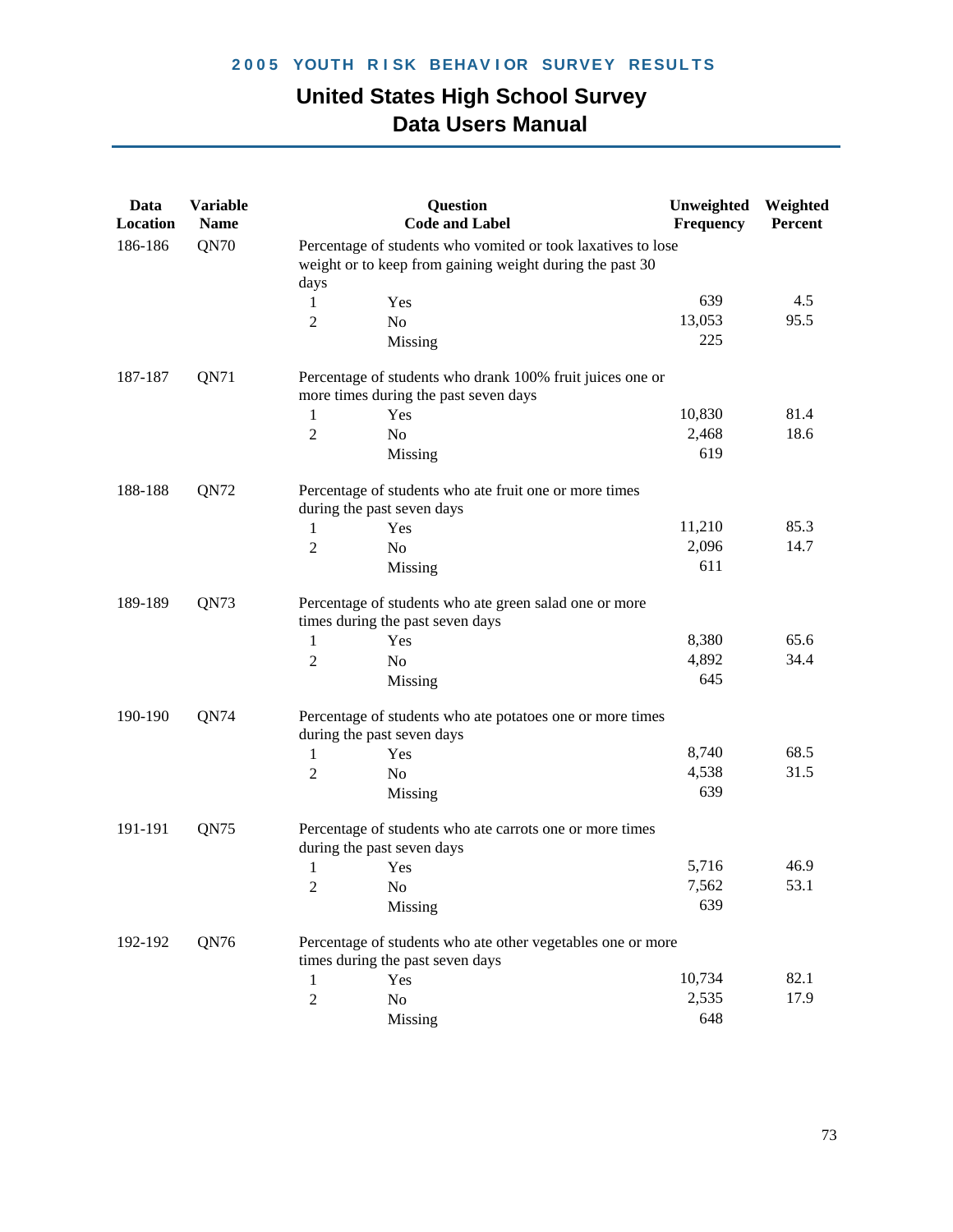| 193-193<br>QN77<br>Percentage of students who drank three or more glasses per<br>day of milk during the past seven days<br>1,894<br>Yes<br>1<br>11,765<br>83.8<br>$\overline{2}$<br>No<br>258<br>Missing<br><b>QN78</b><br>194-194<br>Percentage of students who exercised or participated in<br>physical activity that made them sweat and breathe hard for<br>20 minutes or more on three or more of the past seven days<br>8,210<br>64.1<br>Yes<br>1<br>35.9<br>5,045<br>$\overline{2}$<br>N <sub>o</sub><br>662<br>Missing<br>195-195<br>QN79<br>Percentage of students who participated in physical activity<br>that did not make them sweat or breathe hard for 30 minutes<br>or more on five or more of the past seven days | Unweighted<br><b>Code and Label</b><br>Frequency | <b>Variable</b><br>Question<br>Data<br>Location<br><b>Name</b> | Weighted<br>Percent |
|------------------------------------------------------------------------------------------------------------------------------------------------------------------------------------------------------------------------------------------------------------------------------------------------------------------------------------------------------------------------------------------------------------------------------------------------------------------------------------------------------------------------------------------------------------------------------------------------------------------------------------------------------------------------------------------------------------------------------------|--------------------------------------------------|----------------------------------------------------------------|---------------------|
|                                                                                                                                                                                                                                                                                                                                                                                                                                                                                                                                                                                                                                                                                                                                    |                                                  |                                                                |                     |
|                                                                                                                                                                                                                                                                                                                                                                                                                                                                                                                                                                                                                                                                                                                                    |                                                  |                                                                | 16.2                |
|                                                                                                                                                                                                                                                                                                                                                                                                                                                                                                                                                                                                                                                                                                                                    |                                                  |                                                                |                     |
|                                                                                                                                                                                                                                                                                                                                                                                                                                                                                                                                                                                                                                                                                                                                    |                                                  |                                                                |                     |
|                                                                                                                                                                                                                                                                                                                                                                                                                                                                                                                                                                                                                                                                                                                                    |                                                  |                                                                |                     |
|                                                                                                                                                                                                                                                                                                                                                                                                                                                                                                                                                                                                                                                                                                                                    |                                                  |                                                                |                     |
|                                                                                                                                                                                                                                                                                                                                                                                                                                                                                                                                                                                                                                                                                                                                    |                                                  |                                                                |                     |
|                                                                                                                                                                                                                                                                                                                                                                                                                                                                                                                                                                                                                                                                                                                                    |                                                  |                                                                |                     |
|                                                                                                                                                                                                                                                                                                                                                                                                                                                                                                                                                                                                                                                                                                                                    |                                                  |                                                                |                     |
|                                                                                                                                                                                                                                                                                                                                                                                                                                                                                                                                                                                                                                                                                                                                    |                                                  |                                                                |                     |
| 26.5<br>Yes<br>1                                                                                                                                                                                                                                                                                                                                                                                                                                                                                                                                                                                                                                                                                                                   | 3,306                                            |                                                                |                     |
| 73.5<br>9,948<br>$\overline{2}$<br>N <sub>0</sub>                                                                                                                                                                                                                                                                                                                                                                                                                                                                                                                                                                                                                                                                                  |                                                  |                                                                |                     |
| 663<br>Missing                                                                                                                                                                                                                                                                                                                                                                                                                                                                                                                                                                                                                                                                                                                     |                                                  |                                                                |                     |
| QN80<br>196-196<br>Percentage of students who were physically active for a total<br>of 60 minutes or more per day on five or more of the past<br>seven days                                                                                                                                                                                                                                                                                                                                                                                                                                                                                                                                                                        |                                                  |                                                                |                     |
| 35.8<br>4,595<br>Yes<br>1                                                                                                                                                                                                                                                                                                                                                                                                                                                                                                                                                                                                                                                                                                          |                                                  |                                                                |                     |
| 64.2<br>9,075<br>$\overline{2}$<br>N <sub>o</sub>                                                                                                                                                                                                                                                                                                                                                                                                                                                                                                                                                                                                                                                                                  |                                                  |                                                                |                     |
| 247<br>Missing                                                                                                                                                                                                                                                                                                                                                                                                                                                                                                                                                                                                                                                                                                                     |                                                  |                                                                |                     |
| QN81<br>197-197<br>Percentage of students who watched three or more hours per<br>day of TV on an average school day                                                                                                                                                                                                                                                                                                                                                                                                                                                                                                                                                                                                                |                                                  |                                                                |                     |
| 5,767<br>37.2<br>Yes<br>1                                                                                                                                                                                                                                                                                                                                                                                                                                                                                                                                                                                                                                                                                                          |                                                  |                                                                |                     |
| 62.8<br>$\overline{2}$<br>7,883<br>N <sub>0</sub>                                                                                                                                                                                                                                                                                                                                                                                                                                                                                                                                                                                                                                                                                  |                                                  |                                                                |                     |
| 267<br>Missing                                                                                                                                                                                                                                                                                                                                                                                                                                                                                                                                                                                                                                                                                                                     |                                                  |                                                                |                     |
| 198-198<br>QN82<br>Percentage of students who attended physical education (PE)<br>classes on one or more days in an average week when they<br>were in school                                                                                                                                                                                                                                                                                                                                                                                                                                                                                                                                                                       |                                                  |                                                                |                     |
| 6,259<br>1<br>Yes                                                                                                                                                                                                                                                                                                                                                                                                                                                                                                                                                                                                                                                                                                                  |                                                  |                                                                | 54.2                |
| 6,277<br>$\overline{c}$<br>No                                                                                                                                                                                                                                                                                                                                                                                                                                                                                                                                                                                                                                                                                                      |                                                  |                                                                | 45.8                |
| 1,381<br>Missing                                                                                                                                                                                                                                                                                                                                                                                                                                                                                                                                                                                                                                                                                                                   |                                                  |                                                                |                     |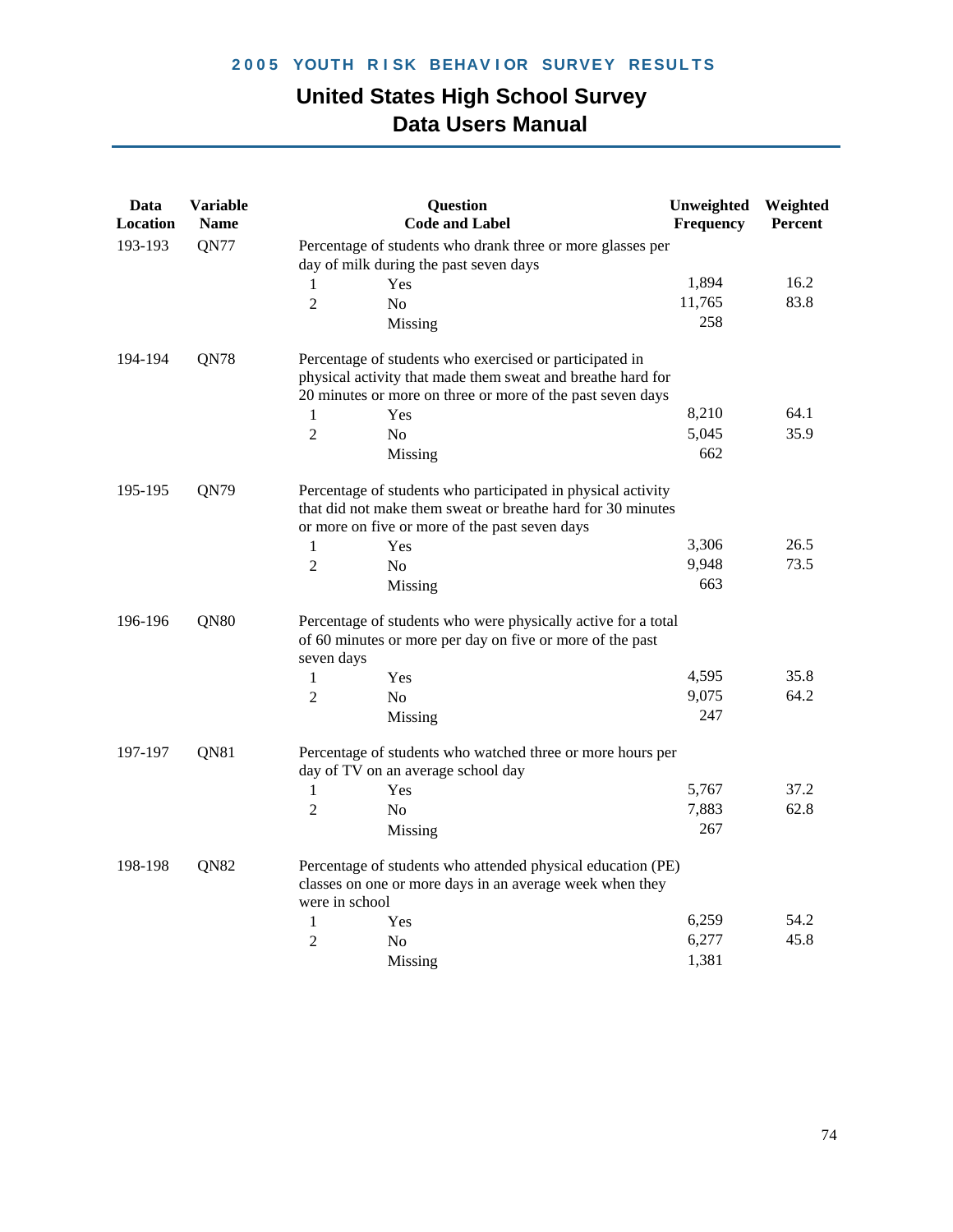| Data<br>Location | <b>Variable</b><br><b>Name</b> |                   | Question<br><b>Code and Label</b>                                                                                                                                                                                                                                                                        | Unweighted<br>Frequency | Weighted<br>Percent |
|------------------|--------------------------------|-------------------|----------------------------------------------------------------------------------------------------------------------------------------------------------------------------------------------------------------------------------------------------------------------------------------------------------|-------------------------|---------------------|
| 199-199          | QN83                           |                   | Among students enrolled in physical education (PE) class,<br>the percentage who actually exercised or played sports more<br>than 20 minutes during an average PE class                                                                                                                                   |                         |                     |
|                  |                                | 1                 | Yes                                                                                                                                                                                                                                                                                                      | 5,222                   | 84.0                |
|                  |                                | $\overline{2}$    | N <sub>o</sub>                                                                                                                                                                                                                                                                                           | 1,063                   | 16.0                |
|                  |                                |                   | Missing                                                                                                                                                                                                                                                                                                  | 7,632                   |                     |
| 200-200          | QN84                           |                   | Percentage of students who played on one or more sports<br>teams during the past 12 months                                                                                                                                                                                                               |                         |                     |
|                  |                                | 1                 | Yes                                                                                                                                                                                                                                                                                                      | 7,129                   | 56.0                |
|                  |                                | 2                 | N <sub>0</sub>                                                                                                                                                                                                                                                                                           | 6,073                   | 44.0                |
|                  |                                |                   | Missing                                                                                                                                                                                                                                                                                                  | 715                     |                     |
| 201-201          | QN85                           |                   | Percentage of students who had ever been taught in school<br>about AIDS or HIV infection                                                                                                                                                                                                                 |                         |                     |
|                  |                                | 1                 | Yes                                                                                                                                                                                                                                                                                                      | 11,528                  | 87.9                |
|                  |                                | 2                 | No                                                                                                                                                                                                                                                                                                       | 1,639                   | 12.1                |
|                  |                                |                   | Missing                                                                                                                                                                                                                                                                                                  | 750                     |                     |
| 202-202          | QN86                           |                   | Percentage of students who had ever been told by a doctor or<br>nurse that they had asthma                                                                                                                                                                                                               |                         |                     |
|                  |                                | 1                 | Yes                                                                                                                                                                                                                                                                                                      | 2,427                   | 17.1                |
|                  |                                | 2                 | N <sub>o</sub>                                                                                                                                                                                                                                                                                           | 11,207                  | 82.9                |
|                  |                                |                   | Missing                                                                                                                                                                                                                                                                                                  | 283                     |                     |
| 203-203          | QN87                           | asthma)           | Percentage of students who have ever been told by a doctor<br>or nurse that they had asthma and who have asthma but had<br>not had an episode of asthma or an asthma attack during the<br>past 12 months or who had an episode of asthma or an<br>asthma attack during the past 12 months (i.e., current |                         |                     |
|                  |                                | 1                 | Yes                                                                                                                                                                                                                                                                                                      | 2,016                   | 14.5                |
|                  |                                | 2                 | No                                                                                                                                                                                                                                                                                                       | 11,537                  | 85.5                |
|                  |                                |                   | Missing                                                                                                                                                                                                                                                                                                  | 364                     |                     |
| 204-204          | QN88                           | motorcycle helmet | Among students who rode a motorcycle during the past 12<br>months, the percentage who never or rarely wore a                                                                                                                                                                                             |                         |                     |
|                  |                                | 1                 | Yes                                                                                                                                                                                                                                                                                                      | 1,200                   | 36.5                |
|                  |                                | $\overline{2}$    | No                                                                                                                                                                                                                                                                                                       | 1,723                   | 63.5                |
|                  |                                |                   | Missing                                                                                                                                                                                                                                                                                                  | 10,994                  |                     |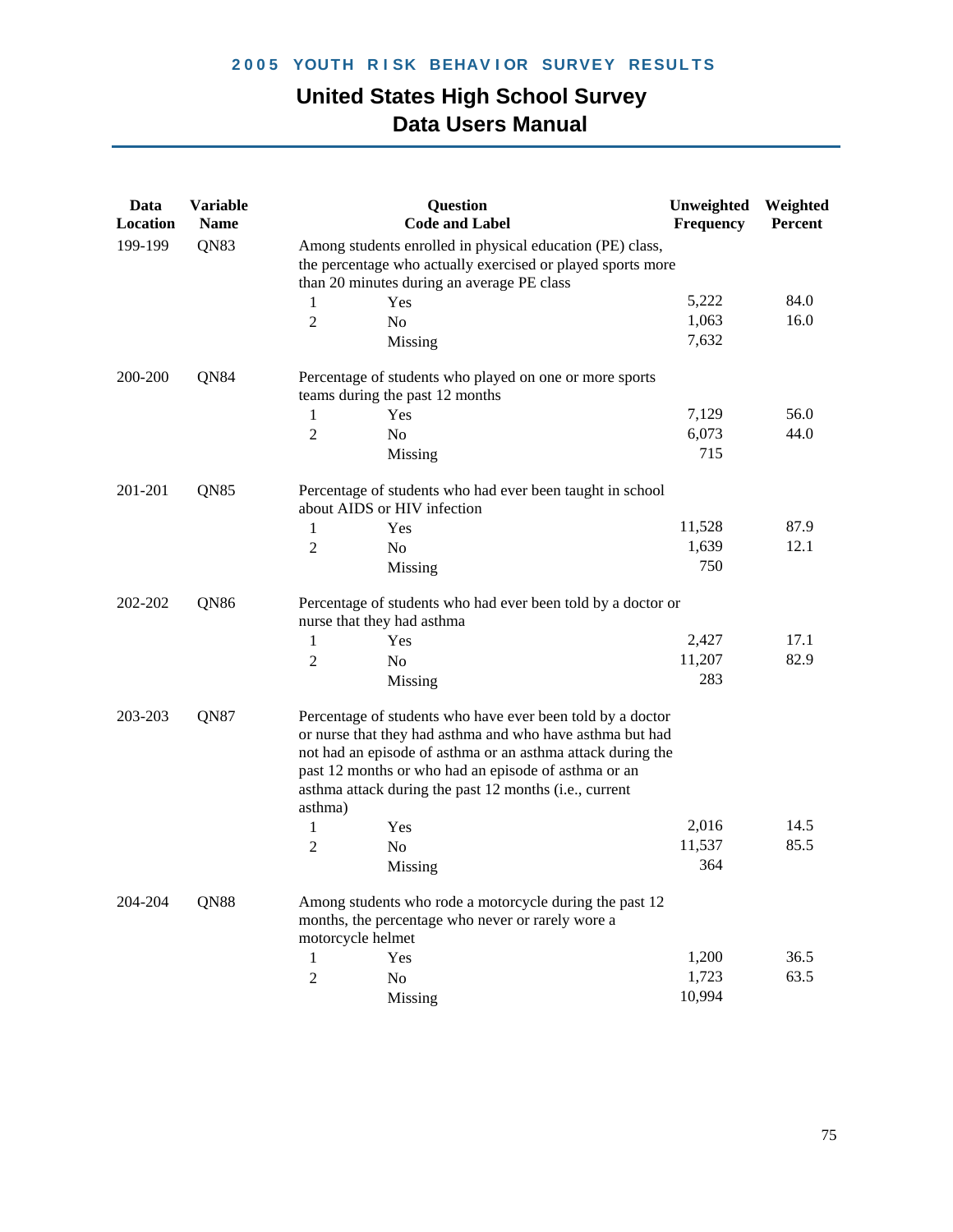| Data<br>Location | <b>Variable</b><br><b>Name</b> |                        | <b>Question</b><br><b>Code and Label</b>                                                                                                                                          | Unweighted<br>Frequency | Weighted<br>Percent |
|------------------|--------------------------------|------------------------|-----------------------------------------------------------------------------------------------------------------------------------------------------------------------------------|-------------------------|---------------------|
| 205-205          | QN89                           | proof of age           | Among students who tried to buy cigarettes in a store during<br>the past 30 days, the percentage who were not asked to show                                                       |                         |                     |
|                  |                                | 1                      | Yes                                                                                                                                                                               | 776                     | 48.5                |
|                  |                                | $\overline{2}$         | N <sub>o</sub>                                                                                                                                                                    | 857                     | 51.5                |
|                  |                                |                        | Missing                                                                                                                                                                           | 12,284                  |                     |
| 206-206          | QN90                           |                        | Percentage of students who have used hallucinogenic drugs,<br>such as LSD, acid, PCP, angel dust, mescaline, or<br>mushrooms one or more times during their life                  |                         |                     |
|                  |                                | 1                      | Yes                                                                                                                                                                               | 893                     | 8.5                 |
|                  |                                | $\overline{2}$         | N <sub>0</sub>                                                                                                                                                                    | 10,945                  | 91.5                |
|                  |                                |                        | Missing                                                                                                                                                                           | 2,079                   |                     |
| QN91<br>207-207  |                                |                        | Percentage of students who played video or computer games<br>or used a computer for something that is not school work for<br>three or more hours per day on an average school day |                         |                     |
|                  |                                | 1                      | Yes                                                                                                                                                                               | 2,396                   | 21.1                |
|                  |                                | $\overline{2}$         | No                                                                                                                                                                                | 9,333                   | 78.9                |
|                  |                                |                        | Missing                                                                                                                                                                           | 2,188                   |                     |
| 208-208          | QN92                           | sports                 | Among students who exercised or played sports, the<br>percentage who saw a doctor or nurse during the past 30<br>days for an injury that happened while exercising or playing     |                         |                     |
|                  |                                | 1                      | Yes                                                                                                                                                                               | 1,950                   | 22.2                |
|                  |                                | 2                      | No                                                                                                                                                                                | 7,025                   | 77.8                |
|                  |                                |                        | Missing                                                                                                                                                                           | 4,942                   |                     |
| 209-209          | QN93                           | virus that causes AIDS | Percentage of students who have been tested for HIV, the                                                                                                                          |                         |                     |
|                  |                                | 1                      | Yes                                                                                                                                                                               | 1,649                   | 11.9                |
|                  |                                | $\overline{2}$         | No                                                                                                                                                                                | 10,076                  | 88.1                |
|                  |                                |                        | Missing                                                                                                                                                                           | 2,192                   |                     |
| 210-210          | QN94                           |                        | Percentage of students who most of the time or always wear<br>sunscreen with an SPF of 15 or higher when they are outside                                                         |                         |                     |
|                  |                                |                        | for more than one hour on a sunny day                                                                                                                                             | 977                     | 9.0                 |
|                  |                                | 1<br>$\overline{2}$    | Yes<br>No                                                                                                                                                                         | 10,745                  | 91.0                |
|                  |                                |                        |                                                                                                                                                                                   | 2,195                   |                     |
|                  |                                |                        | Missing                                                                                                                                                                           |                         |                     |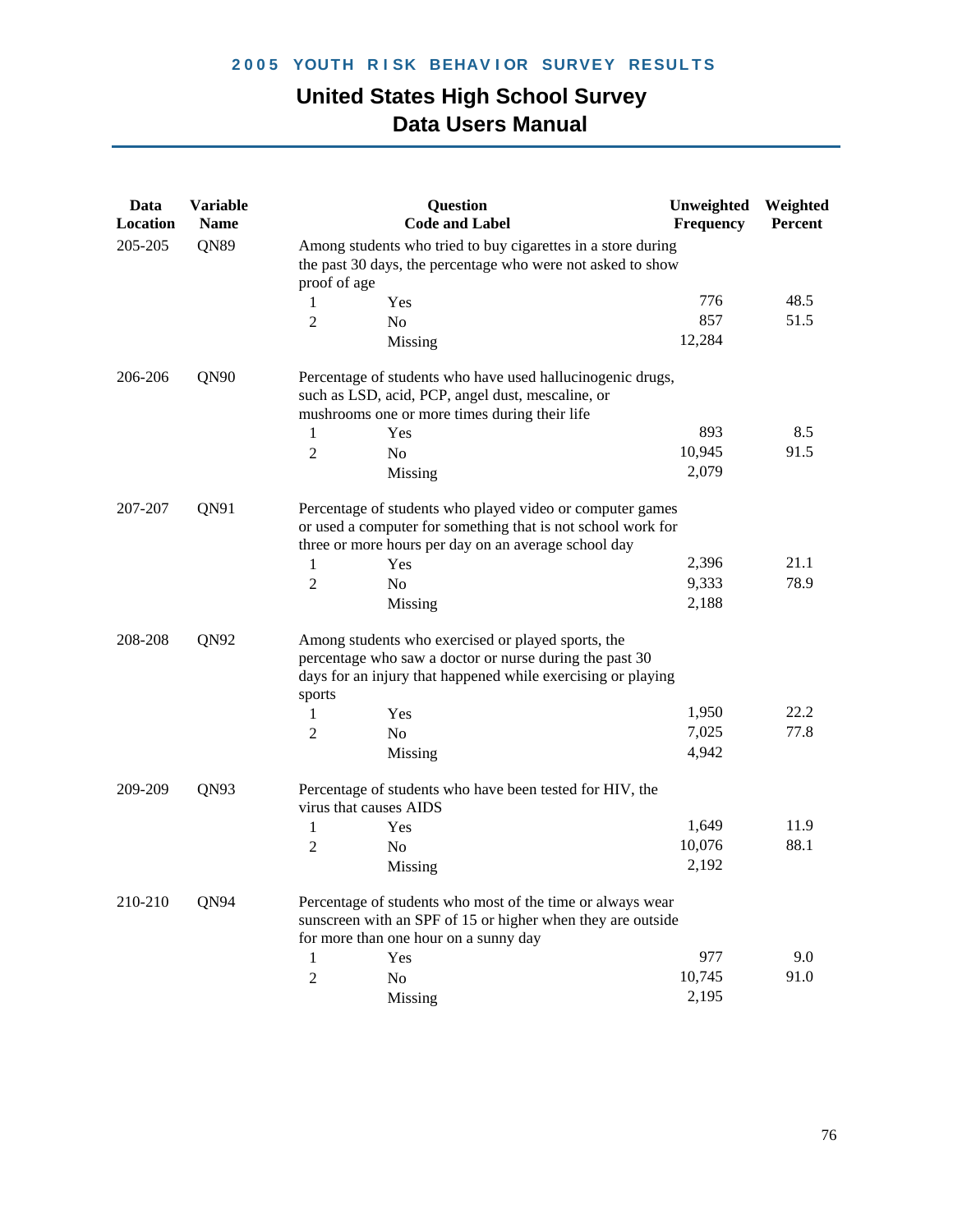| Data<br><b>Location</b> | <b>Variable</b><br><b>Name</b> | Question<br><b>Code and Label</b>                                                                                                                                                                                                              | Unweighted<br>Frequency | Weighted<br>Percent |  |  |
|-------------------------|--------------------------------|------------------------------------------------------------------------------------------------------------------------------------------------------------------------------------------------------------------------------------------------|-------------------------|---------------------|--|--|
| 211-211                 | QN95                           | Percentage of students who most of the time or always stay<br>in the shade, wear long pants, wear a long-sleeved shirt, or<br>wear a hat that shades their face, ears, and neck when they<br>are outside for more than one hour on a sunny day |                         |                     |  |  |
|                         |                                | Yes<br>1                                                                                                                                                                                                                                       | 2,311                   | 18.2                |  |  |
|                         |                                | $\sqrt{2}$<br>N <sub>0</sub>                                                                                                                                                                                                                   | 9,368                   | 81.8                |  |  |
|                         |                                | Missing                                                                                                                                                                                                                                        | 2,238                   |                     |  |  |
| 212-212                 | QN96                           | Percentage of students who have some physical disabilities<br>or long-term health problems                                                                                                                                                     |                         |                     |  |  |
|                         |                                | Yes<br>1                                                                                                                                                                                                                                       | 1,158                   | 10.3                |  |  |
|                         |                                | $\overline{2}$<br>N <sub>o</sub>                                                                                                                                                                                                               | 10,570                  | 89.7                |  |  |
|                         |                                | Missing                                                                                                                                                                                                                                        | 2,189                   |                     |  |  |
| 213-213                 | QN97                           | Percentage of students who missed classes or school without<br>permission on one or more of the past 30 days                                                                                                                                   |                         |                     |  |  |
|                         |                                | Yes<br>1                                                                                                                                                                                                                                       | 4,447                   | 33.5                |  |  |
|                         |                                | $\overline{2}$<br>N <sub>0</sub>                                                                                                                                                                                                               | 7,280                   | 66.5                |  |  |
|                         |                                | Missing                                                                                                                                                                                                                                        | 2,190                   |                     |  |  |
| 214-214                 | QNFRCIG                        | Percentage of students who smoked cigarettes on 20 or more<br>of the past 30 days                                                                                                                                                              |                         |                     |  |  |
|                         |                                | Yes<br>1                                                                                                                                                                                                                                       | 1,098                   | 9.4                 |  |  |
|                         |                                | 2<br>No                                                                                                                                                                                                                                        | 12,186                  | 90.6                |  |  |
|                         |                                | Missing                                                                                                                                                                                                                                        | 633                     |                     |  |  |
| 215-215                 | QNFRVG                         | Percentage of students who ate five or more servings per day<br>of fruits and vegetables during the past seven days                                                                                                                            |                         |                     |  |  |
|                         |                                | Yes<br>1                                                                                                                                                                                                                                       | 2,695                   | 20.1                |  |  |
|                         |                                | $\overline{2}$<br>N <sub>o</sub>                                                                                                                                                                                                               | 10,471                  | 79.9                |  |  |
|                         |                                | Missing                                                                                                                                                                                                                                        | 751                     |                     |  |  |
| 216-216                 | QNDLYPE                        | Percentage of students who attended physical education (PE)<br>classes daily in an average week when they were in school                                                                                                                       |                         |                     |  |  |
|                         |                                | Yes<br>$\mathbf{1}$                                                                                                                                                                                                                            | 4,058                   | 33.0                |  |  |
|                         |                                | $\overline{c}$<br>No                                                                                                                                                                                                                           | 8,478                   | 67.0                |  |  |
|                         |                                | Missing                                                                                                                                                                                                                                        | 1,381                   |                     |  |  |
| 217-217                 |                                | QNROVWGT Percentage of students who were at risk for becoming<br>overweight (i.e., at or above the 85th percentile but below<br>the 95th percentile for body mass index, by age and sex)*                                                      |                         |                     |  |  |
|                         |                                | Yes<br>1                                                                                                                                                                                                                                       | 2,107                   | 15.7                |  |  |
|                         |                                | $\sqrt{2}$<br>No                                                                                                                                                                                                                               | 11,012                  | 84.3                |  |  |
|                         |                                | Missing                                                                                                                                                                                                                                        | 798                     |                     |  |  |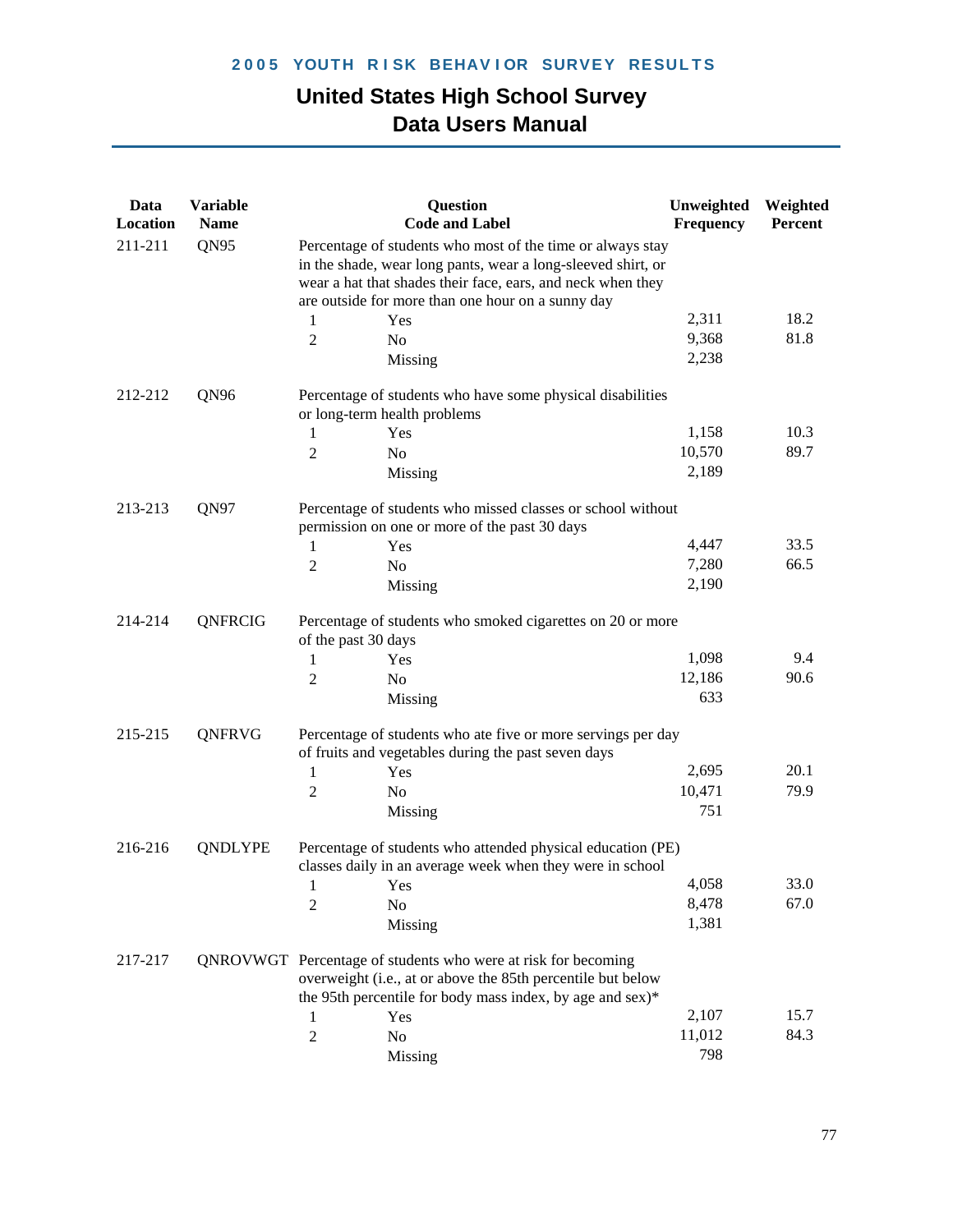| Data<br>Location | <b>Variable</b><br><b>Name</b> |                      | Question<br><b>Code and Label</b>                                                                                                                                                                                                                                 | Unweighted<br>Frequency | Weighted<br>Percent |
|------------------|--------------------------------|----------------------|-------------------------------------------------------------------------------------------------------------------------------------------------------------------------------------------------------------------------------------------------------------------|-------------------------|---------------------|
| 218-218          | QNOVWGT                        | $sex)*$              | Percentage of students who were overweight (i.e., at or<br>above the 95th percentile for body mass index, by age and                                                                                                                                              |                         |                     |
|                  |                                | 1                    | Yes                                                                                                                                                                                                                                                               | 1,809                   | 13.1                |
|                  |                                | $\overline{c}$       | N <sub>o</sub>                                                                                                                                                                                                                                                    | 11,310                  | 86.9                |
|                  |                                |                      | Missing                                                                                                                                                                                                                                                           | 798                     |                     |
| 219-219          | QNANYTOB                       | past 30 days         | Percentage of students who smoked cigarettes or cigars or<br>used chewing tobacco, snuff, or dip on one or more of the                                                                                                                                            |                         |                     |
|                  |                                | 1                    | Yes                                                                                                                                                                                                                                                               | 3,334                   | 28.4                |
|                  |                                | $\overline{2}$       | N <sub>o</sub>                                                                                                                                                                                                                                                    | 9,344                   | 71.6                |
|                  |                                |                      | Missing                                                                                                                                                                                                                                                           | 1,239                   |                     |
| 220-220          | <b>QNMINPA</b>                 | past seven days<br>1 | Percentage of students who had not participated in at least<br>20 minutes of vigorous physical activity on three or more of<br>the past seven days and had not participated in at least 30<br>minutes of moderate physical activity on five or more of the<br>Yes | 4,427<br>8,799          | 31.3<br>68.7        |
|                  |                                | $\overline{2}$       | N <sub>o</sub>                                                                                                                                                                                                                                                    | 691                     |                     |
| 221-221          | <b>QNNOPA</b>                  | days                 | Missing<br>Percentage of students who had not participated in any<br>vigorous or moderate physical activity during the past seven                                                                                                                                 |                         |                     |
|                  |                                | 1                    | Yes                                                                                                                                                                                                                                                               | 1,412                   | 9.6                 |
|                  |                                | $\overline{c}$       | N <sub>o</sub>                                                                                                                                                                                                                                                    | 11,814                  | 90.4                |
|                  |                                |                      | Missing                                                                                                                                                                                                                                                           | 691                     |                     |
| 222-222          | QNASATCK                       | 12 months            | Among students with current asthma, the percentage who<br>had an episode of asthma or an asthma attack during the past                                                                                                                                            |                         |                     |
|                  |                                | 1                    | Yes                                                                                                                                                                                                                                                               | 720                     | 37.9                |
|                  |                                | 2                    | N <sub>o</sub>                                                                                                                                                                                                                                                    | 1,296                   | 62.1                |
|                  |                                |                      | Missing                                                                                                                                                                                                                                                           | 11,901                  |                     |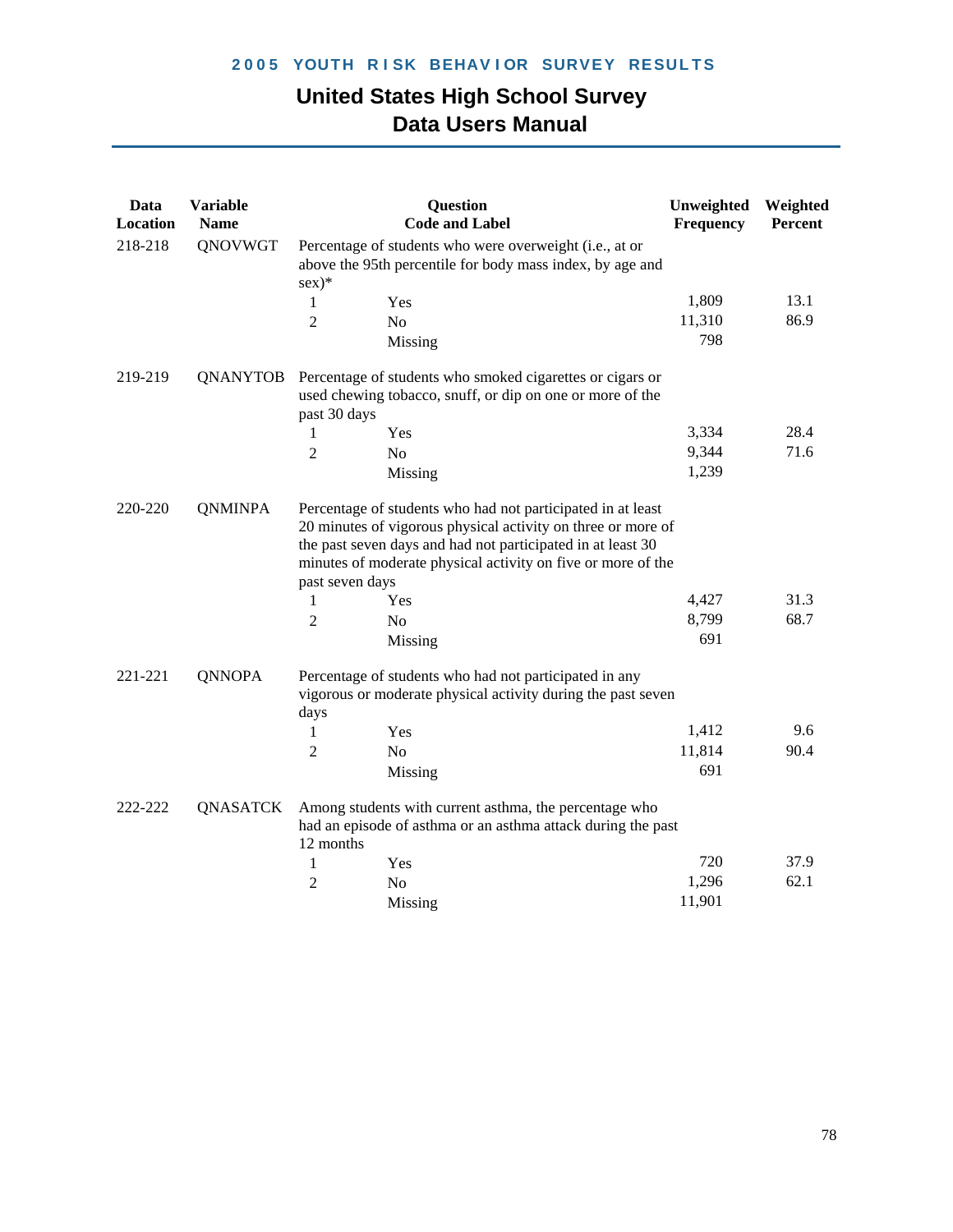| Data<br>Location | <b>Variable</b><br><b>Name</b> | Question<br><b>Code and Label</b>                   | Unweighted<br>Frequency     | Weighted<br>Percent |
|------------------|--------------------------------|-----------------------------------------------------|-----------------------------|---------------------|
| 350-357          | Q4ORIG                         | Race/ethnicity as originally scanned                |                             |                     |
|                  |                                | $\boldsymbol{\mathrm{F}}$                           | 6,122                       | 61.9                |
|                  |                                | ${\bf E}$                                           | 90                          | 0.8                 |
|                  |                                | EF                                                  | $\boldsymbol{7}$            | 0.1                 |
|                  |                                | ${\bf D}$                                           | 2,069                       | 9.6                 |
|                  |                                | $\mathbf{D} \mathbf{F}$                             | 651                         | $3.0\,$             |
|                  |                                | $\rm DE$                                            | 59                          | 0.4                 |
|                  |                                | <b>DEF</b>                                          | $\sqrt{6}$                  | 0.1                 |
|                  |                                | $\mathsf C$                                         | 3,347                       | 14.6                |
|                  |                                | C F                                                 | $70\,$                      | 0.5                 |
|                  |                                | $\mathbf C$ E                                       | 15                          | $0.0\,$             |
|                  |                                | $\mathbf C$ EF                                      | $\sqrt{2}$                  | $0.0\,$             |
|                  |                                | CD                                                  | 134                         | $0.7\,$             |
|                  |                                | $\mathop{\rm CD}\nolimits{\mathop{\rm F}\nolimits}$ | $\boldsymbol{7}$            | $0.0\,$             |
|                  |                                | <b>CDE</b>                                          | 5                           | $0.0\,$             |
|                  |                                | $\, {\bf B}$                                        | 368                         | 3.4                 |
|                  |                                | $B$ $F$                                             | 59                          | $0.6\,$             |
|                  |                                | $\, {\bf B} \,$ E                                   | 6                           | 0.1                 |
|                  |                                | <b>B</b> EF                                         | $\mathfrak 3$               | 0.1                 |
|                  |                                | $\, {\bf B} \,$ D                                   | $30\,$                      | $0.2\,$             |
|                  |                                | <b>B</b> DE                                         | $\sqrt{2}$                  | $0.0\,$             |
|                  |                                | <b>B</b> DEF                                        | $\,1\,$                     | $0.0\,$             |
|                  |                                | $\operatorname{BC}$                                 | 17                          | 0.1                 |
|                  |                                | $\operatorname{BC}$ $\operatorname{EF}$             | $\sqrt{2}$                  | $0.0\,$             |
|                  |                                | <b>BCD</b>                                          | $\mathfrak{Z}$              | $0.0\,$             |
|                  |                                | <b>BCDF</b>                                         | $\sqrt{2}$                  | $0.0\,$             |
|                  |                                | $\mathbf A$                                         | 147                         | 1.0                 |
|                  |                                | $A$ $F$                                             | 105                         | $1.0\,$             |
|                  |                                | $\mathbf{A} \quad \mathbf{E}$                       | $\sqrt{2}$                  | $0.0\,$             |
|                  |                                | $\mathbf{A}$ $\mathbf{EF}$                          | $\mathfrak{Z}$              | $0.0\,$             |
|                  |                                | $\,$ A $\,$ D                                       | 188                         | 0.9                 |
|                  |                                | A DF                                                | 31                          | $0.2\,$             |
|                  |                                | A DE                                                | $\mathbf{1}$                | $0.0\,$             |
|                  |                                | A DEF                                               | $\mathbf{1}$                | $0.0\,$             |
|                  |                                | $\mathbf A$ C                                       | 63                          | 0.4                 |
|                  |                                | $\mathcal A$ C $\,\mathcal F$                       | 16                          | 0.1                 |
|                  |                                | $\mathbf A \mathbf C \mathbf E$                     | $\ensuremath{\mathfrak{Z}}$ | 0.0                 |
|                  |                                | $\mathcal A$ C EF                                   | $\sqrt{2}$                  | $0.0\,$             |
|                  |                                | A CD                                                | 15                          | 0.0                 |
|                  |                                | A CD F                                              | $\sqrt{2}$                  | 0.0                 |
|                  |                                | A CDE                                               | $\sqrt{2}$                  | $0.0\,$             |
|                  |                                | A CDEF                                              | $\mathbf 1$                 | $0.0\,$             |
|                  |                                | $\mathbf{A}\mathbf{B}$                              | $\ensuremath{\mathfrak{Z}}$ | $0.0\,$             |
|                  |                                | $AB$ F                                              | $\mathfrak{Z}$              | $0.0\,$             |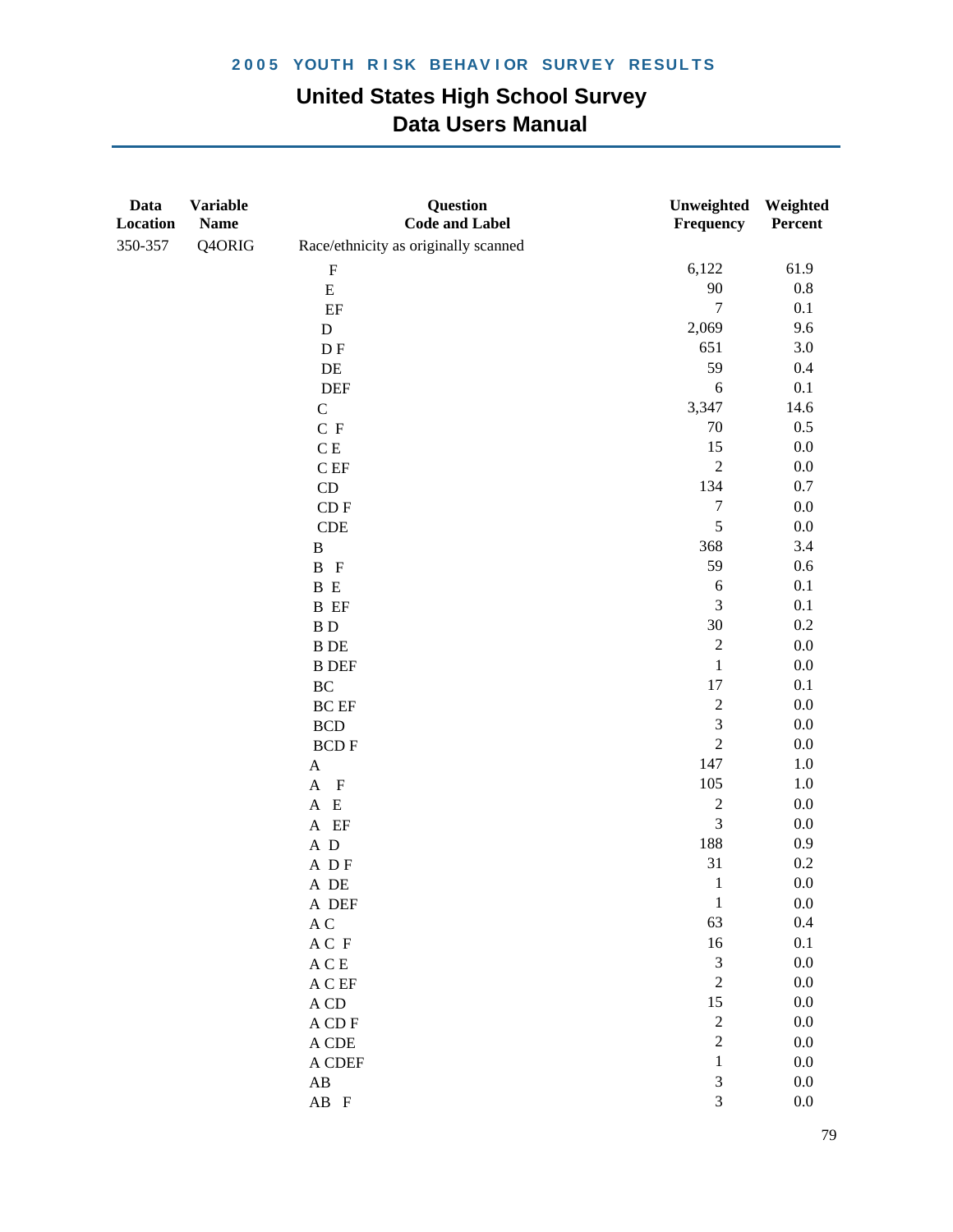| Data<br>Location | <b>Variable</b><br><b>Name</b> | Question<br><b>Code and Label</b>              | Unweighted<br>Frequency | Weighted<br>Percent |
|------------------|--------------------------------|------------------------------------------------|-------------------------|---------------------|
|                  |                                | AB EF                                          | 2                       | 0.0                 |
|                  |                                | AB D F                                         | $\mathbf{1}$            | 0.0                 |
|                  |                                | AB DE                                          | $\overline{2}$          | 0.0                 |
|                  |                                | $\rm ABC$                                      | 3                       | 0.0                 |
|                  |                                | ABC F                                          | 3                       | $0.0\,$             |
|                  |                                | ABC EF                                         | $\sqrt{2}$              | 0.0                 |
|                  |                                | <b>ABCD</b>                                    | $\mathbf{1}$            | $0.0\,$             |
|                  |                                | <b>ABCDE</b>                                   | 1                       | 0.0                 |
|                  |                                | <b>ABCDEF</b>                                  | 5                       | 0.0                 |
|                  |                                | <b>ABCDEF</b>                                  | 1                       | $0.0\,$             |
|                  |                                | <b>GH</b>                                      |                         |                     |
|                  |                                | Missing                                        | 231                     |                     |
| 358-369          | Weight                         | Weight                                         |                         |                     |
| 370-374          | <b>PSU</b>                     | Primary Sampling Unit                          |                         |                     |
| 375-378          | Stratum                        | Stratum                                        |                         |                     |
| 379-383          | <b>BMIPct</b>                  | Percentile for body mass index, by age and sex |                         |                     |
| 384-384          | <b>ETHORIG</b>                 | Ethnicity as originally scanned                |                         |                     |
|                  |                                | $\mathbf{A}$                                   | 2,966                   | 15.1                |
|                  |                                | $\, {\bf B}$                                   | 8,758                   | 84.9                |
|                  |                                | <b>Missing</b>                                 | 2,193                   |                     |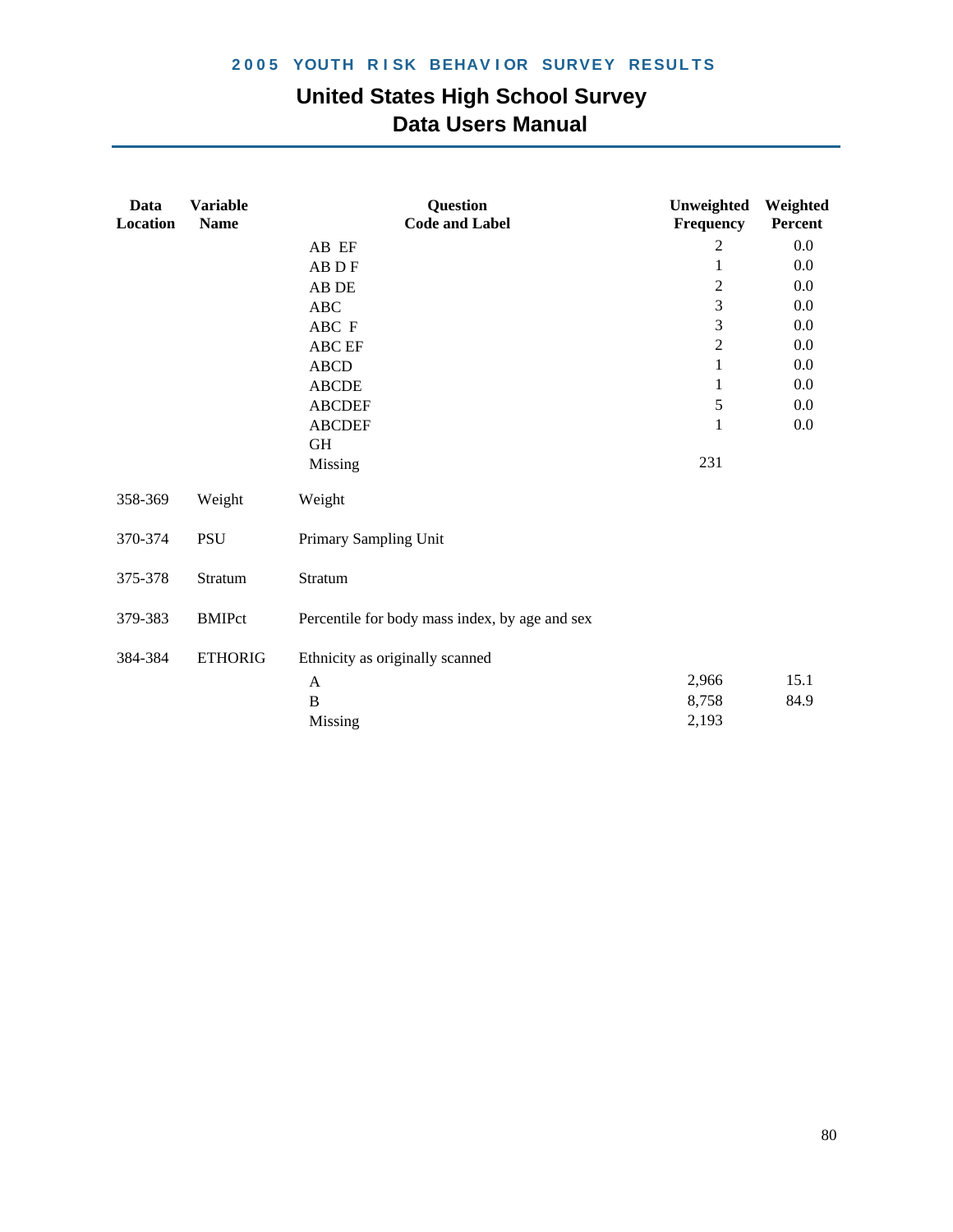| Data<br>Location | <b>Variable</b><br><b>Name</b> | Question<br><b>Code and Label</b> | Unweighted<br>Frequency | Weighted<br>Percent |
|------------------|--------------------------------|-----------------------------------|-------------------------|---------------------|
| 385-389          | <b>RACEORIG</b>                | Race as originally scanned        |                         |                     |
|                  |                                | ${\bf E}$                         | 6,096                   | 74.5                |
|                  |                                | ${\bf D}$                         | 125                     | $1.2\,$             |
|                  |                                | $\rm DE$                          | $10\,$                  | 0.1                 |
|                  |                                | $\mathbf C$                       | 2,662                   | 14.7                |
|                  |                                | $\mathbf C$ E                     | 64                      | 0.6                 |
|                  |                                | CD                                | 17                      | 0.1                 |
|                  |                                | CDE                               | $\sqrt{2}$              | $0.0\,$             |
|                  |                                | $\, {\bf B}$                      | 323                     | 3.6                 |
|                  |                                | B E                               | $48\,$                  | $0.6\,$             |
|                  |                                | $\, {\bf B} \,$ D                 | $\,8\,$                 | 0.1                 |
|                  |                                | $\, {\bf B} \,$ DE                | $\overline{4}$          | 0.1                 |
|                  |                                | $\rm BC$                          | 13                      | 0.1                 |
|                  |                                | $BCE$                             | $\sqrt{2}$              | $0.0\,$             |
|                  |                                | <b>BCDE</b>                       | $\mathbf 1$             | $0.0\,$             |
|                  |                                | $\mathbf A$                       | 314                     | 2.2                 |
|                  |                                | A E                               | 122                     | 1.4                 |
|                  |                                | $\mathbf A~\mathbf D$             | $\mathfrak{Z}$          | 0.0                 |
|                  |                                | $\,$ A $\,$ DE $\,$               | $\mathfrak{Z}$          | $0.0\,$             |
|                  |                                | $\mathbf A$ C                     | 55                      | 0.3                 |
|                  |                                | $\mathbf A \mathbf C \mathbf E$   | 13                      | 0.1                 |
|                  |                                | $\mathbf A$ CD                    | $\sqrt{5}$              | 0.0                 |
|                  |                                | A CDE                             | $\sqrt{2}$              | 0.0                 |
|                  |                                | $\mathbf{A}\mathbf{B}$            | $\overline{c}$          | $0.0\,$             |
|                  |                                | AB E                              | $\sqrt{2}$              | $0.0\,$             |
|                  |                                | ${\bf AB}$ D                      | $\overline{c}$          | $0.0\,$             |
|                  |                                | AB DE                             | $\sqrt{2}$              | 0.0                 |
|                  |                                | $\mathbf{ABC}$                    | $\overline{\mathbf{3}}$ | $0.0\,$             |
|                  |                                | ${\rm ABC} \to$                   | $\mathfrak{Z}$          | $0.0\,$             |
|                  |                                | <b>ABCD</b>                       | $\,1\,$                 | $0.0\,$             |
|                  |                                | <b>ABCDE</b>                      | 9                       | 0.1                 |
|                  |                                | Missing                           | 4,001                   |                     |